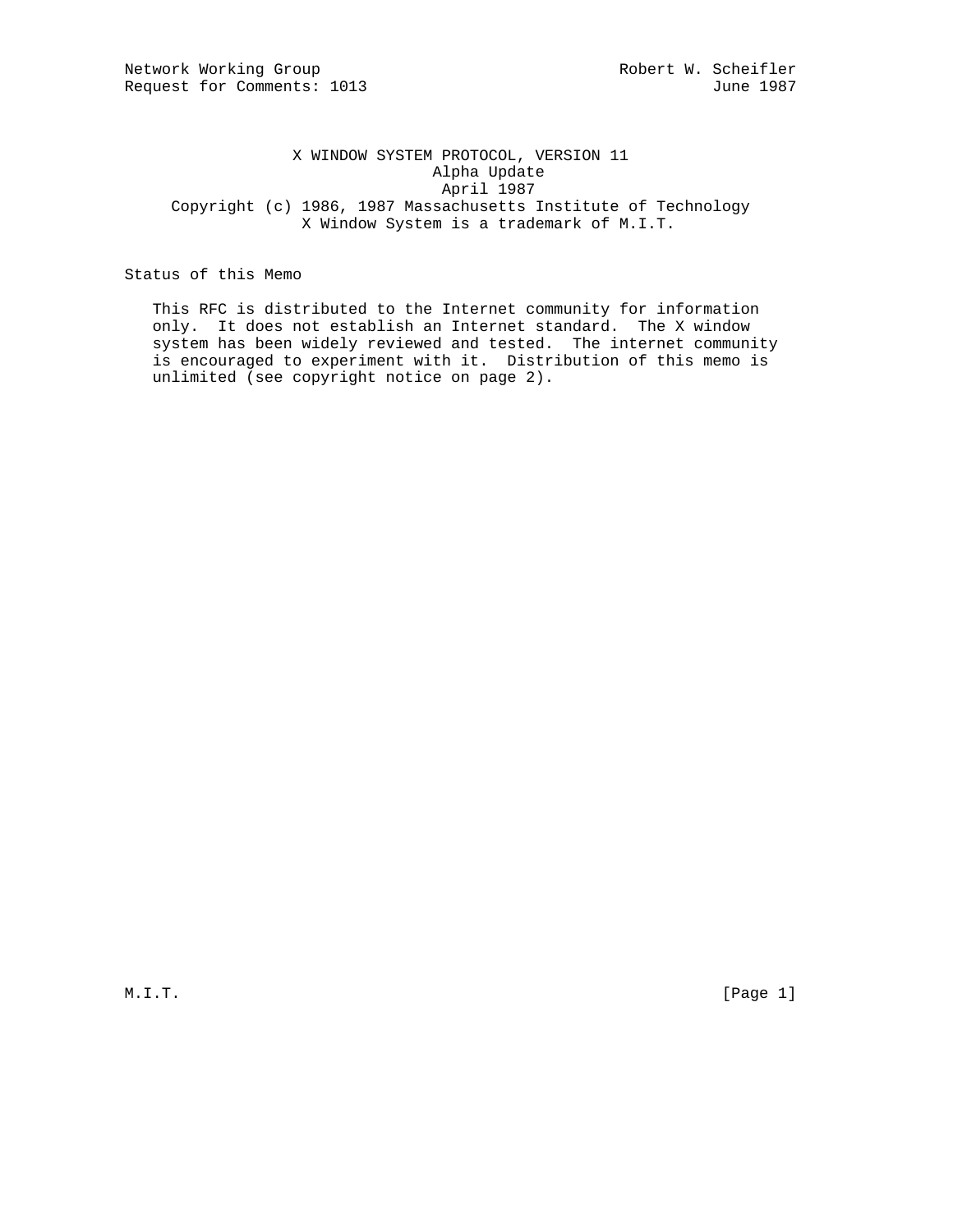Permission to use, copy, modify, and distribute this document for any purpose and without fee is hereby granted, provided that the above copyright notice appear in all copies and that both that copyright notice and this permission notice are retained, and that the name of M.I.T. not be used in advertising or publicity pertaining to this document without specific, written prior permission. M.I.T. makes no representations about the suitability of this document or the protocol defined in this document for any purpose. It is provided "as is" without express or implied warranty.

 Author: Robert W. Scheifler Laboratory for Computer Science 545 Technology Square, Room 418 Cambridge, MA 02139

Contributors:

 Dave Carver (Digital HPW) Branko Gerovac (Digital HPW) Jim Gettys (MIT/Project Athena, Digital) Phil Karlton (Digital WSL) Scott McGregor (Digital SSG) Ram Rao (Digital UEG) David Rosenthal (Sun) Dave Winchell (Digital UEG)

- Implementors of initial server who provided useful input: Susan Angebranndt (Digital) Raymond Drewry (Digital) Todd Newman (Digital)
- Invited reviewers who provided useful input: Andrew Cherenson (Berkeley) Burns Fisher (Digital) Dan Garfinkel (HP) Leo Hourvitz (Next) Brock Krizan (HP) David Laidlaw (Stellar) Dave Mellinger (Interleaf) Ron Newman (MIT) John Ousterhout (Berkeley) Andrew Palay (ITC CMU) Ralph Swick (MIT) Craig Taylor (Sun) Jeffery Vroom (Stellar)

 This document does not attempt to provide the rationale or pragmatics required to fully understand the protocol or to place it in perspective within a complete system. Knowledge of X Version 10 will certainly aid in understanding this document.

M.I.T. [Page 2]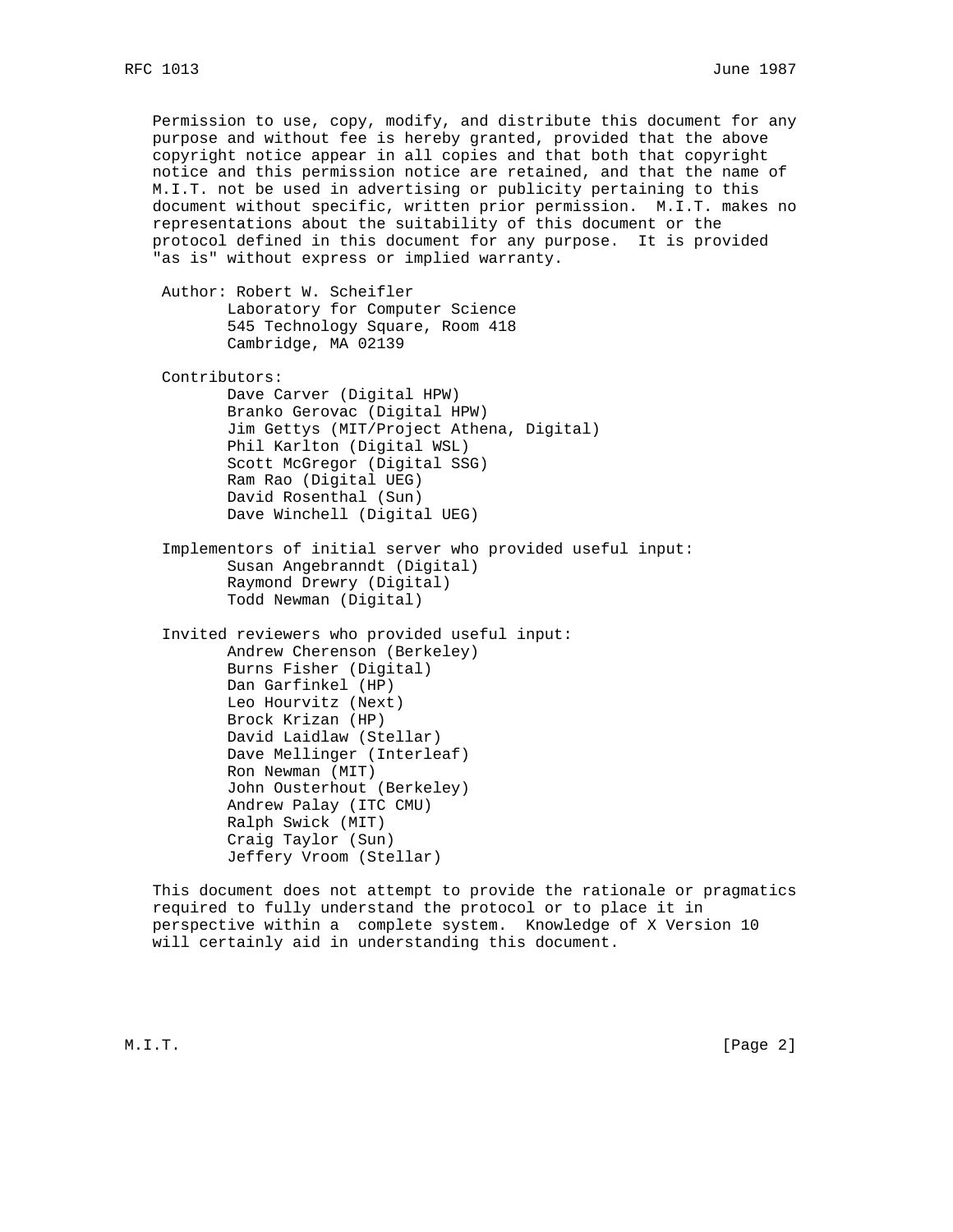The protocol contains many management mechanisms that are not intended for normal applications. Not all mechanisms are needed to build a particular user interface. It is important to keep in mind that the protocol is intended to provide mechanism, not policy.

 This document does not attempt to define precise formats or bit encodings.

-------------------------------------------------------------------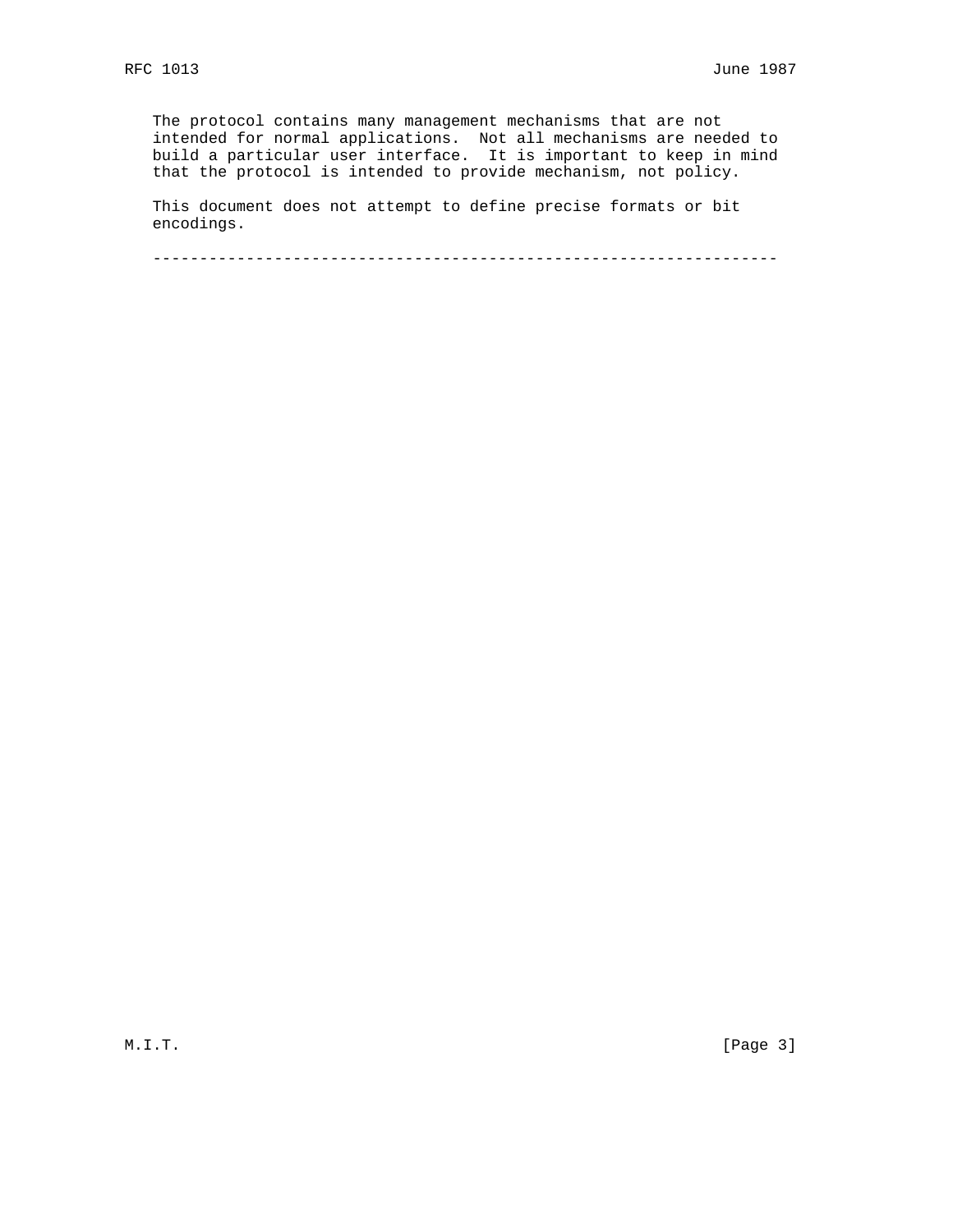SECTION 1. TERMINOLOGY

Access control list

 X maintains a list of hosts from which client programs may be run. By default, only programs on the local host may use the display, plus any hosts specified in an initial list read by the server. This "access control list" can be changed by clients on the local host. Some server implementations may also implement other authorization mechanisms.

 Active grab A grab is "active" when the pointer or keyboard is actually owned by the single grabbing client.

#### Ancestors

If W is an inferior of A, then A is an "ancestor" of W.

#### Atom

 An "atom" is a unique id corresponding to a string name. Atoms are used to identify properties, types, and selections.

### Backing store

 When a server maintains the contents of a window, the off-screen saved pixels are known as a "backing store".

Bit gravity

 When a window is resized, the contents of the window are not necessarily discarded. It is possible to request the server (though no guarantees are made) to relocate the previous contents to some region of the window. This attraction of window contents for some location of a window is known as "bit gravity".

#### Bitmap

A "bitmap" is a pixmap of depth one.

## Button grabbing

 Buttons on the pointer may be passively "grabbed" by a client. When the button is pressed, the pointer is then actively grabbed by the client.

### Byte order

 For image (pixmap/bitmap) data, byte order is defined by the server, and clients with different native byte ordering must swap bytes as necessary. For all other parts of the protocol, the byte order is defined by the client, and the server swaps bytes as necessary.

#### Children

The "children" of a window are its first-level subwindows.

M.I.T. [Page 4]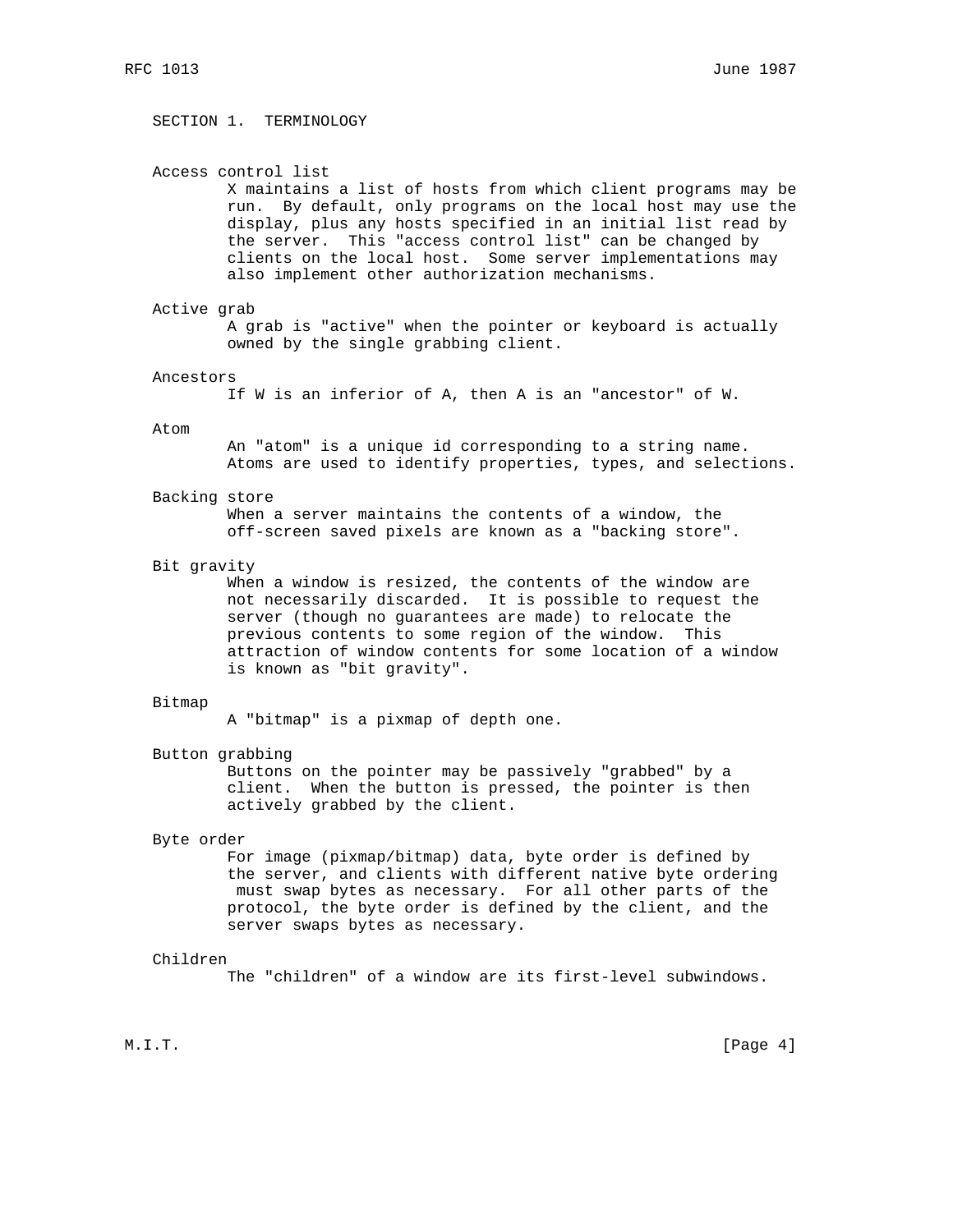# Client

 An application program connects to the window system server by some interprocess communication (IPC) path, such as a TCP connection or a shared memory buffer. This program is the window system server. More precisely, the client is the IPC path itself; a program with multiple paths open to the server is viewed as multiple clients by the protocol. Resource lifetimes are controlled by connection lifetimes, not by program lifetimes.

Clipping regions

 In a graphics context, a bitmap or list of rectangles can be specified to restrict output to a particular region of the window. The image defined by the bitmap or rectangles is called a "clipping region".

# Color cell

 An entry in a colormap is known as a "color cell". An entry contains three values specifying red, green and blue intensities. These values are always viewed as 16 bit unsigned numbers, with zero being minimum intensity. The values are scaled by the server to match the display hardware. The components of a cell are coincident with components of other cells in DirectColor and TrueColor colormaps.

#### Colormap

 A "colormap" consists of a set of color cells. A pixel value indexes the color map to produce intensities to be displayed. Depending on hardware limitations, one or more colormaps may be installed at one time, such that windows associated with those maps display with true colors.

# Connection

 The IPC path between the server and client program is known as a "connection". A client program typically (but not necessarily) has one connection to the server over which requests and events are sent.

#### Containment

 A window "contains" the pointer if the window is viewable and the hotspot of the cursor is within a visible region of the window or a visible region of one of its inferiors. The border of the window is included as part of the window for containment. The pointer is "in" a window if the window contains the pointer but no inferior contains the pointer.

# Coordinate system

 The coordinate system has X horizontal and Y vertical, with the origin [0, 0] at the upper left. Coordinates are discrete, and in terms of pixels. Each window and pixmap has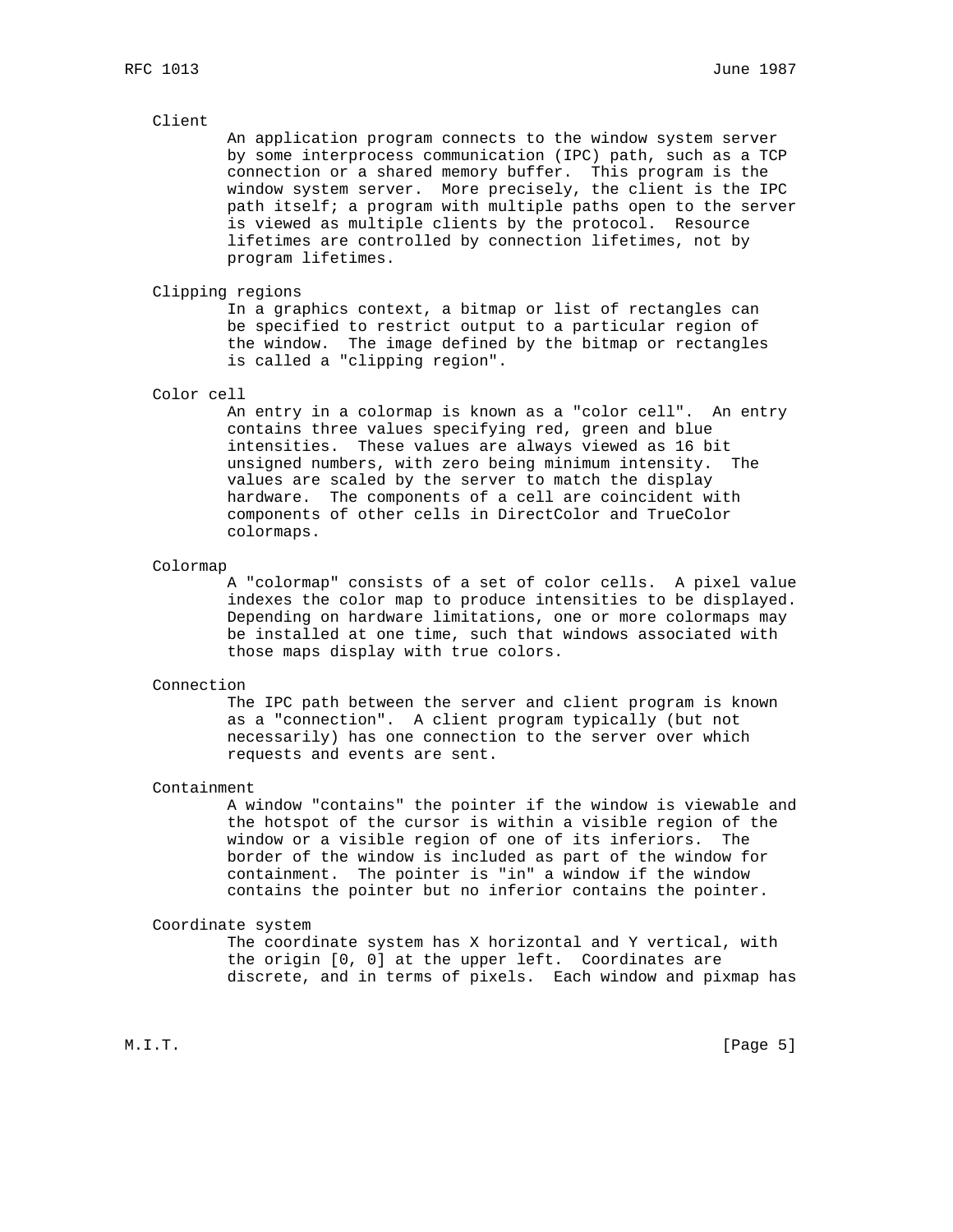its own coordinate system. For a window, the origin is at the inside upper left, inside the border.

Cursor

 A "cursor" is the visible shape of the pointer on a screen. It consist of a hot spot, a source bitmap, a shape bitmap, and a pair of colors. The cursor defined for a window controls the visible appearance when the pinter is in that window.

Depth

 The "depth" of a window or pixmap is number of bits per pixel it has. The depth of a gcontext is the depth of the root of the gcontext.

Device

 Keyboards, mice, tablets, track-balls, button boxes, etc. are all collectively known as input "devices". The core protocol only deals with two devices, "the keyboard" and "the pointer".

# Drawable

 Both windows and pixmaps may be used as sources and destinations in graphics operations. These are collectively known as "drawables". However, an InputOnly window cannot be used as a source or destination in a graphics operation.

Event

 Clients are informed of information asynchronously via "events". These events may be either asynchronously generated from devices, or generated as side effects of client requests. Events are grouped into types; events are never sent to a client by the server unless the client has specificially asked to be informed of that type of event, but other clients can force events to be sent to other clients. Events are typically reported relative to a window.

### Event mask

 Events are requested relative to a window. The set of event types a client requests relative to a window described using an "event mask".

Event sychronization

 There are certain race conditions possible when demultiplexing device events to clients (in particular deciding where pointer and keyboard events should be sent when in the middle of window management operations). The event synchronization mechanism allows synchronous processing of device events.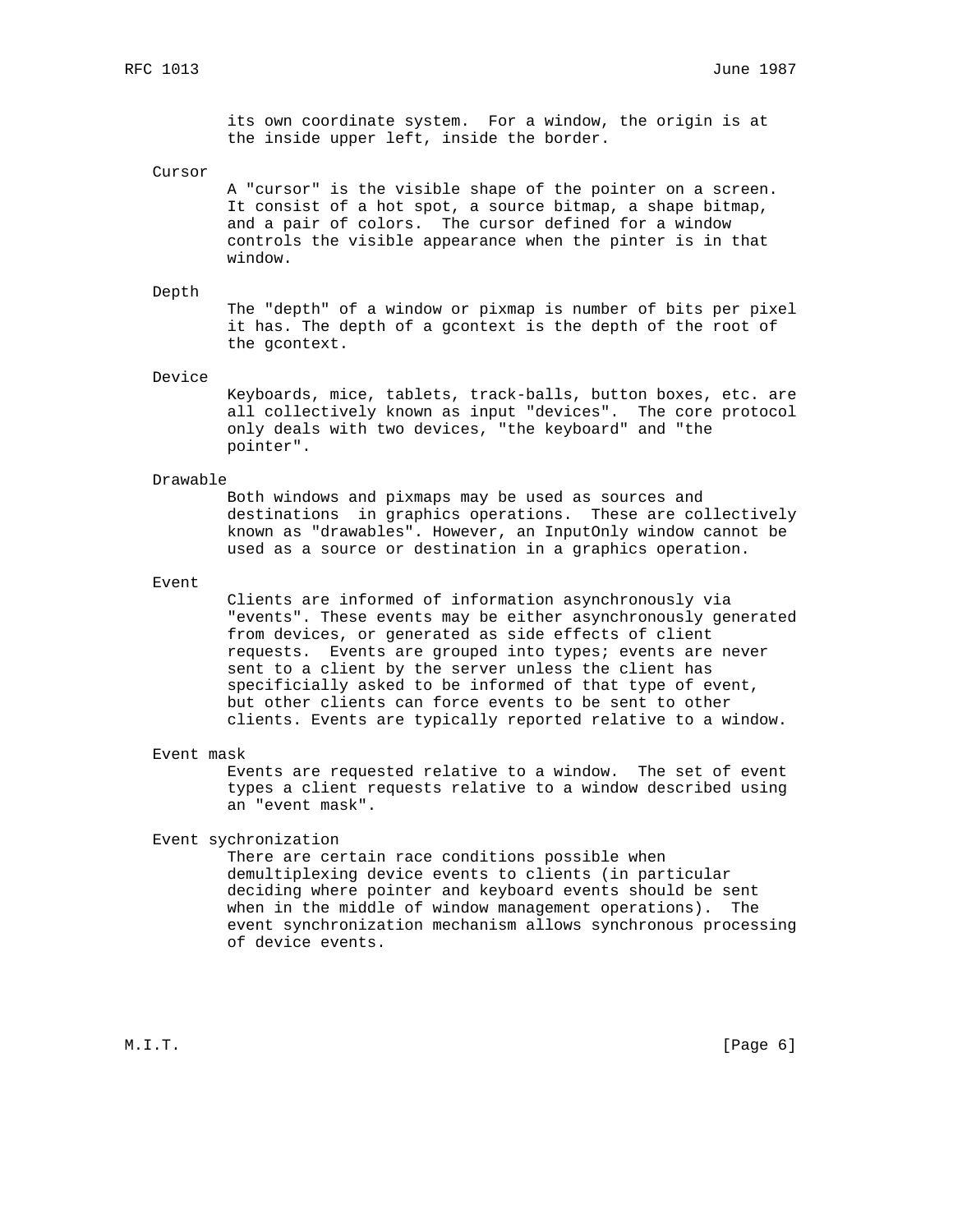## Event propagation

 Device-related events "propagate" from the source window to ancestor windows until some client has expressed interest in handling that type of event, or until the event is discarded explicitly.

### Event source

 The smallest window containing the pointer is the "source" of a device related event.

# Exposure event

 Servers do not guarantee to preserve the contents of windows when windows are obscured or reconfigur contents of regions of windows have been lost.

# Extension

 Named "extensions" to the core protocol can be defined to extend the system. Extension to output requests, resources, and event types are all possible, and expected.

#### Font

 A "font" is an array of glyphs (typically characters). The protocol does no translation or interpretation of character sets. The client simply indicates values used to index the glyph array. A font contains additional metric information to determine inter-glyph and inter-line spacing.

### Glyph

A "glyph" is an image, typically of a character, in a font.

#### Grab

 Keyboard keys, the keyboard, pointer buttons, the pointer, and the server can be "grabbed" for exclusive use by a client. In general, these facilities are not intended to be used by normal applications, but are intended for various input and window managers to implement various styles of user interfaces.

## Graphics context

 Various information for graphics output is stored in "GC"'s, such as foreground pixel, background pixel, line width, clipping region, etc.

#### Hotspot

 A cursor has an associated "hot spot" which defines a point in the cursor that corresponds to the coordinates reported for the pointer.

# Identifier

 Each resource has an "identifier", a unique value associated with it that clients use to name the resource. An identifier

M.I.T. [Page 7]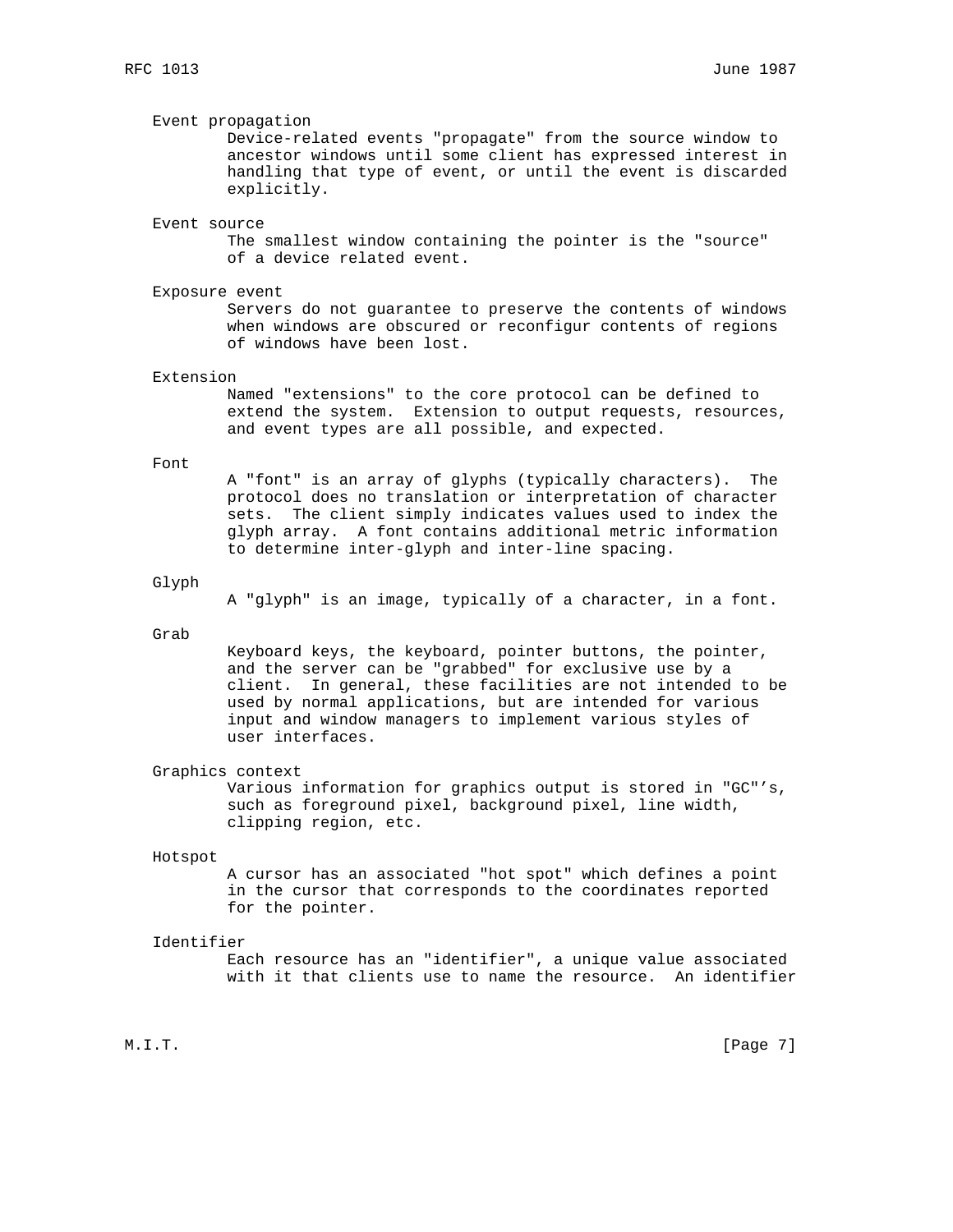can be used over any connection to name the resource.

#### Inferiors

 The "inferiors" of a window are all of the subwindows nested below it: the children, the children's children, etc.

### Input focus

 The "input focus" is nominally where keyboard input goes. Keyboard events are by default sent to the client expressing interest on the window the pointer is in. This is said to be a "real estate driven" input focus. It is also possible to attach the keyboard input to a specific window; events will then be sent to the appropriate client independent of the pointer position.

# Input manager

 Control over keyboard input is typically provided by an "input manager" client.

#### InputOnly window

 A window that cannot be used for graphics requests. InputOnly windows are "invisible", and can be used to control such things as cursors, input event generation, and grabbing.

# InputOutput window

 The "normal" kind of opaque window, used for both input and output.

# Key grabbing

 Keys on the keyboard may be passively "grabbed" by a client. When the key is pressed, the keyboard is then actively grabbed by the client.

# Keyboard grabbing

 A client can actively "grab" control of the keyboard, and key events will be sent to that client rather than the client the events would normally have been sent to.

#### Mapping

 A window is said to be "mapped" if a map call has been performed on it. Unmapped windows are never viewable or visible.

#### Modifier keys

 Shift, Control, Meta, Super, Hyper, ALT, Compose, Apple, CapsLock, ShiftLock, and similar keys are called "modifier" keys.

## Obscures

 Window A "obscures" window B if both are viewable InputOutput windows and A is higher in the global stacking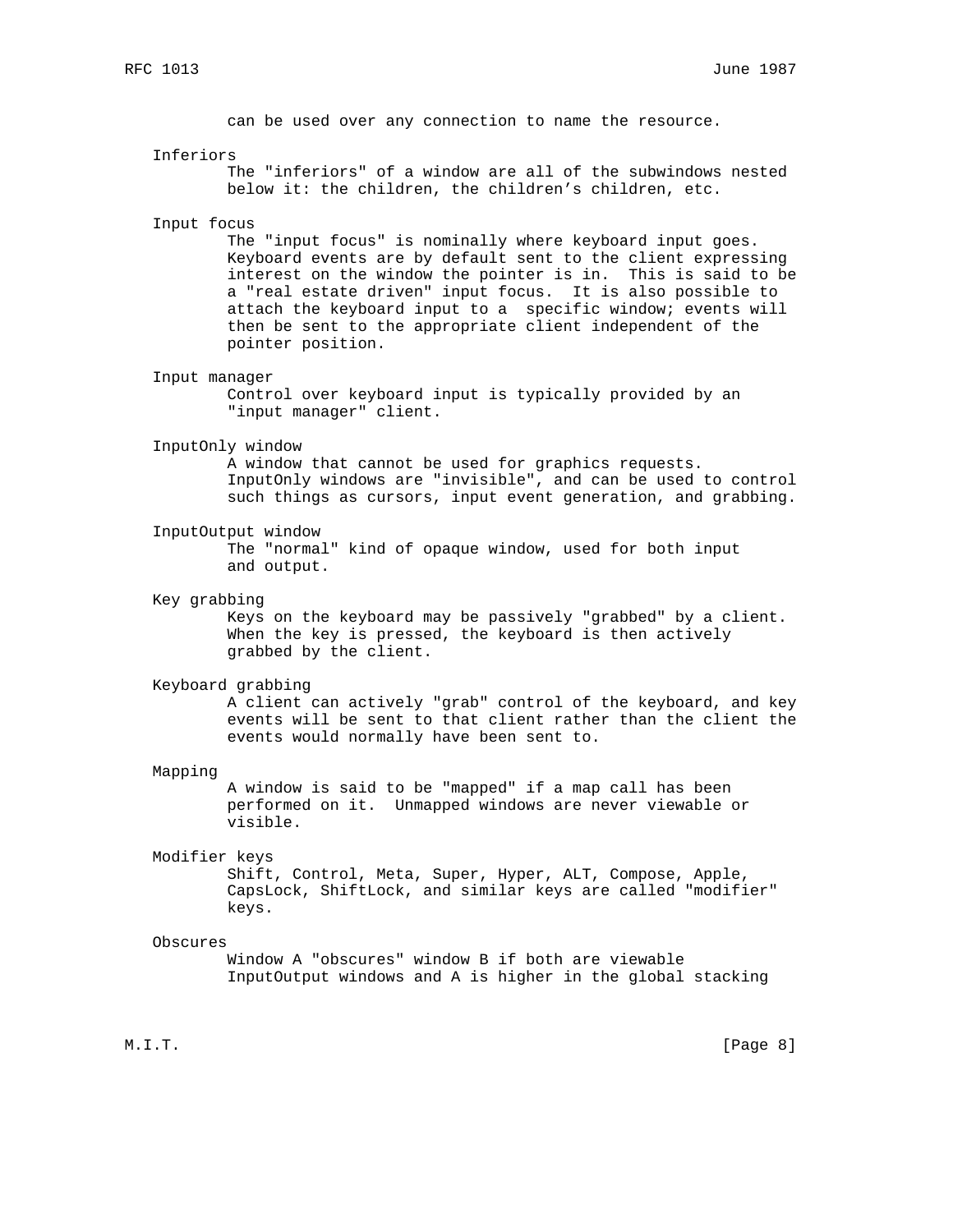order, and the rectangle defined by the outside edges of intersects the rectangle defined by the outside edges of B. Note the (fine) distinction with "occludes". Also note that window borders are included in the calculation.

### Occludes

 Window A "occludes" window B if both are mapped and A is higher in the global stacking order, and the rectangle defined by the outside edges of A intersects the rectangle defined by the outside edges of B. Note the (fine) distinction with "obscures". Also note that window borders are included in the calculation.

## Padding

 Some padding bytes are inserted in the data stream to maintain alignment of the protocol requests on natural boundaries. This increases ease of portability to some machine architectures.

#### Parent window

If C is a child of P, then P is the "parent" of C.

### Passive grab

 Grabbing a key or button is a "passive" grab. The grab activates when the key or button is actually pressed.

Pixel value

 A "pixel" is an N-bit value, where N is the number of bit planes used in a particular window or pixmap. For a window, a pixel value indexes a colormap to derive an actual color to be displayed.

#### Pixmap

 A "pixmap" is a three dimensional array of bits. A pixmap is normally thought of as a two dimensional array of pixels, where each pixel can be a value from  $0$  to  $(2^NN)-1$ , where N is the depth (z axis) of the pixmap. A pixmap can also be thought of as a stack of N bitmaps.

#### Plane mask

 Graphics operations can be restricted to only affect a subset of bit planes of a destination. A "plane mask" is a bit mask describing which planes are to be modified, and is stored in a graphics context.

## Pointer

 The "pointer" is the pointing device attached to the cursor, and tracked on the screens.

# Pointer grabbing

A client can actively "grab" control of the pointer, and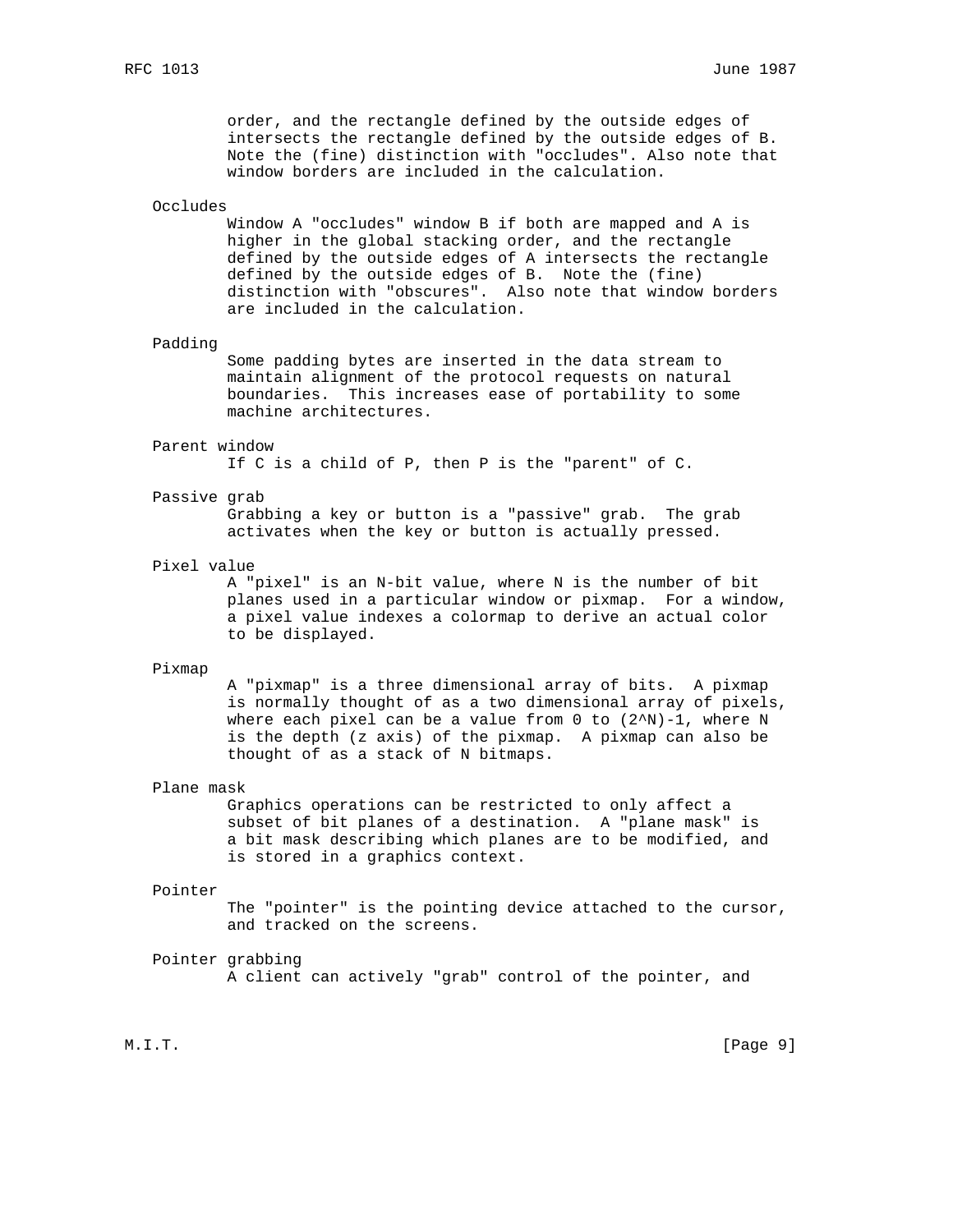button and motion events will be sent to that client rather than the client the events would normally have been sent to.

Pointing device

 A "pointing device" is typically a mouse or tablet, or some other device with effective dimensional motion. There is only one visible cursor is defined by the core protocol, and it tracks whatever pointing device is attached as the pointer.

Property

 Windows may have associated "properties", consisting of a name, a type, a data format, and some data. The protocol places no interpretation on properties, they are intended as a general-purpose naming mechanism for clients. For example, clients might share information such as resize hints, program names, and icon formats with a window manager via properties.

### Property list

 The "property list" of a window is the list of properties that have been defined for the window.

Redirecting control

 Window managers (or client programs) may wish to enforce window layout policy in various ways. When a client attempts to change the size or position of a window, the operation may be "redirected" to a specified client, rather than the operation actually being performed.

#### Reply

 Information requested by a client program is sent back to the client with a "reply". Both events and replys are multipexed on the same connection. Most requests do not generate replies.

#### Request

 A command to the server is called a "request". It is a single block of data sent over a connection.

## Resource

 Windows, pixmaps, cursors, fonts, graphics contexts, and colormaps are known as "resources". They all have unique identifiers associated with them for naming purposes. The lifetime of a resource is bounded by the lifetime of the connection over which the resource was created.

Root

 The "root" of a pixmap or gcontext is the same as the root of whatever drawable was used when the pixmap or gcontext was created. The "root" of a window is the root window

M.I.T. [Page 10]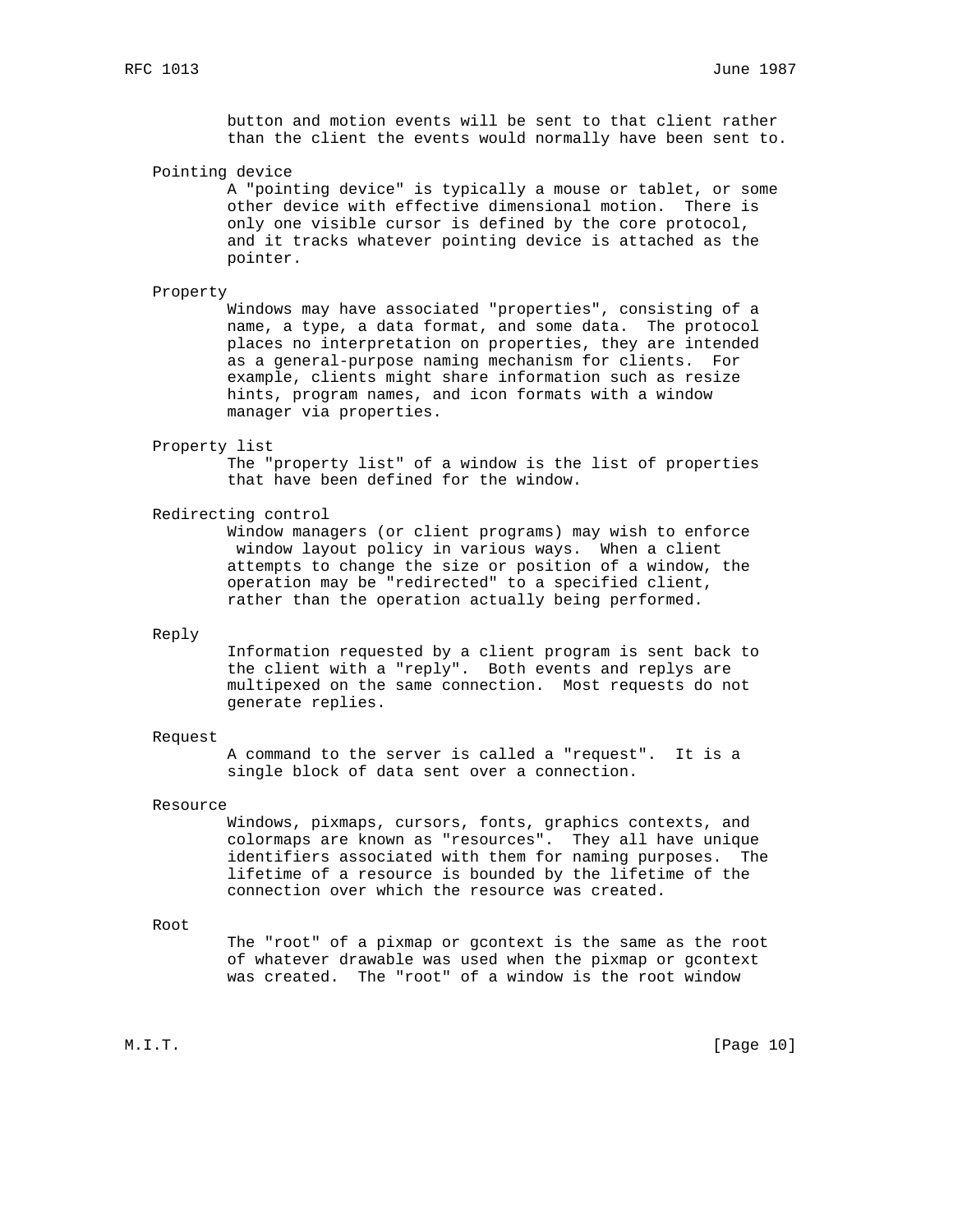under which the window was created.

Root window

 Each screen has a "root window" covering it. It cannot be reconfigured or unmapped, but otherwise acts as a full fledged window. A root window has no parent.

Save set

 The "save set" of a client is a list of other client's windows which, if they are inferiors of one of the client's windows at connection close, should not be destroyed, and which should be remapped if it is unmapped. Save sets are typically used by window managers to avoid lost windows if the manager should terminate abnormally.

### Screen

 A server may provide several independent "screens", which typically have physically independent monitors. This would be the expected configuration when there is only a single keyboard and pointer shared among the screens.

#### Server

 The "server" provides the basic windowing mechanism. It handles IPC connections from clients, demultipexes graphics requests onto the screens, and multiplexes input back to the appropriate clients.

# Server grabbing

 The server can be "grabbed" by a single client for exclusive use. This prevents processing of any requests from other client connections until the grab is complete. This is typically only a transient state for such things as rubber-banding and pop-up menus, or to execute requests indivisibly.

# Sibling

 Children of the same parent window are known as "sibling" windows.

#### Stacking order

 Sibling windows may "stack" on top of each other. Windows above both obscure and occlude lower windows. This is similar to paper on a desk. The relationship between sibling windows is known as the "stacking order".

### Stipple

 A "stipple pattern" is a bitmap that is used to tile a region to serve as an additional clip mask for a fill operation with the foreground color.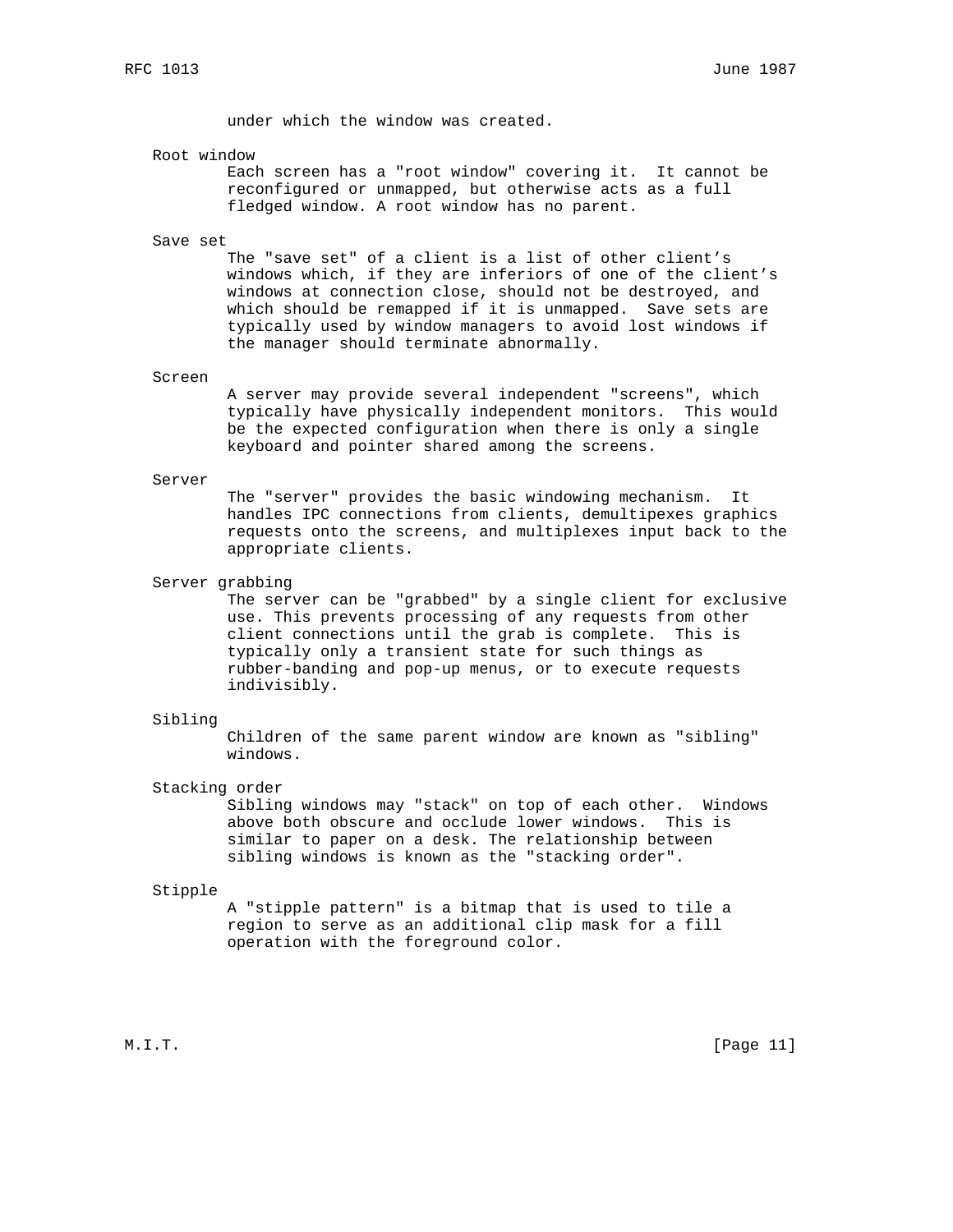# Tile

|  |  |  | A pixmap can be replicated in two dimensions to "tile" |  |
|--|--|--|--------------------------------------------------------|--|
|  |  |  | a region. The pixmap itself is also known as a "tile". |  |

### Timestamp

 A time value, expressed in milliseconds, typically since the last server reset. Timestamp values wrap around (after about 49.7 days). The server, given its current time is represented by timestamp T, always interprets timestamps from clients by treating half of the timestamp space as being earlier in time than T, and half of the timestamp space as being later in time than T. One timestamp value (named CurrentTime) is never generated by the server; this value is reserved for use in requests to represent the current server time.

# Type

 A type is an arbitrary atom used to identify the interpretation of property data. Types are completely uninterpreted by the server; they are solely for the benefit of clients.

# Unviewable

 A window is "unviewable" if it is mapped but some ancestor is unmapped.

#### Viewable

 A window is "viewable" if it and all of its ancestors are mapped. This does not imply that any portion of the window is actually visible.

## Visible

 A region of a window is "visible" if someone looking at the screen can actually "see" it: the window is viewable and the region is not occluded by any other window.

# Window gravity

 When windows are resized, subwindows may be repositioned automatically relative to some position in the window. This attraction of a subwindow to some part of its parent is known as "window gravity".

### Window manager

 Manipulation of windows on the screen, and much of the user interface (policy) is typically provided by a "window manager" client.

# XYFormat

 The data for a pixmap is said to be in "XYFormat" if it is organized as a set of bitmaps representing individual bit planes.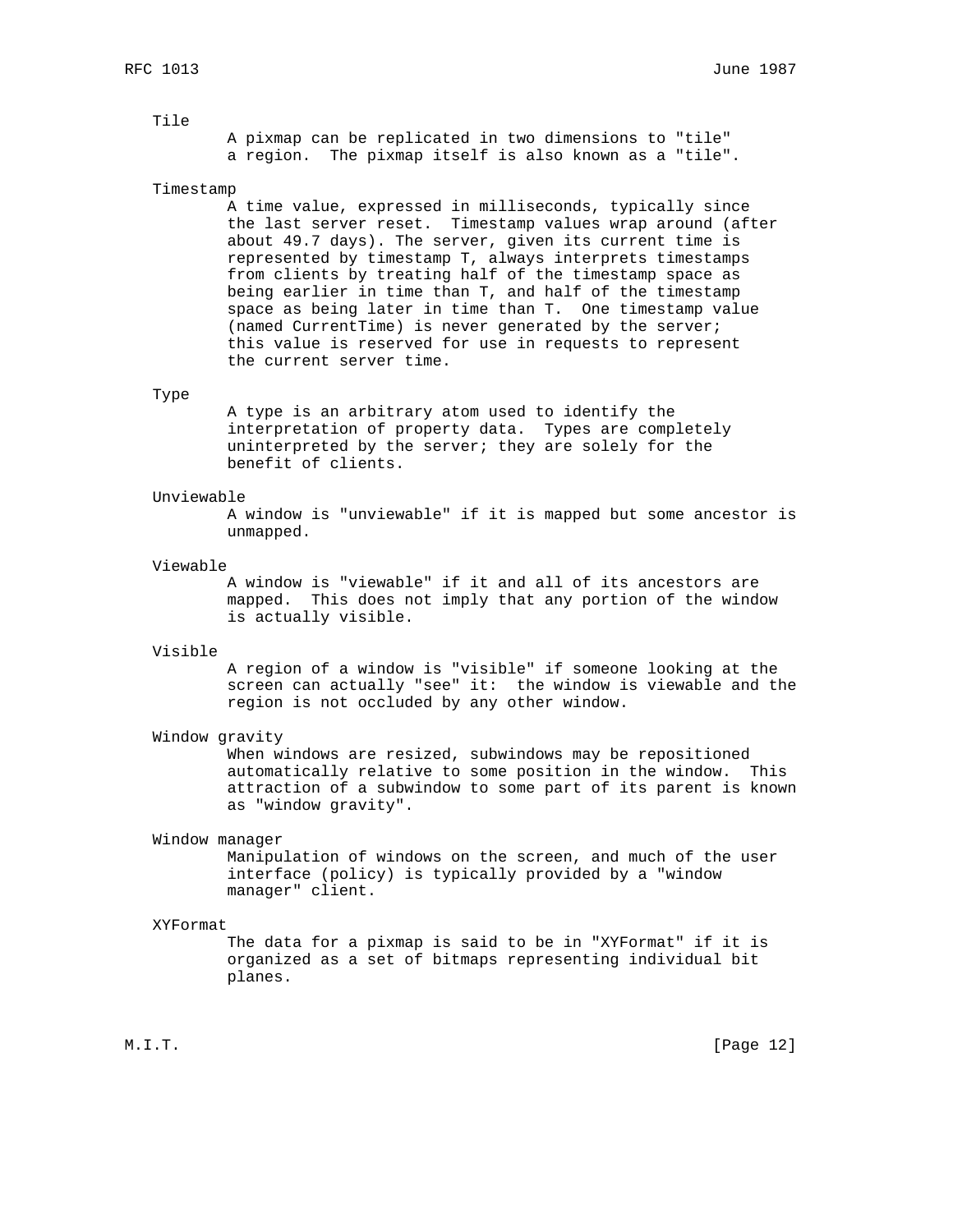ZFormat

 The data for a pixmap is said to be in "ZFormat" if it is organized as a set of pixel values in scanline order.

SECTION 2. PROTOCOL FORMATS

Request Format

 Every request contains an 8-bit "major" opcode, and a 16-bit length field expressed in units of 4 bytes. Every request consists of 4 bytes of header containing the major opcode, the length field, and a data byte) followed by zero or more additional bytes of data; the length field defines the total length of the request, including the header. The length field in a request must equal the minimum length required to contain the request; if the specified length is smaller or larger than the required length, an error is enerated. Unused bytes in a request are not required to be zero. Major opcodes 128 through 255 are reserved for extensions. Extensions are intended to contain multiple requests, so extension requests typically have an additional minor opcode encoded in the "spare" data byte in the request header, but the placement and interpretation of this minor opcode, and all other fields in extension requests, are not defined by the core protocol. Every request is implicitly assigned a sequence number, starting with one,used in replies, errors, and events.

# Reply Format

 Every reply contains a 32-bit length field expressed in units of 4 bytes. Every reply consists of 32 bytes, followed by zero or more additional bytes of data, as specified in the length field. Unused bytes within a reply are not guaranteed to be zero. Every reply also contains the least significant 16 bits of the sequence number of the corresponding request.

# Error Format

 Error reports are 32 bytes long. Every error includes an 8-bit error code. Error codes 128 through 255 are reserved for extensions. Every error also includes the major and minor opcodes of the failed request, and the least significant 16 bits of the sequence number of the request. For the following errors (see Section 5), the failing resource id is also returned: Colormap, Cursor, Drawable, Font, GContext, IDChoice, Pixmap, and Window. For Atom errors, the failing atom is returned. For Value errors, the failing value is returned. Other core errors return no additional data. Unused bytes within an error are not guaranteed to be zero.

# Event Format

Events are 32 bytes long. Unused bytes within an event are not

M.I.T. [Page 13]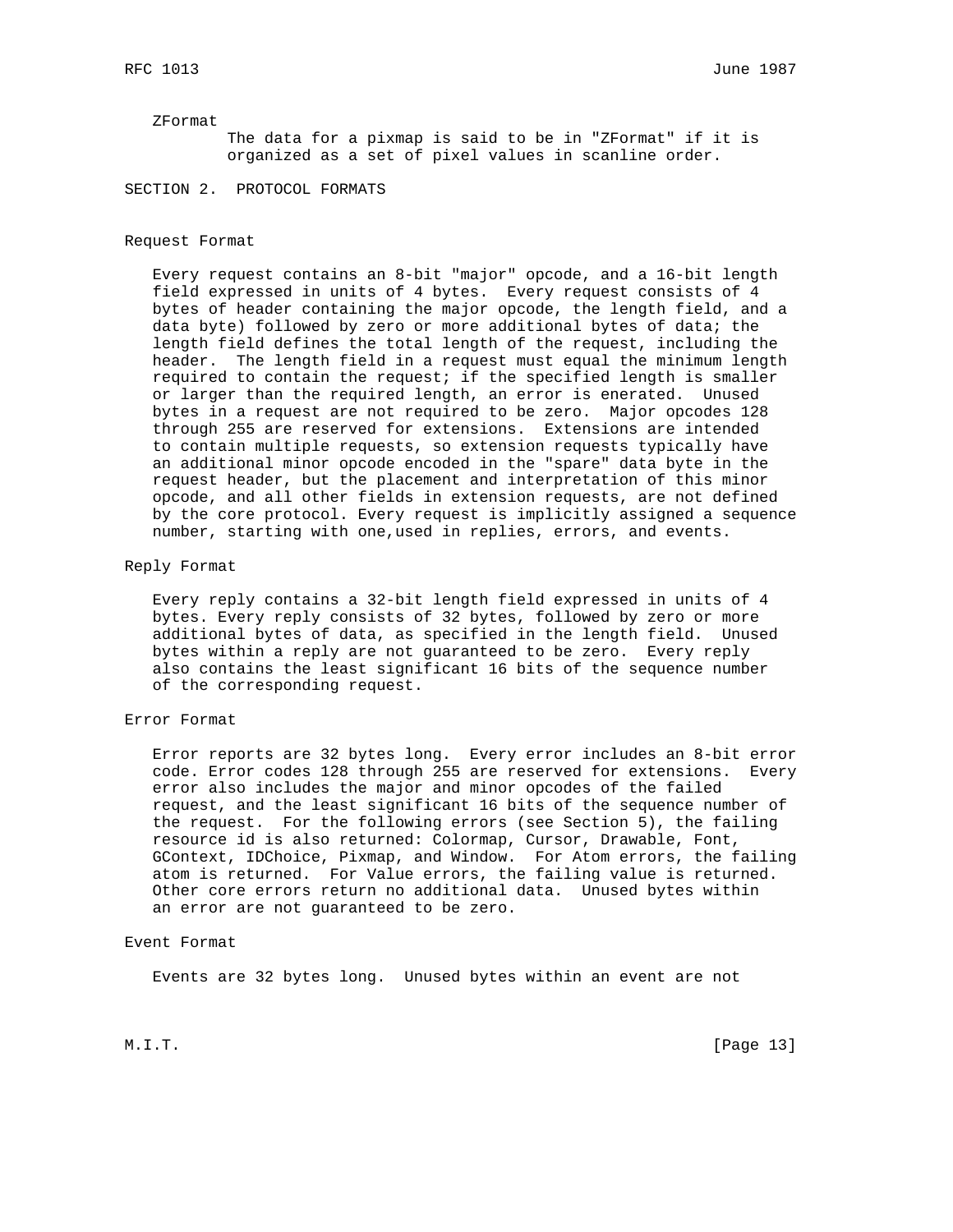guaranteed to be zero. Every event contains an 8-bit type code. The most significant bit in this code is set if the event was generated from a SendEvent request. Event codes 64 through 127 are reserved for extensions, although the core protocol does not define a mechanism for selecting interest in such events. Every core event (with the exception of KeymapNotify) also contains the least significant 16 bits of the sequence number of the last request issued by the client that was (or is currently being) processed by the server.

SECTION 3. SYNTAX

The syntax  $\{ \ldots \}$  encloses a set of alternatives.

The syntax [...] encloses a set of structure components.

 In general, TYPEs are in upper case and AlternativeValues are capitalized.

Requests in Section 10 are described in the following format:

 RequestName arg1: type1 ... argN: typeN => result1: type1 ... resultM: typeM Errors: kind1, ..., kindK Description.

If no => is present in the description, then the request has no reply (it is asynchronous), although errors may still be reported.

Events in Section 12 are described in the following format:

 EventName value1: type1 ... valueN: typeN Description.

M.I.T. [Page 14]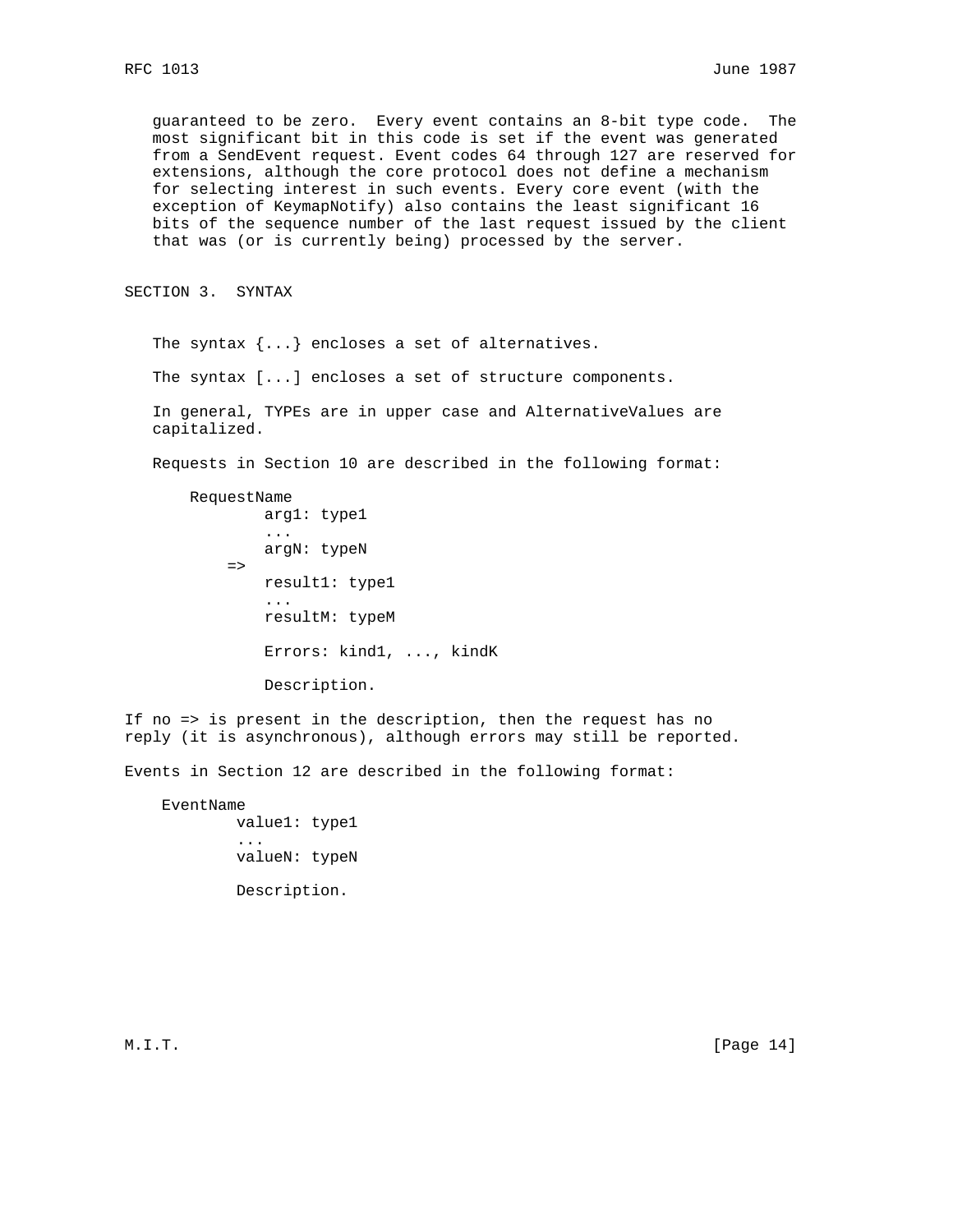SECTION 4. COMMON TYPES

# LISTofFOO

 A type name of the form LISTofFOO means a counted list of elements of type FOO; the size of the length field may vary (it is not necessarily the same size as a FOO), in some cases may be implicit, and is not fully specified in this document.

# BITMASK and LISTofVALUE

 The types BITMASK and LISTofVALUE are somewhat special. Various requests contain arguments of the form: value-mask: BITMASK value-list: LISTofVALUE used to allow the client to specify a subset of a heterogeneous

 collection of "optional" arguments. The value-mask specifies which arguments are to be provided; each such argument is assigned a unique bit position. The representation of the BITMASK will typically contain more bits than there are defined arguments; unused bits in the value-mask must be zero (or the server generates a Value error). The value-list contains one value for each one bit in the mask, from least to most significant bit in the mask. Each value is represented with 4 bytes, but the actual value occupies only the least significant bytes as required; the values of the unused bytes do not matter.

# Or Types

 A type of the form "T1 or ... or Tn" means the union of the indicated types; a single-element type is given as the element without enclosing braces.

DEVICE: 32-bit id (<class,model,manufacturer,unit> 8 bits each) WINDOW: 32-bit id PIXMAP: 32-bit id CURSOR: 32-bit id FONT: 32-bit id GCONTEXT: 32-bit id COLORMAP: 32-bit id DRAWABLE: WINDOW or PIXMAP ATOM: 32-bit id (top 3 bits guaranteed to be zero) VISUALID: 32-bit id (top 3 bits guaranteed to be zero) VALUE: 32-bit quantity (used only in LISTofVALUE) INT8: 8-bit signed integer INT16: 16-bit signed integer INT32: 32-bit signed integer CARD8: 8-bit unsigned integer CARD16: 16-bit unsigned integer CARD32: 32-bit unsigned integer

M.I.T. [Page 15]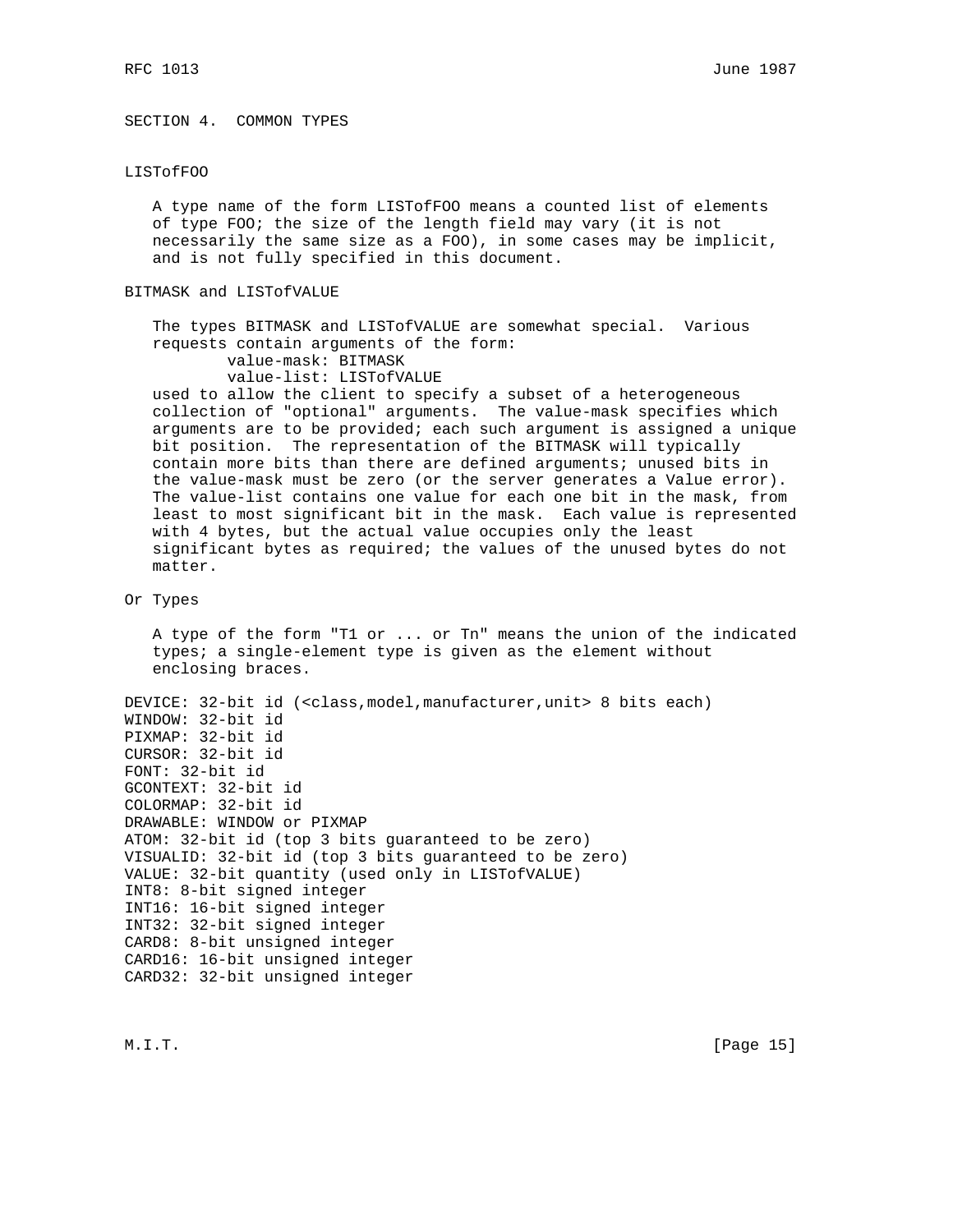TIMESTAMP: CARD32 BITGRAVITY: {Forget, Static, NorthWest, North, NorthEast, West, Center, East, SouthWest, South, SouthEast} WINGRAVITY: {Unmap, Static, NorthWest, North, NorthEast, West, Center, East, SouthWest, South, SouthEast} BOOL: {True, False} EVENT: {KeyPress, KeyRelease, OwnerGrabButton, ButtonPress, ButtonRelease, EnterWindow, LeaveWindow, PointerMotion, PointerMotionHint, Button1Motion, Button2Motion, Button3Motion, Button4Motion, Button5Motion, ButtonMotion Exposure, VisibilityChange, StructureNotify, ResizeRedirect, SubstructureNotify, SubstructureRedirect, FocusChange, PropertyChange, ColormapChange, KeymapState} POINTEREVENT: {ButtonPress, ButtonRelease, EnterWindow, LeaveWindow, PointerMotion, PointerMotionHint, Button1Motion, Button2Motion, Button3Motion, Button4Motion, Button5Motion, ButtonMotion KeymapState} DEVICEEVENT: {KeyPress, KeyRelease, ButtonPress, ButtonRelease, PointerMotion, Button1Motion, Button2Motion, Button3Motion, Button4Motion, Button5Motion, ButtonMotion} KEYCODE: CARD8 BUTTON: CARD8 KEYMASK: {Shift, CapsLock, Control, Mod1, Mod2, Mod3, Mod4, Mod5} BUTMASK: {Button1, Button2, Button3, Button4, Button5} KEYBUTMASK: KEYMASK or BUTMASK STRING8: LISTofCARD8 STRING16: LISTofCHAR2B CHAR2B: [byte1, byte2: CARD8] POINT: [x, y: INT16] RECTANGLE: [x, y: INT16, width, height: CARD16] ARC: [x, y: INT16, width, height: CARD16, angle1, angle2: INT16] HOST: [family: {Internet, NS, ECMA, Datakit, DECnet} address: LISTofCARD8] The [x,y] coordinates of a RECTANGLE specify the upper left corner.

M.I.T. [Page 16]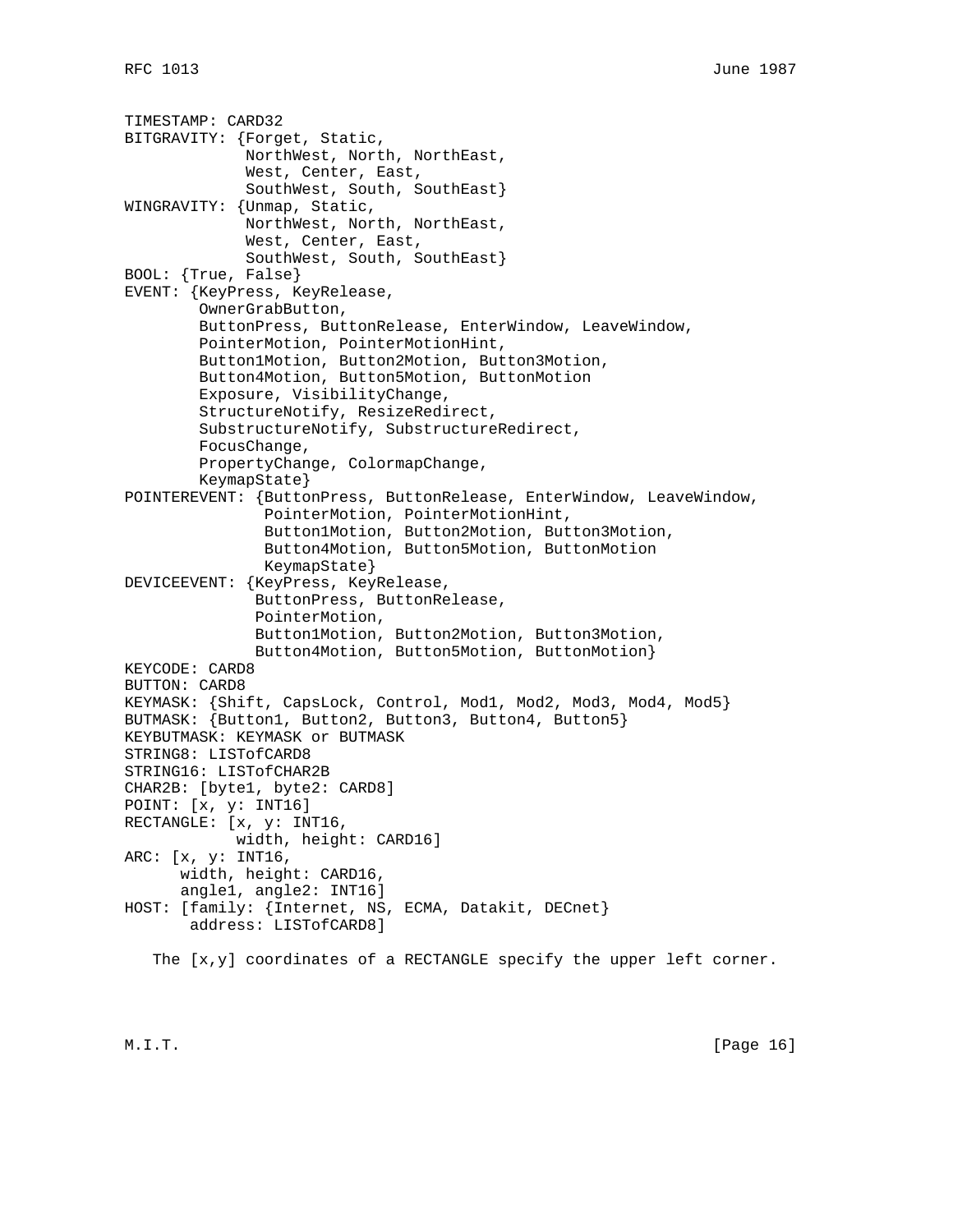The primary interpretation of "large" characters in a STRING16 is that they are composed of two bytes used to index a 2-D matrix; hence the use of CHAR2B rather than CARD16. This corresponds to the JIS/ISO method of indexing two-byte characters. It is expected that most "large" fonts will be defined with two-byte matrix indexing. For large fonts constructed with linear indexing, a CHAR2B can be interpreted as a 16-bit number by treating byte1 as the most significant byte; this means that clients should always transmit such 16-bit character values most significant byte first, as the server will never byte-swap CHAR2B quantities.

 The length, format, and interpretation of a HOST address are specific to the family.

# SECTION 5. ERRORS

 In general, when a request terminates with an error, the request has no side effects (i.e., there is no partial execution). The only requests for which this is not true are ChangeWindowAttributes, ChangeGC, PolyText8, PolyText16, FreeColors, StoreColors, and ChangeKeyboardControl.

The following error codes can be returned by the various requests:

### Access

 An attempt to grab a key/button combination already grabbed by another client.

 An attempt to free a colormap entry not allocated by the client.

 An attempt to store into a read-only or an unallocated colormap entry.

 An attempt to modify the access control list from other than the local (or otherwise authorized) host.

 An attempt to select an event type, that at most one client can select at a time, when another client has already selected it.

# Alloc

The server failed to allocate the requested resource.

 Note that this only covers allocation errors at a very coarse level, and is not intended to (nor can it in practice hope to) cover all cases of a server running out of allocation space in the middle of service.

M.I.T. [Page 17]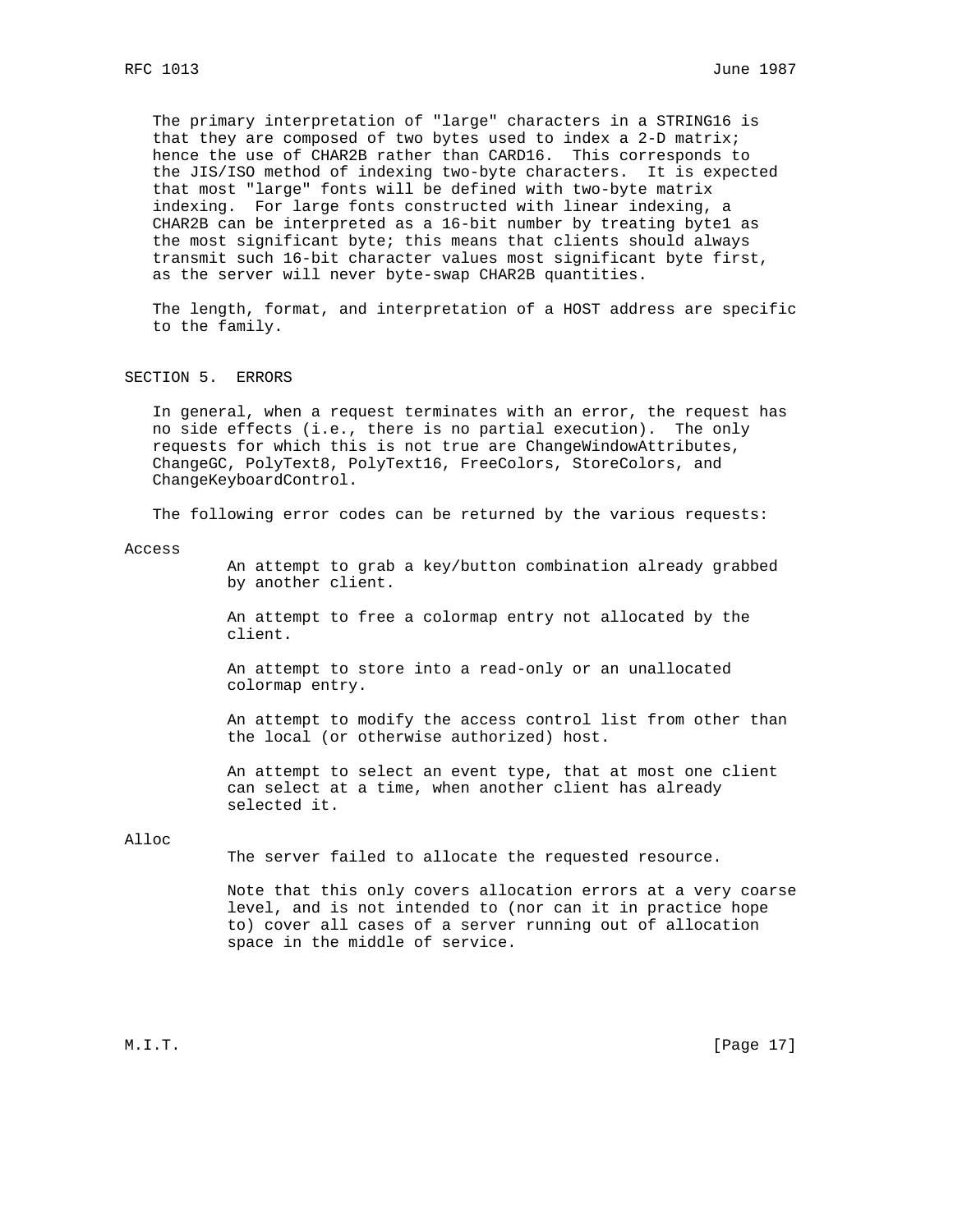|                | The semantics when a server runs out of allocation space are<br>left unspecified.                                                                                                                                                                                                           |
|----------------|---------------------------------------------------------------------------------------------------------------------------------------------------------------------------------------------------------------------------------------------------------------------------------------------|
| Atom           | A value for an ATOM argument does not name a defined ATOM.                                                                                                                                                                                                                                  |
| Colormap       | A value for a COLORMAP argument does not name a defined<br>COLORMAP.                                                                                                                                                                                                                        |
| Cursor         | A value for a CURSOR argument does not name a defined CURSOR.                                                                                                                                                                                                                               |
| Drawable       | A value for a DRAWABLE argument does not name a defined<br>WINDOW Or PIXMAP.                                                                                                                                                                                                                |
| Font           | A value for a FONT or <font gcontext="" or=""> argument does not<br/>name a defined FONT.</font>                                                                                                                                                                                            |
| GContext       | A value for a GCONTEXT argument does not name a defined<br>GCONTEXT.                                                                                                                                                                                                                        |
| IDChoice       | The value chosen for a resource identifier is either not<br>included in the range assigned to the client, or is already<br>in use.                                                                                                                                                          |
| Implementation | The server does not implement some aspect of the request.<br>A<br>server which generates this error for a core request is<br>deficient. As such, this error is not listed for any of the<br>requests, but clients should be prepared to receive such<br>errors, and handle or discard them. |
| Length         | The length of a request is shorter or longer than that<br>required to minimally contain the arguments.                                                                                                                                                                                      |
| Match          | An InputOnly window is used as a DRAWABLE.                                                                                                                                                                                                                                                  |
|                | Some argument (or pair of arguments) has the correct type and<br>range, but fails to "match" in some other way required by the<br>request.                                                                                                                                                  |
| Name           | A font or color of the specified name does not exist.                                                                                                                                                                                                                                       |

M.I.T. [Page 18]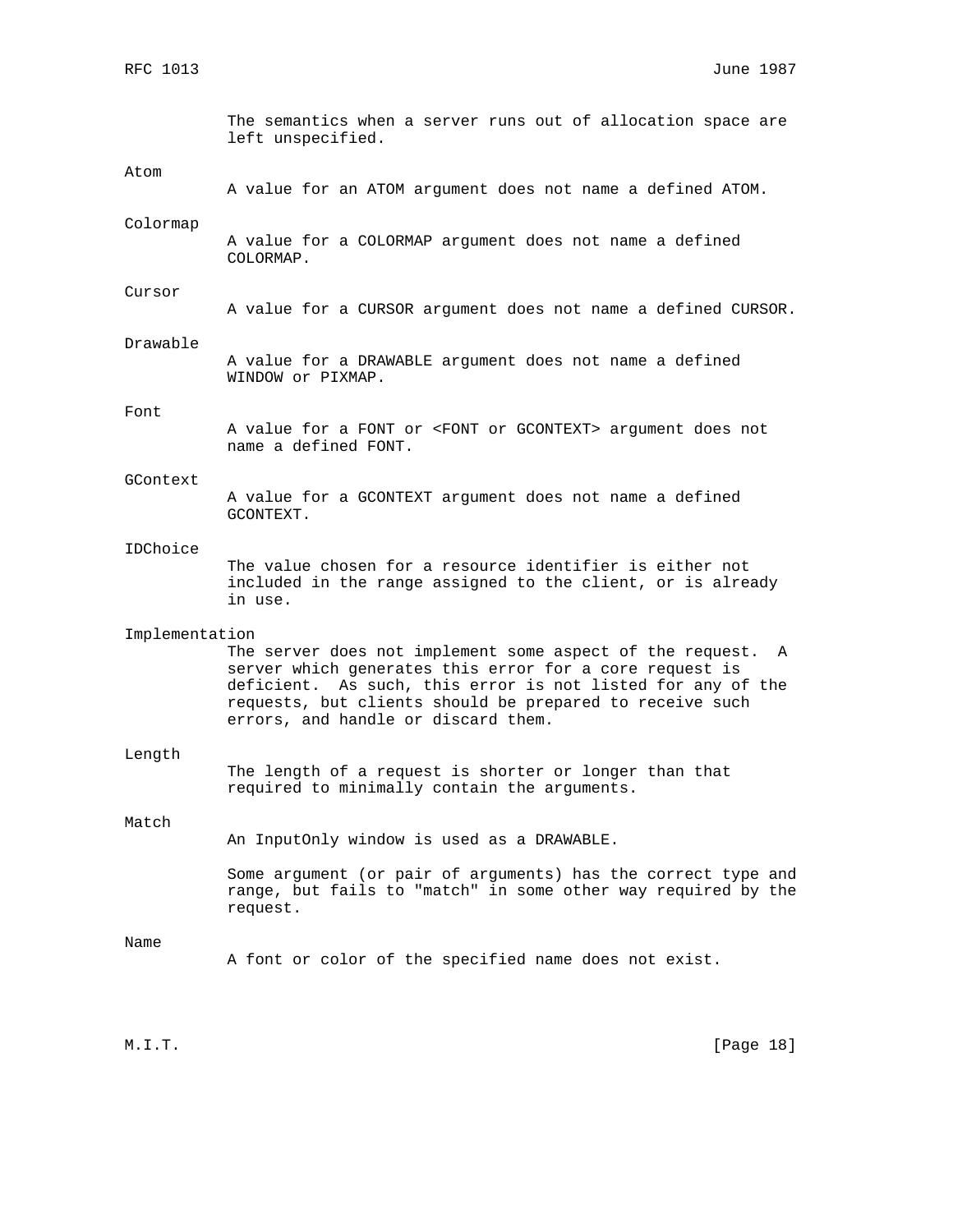#### Pixmap

A value for a PIXMAP argument does not name a defined PIXMAP.

Property

 The requested property does not exist for the specified window.

Request

The major or minor opcode does not specify a valid request.

Value

 Some numeric value falls outside the range of values accepted by the request. Unless a specific range is specified for an argument, the full range defined by the argument's type is accepted. Any argument defined as a set of alternatives can generate this error.

#### Window

A value for a WINDOW argument does not name a defined WINDOW.

Note: the Atom, Colormap, Cursor, Drawable, Font, GContext, Pixmap, and Window errors are also used when the argument type is extended by union with a set of fixed alternatives, e.g.,<Window or PointerRoot or None>.

# SECTION 6. KEYBOARDS

Keycodes are always in the inclusive range [8,255].

 For keyboards with both left-side and right-side modifier keys (e.g., Shift and Control), the mask bits in the protocol always define the OR of the keys. If electronically distinguishable, they can have separate up/down events generated, and clients that want to distinguish can track the individual states manually.

 <As part of the core we need to define a universal association between keycaps and keycodes. A keycap is the graphical information imprinted on a keyboard key, e.g., "\$ 4", "T", "+ =".>

# SECTION 7. POINTERS

Buttons are always numbered starting with one.

SECTION 8. PREDEFINED ATOMS

 Predefined atoms are not strictly necessary, and may not be useful in all environments, but will eliminate many InternAtom requests in most applications. The core protocol imposes no semantics on these names,

M.I.T. [Page 19]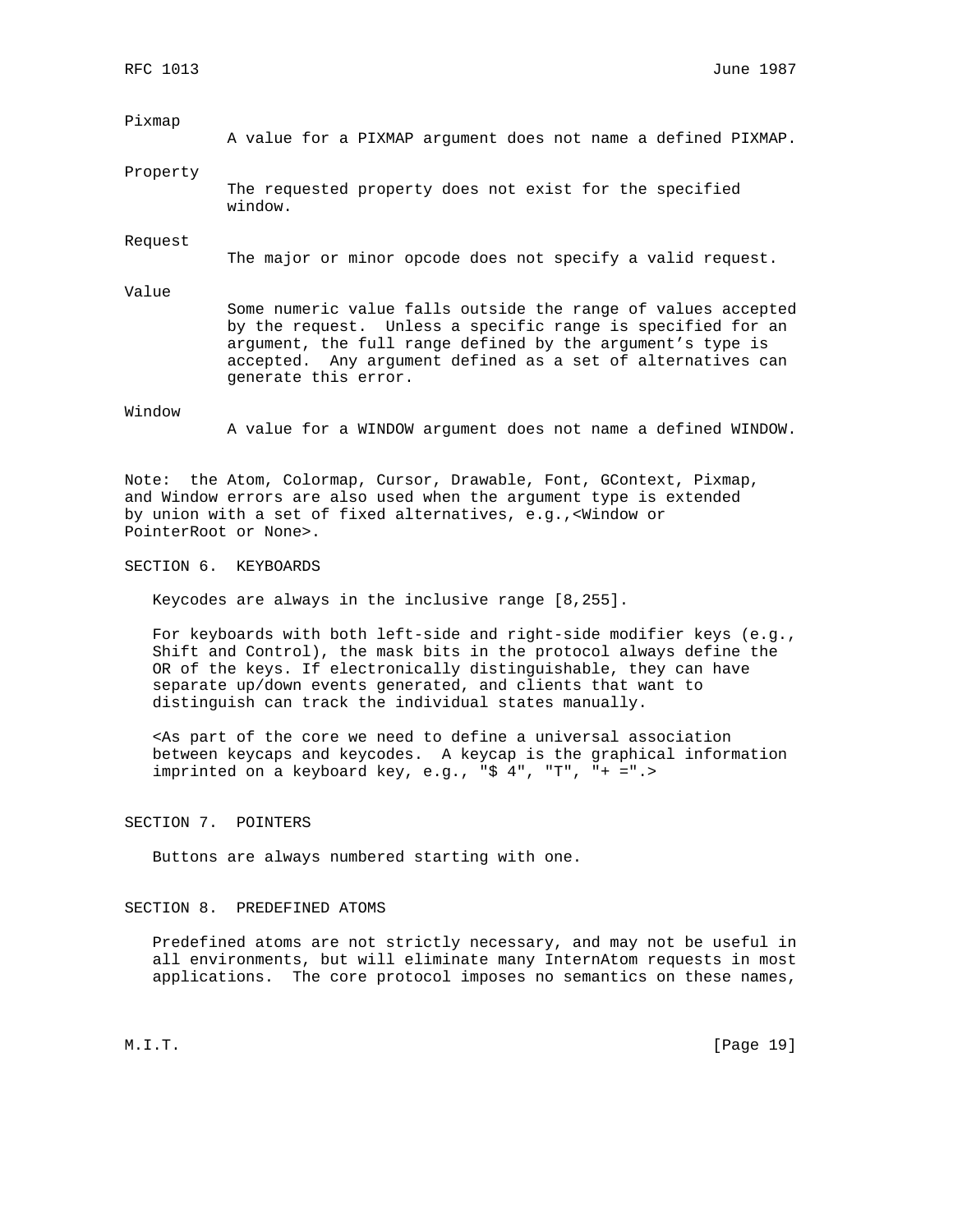except as they are used in FONTPROP structures (see QueryFont). Note that upper/lower case matters.

BITMAP ICON\_SIZE RGB\_GREEN<br>
COMMAND ITALIC\_ANGLE RGB\_RED\_M<br>
COPYRIGHT MAX\_SPACE SECONDARY ICON\_NAME

 COPYRIGHT MAX\_SPACE SECONDARY CUT\_BUFFER0 MIN\_SPACE SIZE\_HINTS CUT\_BUFFER1 NAME NAME STRIKEOUT\_ASCENT CUT\_BUFFER2 NORMAL\_HINTS STRIKEOUT\_DESCENT CUT\_BUFFER3 NORM\_SPACE STRING CUT\_BUFFER4 PIXMAP SUBSCRIPT\_X CUT\_BUFFER5 POINT\_SIZE SUBSCRIPT\_Y CUT\_BUFFER6 PRIMARY SUPERSCRIPT\_X CUT\_BUFFER7 QUAD\_WIDTH SUPERSCRIPT\_Y DEFAULT\_CHAR RECTANGLE UNDERLINE\_POSITION END\_SPACE RESIZE\_HINT UNDERLINE\_THICKNESS FACE\_NAME RESOLUTION WEIGHT FAMILY\_NAME RGB\_BEST\_MAP WINDOW FONT\_ASCENT RGB\_BLUE\_MAP WM\_HINTS FONT\_DESCENT RGB\_COLOR\_MAP X\_HEIGHT ICON RGB\_DEFAULT\_MAP ZOOM\_HINTS

BITMAP ICON\_SIZE RGB\_GREEN\_MAP

# SECTION 9. CONNECTION SETUP

 For remote clients, the X protocol can be built on top of any reliable byte stream. For TCP connections, displays on a given host a numbered starting from 0, and the server for display N listens and accepts connections on port 6000+N.

 The client must send an initial byte of data to identify the byte order to be employed. The value of the byte must be octal 102 or 154. The value 102 (ASCII uppercase B) means values are transmitted most significant byte first, and value 154 (ASCII lowercase l) means values are transmitted least significant byte first. Except where explicitly noted in the protocol, all 16-bit and 32-bit quantities sent by the client must be transmitted with this byte order, and all 16-bit and 32-bit quantities returned by the server will be transmitted with this byte order.

 Following the byte-order byte, the following information is sent by the client at connection setup:

> protocol-major-version: CARD16 protocol-minor-version: CARD16 authorization-protocol-name: STRING8 authorization-protocol-data: STRING8

 The version numbers indicate what version of the protocol the client expects the server to implement. See below for an

M.I.T. [Page 20]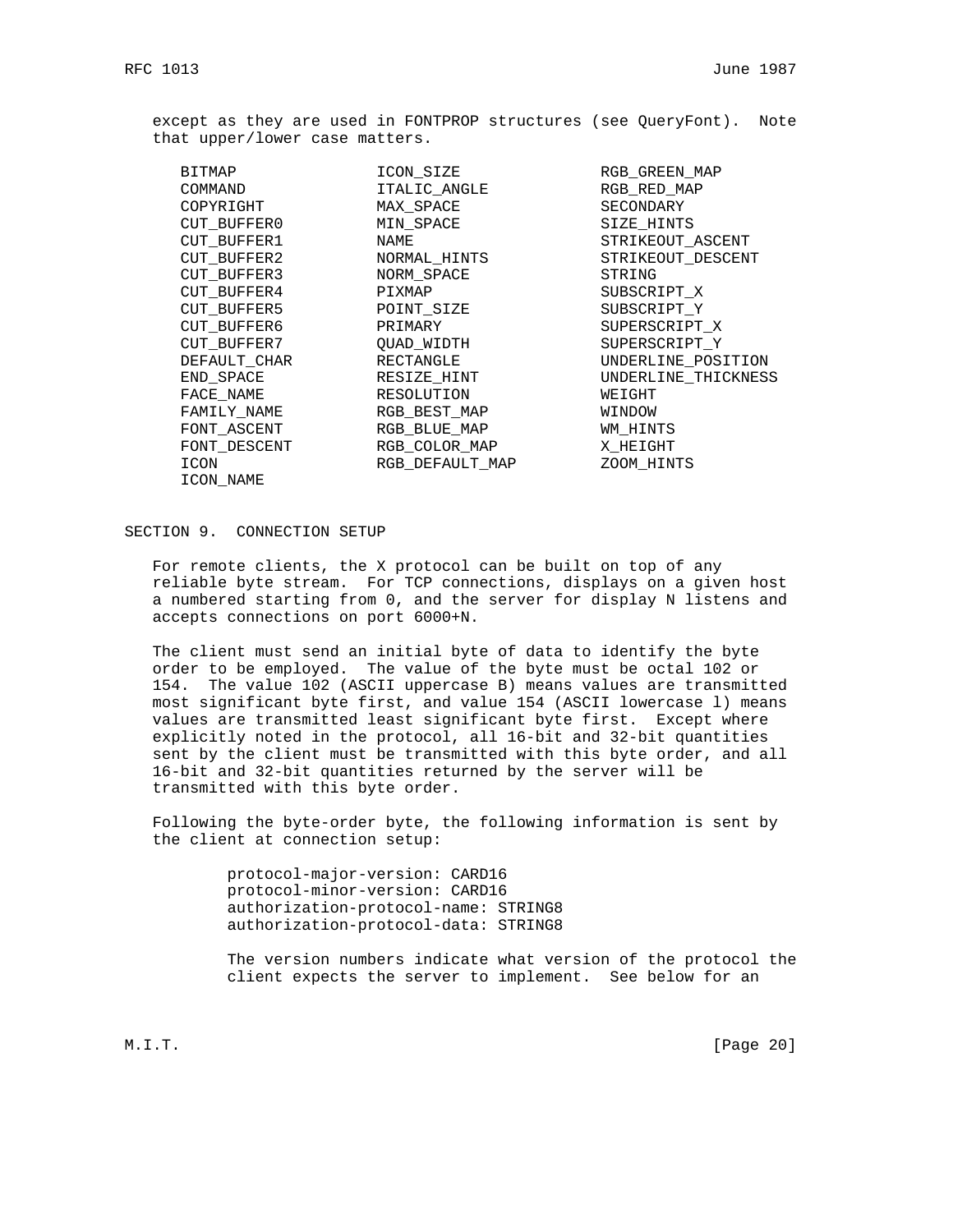explanation. The authorization name indicates what authorization protocol the client expects the server to use, and the data is specific to that protocol. Specification of valid authorization mechanisms is not part of the core X protocol. It is hoped that eventually one authorization protocol will be agreed upon. In the mean time, a server that implements a different protocol than the client expects, or a server that only implements the host-based mechanism, will simply ignore this information.

 Received by the client at connection setup: success: BOOL protocol-major-version: CARD16 protocol-minor-version: CARD16 length: CARD16

> Length is the amount of additional data to follow, in units of 4 bytes. The version numbers are an escape hatch in case future revisions of the protocol are necessary. In general, the major version would increment for incompatible changes, and the minor version would increment for small upward compatible changes. Barring changes, the major version will be eleven, and the minor version will be zero. The protocol version numbers returned indicate the protocol the server actually supports. This might not equal the version sent by the client. The server can (but need not) refuse connections from clients that offer a different version than the server supports. A server can (but need not) support more than one version simultaneously.

 Additional data received if authorization fails: reason: STRING8

 Additional data received if authorization is accepted: vendor: STRING8 release-number: CARD32 resource-id-base, resource-id-mask: CARD32 image-byte-order: {LSBFirst, MSBFirst} bitmap-format-scanline-unit: {8, 16, 32} bitmap-format-scanline-pad: {8, 16, 32} bitmap-format-bit-order: {LeastSignificant, MostSignificant} pixmap-formats: LISTofFORMAT roots: LISTofSCREEN keyboard: DEVICE pointer: DEVICE motion-buffer-size: CARD32 maximum-request-length: CARD16

where

FORMAT: [depth: CARD8,

M.I.T. [Page 21]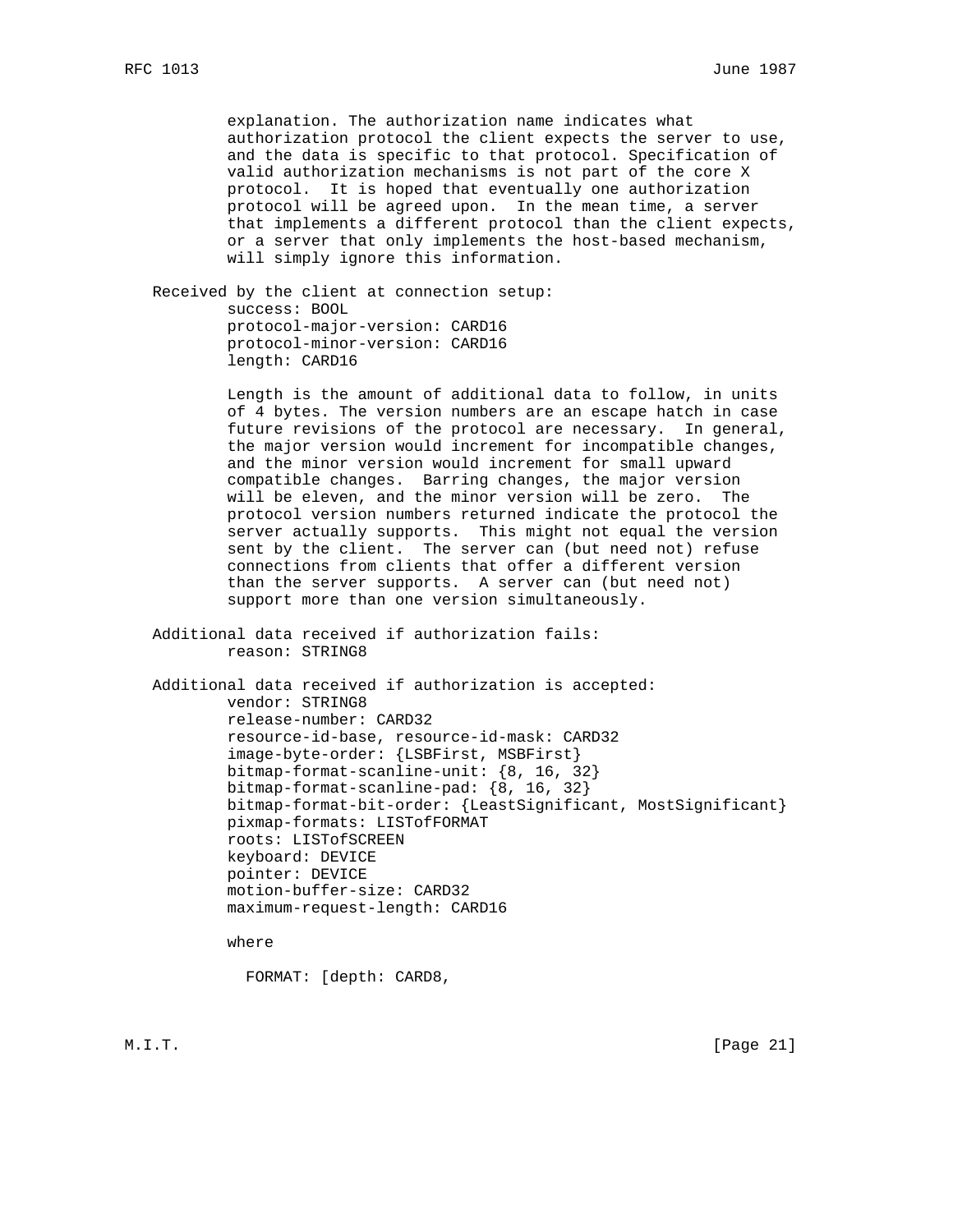```
 bits-per-pixel: {4, 8, 16, 24, 32}
           scanline-pad: {8, 16, 32}]
  SCREEN: [root: WINDOW
           device: DEVICE
           width-in-pixels, height-in-pixels: CARD16
           width-in-millimeters,height-in-millimeters:CARD16
           allowed-depths: LISTofDEPTH
           root-depth: CARD8
           root-visual: VISUALID
           default-colormap: COLORMAP
           white-pixel, black-pixel: CARD32
           min-installed-maps, max-installed-maps: CARD16
           backing-stores: {Never, WhenMapped, Always}
           save-unders: BOOL
           current-input-masks: SETofEVENT]
 DEPTH: [depth: CARD8
           visuals: LISTofVISUALTYPE]
 VISUALTYPE: [visual-id: VISUALID
              class: {StaticGray, StaticColor,
                       TrueColor,GrayScale, PseudoColor,
                       DirectColor}
                       red-mask, green-mask, blue-mask: CARD32
                       bits-per-rgb-value: CARD8
                       colormap-entries: CARD16]
```
Per server information:

 The vendor string gives some indentification of the owner of the server implementation. The semantics of the release-number is controlled by the vendor.

 The resource-id-mask contains a single contiguous set of bits (at least 18); the client allocates resource ids by choosing a value with (only) some subset of these bits set, and ORing it with resource-id-base. Only values constructed in this way can be used to name newly created resources over this connection. Resource ids never have the top 3 bits set. The client is not restricted to linear or contiguous allocation of resource ids. Once an id has been freed, it can be reused, but this should not be necessary. An id must be unique with respect to the ids of all other resources, not just other resources of the same type.

 Although the server is in general responsible for byte swapping data to match the client, images are always transmitted and received in formats (including byte order) specified by the server. The byte order for images is given by image-byte-order, and applies to each scanline unit in XYFormat (bitmap) format, and to each pixel value in ZFormat.

 A bitmap is represented in scanline order. Each scanline is padded to a multiple of bits as given by bitmap-format-scanline-pad. The

M.I.T. [Page 22]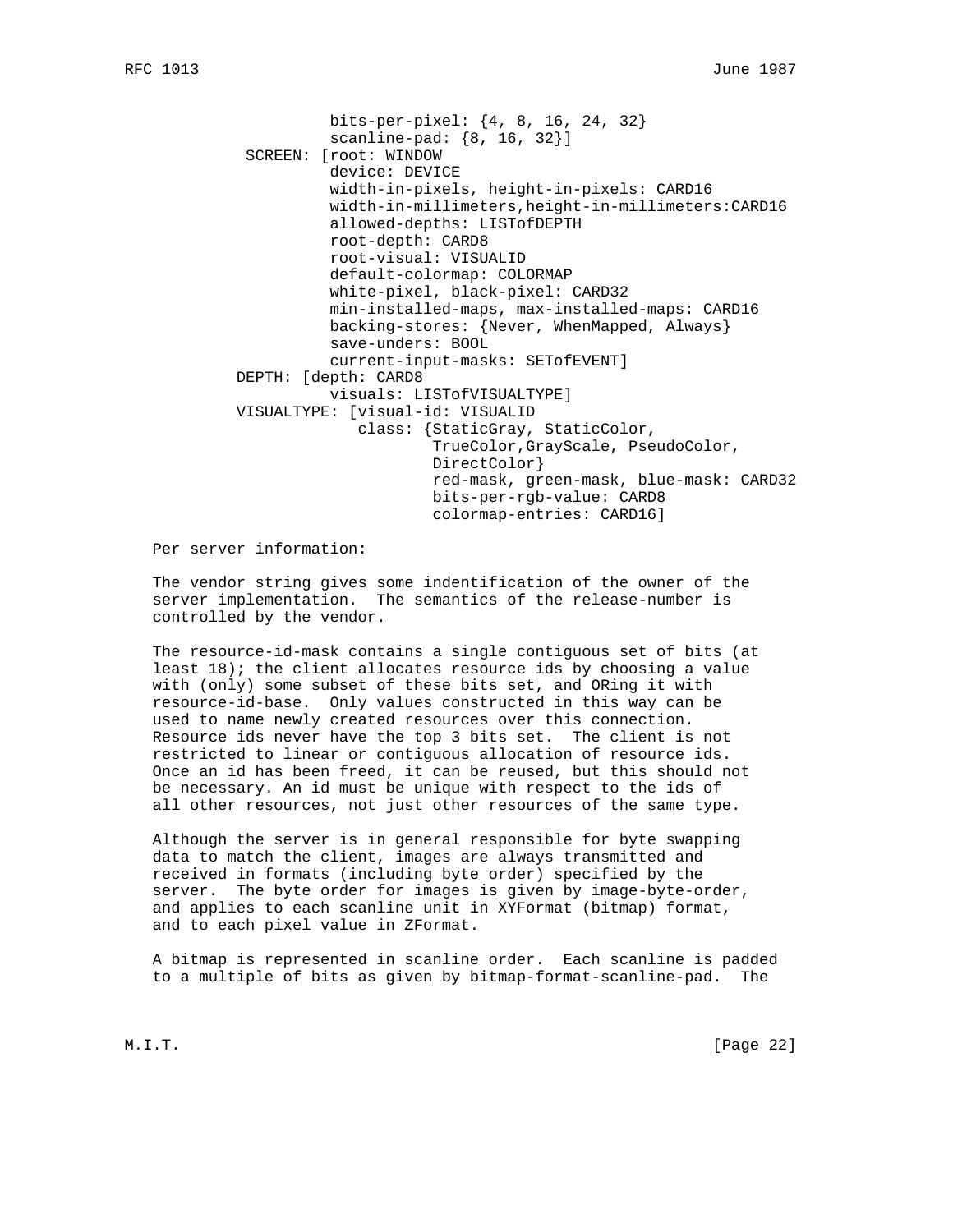pad bits are of arbitrary value. The scanline is quantized in multiples of bits as given by bitmap-format-scanline-unit. Within each unit, the leftmost bit in the bitmap is either the least or most significant bit in the unit, as given by bitmap-format-bit-order. If a pixmap is represented in XYFormat, each plane is represented as a bitmap, and the planes appear from most to least significant in bit order.

 For each pixmap depth supported by some screen, pixmap-formats lists the ZFormat used to represent images of that depth. In ZFormat, the pixels are in scanline order, left to right within a scanline. The number of bits used to hold each pixel is given by bits-per-pixel, and may be larger than strictly required by the depth. When the bits-per-pixel is 4, the order of nibbles in the byte is the same as the image byte-order. Each scanline is padded to a multiple of bits as given by scanline-pad.

 How a pointing device roams the screens is up to the server implementation, and is transparent to the protocol. No geometry among screens is defined.

 The server may retain the recent history of pointer motion, and to a finer granularity than is reported by MotionNotify events. Such history is available via the GetPointerMotions request. The approximate size of the history buffer is given by motion-buffer-size.

 Maximum-request-length specifies the maximum length of a request, in 4-byte units, accepted by the server; i.e., this is the maximum value that can appear in the length field of a request. Requests larger than this generate a Length error, and the server will read and simply discard the entire request. Maximum-request-length will always be at least 4096 (i.e., requests of length up to and including 16384 bytes will be accepted by all servers).

Per screen information:

 The allowed-depths specifies what pixmap and window depths are supported. Pixmaps are supported for each depth listed, and windows of that depth are supported if at least one visual type is listed for the depth. A pixmap depth of one is always supported and listed, but windows of depth one might not be supported. A depth of zero is never listed, but zero-depth InputOnly windows are always supported.

 Root-depth and root-visual specify the depth and visual type of the root window. Width-in-pixels and height-in-pixels specify the size of the root window (which cannot be changed). The class of the root window is always InputOutput. Width-in-millimeters and height-in-millimeters can be used to determine the physical size and the aspect ratio.

M.I.T. [Page 23]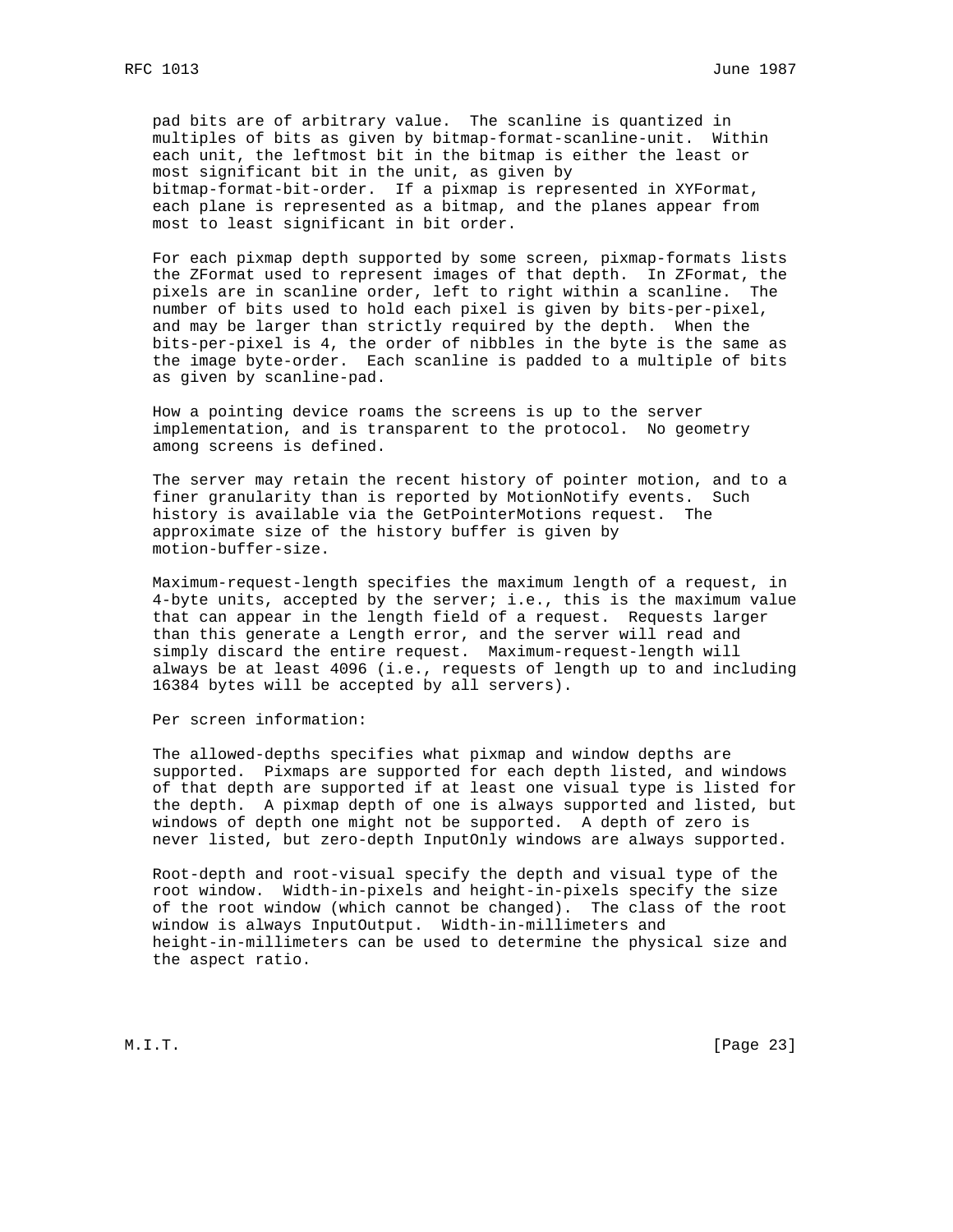The default-colormap is the one initially associated with the root window. Clients with minimal color requirements creating windows of the same depth as the root may want to allocate from this map by default.

 Black-pixel and white-pixel can be used in implementing a "monochrome" application. These pixel values are for permanently allocated entries in the default-colormap; the actual RGB values may be settable on some screens.

 The border of the root window is initially a pixmap filled with the black-pixel. The initial background of the root window is a pixmap filled with some unspecified two-color pattern using black-pixel and white-pixel.

 Min-installed-maps specifies the number of maps that can be guaranteed to installed simultaneously (with InstallColormap), regardless of the number of entries allocated in each map. Max-installed-maps specifies the maximum number of maps that might possibly be installed simultaneously, depending on their allocations. For the typical case of a single hardware colormap, both values will be one.

 Backing-stores indicates when the server supports backing stores for this screen, although it may be storage limited in the number of windows it can support at once. If save-unders is True, then the a server can support the save-under mode in CreateWindow and ChangeWindowAttributes, although again it may be storage limited.

 The current-input-events is what GetWindowAttributes would return for the all-event-masks for the root window.

Per visual-type information:

 A given visual type might be listed for more than one depth, or for more than one screen.

 For PseudoColor, a pixel value indexes a colormap to produce independent RGB values; the RGB values can be changed dynamically. GrayScale is treated the same as PseudoColor, except which primary drives the screen is undefined, so the client should always store the same value for red, green, and blue in colormaps. For DirectColor, a pixel value is decomposed into separate RGB subfields, and each subfield separately indexes the colormap for the corresponding value; The RGB values can be changed dynamically. TrueColor is treated the same as DirectColor, except the colormap has predefined read-only RGB values, which are server-dependent, but provide (near-)linear ramps in each primary. StaticColor is treated the same as PseudoColor, except the colormap has predefined read-only RGB values, which are server-dependent. StaticGray is treated the same as StaticColor, except the red,

M.I.T. [Page 24]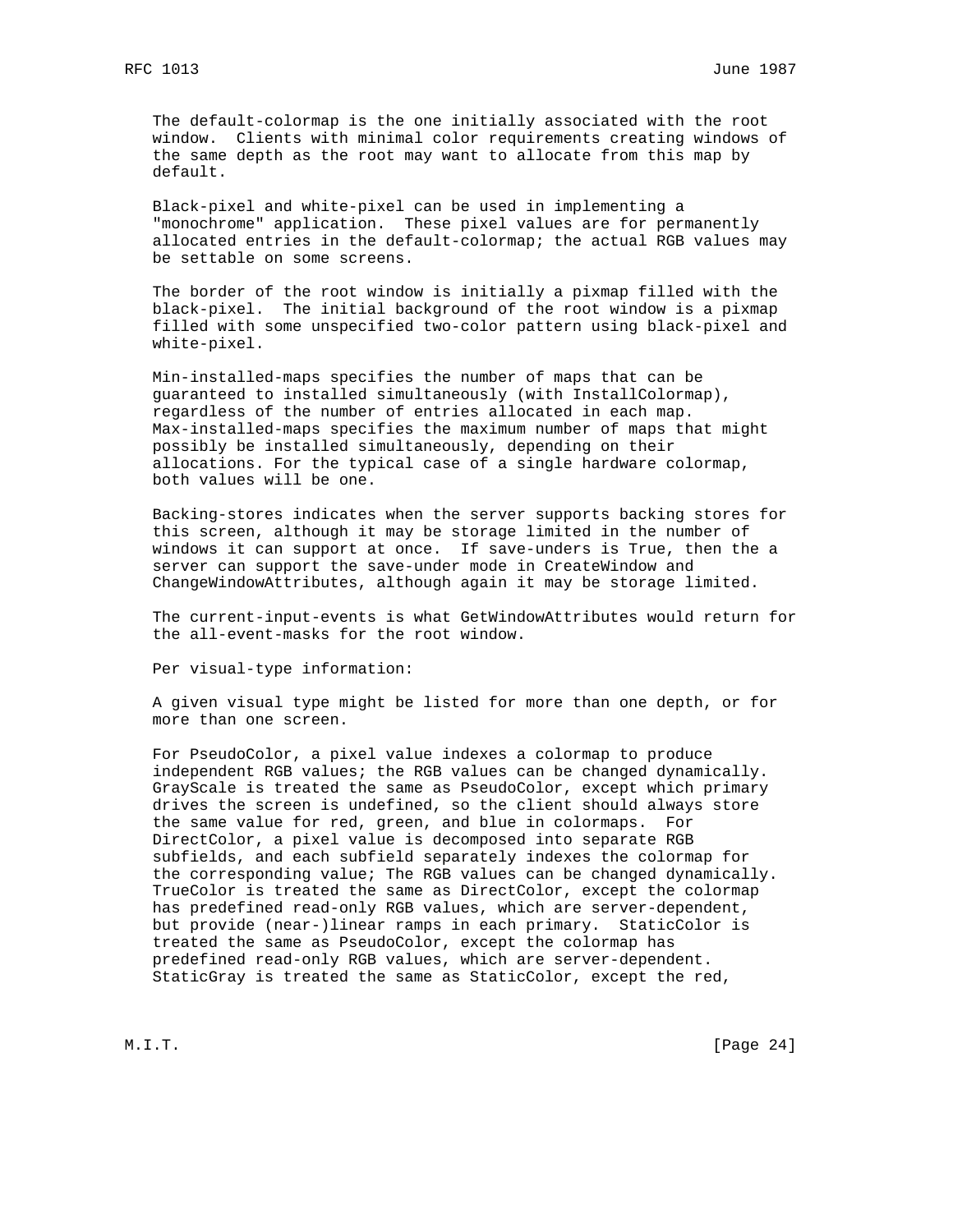green, and blue values are equal for any single pixel value, resulting in shades of gray. StaticGray with a two-entry colormap can be thought of as "monochrome".

 The red-mask, green-mask, and blue-mask are only defined for DirectColor and TrueColor; each has one contiguous set of bits, with no intersections.

 The bits-per-rgb-value specifies the log base 2 of the approximate number of distinct color values (individually) of red, green, and blue. Actual RGB values are always passed in the protocol within a 16-bit spectrum.

 The colormap-entries defines the number of available colormap entries in a newly created colormap. For DirectColor and TrueColor, this will usually be the size of an individual pixel subfield.

SECTION 10. REQUESTS

### CreateWindow

 wid, parent: WINDOW class: {InputOutput, InputOnly, CopyFromParent} depth: CARD8 visual: VISUALID or CopyFromParent x, y: INT16 width, height, border-width: CARD16 value-mask: BITMASK value-list: LISTofVALUE

 Errors: IDChoice, Window, Pixmap, Colormap, Cursor, Match, Value, Alloc

 Creates an unmapped window, and assigns the identifier wid to it.

 A class of CopyFromParent means the class is taken from the parent. A depth of zero for class InputOutput or CopyFromParent means the depth is taken from the parent. A visual of CopyFromParent means the visual type is taken from the parent. For class InputOutput, the visual type and depth must be a combination supported for the screen (else a Match error); the depth need not be the same as the parent, but the parent must not be of class InputOnly (else a Match error). For class InputOnly, the depth must be zero (else a Match error), and the visual must be one supported for the screen (else a Match error), but the parent may have any depth and class.

 The server essentially acts as if InputOnly windows do not exist for the purposes of graphics requests, exposure

M.I.T. [Page 25]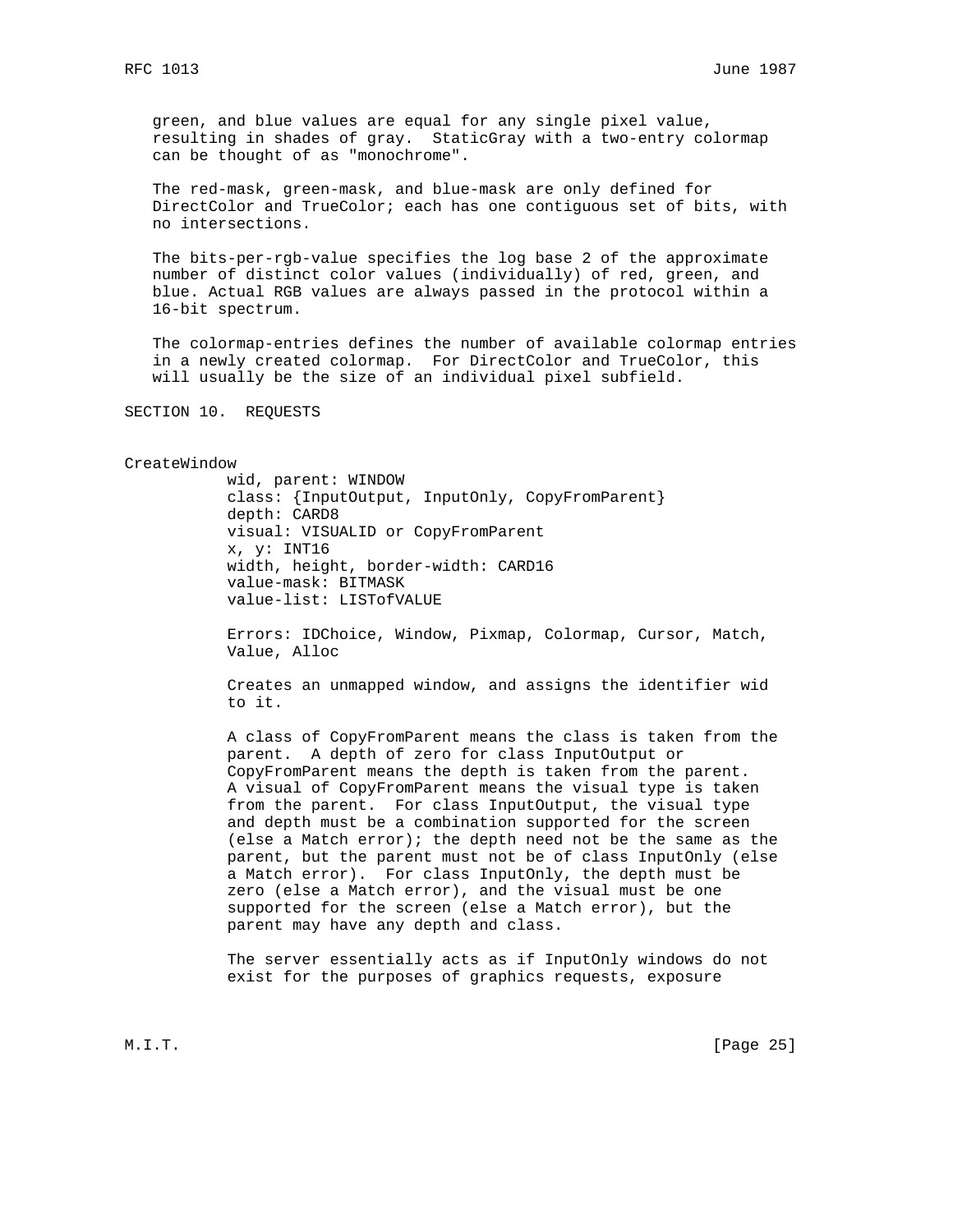processing, and VisibilityNotify events. An InputOnly window cannot be used as a drawable (as a source or destination for graphics requests). InputOnly and InputOutput windows act identically in other respects (properties, grabs, input control, and so on).

 The window is placed on top in the stacking order with respect to siblings. The x and y coordinates are relative to the parent's origin, and specify the position of the upper left outer corner of the window (not the origin). The width and height specify the inside size, not including the border, and must be non-zero. The border-width for an InputOnly window must be zero (else a Match error).

 The value-mask and value-list specify attributes of the window that are to be explicitly initialized. The possible values are:

 background-pixmap: PIXMAP or None or ParentRelative background-pixel: CARD32 border-pixmap: PIXMAP or CopyFromParent border-pixel: CARD32 bit-gravity: BITGRAVITY win-gravity: WINGRAVITY backing-store: {NotUseful, WhenMapped, Always} backing-bit-planes: CARD32 backing-pixel: CARD32 save-under: BOOL event-mask: SETofEVENT do-not-propagate-mask: SETofDEVICEEVENT override-redirect: BOOL colormap: COLORMAP or CopyFromParent cursor: CURSOR or None

 The default values, when attributes are not explicitly initialized, are:

 background-pixmap: None border-pixmap: CopyFromParent bit-gravity: Forget win-gravity: NorthWest backing-store: NotUseful backing-bit-planes: all ones backing-pixel: zero save-under: False event-mask: {} (empty set) do-not-propagate-mask: {} (empty set) override-redirect: False colormap: CopyFromParent cursor: None

M.I.T. [Page 26]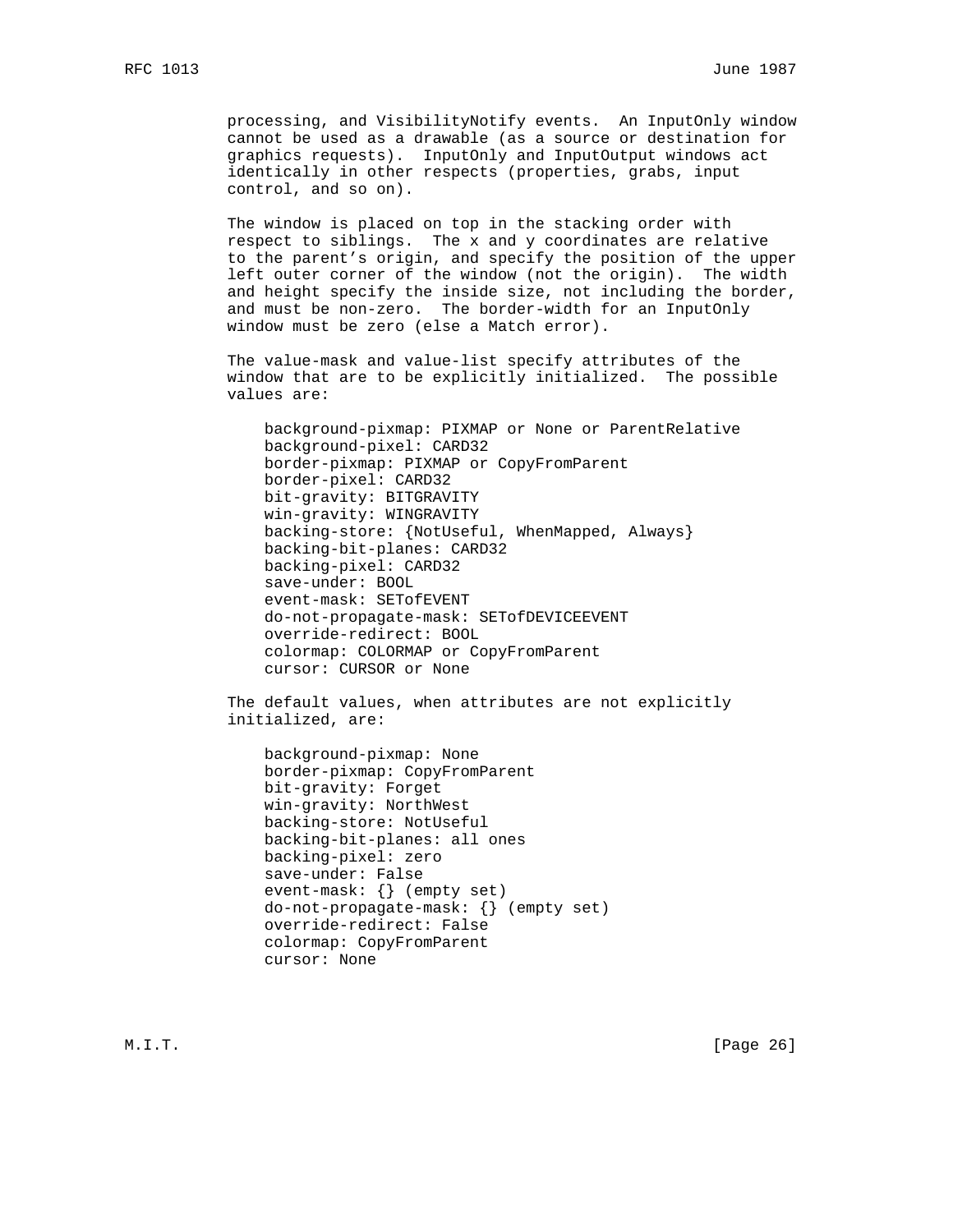Only the following attributes are defined for InputOnly windows: win-gravity, event-mask, do-not-propagate-mask, and cursor. It is a Match error to specify any other attributes for InputOnly windows.

 If background-pixmap is given, it overrides the default background-pixel. The background pixmap and the window must have the same root and the same depth (else a Match error). Any size pixmap can be used, although some sizes may be faster than others. If background None is specifed, the window has no defined background. If background ParentRelative is specified, the parent's background is used, but the window must have the same depth as the parent (else a Match error); if the parent has background None, then the window will also have background None. A copy of the parent's background is not made; the parent's background is reexamined each time the window background is required. If background-pixel is given, it overrides the default and any background-pixmap given, and a pixmap of undefined size filled with background-pixel is used for the background. For a ParentRelative background, the background tile origin always aligns with the parent's background tile origin; otherwise the background tile origin is always the window origin.

 When regions of the window are exposed and the server has not retained the contents, the server automatically tiles the regions with the window's background unless the window has a background of None, in which case the previous screen contents are simply left in place. Exposure events are then generated for the regions, even if the background is None.

 The border tile origin is always the same as the background tile origin. If border-pixmap is given, it overrides the default border-pixel. The border pixmap and the window must have the same root and the same depth (else a Match error). Any size pixmap can be used, although some sizes may faster than others. If CopyFromParent is given, the parent's border pixmap is copied (subsequent changes to the parent do not affect the child), but the window must have the same depth as the parent (else a Match error). If border-pixel is given, it overrides the default and any border-pixmap given, and a pixmap of undefined size filled with border-pixel is used for the border.

 Output to a window is always clipped to the inside of the window, so that the border is never affected.

 The bit-gravity defines which region of the window should be retained if the window is resized, and win-gravity defines how the window should be repositioned if the parent is

M.I.T. [Page 27]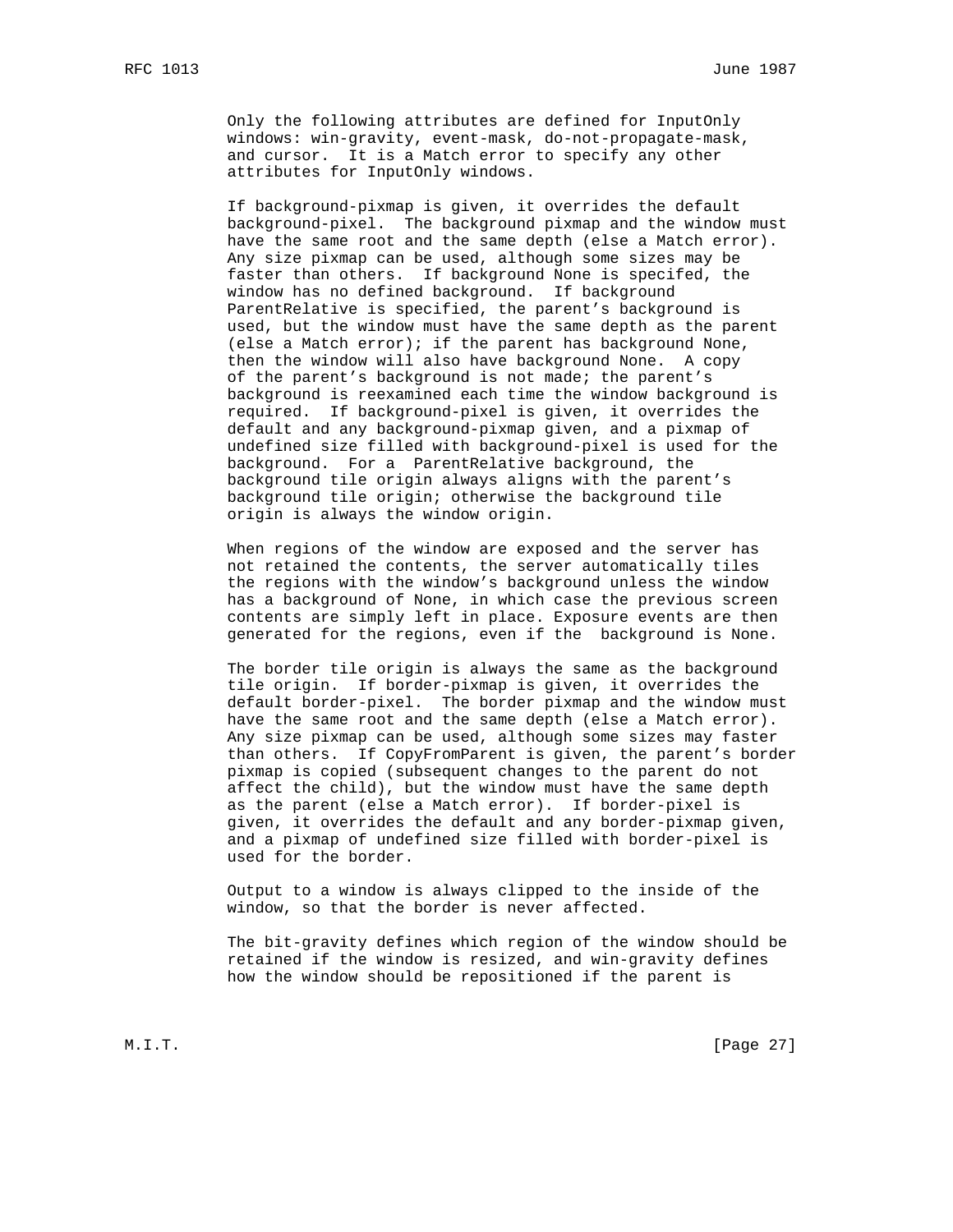resized; see ConfigureWindow.

 A backing-store of WhenMapped advises the server that maintaining contents of obscured regions when the window is mapped would be beneficial. A backing-store of Always advises the server that maintaining contents even when the window is unmapped would be beneficial. Note that, even if the window is larger than its parent, the server should maintain complete contents, not just the region within the parent boundaries. If the server maintains contents, Exposure events will not be generated, but the server may stop maintaining contents at any time. A value of NotUseful advises the server that maintaining contents is unnecessary, although a server may still choose to maintain contents.

 Backing-bit-planes indicates (with one bits) which bit planes of the window hold dynamic data that must be preserved in backing-stores. Backing-pixel specifies what value to use in planes not covered by backing-bit-planes. The server is free to only save the specified bit planes in the backing-store, and regenerate the remaining planes with the specified pixel value.

 If save-under is True, the server is advised that, when this window is mapped, saving the contents of windows it obscures would be beneficial.

 The event-mask defines which events the client is interested in for this window (or, for some event types, inferiors of the window). The do-not-propagate-mask defines which events should not be propagated to ancestor windows when no client has the event type selected in this window.

 Override-redirect specifies whether map and configure request on this window should override a SubstructureRedirect on the parent, typically to inform a window manager not to tamper with the window.

 The colormap specifies the colormap, that best reflects the "true" colors of the window. Servers capable of supporting hardware colormaps may use this information, and window managers may use it for InstallColormap requests. The colormap must have the same visual type as the window (else a match error). If CopyFromParent is specified, the parents's colormap is copied (subsequent changes to the parent do not affect the child), but the window must have the same visual type as the parent (else a Match error) an the parent must not have a colormap of None (else a Match error).

M.I.T. [Page 28]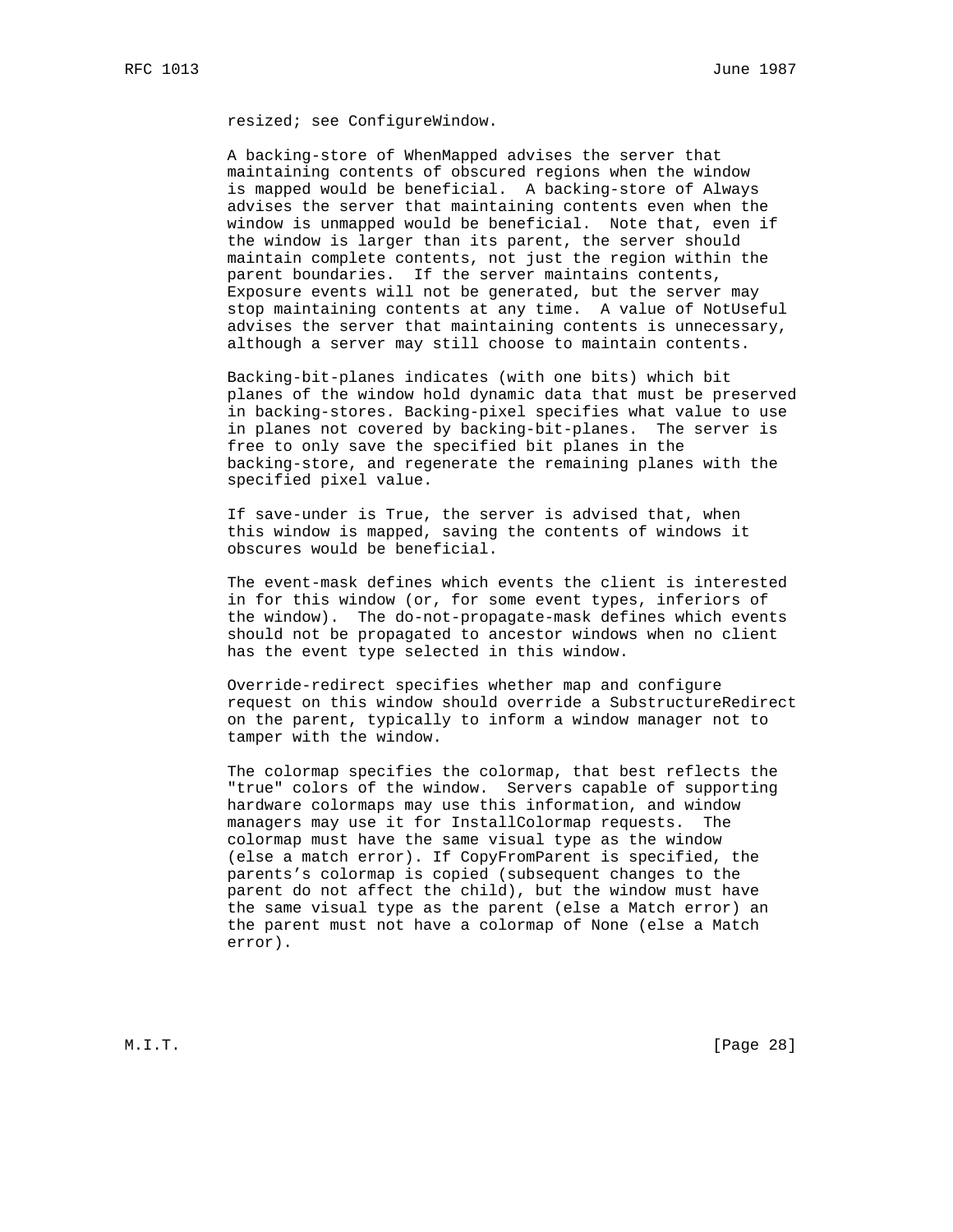If a cursor is specified, it will be used whenever the pointer is in the window. If None is specified, the parent's cursor will be used when the pointer is in the window, and any change in the parent's cursor will cause an immediate change in the display cursor.

This request generates a CreateNotify event.

 The background and border pixmaps and the cursor may be freed immediately if no further explicit references to them are to be made.

 Subsequent drawing into the background or border pixmap has an undefined effect on the window state; the server might or might not make a copy of the pixmap.

ChangeWindowAttributes

 window: WINDOW value-mask: BITMASK value-list: LISTofVALUE

 Errors: Window, Pixmap, Colormap, Cursor, Match, Value, Access

 The value-mask and value-list specify which attributes are to be changed. The values and restrictions are the same as for CreateWindow.

 Changing the background does not cause the window contents to be changed. Setting the border, or changing the background such that border tile origin changes, causes the border to be repainted. Changing the background of a root window to None or ParentRelative restores the default background pixmap. Changing the border of a root window to CopyFromParent restores the default border pixmap.

 Changing the back-store of an obsecured window to WhenMapped or Always, or changing the backing-bit-planes, backing-pixel, or save-under of a mapped window, may have no immediate effect.

 Multiple clients can select input on the same window; their event-masks are disjoint. When an event is generated it will be reported to all interested clients. However, at most one client at a time can select for SubstructureRedirect, at most one client at a time can select for ResizeRedirectr, and at most one client at a time can select for ButtonPress.

 There is only one do-not-propagate-mask for a window, not one per client.

M.I.T. [Page 29]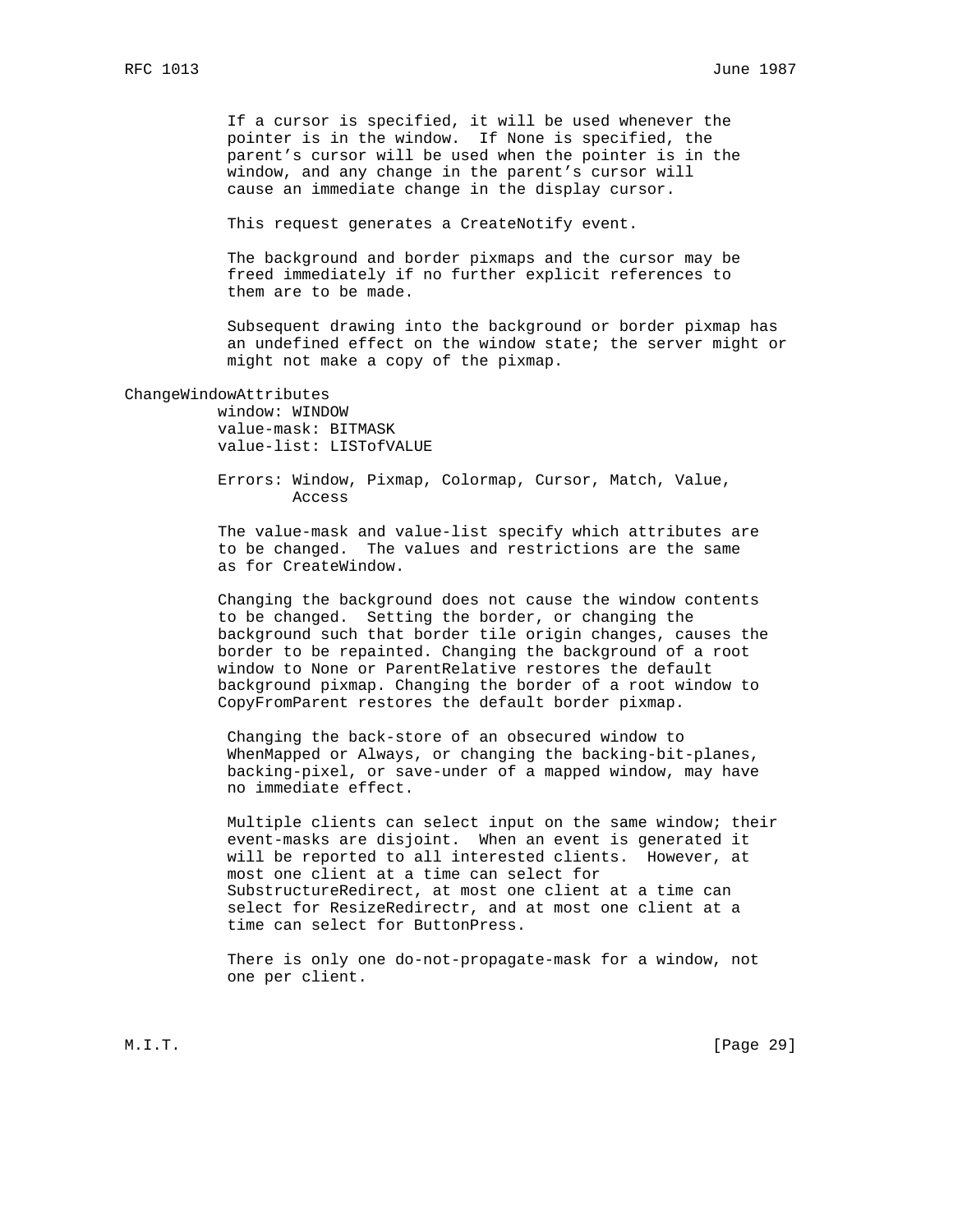Changing the colormap of a window (i.e., defining a new map, not changing the contents of the existing map) generates a ColormapNorify event. Changing the colormap os a visible window may have no immediate effect on the screen; see InstallColormap.

 Changing the cursor of a root window to None restores the default cursor.

 The order in which attributes are verified and altered is server dependent. If an error is generated, a subset of the attributes may have been altered.

## GetWindowAttributes

window: WINDOW

=>

 visual: VISUALID class: {InputOutput, InputOnly} bit-gravity: BITGRAVITY win-gravity: WINGRAVITY backing-store: {NotUseful, WhenMapped, Always} backing-bit-planes: CARD32 backing-pixel: CARD32 save-under: BOOL colormap: COLORMAP or None map-is-installed: BOOL map-state: {Unmapped, Unviewable, Viewable} all-event-masks, your-event-mask: SETofEVENT do-not-propagate-mask: SETofDEVICEEVENT override-redirect: BOOL

Errors: Window

 Returns current attributes of the window. All-event-masks is the inclusive-OR of all event masks selected on the window by clients. Your-event-mask is the event mask selected by the querying client.

#### DestroyWindow

window: WINDOW

Errors: Window

 If the argument window is mapped, an UnmapWindow request is performed automatically. The window and all inferiors are then destroyed, and a DestroyNotify event is generated for each window, in order from the argument window downwards, with unspecified order among siblings at each level.

 Normal exposure processing on formerly obscured windows is performed.

M.I.T. [Page 30]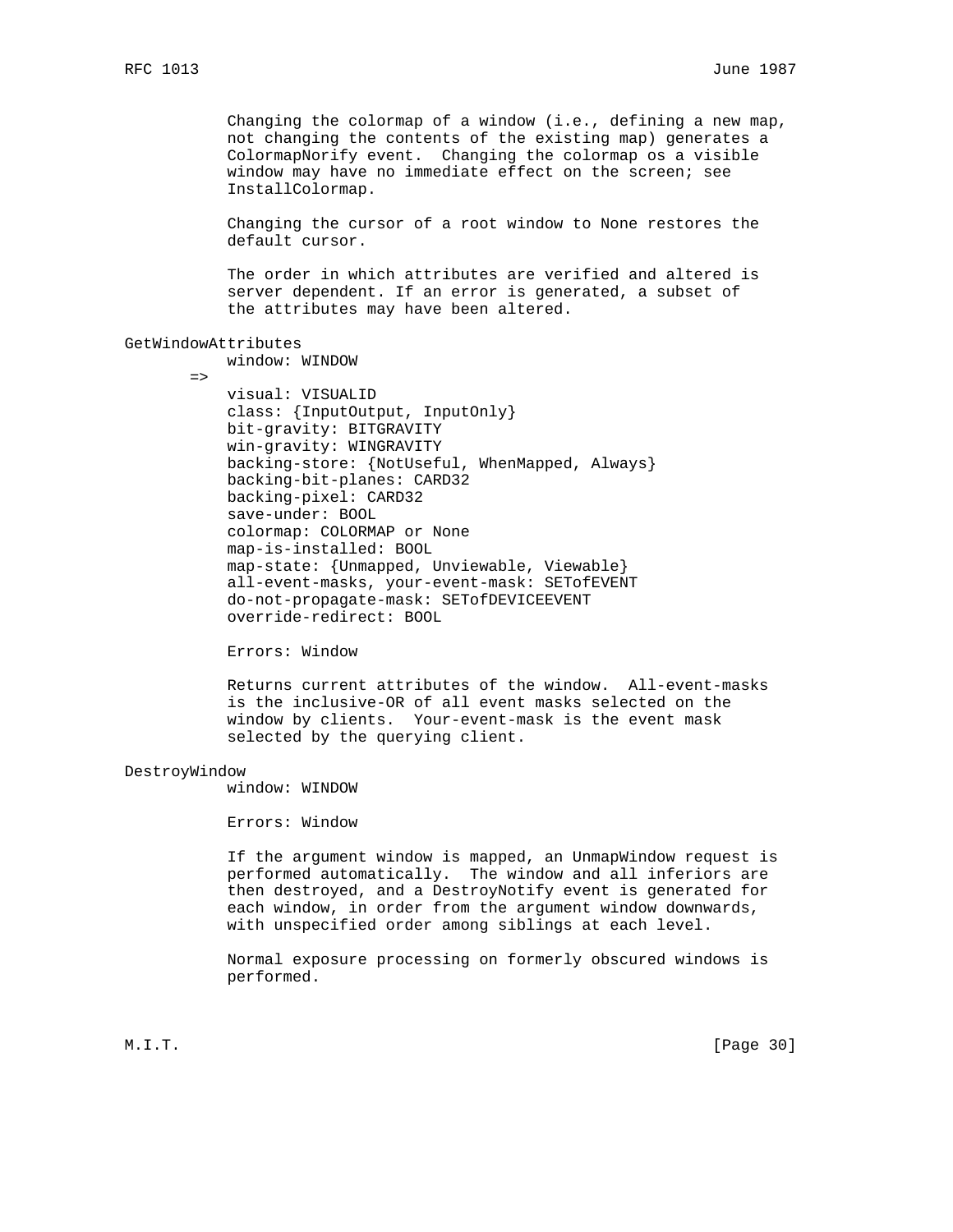If the window is a root window, this request has no effect.

#### DestroySubwindows

window: WINDOW

Errors: Window

 Performs a DestroyWindow on all children of the window, in bottom to top stacking order.

## ChangeSaveSet

 window: WINDOW mode: {Insert, Delete}

Errors: Window, Match, Value

 Adds or removes the specified window from the client's "save-set". The window must have been created by some other client (else a Match error). The use of the save-set is described in Section 11.

 Windows are removed automatically from the save-set by the server when they are destroyed.

### ReparentWindow

 window, parent: WINDOW x, y: INT16

Errors: Window, Match

 If the window is mapped, an UnmapWindow request is performed automatically first. The window is then removed from its current position in the hierarchy, and is inserted as a child of the specified parent. The x and y coordinates are relative to the parent's origin, and specify the new position of the upper left outer corner of the window. The window is placed on top in the stacking order with respect to siblings. A ReparentNotify event is then generated. The override-redirect attribute of the window is passed on in this event; a value of True indicates that a window manager should not tamper with this window. Finally, if the window was originally mapped, a MapWindow request is performed automatically.

 Normal exposure processing on formerly obscured windows is performed. The server might not generate exposure events for regions from the initial unmap that are immediately obscured by the final map.

 A Match error is generated if the new parent is not on the same screen as the old parent, or if the new parent is the

M.I.T. [Page 31]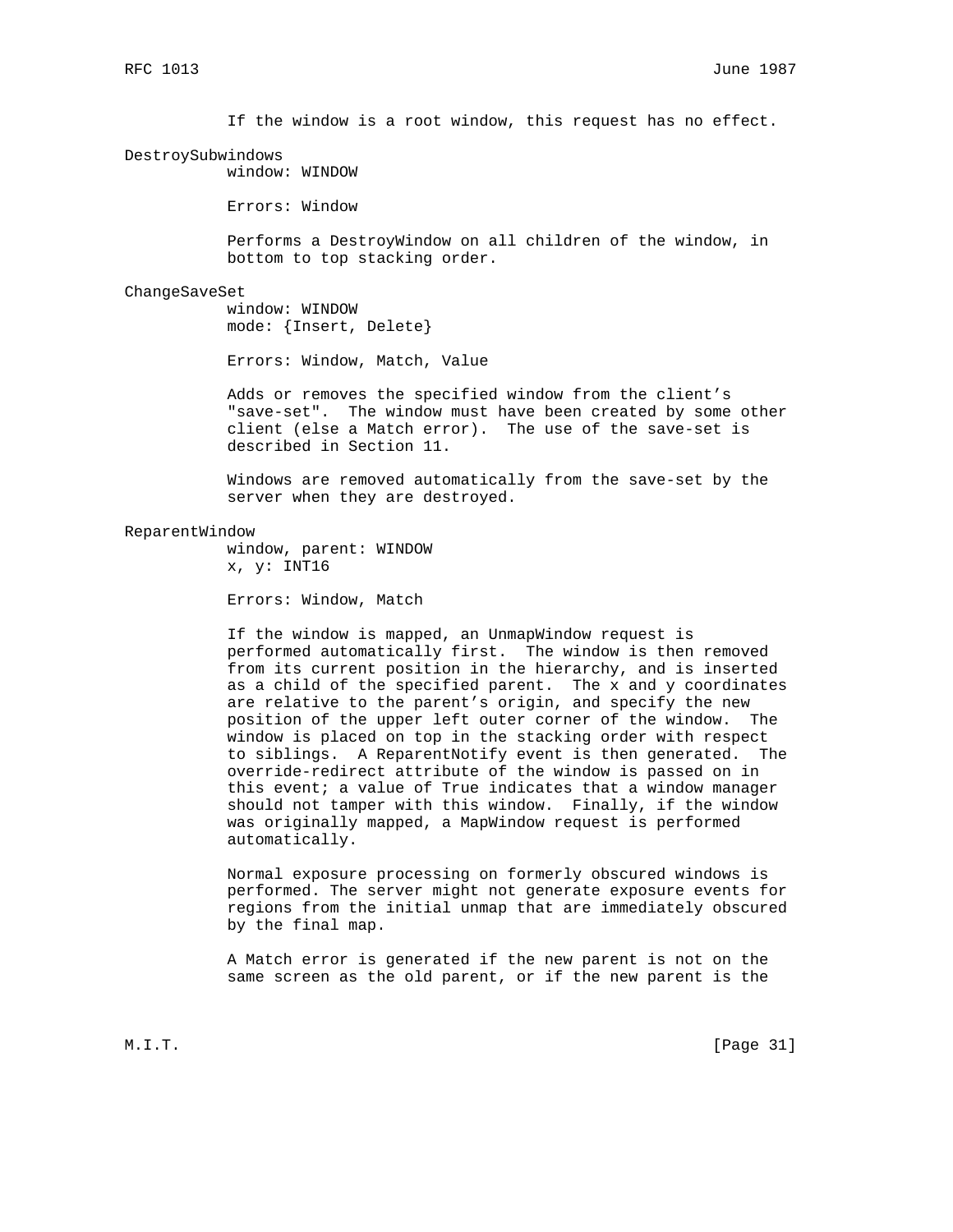window itself or an inferior of the window, or if the window has a ParentRelative background and the new parent is not the same depth as the window.

# MapWindow

window: WINDOW

Errors: Window

If the window is already mapped, this request has no effect.

 If the override-redirect attribute of the window is False and some other client has selected SubstructureRedirect on the parent, then a MapRequest event is generated, but the window remains unmapped. Otherwise, the window is mapped and a MapNotify event is generated.

 If the window is now viewable and its contents had been discarded, then the window is tiled with its background (if no background is defined the existing screen contents are not altered) and one or more exposure events are generated. If a backing-store has been maintained while the window was unmapped, no exposure events are generated. If a backing-store will now be maintained, a full-window exposure is always generated; otherwise only visible regions may be reported. Similar tiling and exposure take place for any newly viewable inferiors.

### MapSubwindows

window: WINDOW

Errors: Window

 Performs a MapWindow request on all unmapped children of the window, in top to bottom stacking order.

### UnmapWindow

window: WINDOW

Errors: Window

 If the window is already unmapped, this request has no effect. Otherwise, the window is unmapped and an UnmapNotify event is generated. Normal exposure processing on formerly obscured windows is performed.

## UnmapSubwindows

window: WINDOW

Errors: Window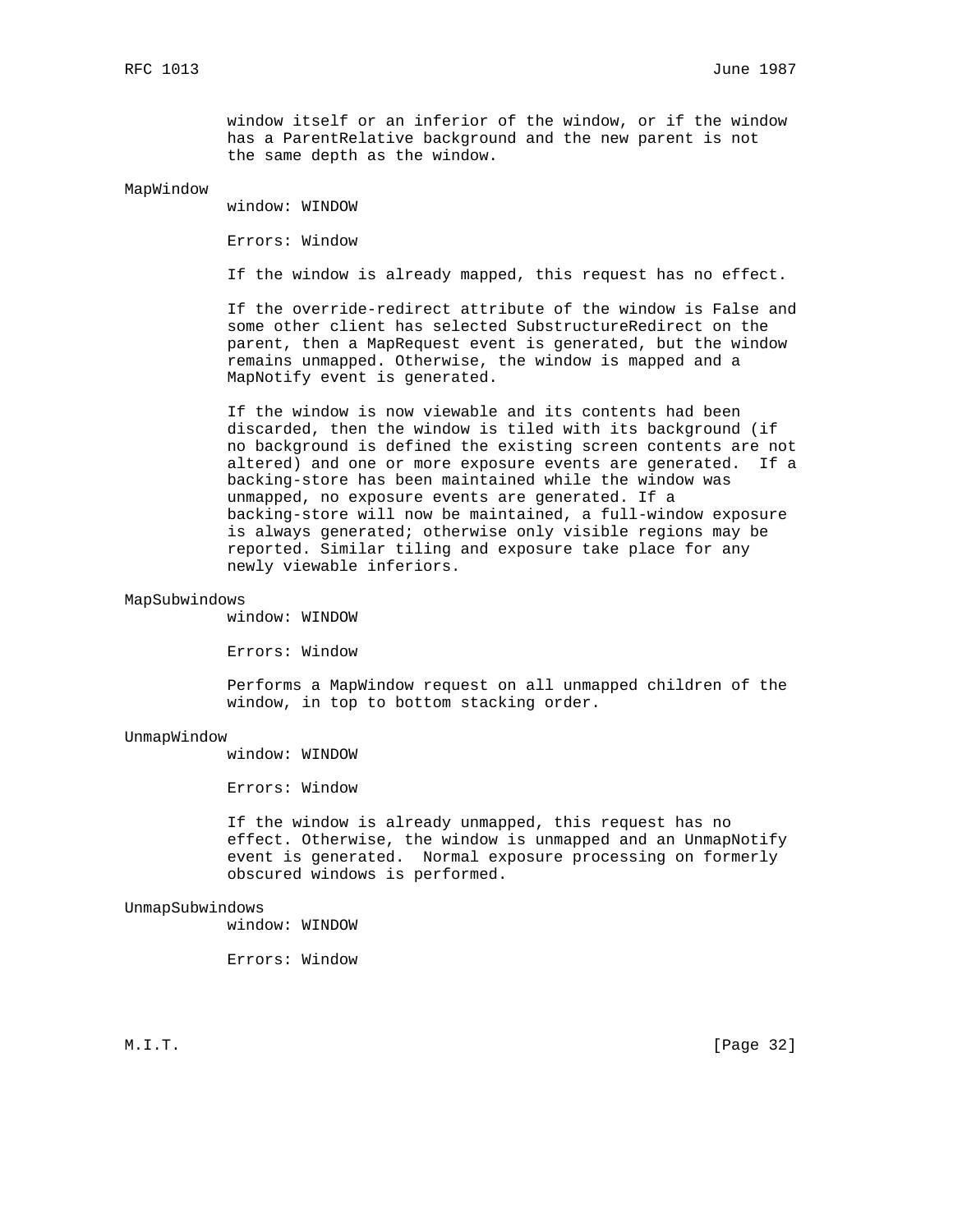Performs an UnmapWindow request on all mapped children of the window, in bottom to top stacking order.

# ConfigureWindow

 window: WINDOW value-mask: BITMASK value-list: LISTofVALUE

Errors: Window, Match, Value

 Changes the configuration of the window. The value-mask and value-list specify which values are to be given. The possible values are:

 x: INT16 y: INT16 width: CARD16 height: CARD16 border-width: CARD16 sibling: WINDOW stack-mode: {Above, Below, TopIf, BottomIf, Opposite}

 The x and y coordinates are relative to the parent's origin, and specify the position of the upper left outer corner of the window. The width and height specify the inside size, not including the border, and must be non-zero. It is a Match error to attempt to make the border-width of an InputOnly window non-zero.

 If the override-redirect attribute of the window is False and some other client has selected SubstructureRedirect on the parent, then a ConfigureRequest event is generated, and no further processing is performed. Otherwise, the following is performed.

 If some other client has selected ResizeRedirect on the window and the width or height of the window is being changed, then a ResizeRequest event is generated, and the current width and height are used instead in the following.

 The geometry of the window is changed as specified and the window is restacked among siblings as described below, and a ConfigureNotify event is generated. If the width or height of the window has actually changed, then children of the window are affected as described below.

 Exposure processing is performed on formerly obscured windows.

 Changing the width or height of the window causes its contents to be moved or lost, depending on the bit-gravity of

M.I.T. [Page 33]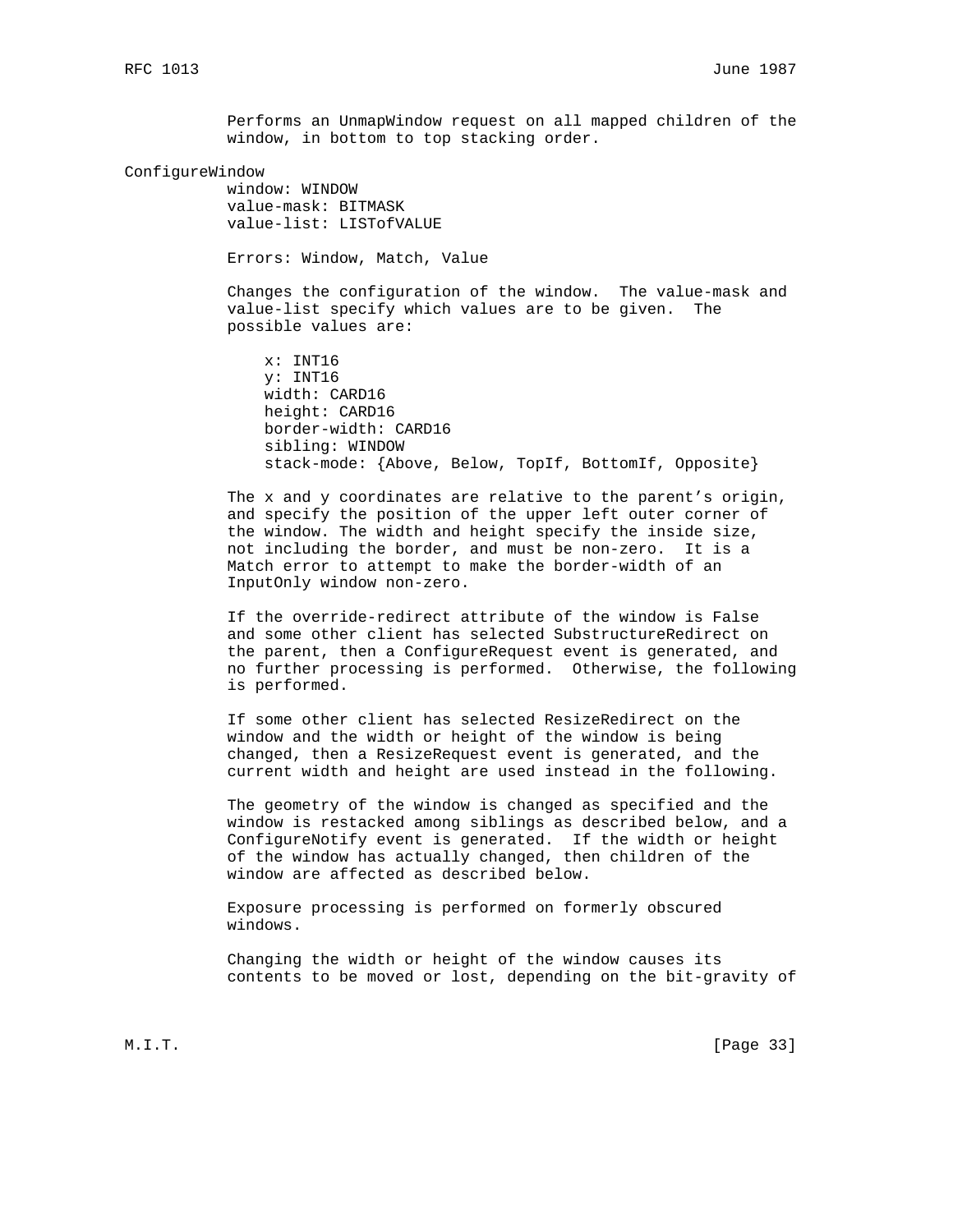the window, and causes children to be reconfigured, depending on their win-gravity. For a change of width and height of W and H, we define the [x, y] pairs:

 NorthWest: [0, 0] North: [W/2, 0] NorthEast: [W, 0] West: [0, H/2] Center: [W/2, H/2] East:  $[W, H/2]$  SouthWest: [0, H] South: [W/2, H] SouthEast: [W, H]

 When a window with one of these bit-gravities is resized, the corresponding pair defines the change in position of each pixel in the window. When a window with one of these win-gravities has its parent window resized, the corresponding pair defines the change in position of the window within the parent. When a window is so repositioned, a GravityNotify event is generated.

 A gravity of Static indicates that the contents or origin should not move relative to the origin of the root window. If the change in size of the window is coupled with a change in position of [X, Y], then for bit-gravity the change in position of each pixel is [-X, -Y], and for win-gravity the change in position of a child when its parent is so resized is [-X, -Y]. Note that Static gravity still only takes effect when the width or height of the window is changed, not when the window is simply moved.

 A bit-gravity of Forget indicates that the window contents are always discarded after a size change; the window is tiled with its background (if no background is defined, the existing screen contents are not altered) and one or more exposure events are generated. A server may also ignore the specified bit-gravity and use Forget instead.

 A win-gravity of Unmap is like NorthWest, but the child is also unmapped when the parent is resized, and an UnmapNotify event is generated.

 If a sibling and a stack-mode is specified, the window is restacked as follows:

 Above: window is placed just above sibling Below: window is placed just below sibling TopIf: if sibling occludes window, then window is placed at the top of the stack BottomIf: if window occludes sibling, then window is

M.I.T. [Page 34]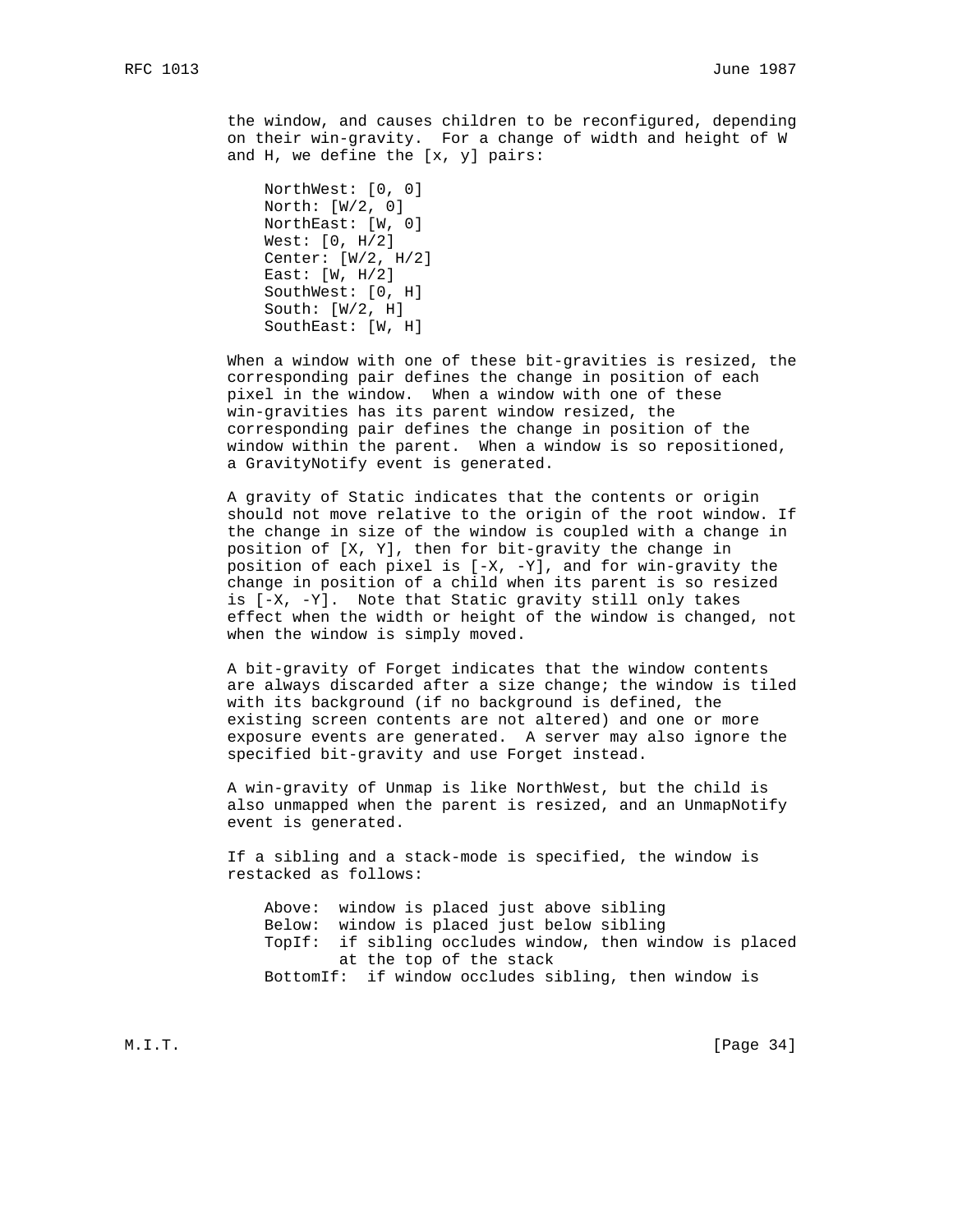placed at the bottom of the stack Opposite: if sibling occludes window, then window is placed at the top of the stack, else if window occludes sibling, then window is placed at the bottom of the stack

 If a stack-mode is specified but no sibling is specified, the window is restacked as follows:

 Above: window is placed at the top of the stack Below: window is placed at the bottom of the stack TopIf: if any sibling occludes window, then window is placed at the top of the stack BottomIf: if window occludes any sibling, then window is placed at the bottom of the stack

 Opposite: if any sibling occludes window, then window is placed at the top of the stack, else if window occludes any sibling, then window is placed at the bottom of the stack

 It is a Match error if a sibling is specified without a stack-mode, or if the window is not actually a sibling.

 Note that the computations for BottomIf, TopIf, and Opposite are performed with respect to the window's final geometry (as controlled by the other arguments to the request), not its initial geometry.

# CirculateWindow

 window: WINDOW direction: {RaiseLowest, LowerHighest}

Errors: Window, Value

 If some other client has selected SubstructureRedirect on the window, then a CirculateRequest event is generated, and no further processing is performed. Otherwise, the following is performed, and then a CirculateNotify event is generated if the window is actually restacked.

 For RaiseLowest, raises the lowest mapped child (if any) that is occluded by another child to the top of the stack. For LowerHighest, lowers the highest mapped child (if any) that occludes another child to the bottom of the stack. Exposure processing is performed on formerly obscured windows.

# GetGeometry

drawable: DRAWABLE

 $=$ 

 root: WINDOW depth: CARD8

M.I.T. [Page 35]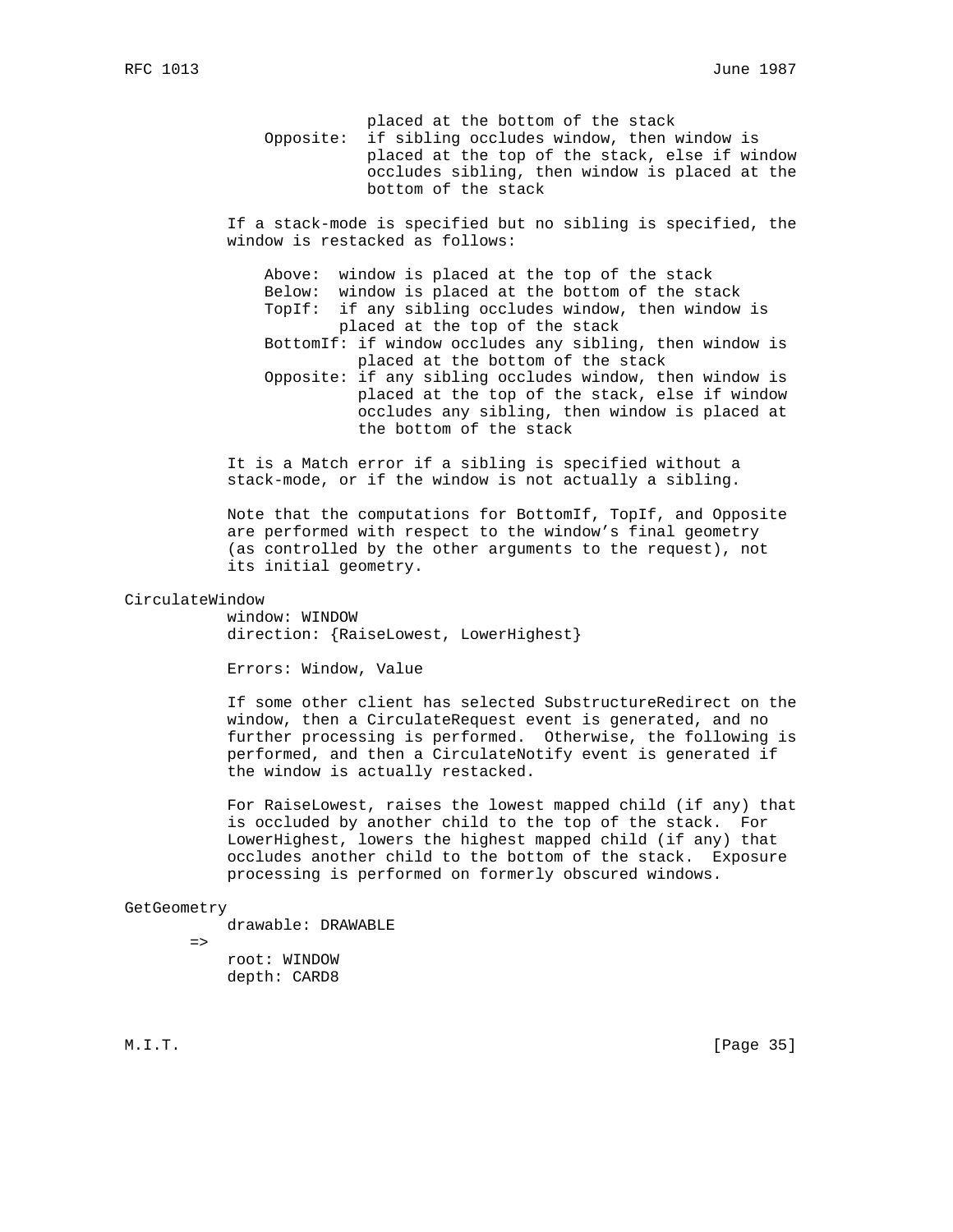x, y: INT16 width, height, border-width: CARD16

Errors: Drawable

 Returns the root and (current) geometry of the drawable. Depth is the number of bits per pixel for the object. X, y, and border-width will always be zero for pixmaps. For a window, the x and y coordinates specify the upper left outer corner of the window relative to its parent's origin, and the width and height specify the inside size (not including the border).

 It is legal to pass an InputOnly window as a drawable to this request.

#### QueryTree

window: WINDOW

 $\Rightarrow$ 

 root: WINDOW parent: WINDOW or None children: LISTofWINDOW

Errors: Window

 Returns the root, the parent, and children of the window. The children are listed in bottom-to-top stacking order.

### InternAtom

 name: STRING8 only-if-exists: BOOL

=>

atom: ATOM or None

Errors: Value, Alloc

 Returns the atom for the given name. If only-if-exists is False, then the atom is created if it does not exist. The string should use the ASCII encoding, and upper/lower case matters.

 The lifetime of an atom is not tied to the interning client. Atoms remained defined until server reset (see Section 11).

#### GetAtomName

=>

atom: ATOM

name: STRING8

Errors: Atom

M.I.T. [Page 36]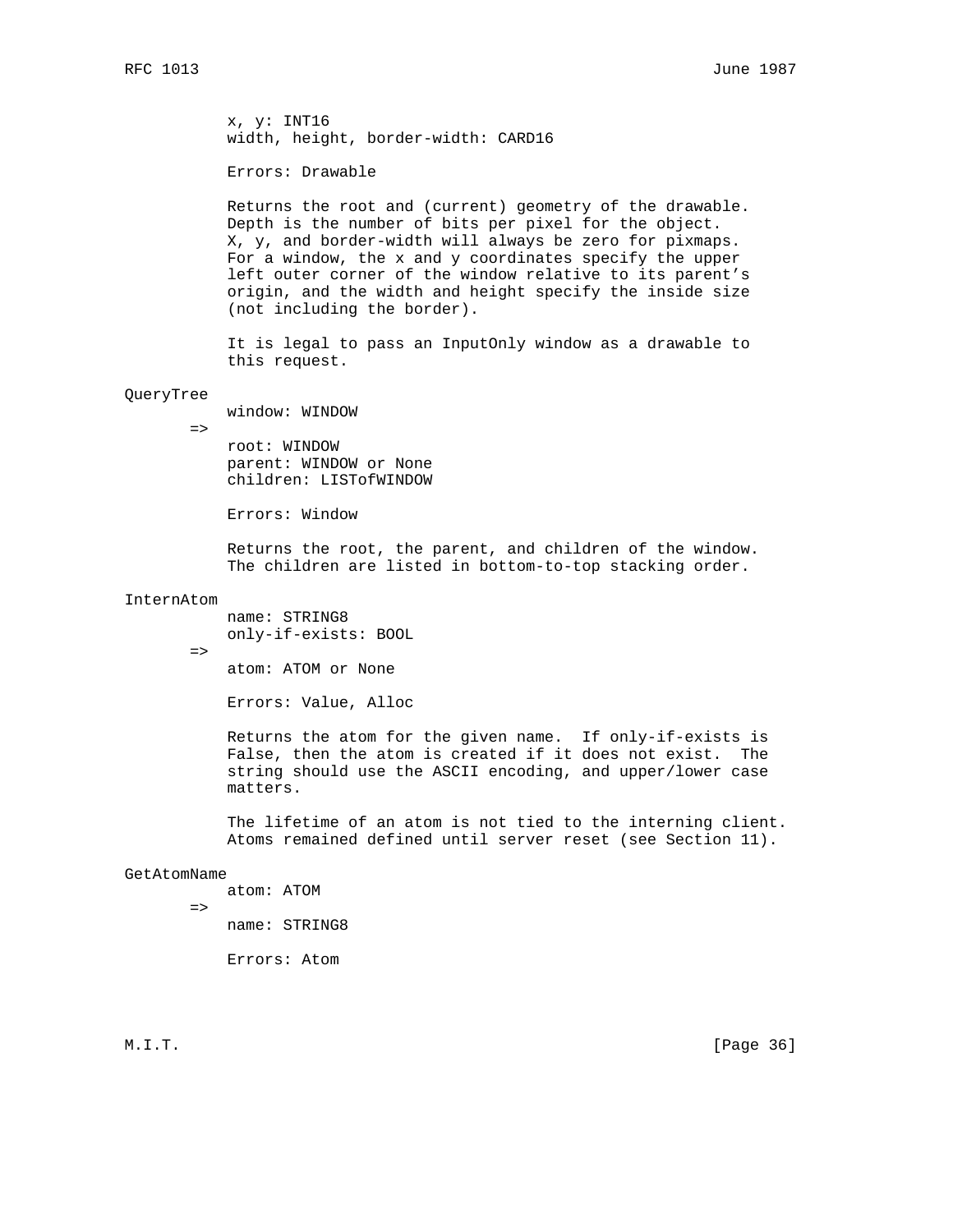Returns the name for the given atom.

### ChangeProperty

 window: WINDOW property, type: ATOM format: {8, 16, 32} mode: {Replace, Prepend, Append} data: LISTofINT8 or LISTofINT16 or LISTofINT32

Errors: Window, Atom, Value, Match, Alloc

 Alters the property for the specified window. The type is uninterpreted by the server. The format specifies whether the data should be viewed as a list of 8-bit, 16-bit, or 32-bit quantities, so that the server can correctly byte-swap as necessary.

 If mode is Replace, the previous property value is discarded. If the mode is Prepend or Append, then the type and format must match the existing property value (else a Match error); if the property is undefined, it is treated as defined with the correct type and format with zero-length data. For Prepend, the data is tacked on to the beginning of the existing data, and for Append it is tacked on to the end of the existing data.

Generates a PropertyNotify event on the window.

 The lifetime of a property is not tied to the storing client. Properties remain until explicitly deleted, or the window is destroyed, or until server reset (see Section 11).

The maximum size of a property is server dependent.

#### DeleteProperty

 window: WINDOW property: ATOM

Errors: Window, Atom

 Deletes the property from the specified window if the property exists. Generates a PropertyNotify event on the window unless the property does not exist.

### GetProperty

 window: WINDOW property: ATOM type: ATOM or AnyPropertyType long-offset, long-length: CARD32 delete: BOOL

 $\Rightarrow$ 

M.I.T. [Page 37]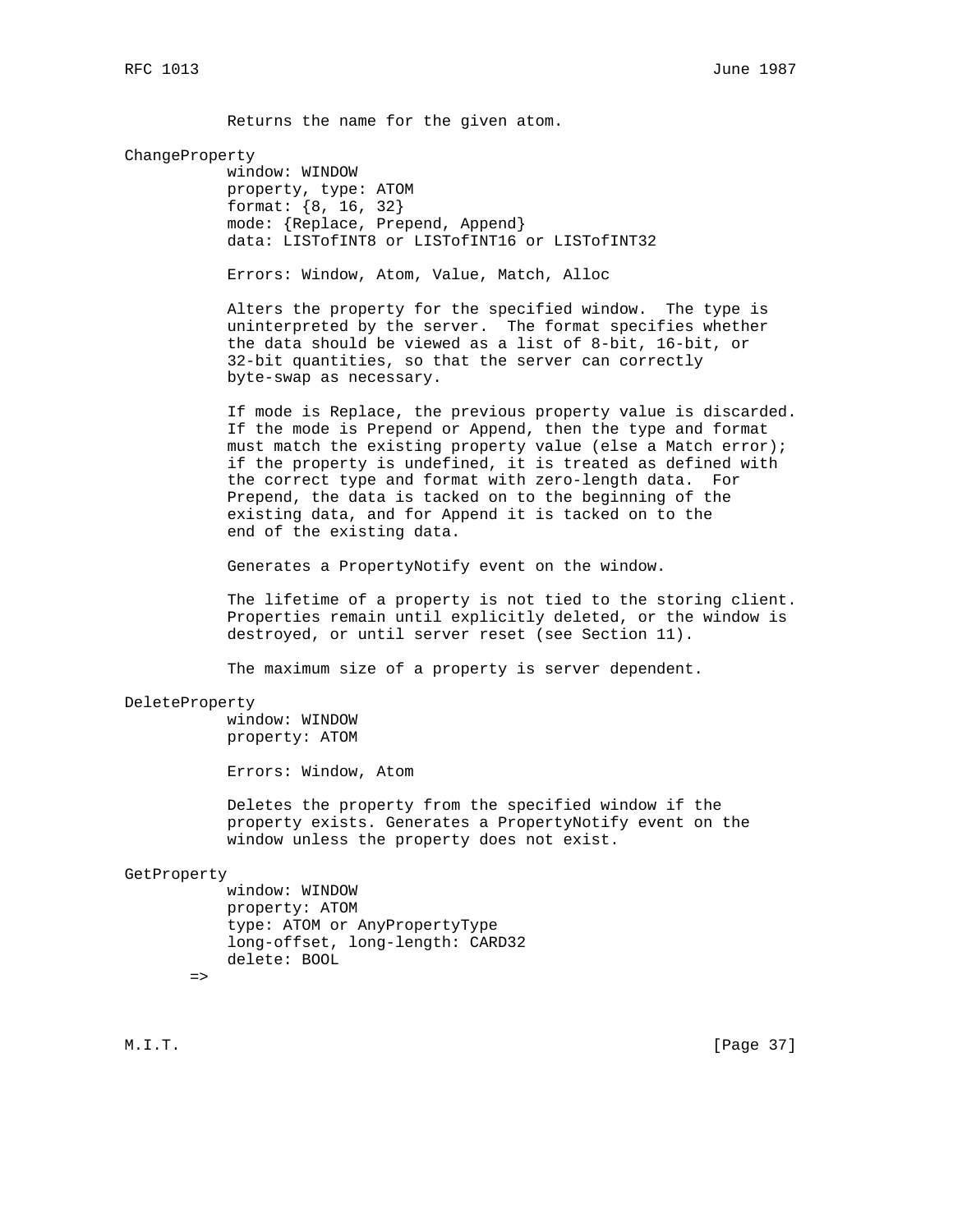type: ATOM format: {8, 16, 32} bytes-after: CARD32 value: LISTofINT8 or LISTofINT16 or LISTofINT32 Errors: Window, Atom, Property, Match, Value If the specified property does not exist for the specifed window, a Property error is generated. Otherwise, if type AnyPropertyType is specified, (part of) the property is returned regardless of its type; if a type is specified, (part of) the property is returned only if its type equals the specified type (else a Match error). The actual type and format of the property are returned. Define the following values: N = actual length of the stored property in bytes (even if the format is 16 or 32)  $I = 4 * long-offset$  $\mathbb{T}~=~\mathbb{N}~-~\mathbb{I}$  $L = MINIMUM(T, 4 * long-length)$  $A = N - (I + L)$  The returned value starts at byte index I in the property (indexing from 0), and its length in bytes is L. It is a

 Value error if long-offset is given such that L is negative. The value of bytes-after is A, giving the number of trailing unread bytes in the stored property.

 If delete is True and bytes-after is zero, the property is also deleted from the window and a PropertyNotify event is generated on the window.

## RotateProperties

 window: WINDOW delta: INT8 properties: LISTofATOM

Errors: Window, Atom, Match

 If the property names in the list are viewed as being numbered starting from zero, and there are N property names in the list, then the value associated with property name I becomes the value associated with property name (I + delta) mod N, for all I from zero to N - 1. The effect is to rotate the states by delta places around the virtual ring of property names (right for positive delta, left for negative delta).

 A PropertyNotify event is generated for each property, in the order listed.

M.I.T. [Page 38]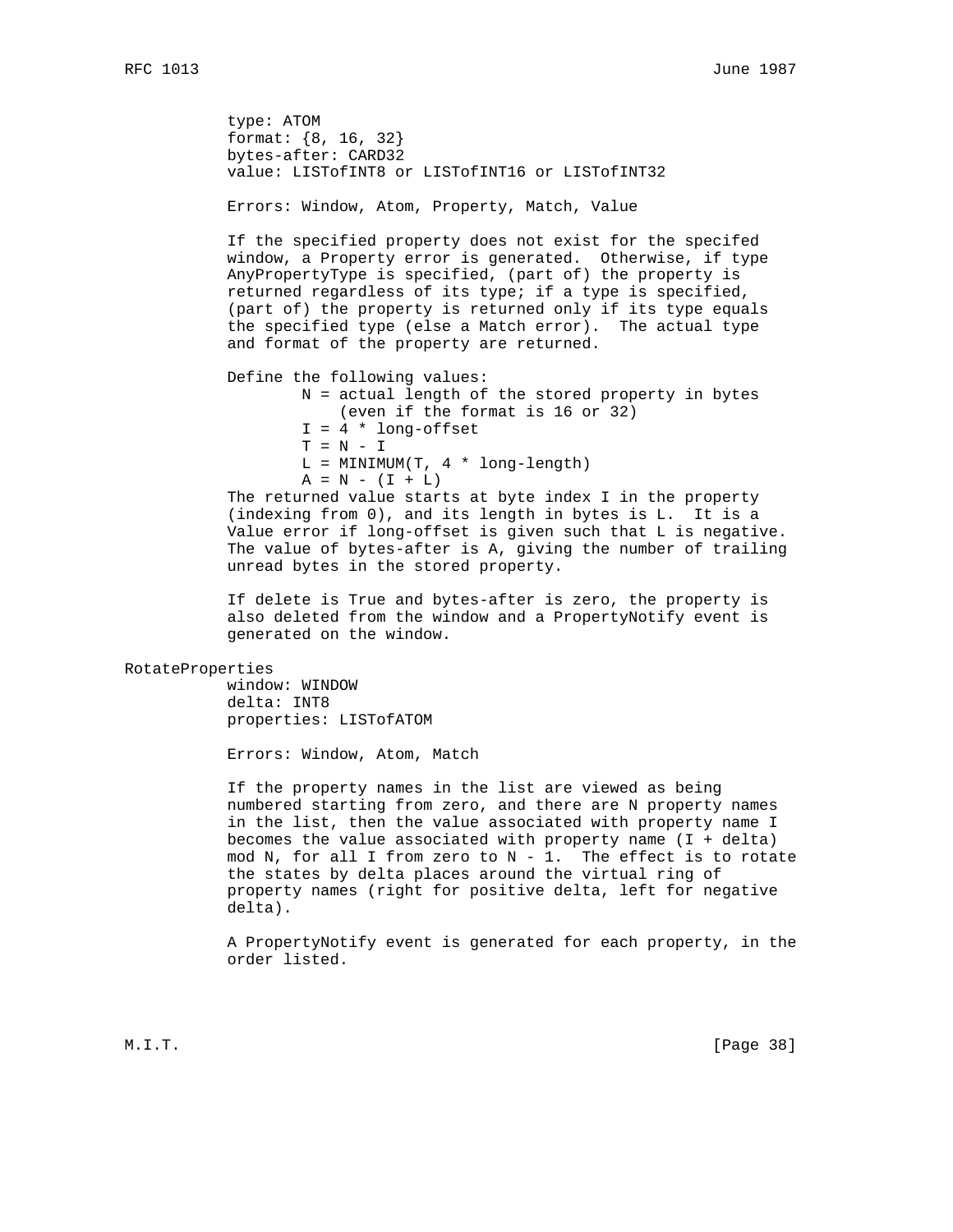If an atom occurs more than once in the list or no property with that name is defined for the window, a Match error is generated. If an Atom or Match error is generated, no properties are changed.

## ListProperties

=>

window: WINDOW

atoms: LISTofATOM

Errors: Window

 Returns the atoms of properties currently defined on the window.

## SetSelectionOwner

 selection: ATOM owner: WINDOW or None time: TIMESTAMP or CurrentTime

Error: Atom, Window

 Changes the owner and last-change time of the specifed selection. The request has no effect if the specified time is earlier than the current last-change time of the specified selection or is later than the current server time; otherwise, the last-change time is set to the specified time, with CurrentTime replaced by the current server time. If the new owner is not the same as the current owner of the selection, and the current owner is a window, then the current owner is sent a SelectClear event.

 If the owner of a selection is a window, and the window is later destroyed, the owner of the selection automatically reverts to None, but the last-change time is not affected.

The selection atom is uninterpreted by the server.

Selections are global to the server.

GetSelectionOwner

 $=$ 

selection: ATOM

owner: WINDOW or None

Errors: Atom

Returns the current owner of the specified selection, if any.

## ConvertSelection

selection, target: ATOM

M.I.T. [Page 39]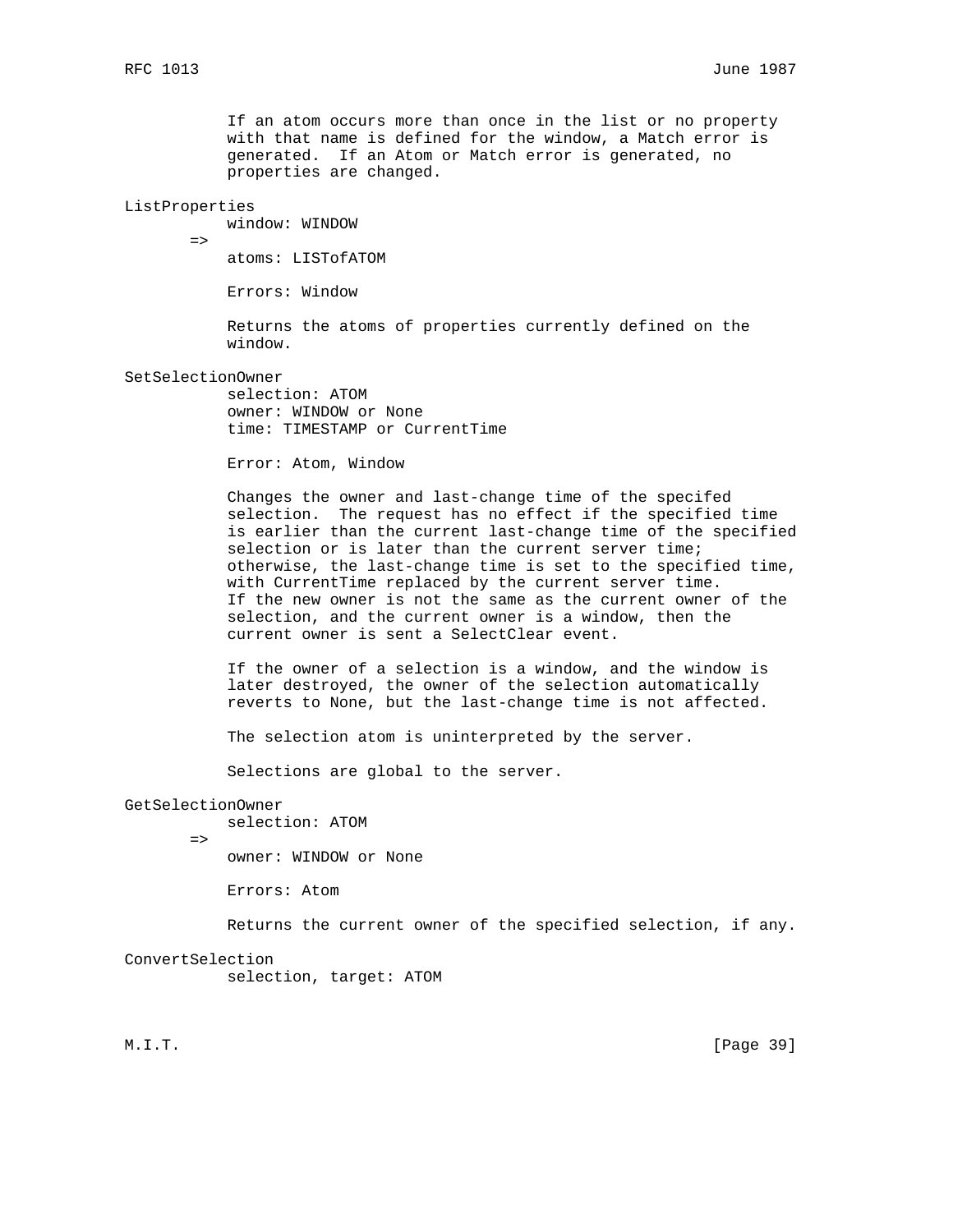property: ATOM or None requestor: WINDOW time: TIMESTAMP or CurrentTime

Error: Atom, Window

 If the specified selection is owned by a window, the server sends a SelectionRequest event to the owner. If no owner for the specified selection exists, the server generates a SelectionNotify event to the requestor with property None. The arguments are passed on unchanged in either event.

# SendEvent

 destination: WINDOW or PointerWindow or InputFocus propagate: BOOL event-mask: SETofEVENT event: <normal-event-format>

Errors: Window, Value

 If PointerWindow is specified, destination is replaced with the window that the pointer is in. If InputFocus is specified, then if the focus window contains the pointer, destination is replaced with the window that the pointer is in, and otherwise destination is replaced with the focus window.

 If propagate is False, then the event is sent to every client selecting on destination any of the event types in event-mask.

 If propagate is True and no clients have selected on destination any of the event types in event-mask, then destination is replaced with the closest ancestor of destination for which some client has selected a type in event-mask and no intervening window has that type in its do-not-propagate-mask. If no such window exists, or if the window is an ancestor of the focus window and InputFocus was originally specified sent to any clients. Otherwise, the event is reported to every client selecting on the final destination any of the types specified in event-mask.

 The event code must be one of the core events, or one of the events defined by an extension, so that the server can correctly byte swap the contents as necessary. The contents of the event are otherwise unaltered and unchecked by the server except to force on the most significant bit of the event code.

M.I.T. [Page 40]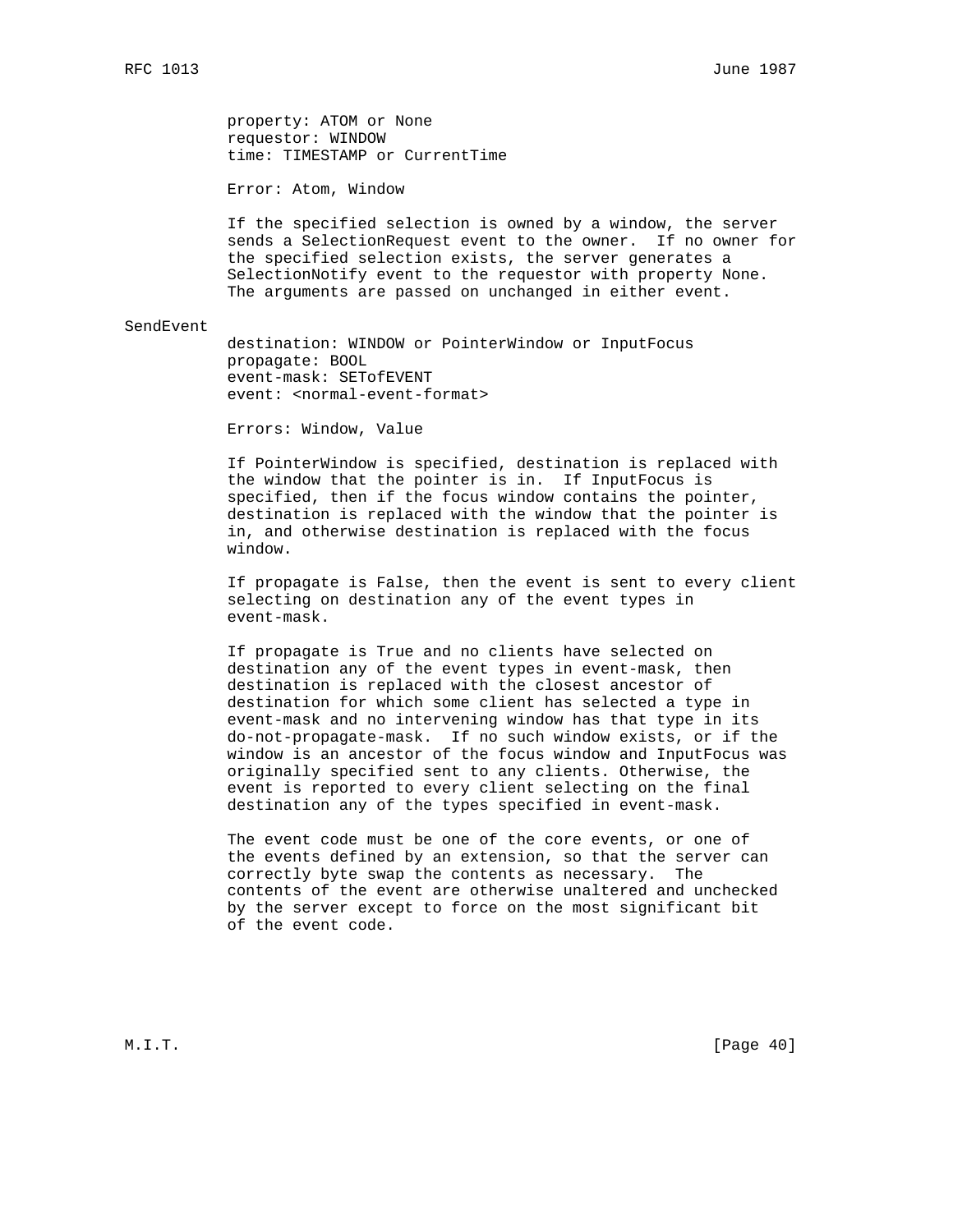Active grabs are ignored for this request.

#### GrabPointer

```
 grab-window: WINDOW
     owner-events: BOOL
     event-mask: SETofPOINTEREVENT
     pointer-mode, keyboard-mode: {Synchronous, Asynchronous}
     confine-to: WINDOW or None
     cursor: CURSOR or None
     time: TIMESTAMP or CurrentTime
 =>
     status: {Success, AlreadyGrabbed, Frozen, InvalidTime,
```
 NotViewable} Errors: Cursor, Window, Value

 Actively grabs control of the pointer. Further pointer events are only reported to the grabbing client. The request overrides any active pointer grab by this client.

 Event-mask is always augmented to include ButtonPress and ButtonRelease. If owner-events is False, all generated pointer events are reported with respect to grab-window, and are only reported if selected by event-mask. If owner-events is True, then if a generated pointer event would normally be reported to this client, it is reported normally; otherwise the event is reported with respect to the grab-window, and is only reported if selected by event-mask. For either value of owner-events, unreported events are simply discarded.

 Pointer-mode controls further processing of pointer events, and keyboard-mode controls further processing of keyboard events. If the mode is Asynchronous, event processing continues normally; if the device is currently frozen by this client, then processing of events for the device is resumed. If the mode is Synchronous, the device (as seen via the protocol) appears to freeze, and no further events for that device are generated by the server until the grabbing client issues a releasing AllowEvents request. Actual device changes are not lost while the device is frozen; they are simply queued for later processing.

 If a cursor is specified, then it is displayed regardless of what window the pointer is in. If no cursor is specified, then when the pointer is in grab-window or one of its subwindows, the normal cursor for that window is displayed, and otherwise the cursor for grab-window is displayed.

M.I.T. [Page 41]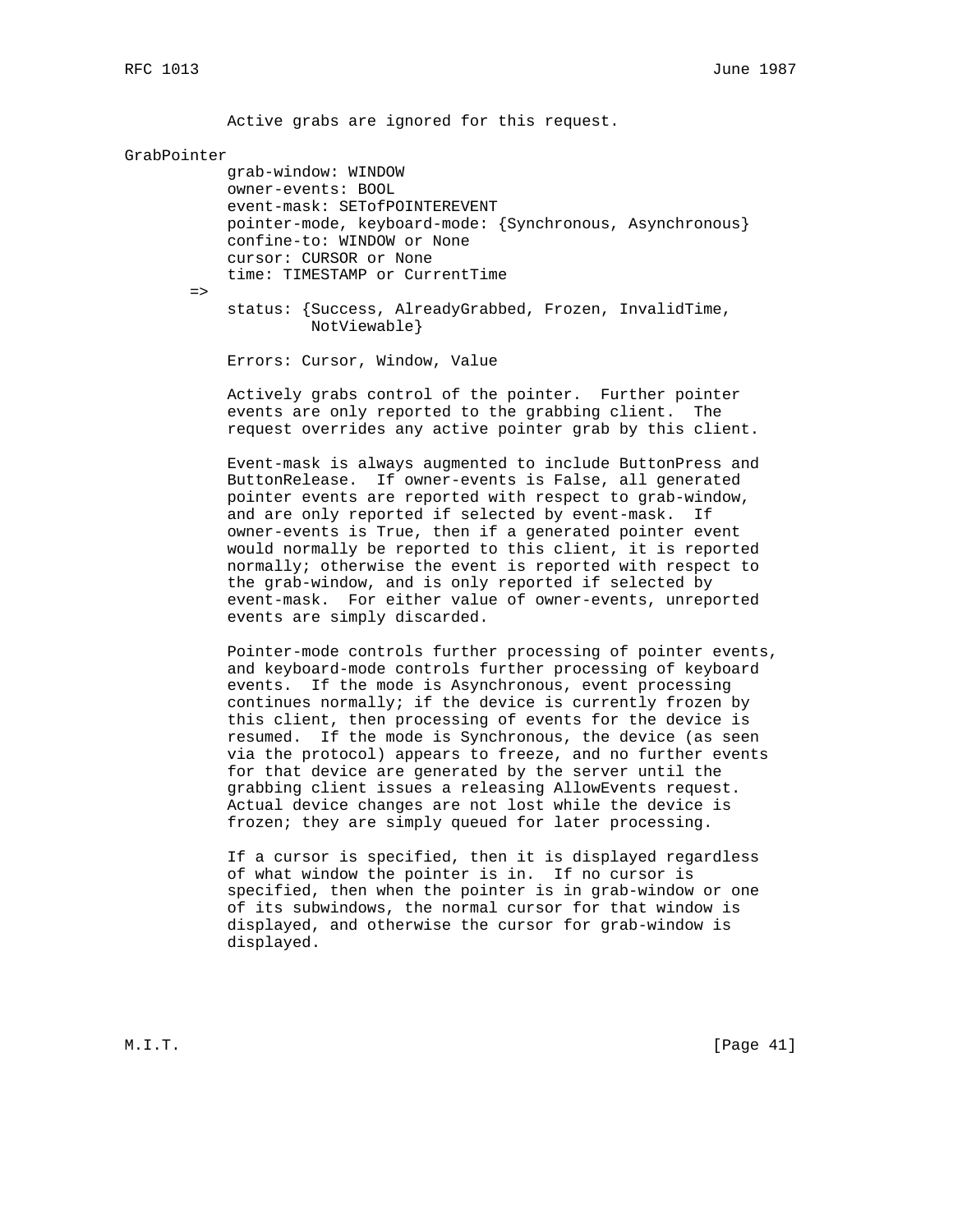If a confine-to window is specified, then the pointer will be restricted to stay contained in that window. The confine-to window need have no relationship to the grab-window. If the pointer is not initially in the confine-to window, then it is warped automatically to the closest edge (and enter/leave events generated normally) just before the grab activates. If the confine-to window is subsequently reconfigured, the pointer will be warped automatically as necessary to keep it contained in the window.

This request generates EnterNotify and LeaveNotify events.

 The request fails with status AlreadyGrabbed if the pointer is actively grabbed by some other client. The request fails with status Frozen if the pointer is frozen by an active grab of another client. The request fails with status NotViewable if grab-window or confine-to window is not viewable. The request fails with status InvalidTime if the specified time is earlier than the last-pointer-grab time or later than the current server time; otherwise the last-pointer-grab time is set to the specified time, with CurrentTime replaced by the current server time.

#### UngrabPointer

time: TIMESTAMP or CurrentTime

 Releases the pointer if this client has it actively grabbed (from either GrabPointer or GrabButton or from a normal button press), and releases any queued events. The request has no effect if the specified time is earlier than the last-pointer-grab time or is later than the current server time.

This request generates EnterNotify and LeaveNotify events.

 An UngrabPointer is performed automatically if the event window or confine-to window for an active pointer grab becomes not viewable.

# GrabButton

 modifiers: SETofKEYMASK or AnyModifier button: BUTTON or AnyButton grab-window: WINDOW owner-events: BOOL event-mask: SETofPOINTEREVENT pointer-mode, keyboard-mode: {Synchronous, Asynchronous} confine-to: WINDOW or None cursor: CURSOR or None

M.I.T. [Page 42]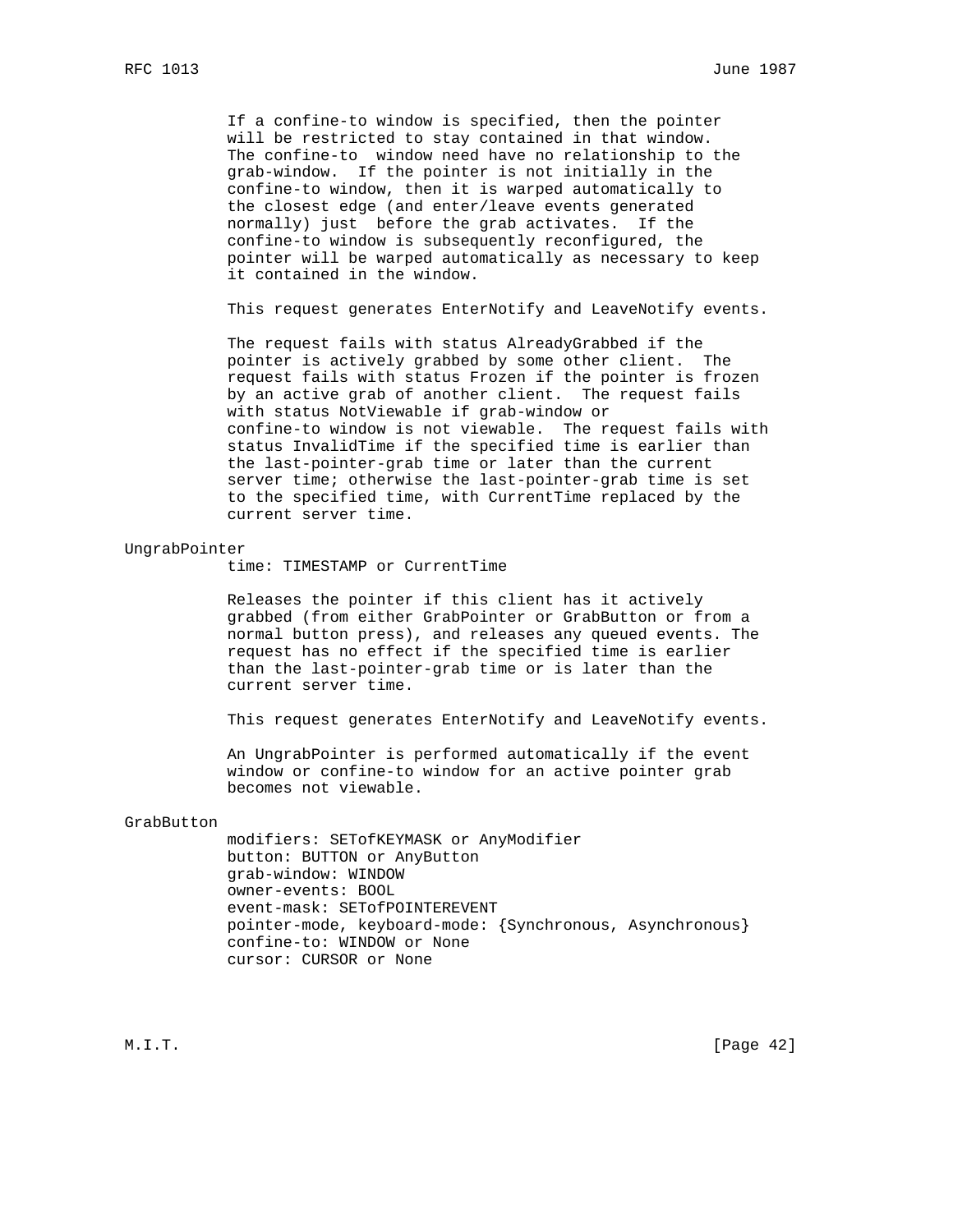Errors: Cursor, Window, Value, Access

 This request establishes a passive grab. In the future, if the specified button is pressed when the specified modifier keys are down (and no other buttons or modifier keys are down), and grab-window contains the pointer, and the confine-to window (if any) is viewable, and these constraints are not satisfied for any ancestor, then the pointer is actively grabbed as described in GrabPointer, the last-pointer-grab time is set to the time at which the button was pressed (as transmitted in the ButtonPress event), and the ButtonPress event is reported. The interpretation of the remaining arguments is as for GrabPointer. The active grab is terminated automatically when all buttons are released (independent of the state of modifier keys).

 A modifiers of AnyModifier is equivalent to issuing the request for all possible modifier combinations. A button of AnyButton is equivalent to issuing the request for all possible buttons.

 An Access error is generated if some other client has already issued a GrabButton with the same button/key combination on the same window. When using AnyModifier or AnyButton, the request fails completely (no grabs are established) if there is a combination. The request has no effect on an active grab.

UngrabButton

 modifiers: SETofKEYMASK or AnyModifier button: BUTTON or AnyButton grab-window: WINDOW

Errors: Window

 Releases the passive button/key combination on the specified window if it was grabbed by this client. A modifiers of AnyModifier is equivalent to issuing the request for all possible modifier combinations. A button of AnyButton is equivalent to issuing the request for all possible buttons. Has no effect on an active grab.

ChangeActivePointerGrab

 event-mask: SETofPOINTEREVENT cursor: CURSOR or None time: TIMESTAMP or CurrentTime

Errors: Cursor

M.I.T. [Page 43]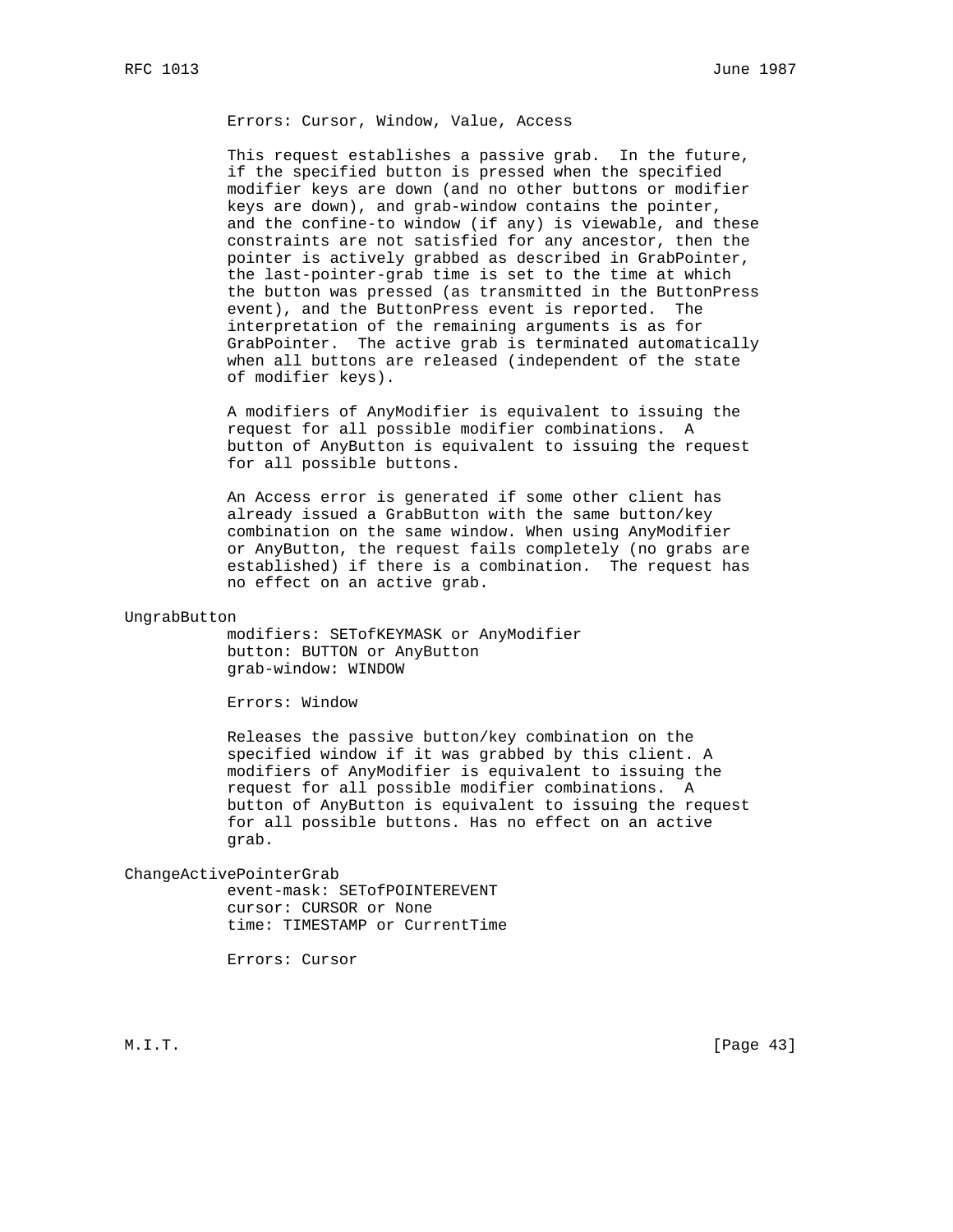Changes the specified dynamic parameters if the pointer is actively grabbed by the client and the specified time is no earlier than the last-pointer-grab time and no later than the current server time. The interpretation of event-mask and cursor are as in GrabPointer. The event-mask is always augmented to include ButtonPress and ButtonRelease. Has no effect on the passive parameters of a GrabButton.

## GrabKeyboard

 $\Rightarrow$ 

 grab-window: WINDOW owner-events: BOOL pointer-mode, keyboard-mode: {Synchronous, Asynchronous} time: TIMESTAMP or CurrentTime

 status: {Success, AlreadyGrabbed, Frozen, InvalidTime, NotViewable}

Errors: Window, Value

 Actively grabs control of the keyboard. Further key events are reported only to the grabbing client. The request overrides any active keyboard grab by this client.

 If owner-events is False, all generated key events are reported with respect to grab-window. If owner-events is True, then if a generated key event would normally be reported to this client, it is reported normally; otherwise the event is reported with respect to the grab-window. Both KeyPress and KeyRelease events are always reported, independent of any event selection made by the client.

 Pointer-mode controls further processing of pointer events, and keyboard-mode controls further processing of keyboard events. If the mode is Asynchronous, event processing continues normally; if the device is currently frozen by this client, then processing of events for the device is resumed. If the mode is Synchronous, the device (as seen via the protocol) appears to freeze, and no further events for that device are generated by the server until the grabbing client issues a releasing AllowEvents request. Actual device changes are not lost while the device is frozen; they are simply queued for later processing.

This request generates FocusIn and FocusOut events.

 The request fails with status AlreadyGrabbed if the keyboard is actively grabbed by some other client. The

M.I.T. [Page 44]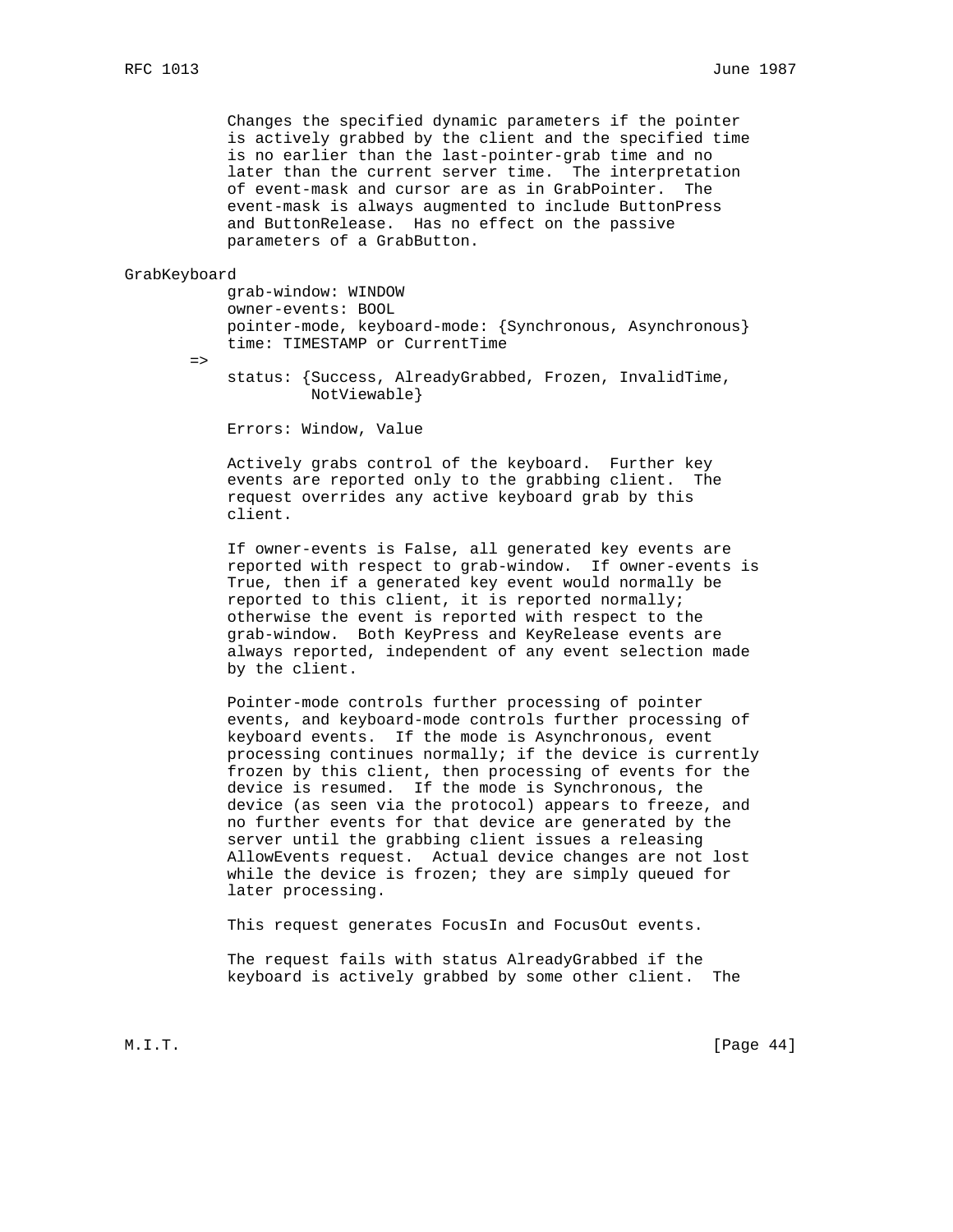request fails with status Frozen if the keyboard is frozen by an active grab of another client. The request fails with status NotViewable if grab-window is not viewable. The request fails with status InvalidTime if the specified time is earlier than the last-keyboard-grab time or later than the current server time; otherwise the last-keyboard-grab time is set to the specified time, with CurrentTime replaced by the current server time.

## UngrabKeyboard

time: TIMESTAMP or CurrentTime

 Releases the keyboard if this client has it actively grabbed (from either GrabKeyboard or GrabKey), and releases any queued events. The request has no effect if the specified time is earlier than the last-keyboard-grab time or is later than the current server time.

This request generates FocusIn and FocusOut events.

 An UngrabKeyboard is performed automatically if the event window for an active keyboard grab becomes not viewable.

# GrabKey

 key: KEYCODE or AnyNonModifier modifiers: SETofKEYMASK or AnyModifier grab-window: WINDOW owner-events: BOOL pointer-mode, keyboard-mode: {Synchronous, Asynchronous}

Errors: Window, Value, Access

 This request establishes a passive grab on the keyboard. In the future, if the specified key (which can itself be a modifier key) is pressed when the specified modifier keys are down (and no other modifier keys are down), and the KeyPress event would be generated in grab-window or one of its inferiors, and these constraints are not satisfied for any ancestor, then the keyboard is actively grabbed as described in GrabKeyboard, the last-keyboard-grab time is transmitted in set to the time at which the key was pressed (as in the KeyPress event), and the KeyPress event is reported. The interpretation of the remaining arguments is as for GrabKeyboard. The active grab is terminated automatically when the specified key has been released (independent of the state of the modifier keys).

 A modifiers of AnyModifier is equivalent to issuing the request for all possible modifier combinations. A key of AnyNonModifier is equivalent to issuing the request for

M.I.T. [Page 45]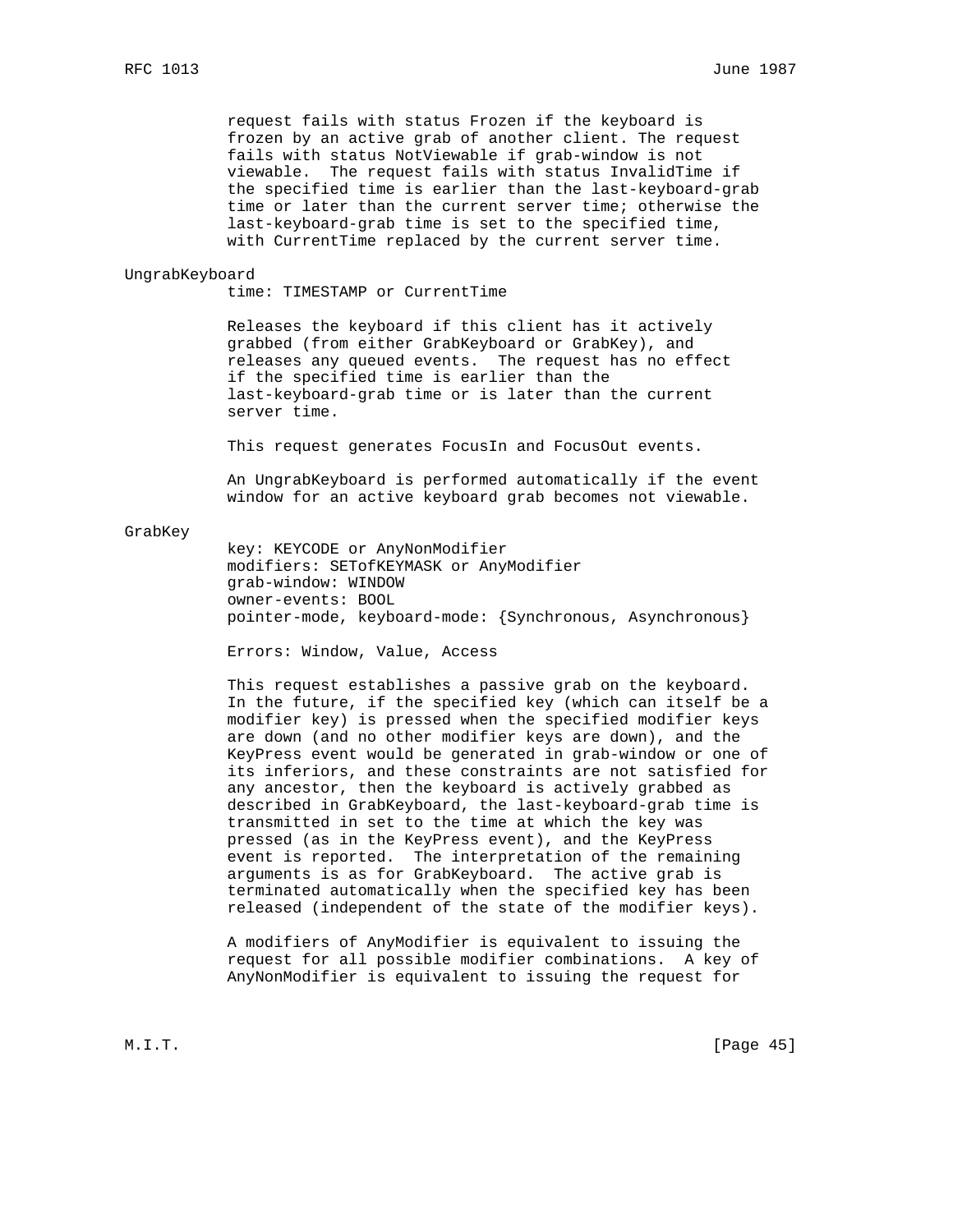all possible non-modifier key codes.

 An Access error is generated if some other client has issued a GrabKey with the same key combination on the same window. When using AnyModifier or AnyNonModifier, the request fails completely (no grabs are established) if there is a conflicting grab for any combination.

### UngrabKey

 key: KEYCODE or AnyNonModifier modifiers: SETofKEYMASK or AnyModifier grab-window: WINDOW

Errors: Window

 Releases the key combination on the specified window if it was grabbed by this client. A modifiers of AnyModifier is equivalent to issuing the request for all possible modifier combinations. A key of AnyNonModifier is equivalent to issuing the request for all possible non-modifier key codes. Has no effect on an active grab.

## AllowEvents

 mode: {AsyncPointer, SyncPointer, ReplayPointer, AsyncKeyboard, SyncKeyboard, ReplayKeyboard} time: TIMESTAMP or CurrentTime

Errors: Value

 Releases some queued events if the client has caused a device to freeze. The request has no effect if the specified time is earlier than the last-grab time of the most recent active grab for the client, or if the specified time is later than the current server time.

 For AsyncPointer, if the pointer is frozen by the client, pointer event processing continues normally. If the pointer is frozen twice by the client on behalf of two separate grabs, AsyncPointer "thaws" for both. AsyncPointer has no effect if the pointer is not frozen by the client, but the pointer need not be grabbed by the client.

 For SyncPointer, if the pointer is frozen and actively grabbed by the client, pointer event processing continues normally until the next ButtonPress or ButtonRelease event is reported to the client, at which time the pointer again appears to freeze. However if the reported event causes the pointer grab to be released, then the pointer does not freeze. SyncPointer has no effect if the pointer is not frozen by the client, or if the pointer is not grabbed by

M.I.T. [Page 46]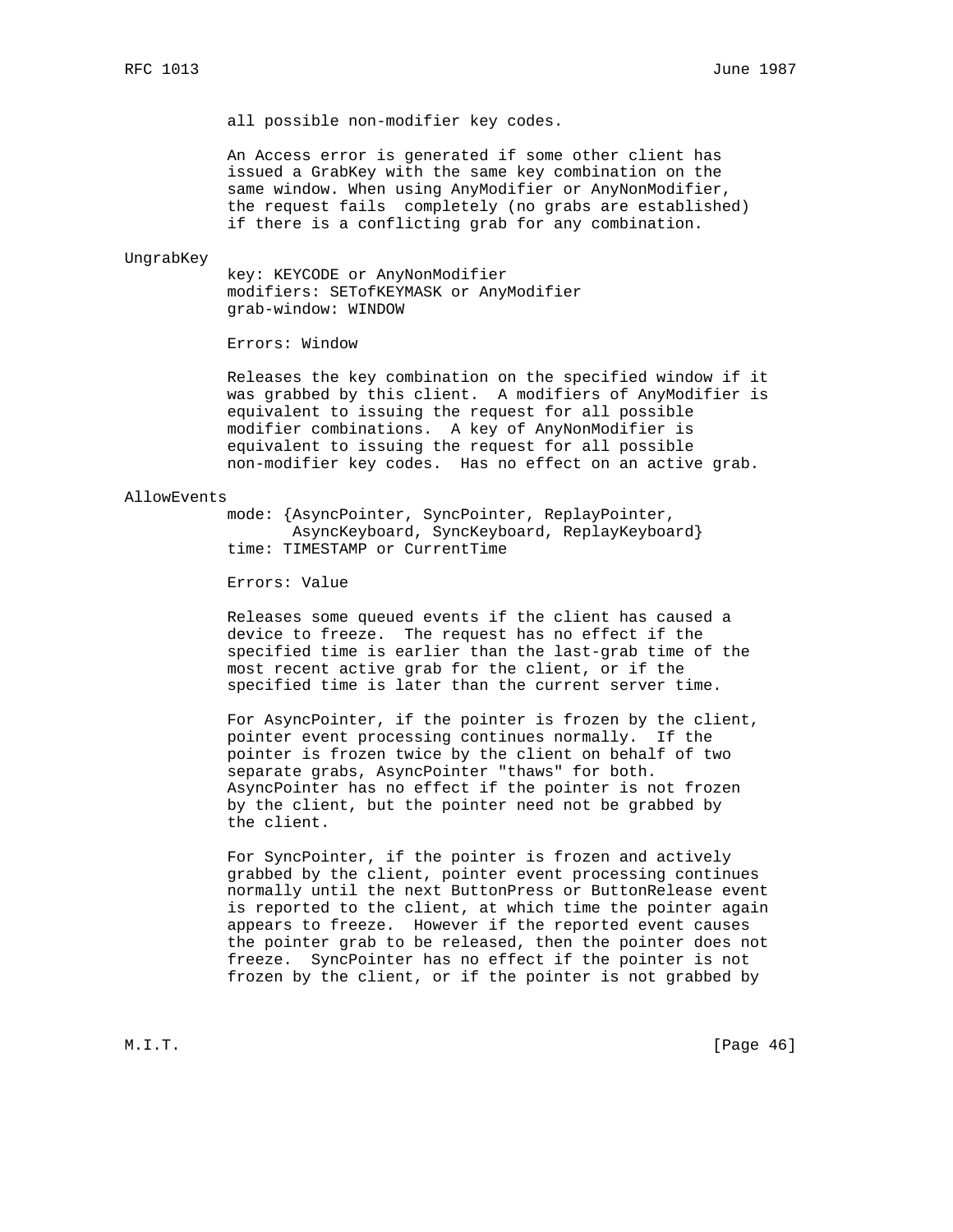the client.

 For ReplayPointer, if the pointer is actively grabbed by the client and is frozen as the result of an event having been sent to the client (either from the activation of a GrabButton, or from a previous AllowEvents with mode SyncPointer, but not from a GrabPointer), then the pointer grab is released and that event is completely reprocessed, but this time ignoring any passive grabs at or above (towards the root) the grab-window of the grab just released. The request has no effect if the pointer is not grabbed by the client, or if the pointer is not frozen as the result of an event.

 For AsyncKeyboard, if the keyboard is frozen by the client, keyboard event processing continues normally. If the pointer is frozen twice by the client on behalf of two separate grabs, AsyncPointer "thaws" for both. AsyncKeyboard has no effect if the keyboard is not frozen by the client, but the keyboard need not be grabbed by the client.

 For SyncKeyboard, if the keyboard is frozen and actively grabbed by the client, keyboard event processing continues normally until the next KeyPress or KeyRelease event is reported to the client, at which time the keyboard again appears to freeze. However if the reported event causes the keyboard grab to be released, then the keyboard does not freeze. SyncKeyboard has no effect if the keyboard is not frozen by the client, or if the keyboard is not grabbed by the client.

 For ReplayKeyboard, if the keyboard is actively grabbed by the client and is frozen as the result of an event having been sent to the client (either from the activation of a GrabKey, or from a previous AllowEvents with mode SyncKeyboard, but not from a GrabKeyboard), then the keyboard grab is released and that event is completely reprocessed, but this time ignoring any passive grabs at or above (towards the root) the grab-window of the grab just released. The request has no effect if the keyboard is not grabbed by the client, or if the keyboard is notfrozen as the result of an event.

 AsyncPointer, SyncPointer, and Replay Pointer have no effect on processing of keyboard events. AsyncKeyboard, SyncKeyboard, and ReplayKeyboard have no effect on processing of pointer events.

 It is possible for both a pointer grab and a keyboard grab to be active simultaneously (by the same or different

M.I.T. [Page 47]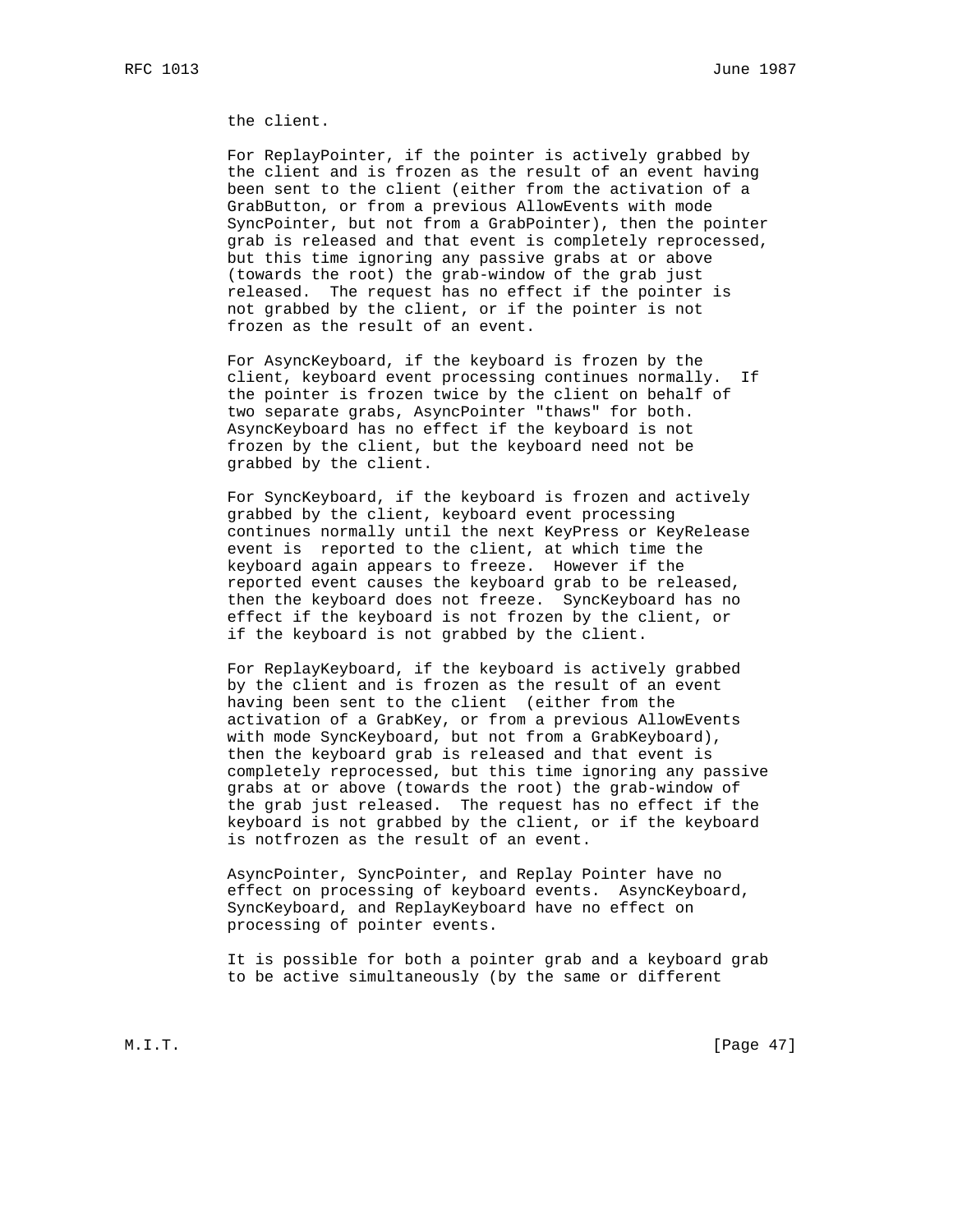clients). If a device is frozen on behalf of either grab, no event processing is performed for the device. It is possible for a single device to be frozen due to both grabs. In this case, the freeze must be released on behalf of both grabs before events can again be processed.

#### GrabServer

 Disables processing of requests and close-downs on all other connections (than the one this request arrived on).

## UngrabServer

 Restarts processing of requests and close-downs on other connections.

### QueryPointer

window: WINDOW

 $\Rightarrow$ 

 root: WINDOW child: WINDOW or None same-screen: BOOL root-x, root-y, win-x, win-y: INT16 mask: SETofKEYBUTMASK

Errors: Window

 The root window the pointer is currently on, and pointer coordinates relative to the root's origin, are returned. If same-screen is False, then the pointer is not on the same screen as the argument window, and child is None and win-x and win-y are zero. If same-screen is True, then win-x and win-y are the pointer coordinates relative to the argument window's origin, and child is the child containing the pointer, if any. The current state of the modifier keys and the buttons are also returned.

# GetMotionEvents

 start, stop: TIMESTAMP or CurrentTime window: WINDOW

=>

events: LISTofTIMECOORD

where

 TIMECOORD: {x, y: CARD16 time: TIMESTAMP}

Error: Window

 Returns all events in the motion history buffer that fall between the specified start and stop times (inclusive) and that have coordinates that lie within (including

M.I.T. [Page 48]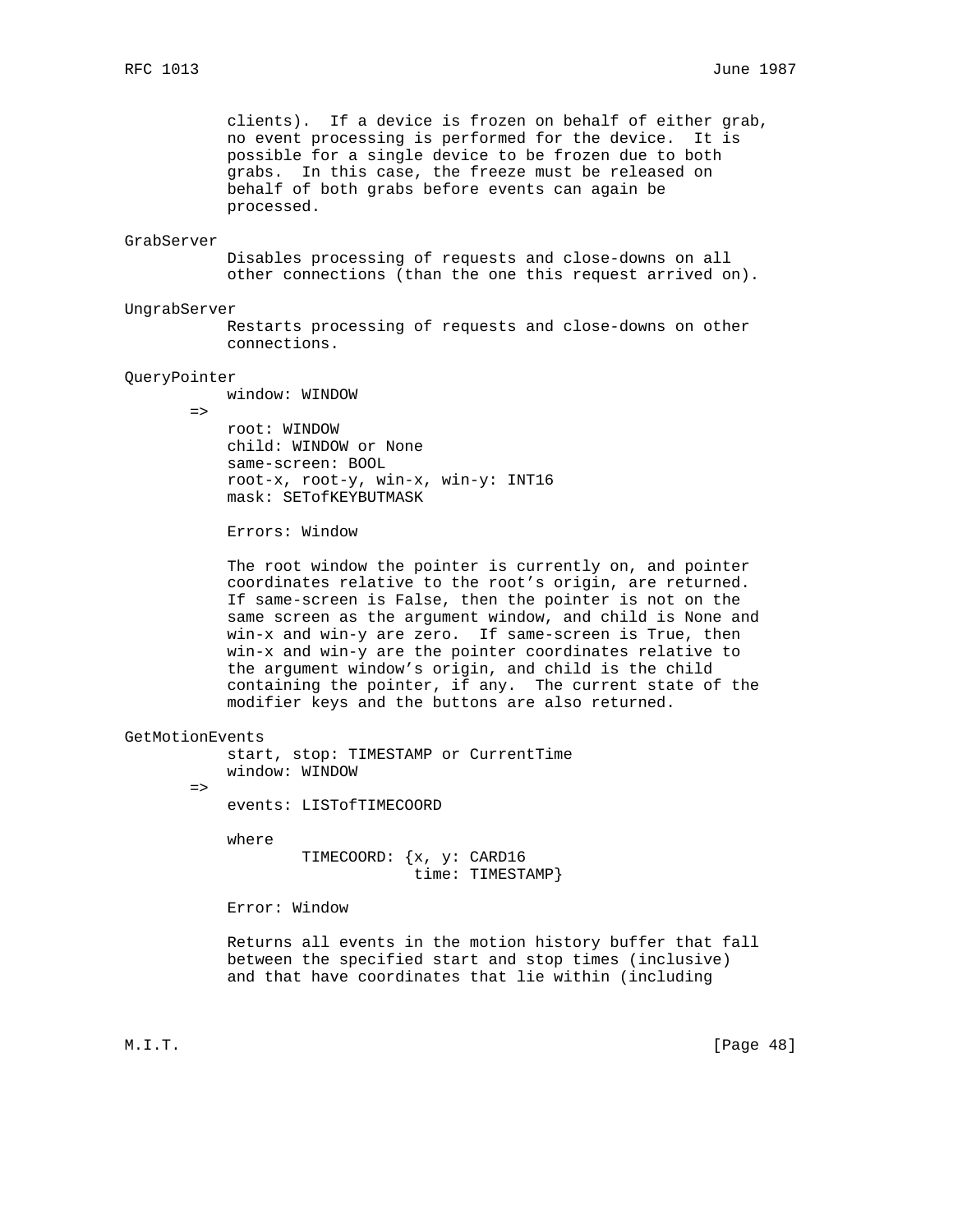borders) the specified window at its present placement. The x and y coordinates are reported relative to the origin of the window.

TranslateCoordinates

 src-window, dst-window: WINDOW src-x, src-y: INT16 =>

 same-screen: BOOL child: WINDOW or None dst-x, dst-y: INT16

Errors: Window

 The src-x and src-y coordinates are taken relative to src-window's origin, and returned as dst-x and dst-y coordinates relative to dst-window's origin. If same-screen is False, then src-window and dst-window are on different screens, and dst-x and dst-y are zero. If the coordinates are contained in a mapped child of dst-window, then that child is returned.

#### WarpPointer

 src-window: WINDOW or None dst-window: WINDOW src-x, src-y: INT16 src-width, src-height: CARD16 dst-x, dst-y: INT16

Errors: Window

 Moves the pointer to [dst-x, dst-y] relative to dst-window's origin. If src-window is None, the move is independent of the current pointer position, but if a window is specified, the move only takes place if the pointer is currently contained in a visible portion of the specified rectangle of the src-window.

 The src-x and src-y coordinates are relative to src-window's origin. If src-height is zero, it is replaced with the current height of src-window minus src-y. If src-width is zero, it is replaced with the current width of src-window minus src-x.

 This request cannot be used to move the pointer outside the confine-to window of an active pointer grab; an attempt will only move the pointer as far as the closest edge of the confine-to window.

M.I.T. [Page 49]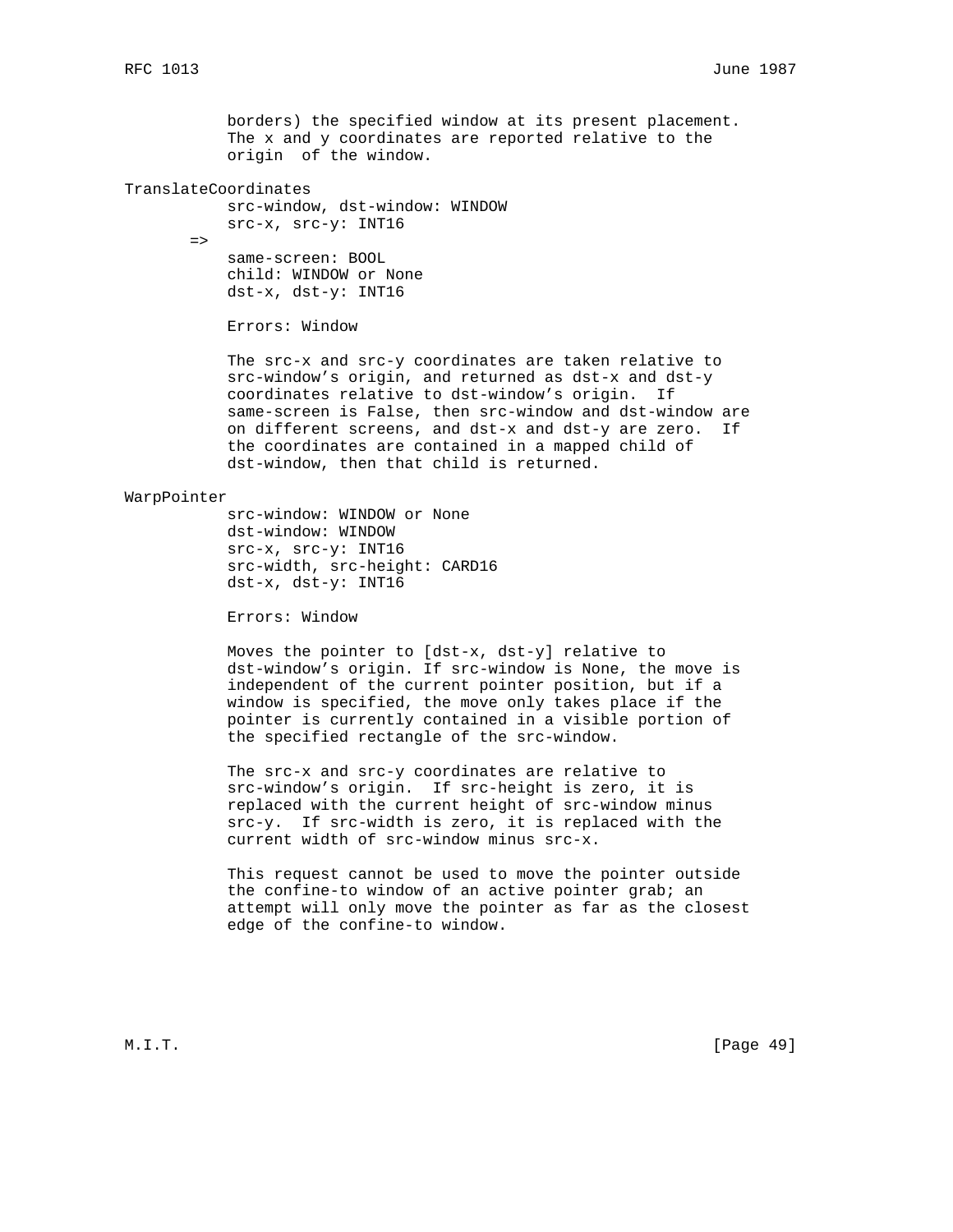#### SetInputFocus

 focus: WINDOW or PointerRoot or None revert-to: {Parent, PointerRoot, None} time: TIMESTAMP or CurrentTime

Errors: Window, Value

 Changes the input focus and the last-focus-change time. The request has no effect if the specified time is earlier than the current last-focus-change time or is later than the current server time; otherwise, the last-focus-change time is set to the specified time, with CurrentTime replaced by the current server time.

 If None is specified as the focus, all keyboard events are discarded until a new focus window is set. In this case, therevert-to argument is ignored.

 If a window is specified as the focus, it becomes the keyboard's focus window. If a generated keyboard event would normally be reported to this window or one of its inferiors, the event is reported normally; otherwise, the event is reported with respect to the focus window.

 If PointerRoot is specified as the focus, the focus window is dynamically taken to be the root window of whatever screen the pointer is on at each keyboard event. In this case, the revert-to argument is ignored.

This request generates FocusIn and FocusOut events.

 If the focus window becomes not viewable, the new focus window depends on the revert-to argument. If revert-to is Parent, the focus reverts to the parent (or the closest viewable ancestor) and the new revert-to value is take to be None. If revert-to is PointerRoot or None, the focus reverts to that value. When the focus reverts, FocusIn and FocusOut events are generated, but the last-focus-change time is not affected.

### GetInputFocus

 => focus: WINDOW or PointerRoot or None revert-to: {Parent, PointerRoot, None}

Returns the current focus state.

# QueryKeymap

=>

keys: LISTofCARD8

M.I.T. [Page 50]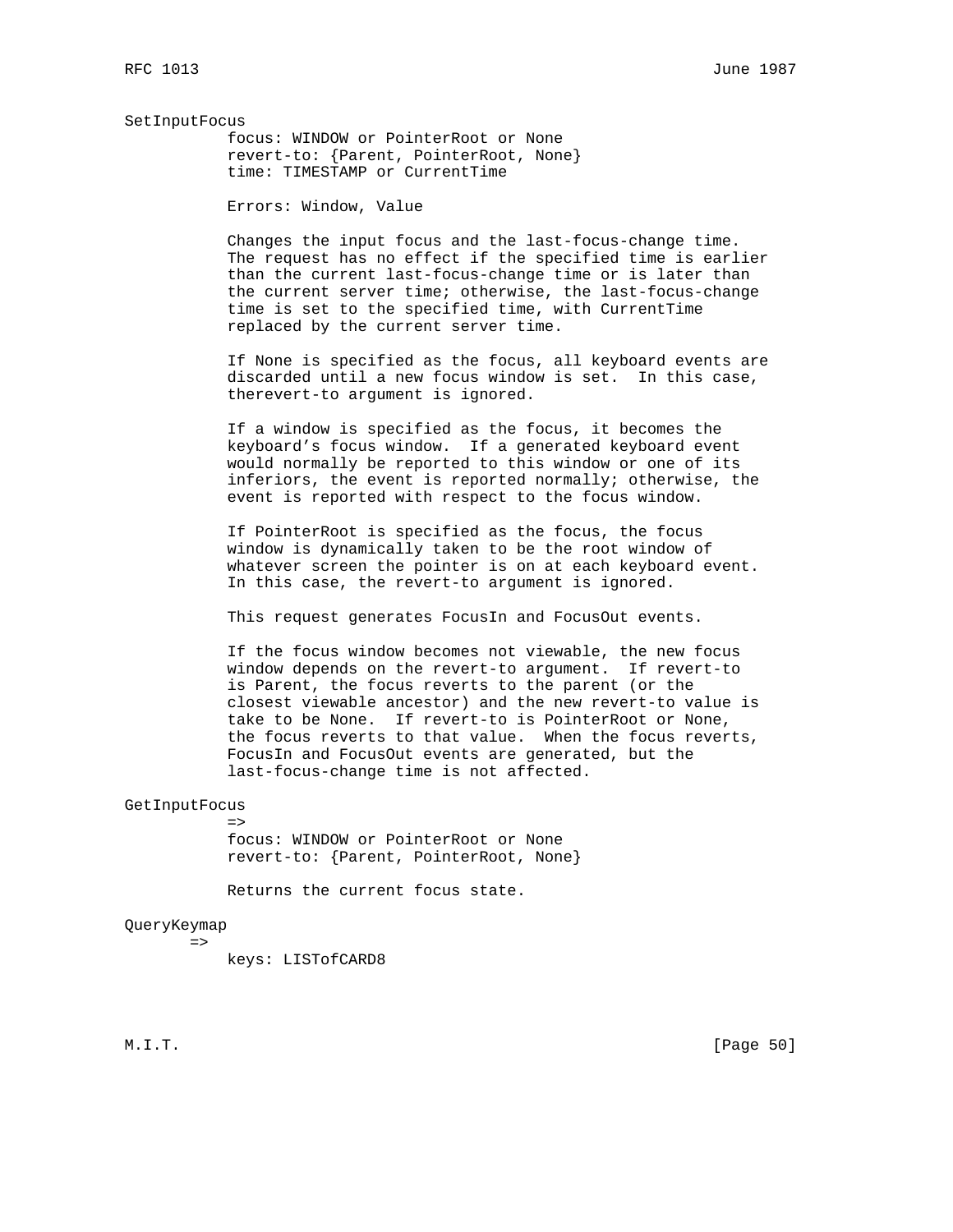Returns a bit vector for the keyboard; each one bit indicates that the corresponding key is currently pressed. The vector is represented as 32 bytes. Byte N (from 0) contains the bits for keys 8N to 8N+7, with the least significant bit in the byte representing key 8N.

## OpenFont

 fid: FONT name: STRING8

Errors: IDChoice, Name, Alloc

 Loads the specified font, if necessary, and associates identifier fid with it. The font can be used as a source for any drawable. The font name should use the ASCII encoding, and upper/lower case does not matter.

## CloseFont

font: FONT

Errors: Font

 Deletes the association between the resource id and the font. The font itself will be freed when no other resource references it.

### QueryFont

font: FONT or GCONTEXT

```
= font-info: FONTINFO
     char-infos: LISTofCHARINFO
```
where

 FONTINFO: [draw-direction: {LeftToRight, RightToLeft} min-char-or-byte2,max-char-or-byte2:CARD16 min-byte1, max-byte1: CARD8 all-chars-exist: BOOL default-char: CARD16 min-bounds: CHARINFO max-bounds: CHARINFO font-ascent: INT16 font-descent: INT16 properties: LISTofFONTPROP] FONTPROP: [name: ATOM value: INT32 or CARD32] CHARINFO: [left-side-bearing: INT16 right-side-bearing: INT16 character-width: INT16 ascent: INT16 descent: INT16 attributes: CARD16]

M.I.T. [Page 51]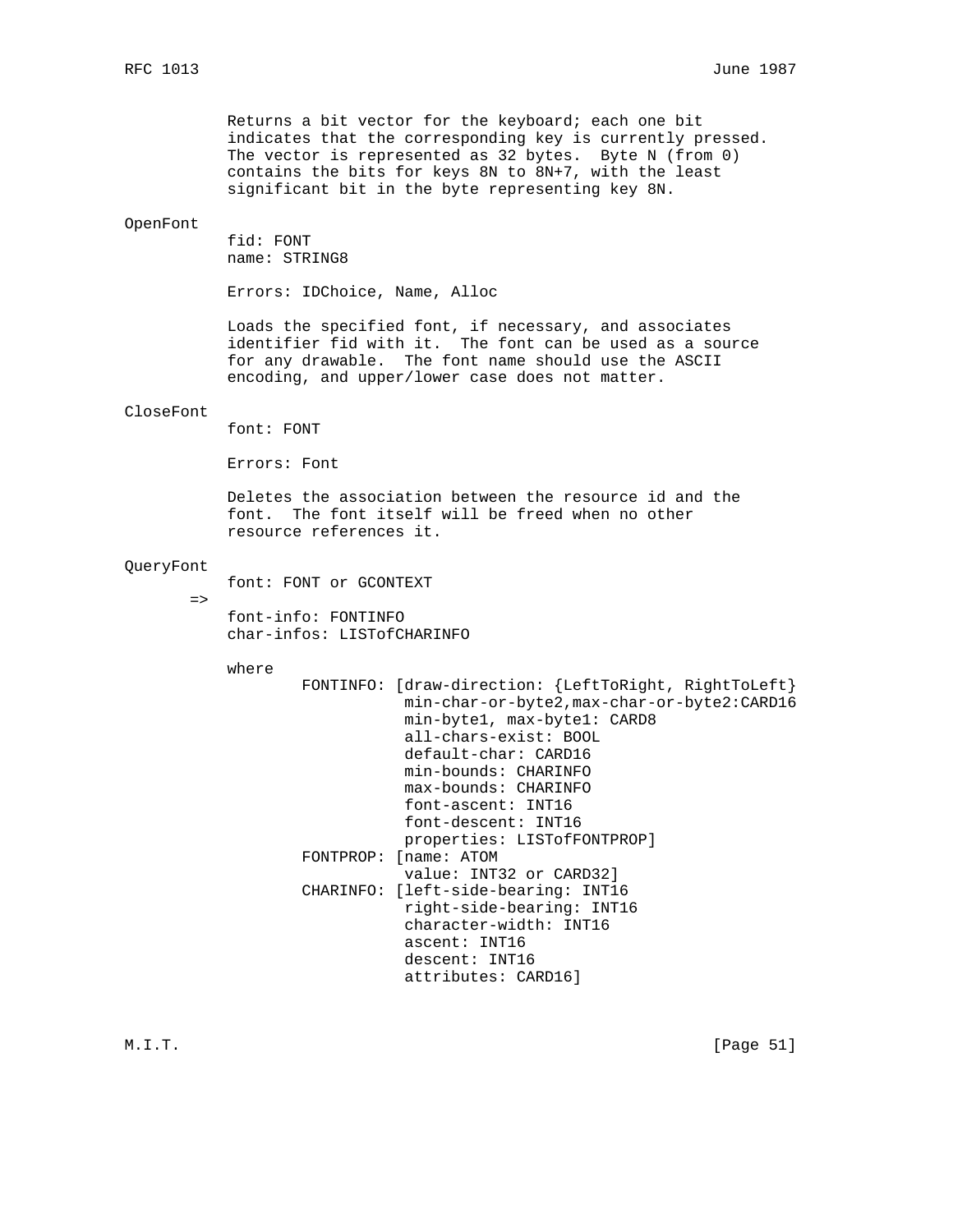Errors: Font

Returns logical information about a font.

 The draw-direction is essentially just a hint, indicating whether most char-infos have a positive (LeftToRight) or a negative (RightToLeft) character-width metric. The core protocol defines no support for vertical text.

 If min-byte1 and max-byte1 are both zero, then min-char-or-byte2 specifies the linear character index corresponding to the first elementb of char-infos, and max-char-or-byte2 specifies the linear character index of the last element. If either min-byte1 or max-byte1 are non-zero, then both min-char-or-byte2 and max-char-or-byte2 will be less than 256, and the two-byte character index values corresponding to char-infos element N (counting from 0) are

 $byte1 = N/D + min-bytel$  $byte2 = N\D + min-char-or-byte2$  where D = max-char-or-byte2 - min-char-or-byte2 + 1

/ = integer division

\ = integer modulus

 If char-infos has length zero, then min-bounds and max-bounds will be identical, and the effective char-infos is one filled with this char-info, of length

 $L = D * (max-bytel - min-bytel + 1)$  That is, all glyphs in the specified linear or matrix range have the same information, as given by min-bounds (and max-bounds). If all-chars-exist is True, then all characters in char-infos have non-zero bounding boxes.

 The default-char specifies the character that will be used when an undefined or non-existent character is used. Note that default-char is a CARD16 (not CHAR2B); for a font using two-byte matrix format, the default-char has byte1 in the most significant byte, and byte2 in the least significant byte. If the default-char itself specifies an undefined or non-existent character, then no printing is performed for an undefined or non-existent character.

 The min-bounds and max-bounds contain the minimum and maximum values of each individual CHARINFO component over all char-infos (ignoring non-existent characters). The bounding box of the font, i.e., the smallest rectangle enclosing the shape obtained by superimposing all characters at the same origin  $[x,y]$ , has its upper left coordinate at

M.I.T. [Page 52]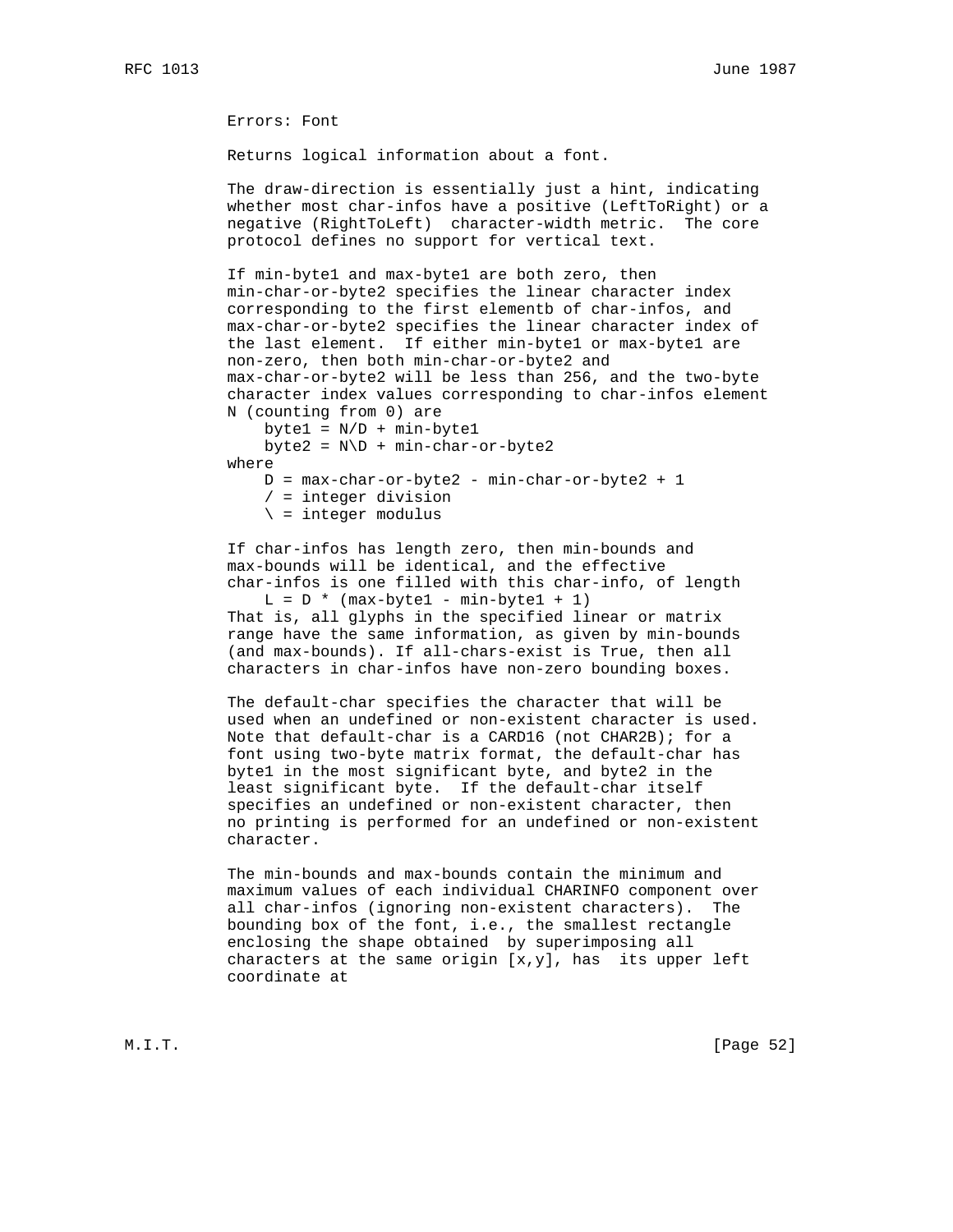[x + min-bounds.left-side-bearing, y - max-bounds. ascent] with a width of max-bounds.right-side-bearing - min-bounds. left-side-bearing and a height of max-bounds.ascent + max-bounds.descent

 The font-ascent is the logical extent of the font above the baseline, for determining line spacing. Specific characters may extend beyond this. The font-descent is the logical extent of the font at or below the baseline, for determining line spacing. Specific characters may extend beyond this. If the baseline is at Y-coordinate y, then the logical extent of the font is inclusive between the Y-coordinate values ( $y$  - font-ascent) and  $(y + font-descent - 1)$ .

 A font is not guaranteed to have any properties. Whether a property value is signed or unsigned must be derived from a prior knowledge of the property. When possible, fonts should have at least the following properties (note that the trailing colon is not part of the name, and that upper/lower case matters).

 MIN\_SPACE: CARD32 The minimum interword spacing, in pixels. NORM\_SPACE: CARD32 The normal interword spacing, in pixels. MAX\_SPACE: CARD32 The maximum interword spacing, in pixels SUBSCRIPT\_X: INT32 SUBSCRIPT\_Y: INT32 Offsets from the character origin where subscripts should begin, in pixels. If the origin is at  $[x,y]$ , then subscripts should begin at  $[x +$  SubscriptX, y + SubscriptY]. UNDERLINE\_POSITION: INT32 Y offset from the baseline to the top of an underline, in pixels. If the baseline is Y-coordinate y, then the top of the underline is at  $(y +$  UnderlinePosition). UNDERLINE\_THICKNESS: CARD32 Thickness of the underline, in pixels. STRIKEOUT\_ASCENT: INT32 STRIKEOUT\_DESCENT: INT32 Vertical extents for boxing or voiding characters, in pixels. If the baseline is at Y-coordinate y, then the top of the strikeout box is at  $(y -$  StrikeoutAscent), and the height of the box is (StrikeoutAscent + StrikeoutDescent). ITALIC\_ANGLE: INT32 The angle of characters in the font, in degrees

M.I.T. [Page 53]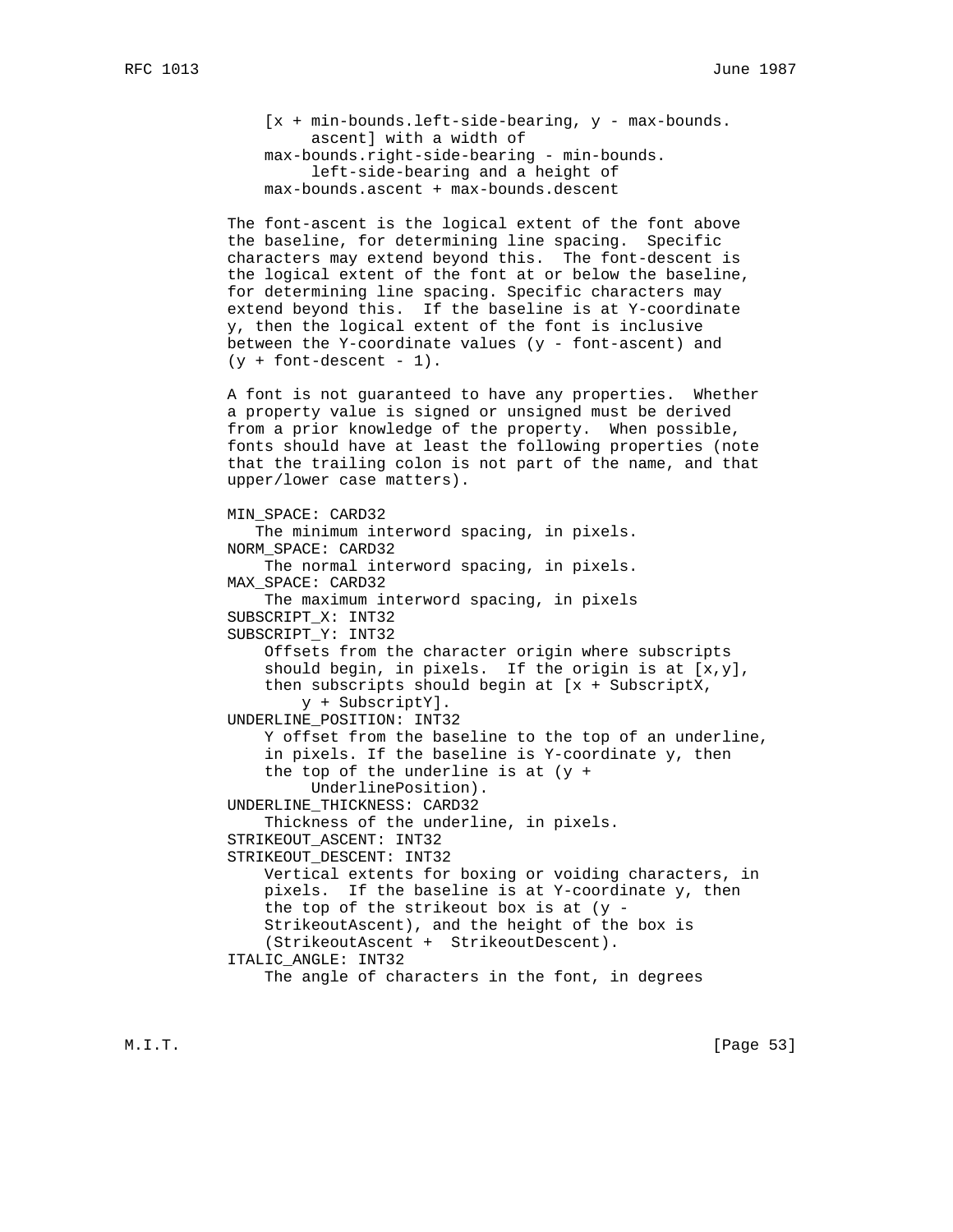scaled by 64, relative to the three-oclock position from the character origin, with positive indicating counterclockwise motion (as in Arc requests). X\_HEIGHT: INT32 "1 ex" as in TeX, but expressed in units of pixels. Often the height of lowercase x. QUAD\_WIDTH: INT32 "1 em" as in TeX, but expressed in units of pixels. Often the width of the digits 0-9. WEIGHT: CARD32 The weight or boldness of the font, expressed as a value between 0 and 1000. POINT\_SIZE: CARD32 The point size, expressed in 1/10ths, of this font at the ideal resolution. There are 72.27 points to the inch. RESOLUTION: CARD32 The number of pixels per point, expressed in 1/100ths, at which this font was created. For a character origin at  $[x,y]$ , the bounding box of a character,i.e., the smallest rectangle enclosing the character's shape, described in terms of CHARINFO components, is a rectangle with its upper left corner at [x + left-side-bearing, y - ascent] with a width of right-side-bearing - left-side-bearing and a height of ascent + descent and the origin for the next character is defined to be [x + character-width, y] Note that the baseline is logically viewed as being just below non-descending characters (when descent is zero, only pixels with Y-coordinates less than y are drawn), and that the origin is logically viewed as being coincident with the left edge of a non-kerned character (when left-side-bearing is zero, no pixels with X-coordinate less than x are drawn). Note that CHARINFO metric values can be negative. A non-existent character is represented with all CHARINFO components zero. The interpretation of the per-character attributes field is undefined by the core protocol.

## QueryTextExtents

 font: FONT or GCONTEXT items: STRING16

 $\Rightarrow$ 

M.I.T. [Page 54]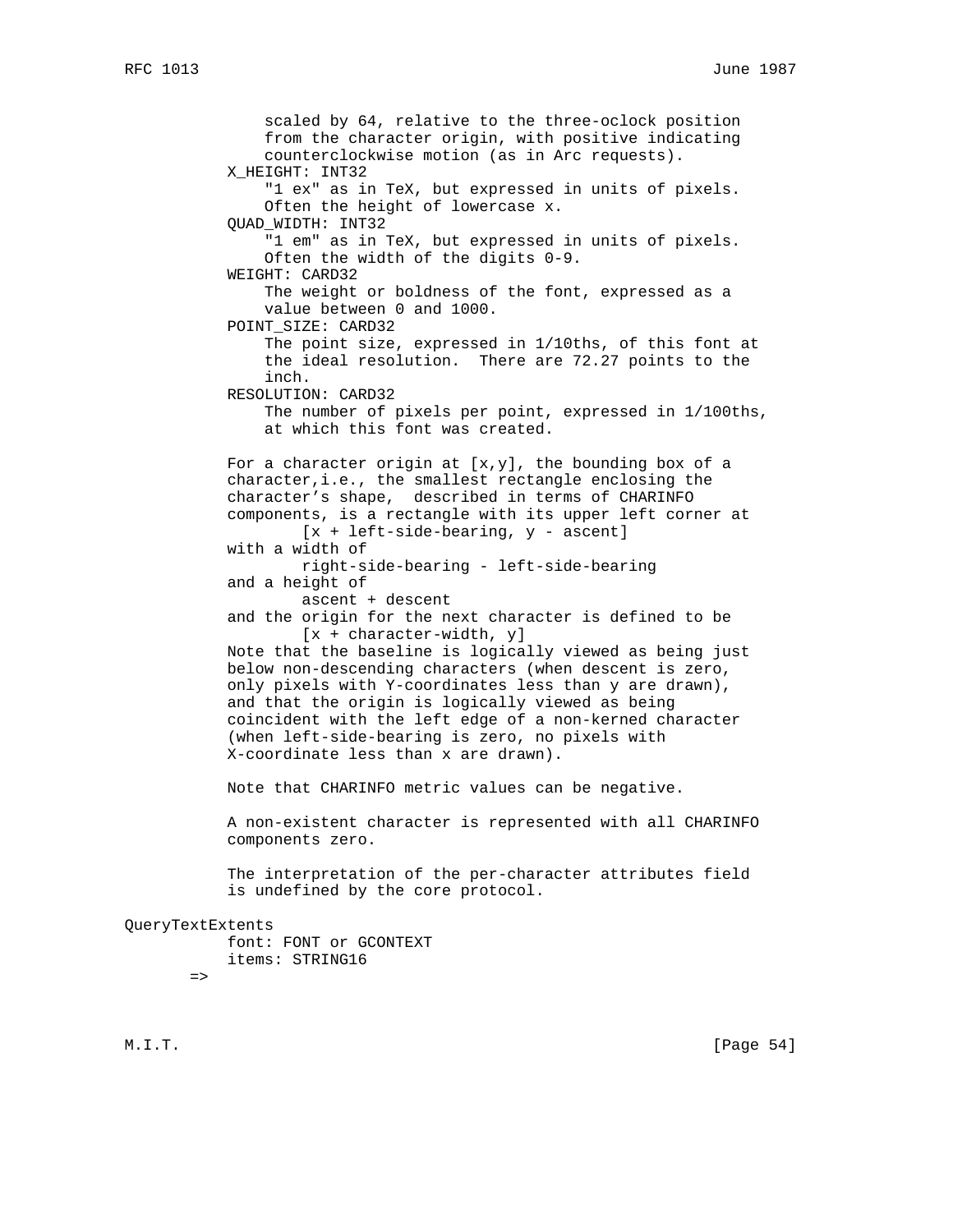draw-direction: {LeftToRight, RightToLeft} font-ascent: INT16 font-descent: INT16 overall-ascent: INT16 overall-descent: INT16 overall-width: INT32 overall-left: INT32 overall-right: INT32

Errors: Font

 Returns the logical extents of the specified string of characters in the specified font. Draw-direction, font-ascent, and font-descent are as described in QueryFont. Overall-ascent is the maximum of the ascent metrics of all characters in the string, and overall-descent is the maximum of the descent metrics. Overall-width is the sum of the character-width metrics of all characters in the string. For each character in the string, let W be the sum of the character-width metrics of all characters preceding it in the string, let L be the left-side-bearing metric of the character plus W, and let R be the right-side-bearing metric of the character plus W. Overall-left is the minimum L of all characters in the string, and overall-right is the maximum R.

 For fonts defined with linear indexing rather than two-byte matrix indexing, the server will interpret each CHAR2B as a 16-bit number that has been transmitted most significant byte first (i.e., byte1 of the CHAR2B is taken as the most significant byte).

 If the font has no defined default-char, then undefined characters in the string are taken to have all zero metrics.

# ListFonts

 pattern: STRING8 max-names: CARD16

=>

names: LISTofSTRING8

 Returns a list of length at most max-names, of names of fonts matching the pattern. The pattern should use the ASCII encoding, and upper/lower case does not matter. In the pattern, the '?' character (octal value 77) will match any single character, and the character '\*' (octal value 52) will match any number of characters. The returned names are in lower case.

M.I.T. [Page 55]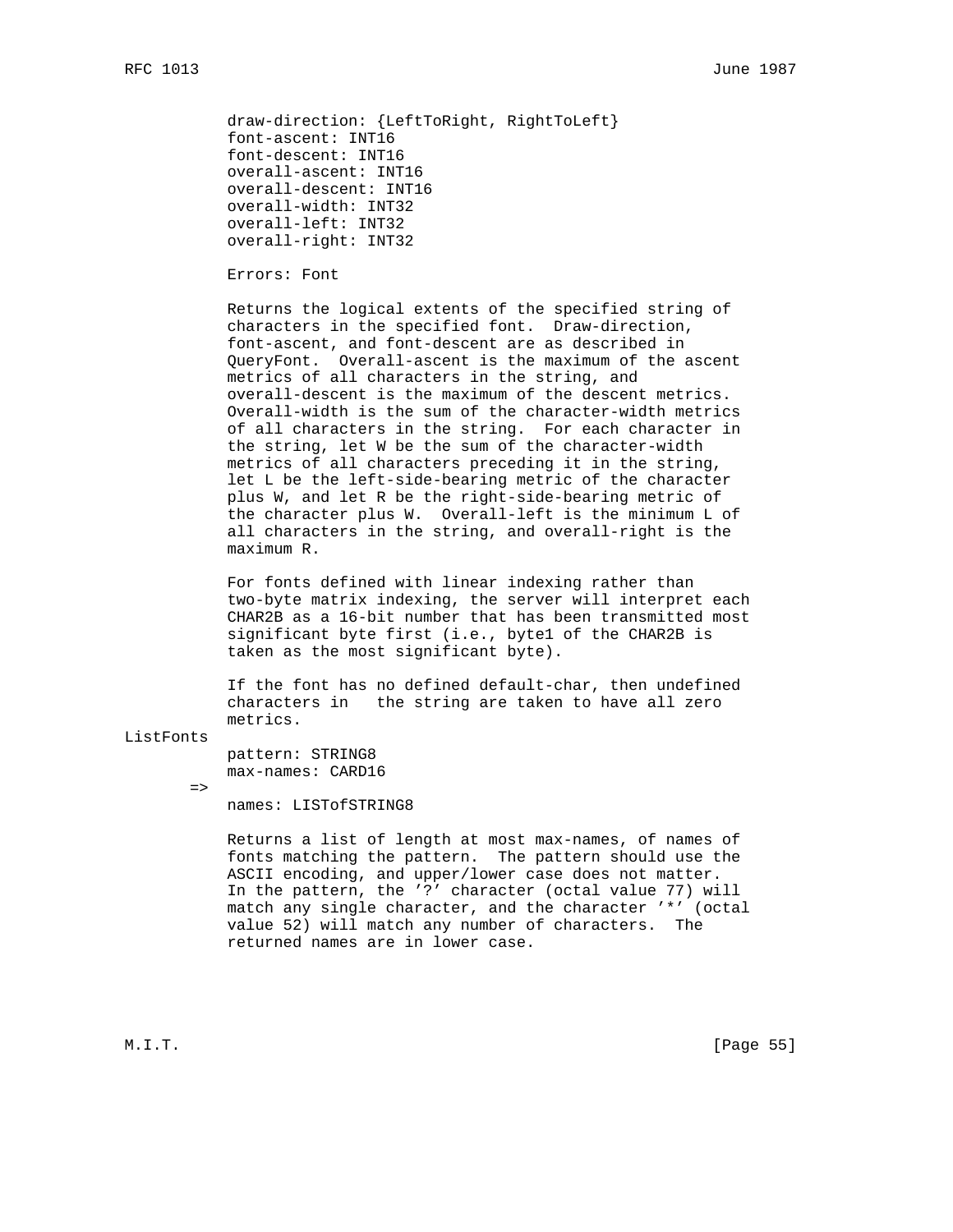ListFontsWithInfo

```
 pattern: STRING8
 max-names: CARD16
```
=>

fonts: LISTofFONTDATA

where

 FONTDATA: [name: STRING8 info: FONTINFO] FONTINFO: <same type definition as in QueryFont>

 Like ListFonts, but also returns information about each font. The information returned for each font is identical to what QueryFont would return (except that the per-character metrics are not returned).

## SetFontPath

path: LISTofSTRING8

Errors: Value

 Defines the search path for font lookup. There is only one search path per server, not one per client. The interpretation of the strings is operating system dependent, but they are intended to specify directories to be searched in the order listed.

 Setting the path to the empty list restores the default path defined for the server.

 As a side-effect of executing this request, the server is guaranteed to flush all cached information about fonts for which there currently are no explicit resource ids allocated.

 The meaning of an error from this request is system specific.

# GetFontPath

=>

path: LISTofSTRING8

Returns the current search path for fonts.

#### CreatePixmap

 pid: PIXMAP drawable: DRAWABLE depth: CARD8 width, height: CARD16

Errors: IDChoice, Drawable, Value, Alloc

M.I.T. [Page 56]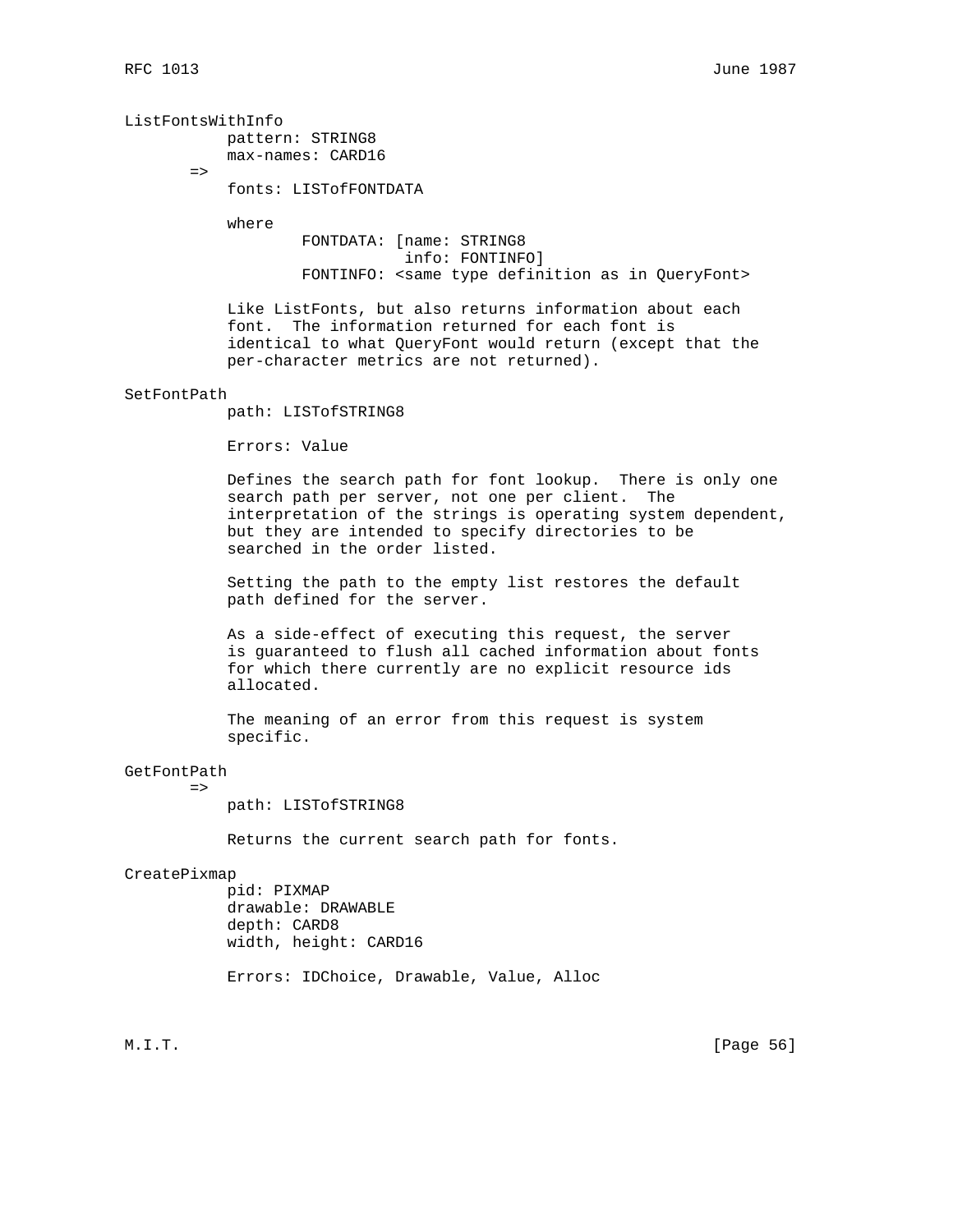Creates a pixmap, and assigns the identifier pid to it. Width and height must be non-zero. Depth must be one of the depths supported by root of the specified drawable. The initial contents of the pixmap are undefined.

 It is legal to pass an InputOnly window as a drawable to this request.

#### FreePixmap

pixmap: PIXMAP

Errors: Pixmap

 Deletes the association between the resource id and the pixmap. The pixmap storage will be freed when no other resource references it.

## CreateGC

 cid: GCONTEXT drawable: DRAWABLE value-mask: BITMASK value-list: LISTofVALUE

Errors: IDChoice, Drawable, Pixmap, Font, Match, Value, Alloc

 Creates a graphics context, and assigns the identifier cid to it. The gcontext can be used with any destination drawable having the same root and depth as the specified drawable.

 The value-mask and value-list specify which components are to be explicitly initialized. The context components are:

 alu-function: {Clear, And, AndReverse, Copy, AndInverted, Noop, Xor, Or, Nor, Equiv, Invert, OrReverse, CopyInverted, OrInverted, Nand, Set} plane-mask: CARD32 foreground: CARD32 background: CARD32 line-width: CARD16 line-style: {Solid, OnOffDash, DoubleDash} cap-style: {NotLast, Butt, Round, Projecting} join-style: {Miter, Round, Bevel} fill-style: {Solid, Tiled, OpaqueStippled, Stippled} fill-rule: {EvenOdd, Winding} arc-mode: {Chord, PieSlice} tile: PIXMAP stipple: PIXMAP tile-stipple-x-origin: INT16 tile-stipple-y-origin: INT16 font: FONT

M.I.T. [Page 57]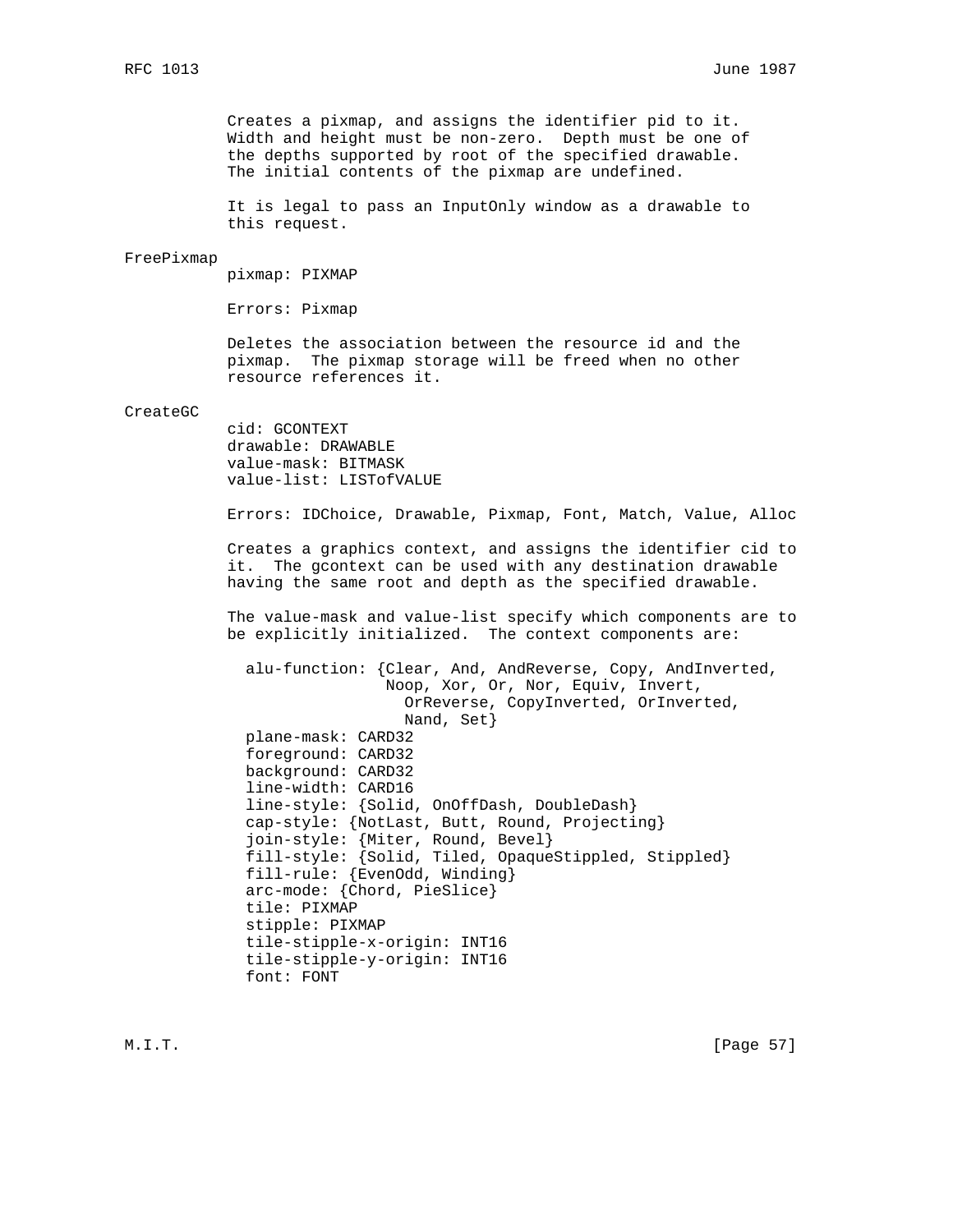subwindow-mode: {ClipByChildren, IncludeInferiors} graphics-exposures: BOOL clip-x-origin: INT16 clip-y-origin: INT16 clip-mask: PIXMAP or None dash-offset: CARD16 dash-list: CARD8

 In graphics operations, given a source and destination pixel, the result is computed bitwise on corresponding bits of the pixels. That is, a boolean operation is performed in each bit plane. The plane-mask restricts the operation to a subset of planes. That is, the result is

((src FUNC dst) AND plane-mask) OR (dst AND (NOT plane-mask))

 Range checking is not performed on the values for foreground, background, or plane-mask; they are simply truncated to the appropriate number of bits.

The meanings of the alu-functions are:

| Clear        | 0                       |
|--------------|-------------------------|
| And          | src AND dst             |
| AndReverse   | src AND (NOT dst)       |
| Copy         | src                     |
| AndInverted  | (NOT src) AND dst       |
| NoOp         | dst                     |
| Xor          | src XOR dst             |
| 0r           | src OR dst              |
| Nor          | (NOT src) AND (NOT dst) |
| Equiv        | (NOT src) XOR dst       |
| Invert       | NOT dst                 |
| OrReverse    | src OR (NOT dst)        |
| CopyInverted | NOT src                 |
| OrInverted   | (NOT src) OR dst        |
| NAnd         | (NOT src) OR (NOT dst)  |
| Set          |                         |

 Line-width is measured in pixels and can be greater than or equal to one (a "wide" line) or the special value zero (a "thin" line).

 Wide lines are drawn centered on the path described by the graphics request. Unless otherwise specified by the join or cap style, the bounding box of a wide line with endpoints [x1, y1], [x2, y2], and width w is a rectangle with vertices at the following real coordinates:

```
[x1-(w*sn/2) , y1+(w*cs/2)] , [x1+(w*sn/2) , y1-(w*cs/2)] ,
[x2-(w*sn/2), y2+(w*cs/2)], [x2+(w*sn/2), y2-(w*cs/2)]
```
M.I.T. [Page 58]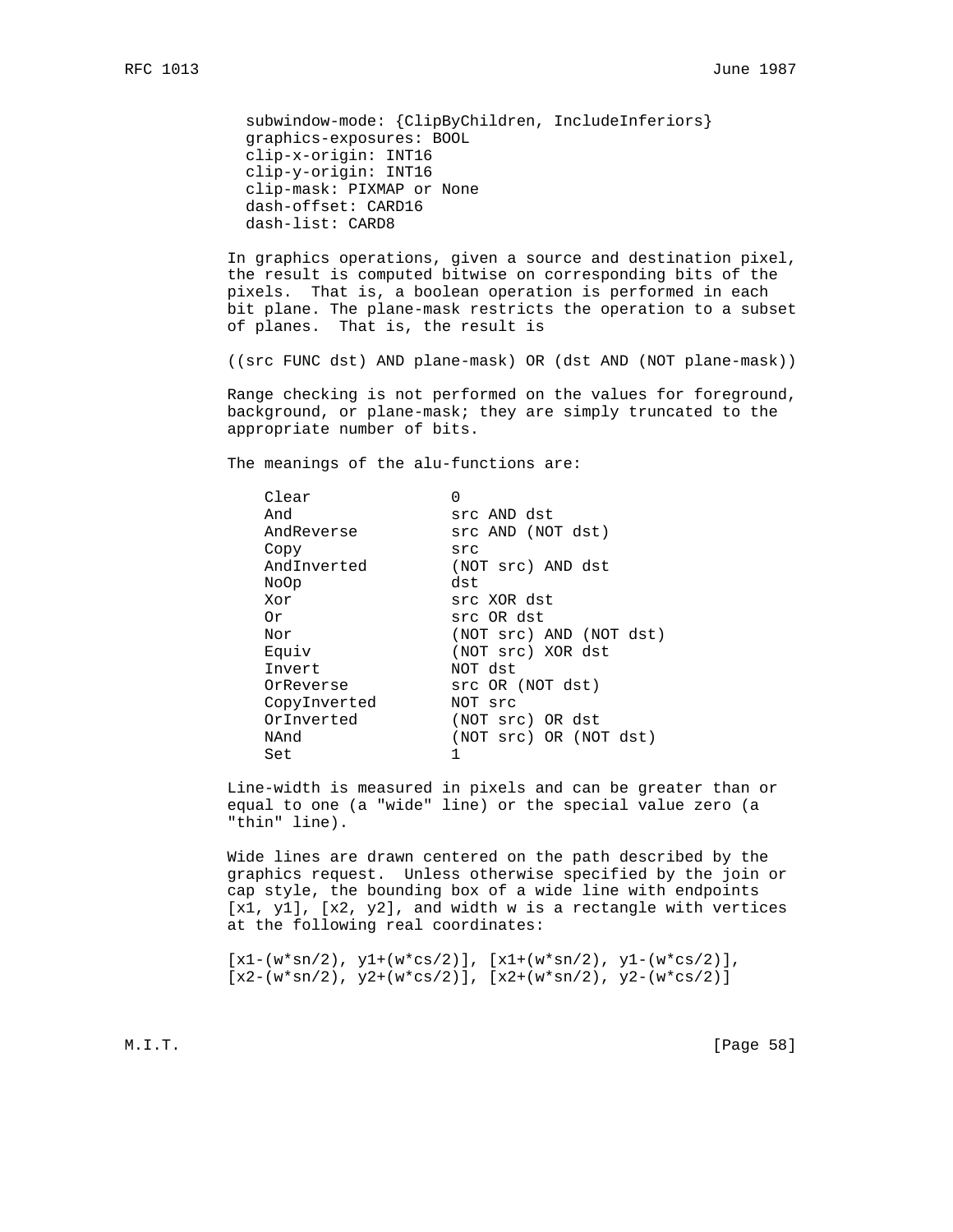where sn is the sine of the angle of the line and cs is the cosine of the angle of the line. A pixel is part of the line (and hence drawn) if the center of the pixel is fully inside the bounding box (which is viewed as having infinitely thin edges). If the center of the pixel is exactly on the bounding box, it is part of the line if and only if the interior is immediately to its right (x increasing direction). Pixels with centers on a horizontal edge are a special case and are part of the line if and only if the interior is immediately below (y increasing direction). Note that this description is a mathematical model describing the pixels that are drawn for a wide line and does not imply that trigonometry is required to implement such a model. Real or fixed point arithmetic is recommended for computing the corners of the line endpoints for lines greater than one pixel in width.

 Thin lines (zero line-width) are "one pixel wide" lines drawn using an unspecified, device dependent algorithm (for example, Bresenham). There are only two constraints on this algorithm. First, if a line is drawn unclipped from [x1,y1] to [x2,y2] and another line is drawn unclipped from [x1+dx,  $y1+dy$ ] to  $[x2+dx,y2+dy]$ , then a point  $[x,y]$  is touched by drawing the first line if and only if the point [x+dx,y+dy] is touched by drawing the second line. Second, the effective set of points comprising a line cannot be affected by clipping; that is, a point is touched in a clipped line if and only if the point lies inside the clipping region and the point would be touched by the line when drawn unclipped.

 Note that a wide line drawn from [x1,y1] to [x2,y2] always draws the same pixels as a wide line drawn from [x2,y2] to [x1,y1], not counting cap and join styles, but this property is not guaranteed for thin lines. Also note that "jags" in adjacent wide lines will always line up properly, but this property is not guaranteed for thin lines. A line-width of zero differs from a line-width of one in which pixels are drawn. In general, drawing a thin line will be faster than drawing a wide line of width one, but thin lines may not mix well aesthetically desirable to obtain precise and uniform results across all displays, a client should always use a line-width of one, rather than a line-width of zero.

 The line-style defines which segments of a line are drawn: Solid: the full path of the line is drawn DoubleDash: the full path of the line is drawn, but the segments defined by the even dashes are filled differently than the segments defined by the odd dashes (see fill-style) OnOffDash: only the segments defined by the even dashes are drawn, and cap-style applies to each

M.I.T. [Page 59]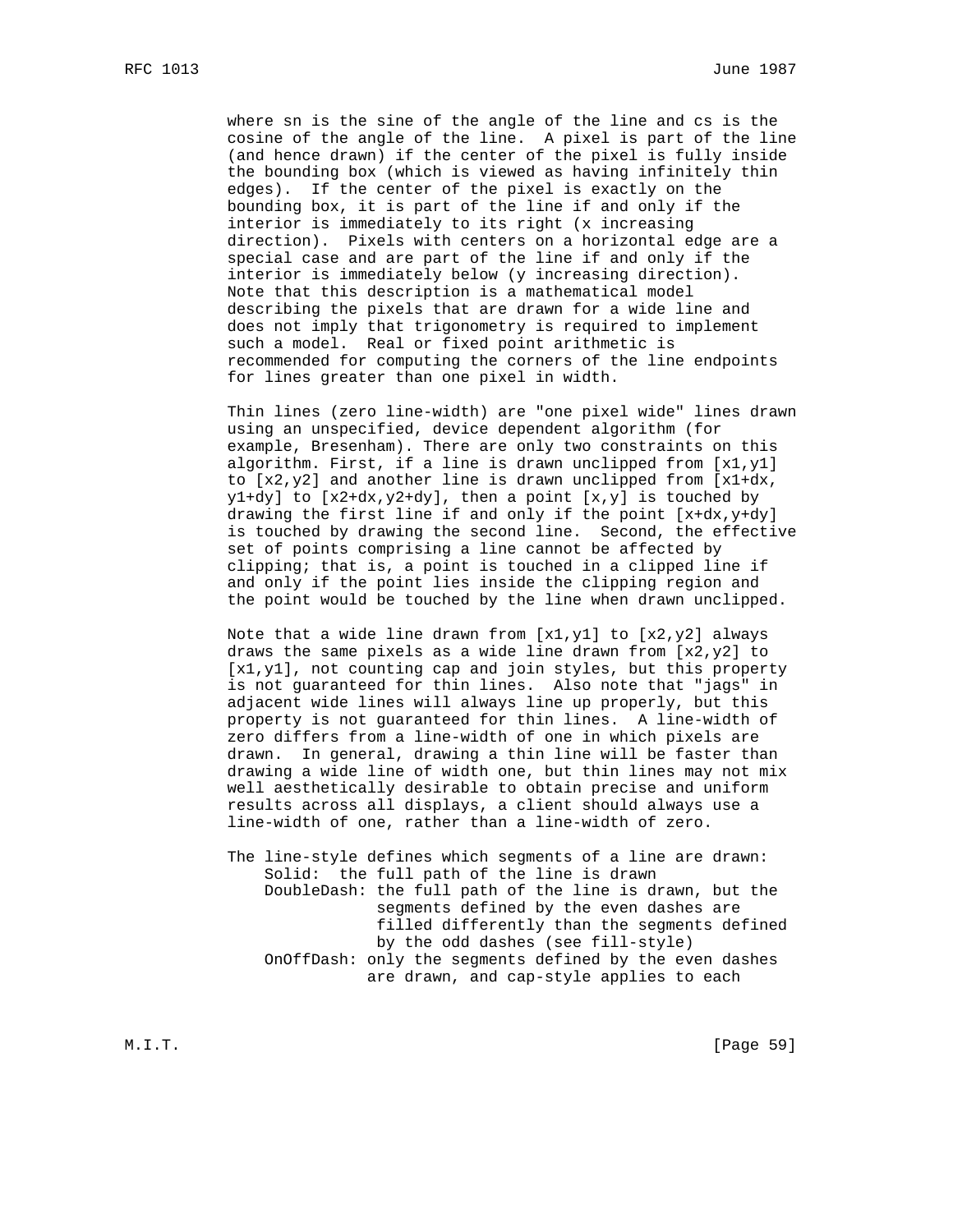individual segment (except NotLast is treated as Butt for internal caps)

- The cap-style defines how the endpoints of a path are drawn: NotLast: equivalent to Butt, except that for a line-width of zero or one the final endpoint is not drawn
	- Butt: square at the endpoint, with no projection beyond Round: a circular arc with diameter equal to the line-width, centered on the endpoint; equivalent
	- to Butt for line-width zero or one Projecting: square at the end, but the path continues beyond the endpoint for a distance equal to half the line-width; equivalent to Butt for line-width zero or one
- The join-style defines how corners are drawn for wide lines: Miter: the outer edges of the two lines extend to meet at an angle
	- Round: a circular arc with diameter equal to the line-width, centered on the joinpoint
	- Bevel: Butt endpoint styles, and then the triangular "notch" filled

 The tile/stipple and clip origins are interpreted relative to the origin of whatever destination drawable is specified in a graphics request.

 The tile pixmap must have the same root and depth as the gcontext (else a Match error). The stipple pixmap must have depth one, and must have the same root as the gcontext (else a Match error). For stipple operations, the stipple pattern is tiled in a single plane, and acts as an additional clip mask to be ANDed with the clip-mask. Any size pixmap can be used for tiling or stippling, although some sizes may be faster to use than others.

 The fill-style defines the contents of the source for line, text, and fill requests. For all text and fill requests (PolyText8, PolyText16, PolyFillRectangle, FillPoly, PolyFillArc), for line requests (PolyLine, PolySegment, PolyRectangle, PolyArc) with line-style Solid, and for the even dashes for line requests with line-style OnOffDash or DoubleDash:

 Solid: foreground Tiled: tile OpaqueStippled: a tile with the same width and height as stipple, but with background everywhere stipple has a zero and with foreground everywhere stipple has a one Stippled: foreground masked by stipple

M.I.T. [Page 60]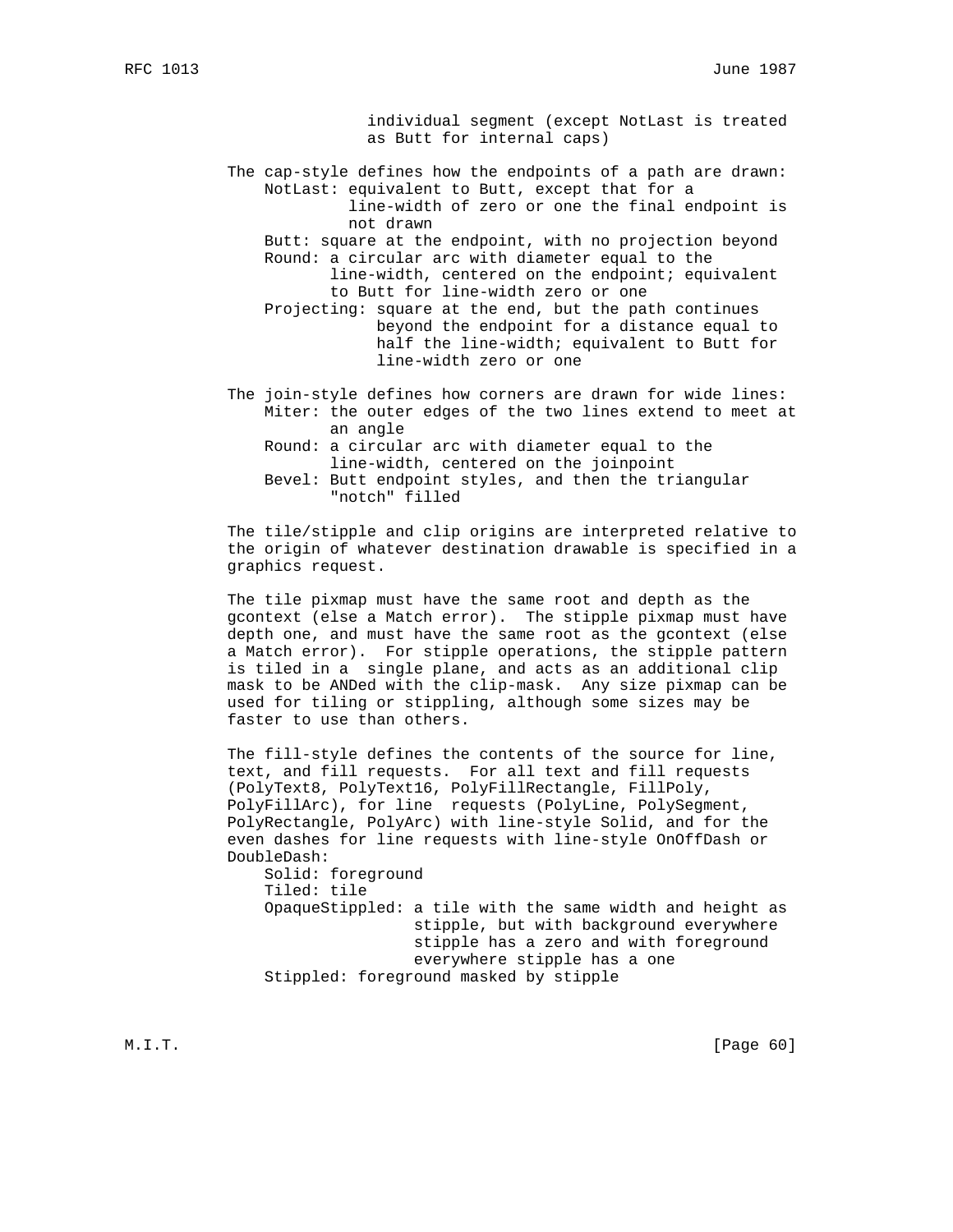For the odd dashes for line requests with line-style DoubleDash: Solid: background Tiled: same as for even dashes OpaqueStippled: same as for even dashes Stippled: background masked by stipple

 The dash-list value allowed here is actually a simplified form of the more general patterns that can be set with SetDashes.Specifying a value of N here is equivalent to specifying the two element list [N, N] in SetDashes. The value must be non-zero. The meaning of dash-offset and dash-list are explained in the SetDashes request.

 The clip-mask restricts writes to the destination drawable; only pixels where the clip-mask has a one bit are drawn. It affects all graphics requests. The clip-mask does not clip sources. The clip-mask origin is interpreted relative to the origin of whatever destination drawable is specified in a graphics request. If a pixmap is specified as the clip-mask, it must have depth one and have the same root as the gcontext (else a Match error). The clip-mask can also be set with the SetClipRectangles request.

 For ClipByChildren, both source and destination windows are additionally clipped by all viewable InputOutput children. For IncludeInferiors, neither source nor destination window is clipped by inferiors; this will result in drawing through subwindow boundaries. The use of IncludeInferiors on a window of one depth with mapped inferiors of differing depth is not illegal, but the semantics isundefined by the core protocol.

 The fill-rule defines what pixels are inside (i.e., are drawn) for paths given in FillPoly requests. EvenOdd means a point is inside if an infinite ray with the point as origin crosses the path an odd number of times. For Winding, a point is inside if an infinite ray with the point as origin crosses an unequal number of clockwise and counterclockwise directed path segments. For both rules, a "point" is infinitely small, and the path is an infinitely thin line. A pixel is inside if the center point of the pixel is inside and the center point is not on the boundary. If the center point is on the boundary, the pixel is inside if and only if the polygon interior is immediately to its right (x increasing direction). Pixels with centers along a horizontal edge are a special case and are inside if and only if the polygon interior is immediately below (y increasing direction).

The arc-mode controls filling in the PolyFillArc request.

M.I.T. [Page 61]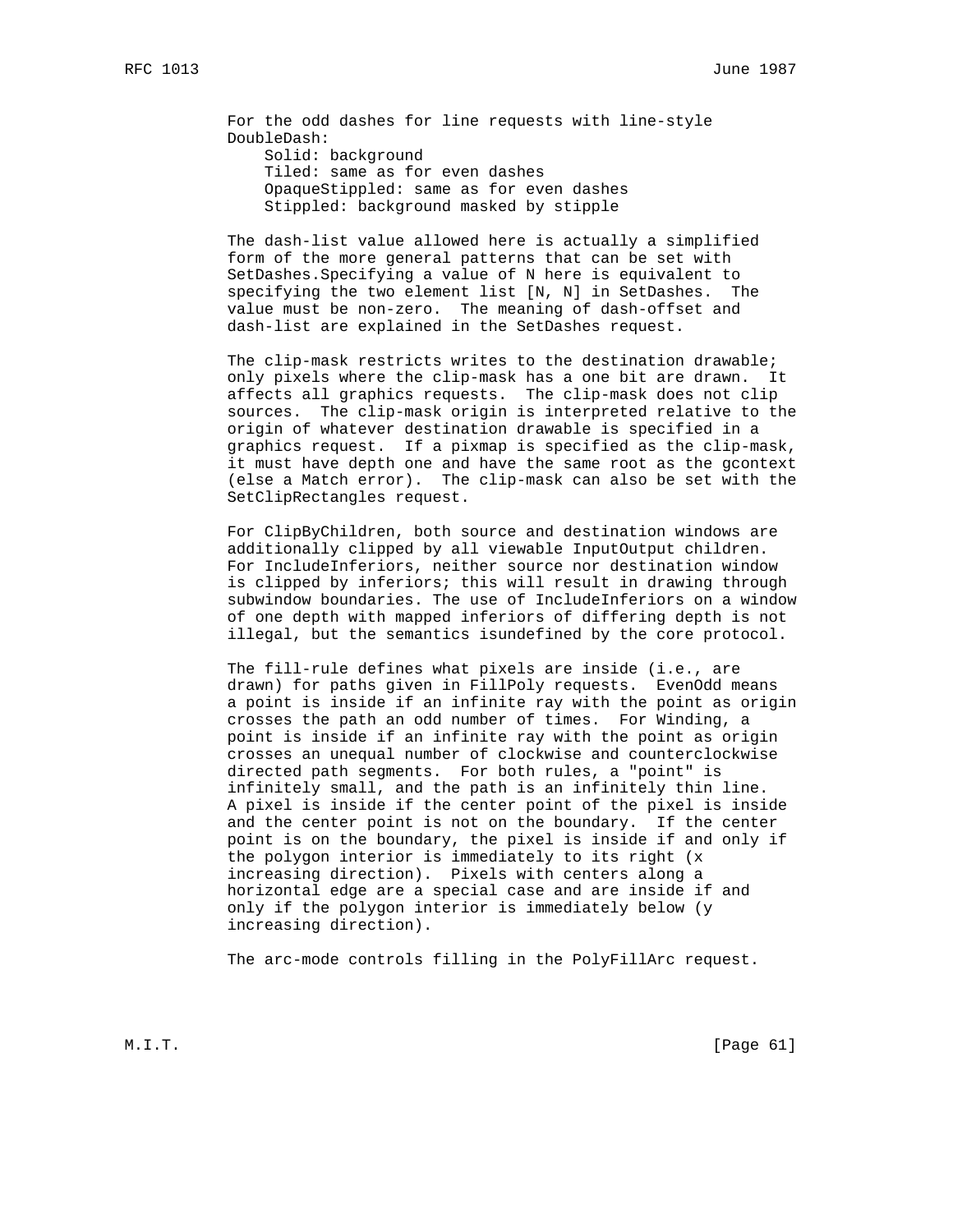The graphics-exposures flag controls GraphicsExposure event generation for CopyArea and CopyPlane requests (and any similar requests defined by extensions). The default component values are: function: Copy plane-mask: all ones foreground: 0 background: 1 line-width: 0 line-style: Solid cap-style: Butt join-style: Miter fill-style: Solid full-rule: EvenOdd arc-mode: PieSlice tile: pixmap of unspecified size filled with forground pixell (i.e., client specified pixel if any, else 0) stipple: pixmap of unspecified size filled with ones tile-stipple-x-origin: 0 tile-stipple-y-origin: 0 font: <implementation dependent> subwindow-mode: ClipByChildren graphics-exposures: True clip-x-origin: 0 clip-y-origin: 0 clip-mask: None dash-offset: 0 dash-list:  $4$  (i.e., the list  $[4, 4]$ )

 Storing a pixmap in a gcontext might or might not result in a copy being made. If the pixmap is later used as the destination for a graphics request, the change might or might not be reflected in the gcontext. If the pixmap is used simultaneously in a graphics request as both a destination and as a tile or stipple. the results are not defined.

 It is quite likely that some amount of gcontext information will be cached in display hardware, and that such hardware can only cache a small number of gcontexts. Given the number and complexity of components, clients should view switching between gcontexts with nearly identical state as significantly more expensive than making minor changes to a single gcontext.

ChangeGC

 gc: GCONTEXT value-mask: BITMASK value-list: LISTofVALUE

M.I.T. [Page 62]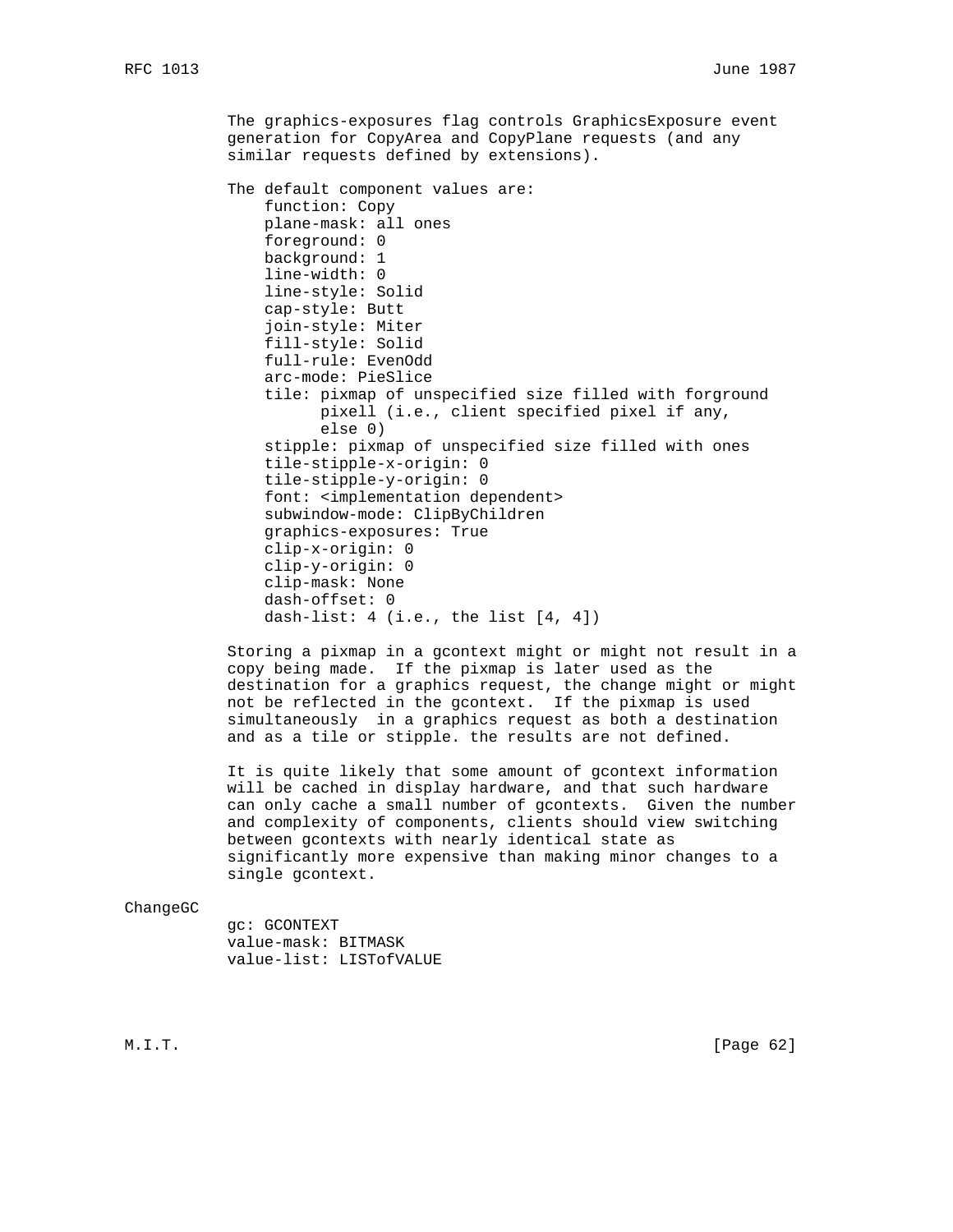Errors: GContext, Pixmap, Font, Match, Value, Alloc

 Changes components in gc. The value-mask and value-list specify which components are to be changed. The values and restrictions are the same as for CreateGC.

 Changing the clip-mask also overrides any previous SetClipRectangles request on the context. Changing the dash-offset or dash-list overrides any previous SetDashes request on the context.

 The order in which components are verified and altered is server dependent. If an error is generated, a subset of the components may have been altered.

## CopyGC

 src-gc, dst-gc: GCONTEXT value-mask: BITMASK

Errors: GContext, Value, Match, Alloc

 Copies components from src-gc to dst-gc. The value-mask specifies which components to copy, as for CreateGC. The two gcontexts must have the same root and the same depth (else a Match error).

### SetDashes

 gc: GCONTEXT dash-offset: CARD16 dash-list: LISTofCARD8

Errors: GContext, Value, Alloc

 Sets the dash-offset and dash-list in gc for dashed line styles. The initial and alternating elements of the dash-list are the "even" dashes, the others are the "odd" dashes. All of the elements must be non-zero. The dash-offset defines the phase of the pattern, specifying how many pixels into the dash-list the pattern should actually begin in any single graphics request. Dashing is continuous through path segments combined with a join-style, but is reset to the dash-offset each time a cap-style is applied.

# SetClipRectangles

 gc: GCONTEXT clip-x-origin, clip-y-origin: INT16 rectangles: LISTofRECTANGLE ordering: {UnSorted, YSorted, YXSorted, YXBanded}

Errors: GContext, Value, Alloc, Match

M.I.T. [Page 63]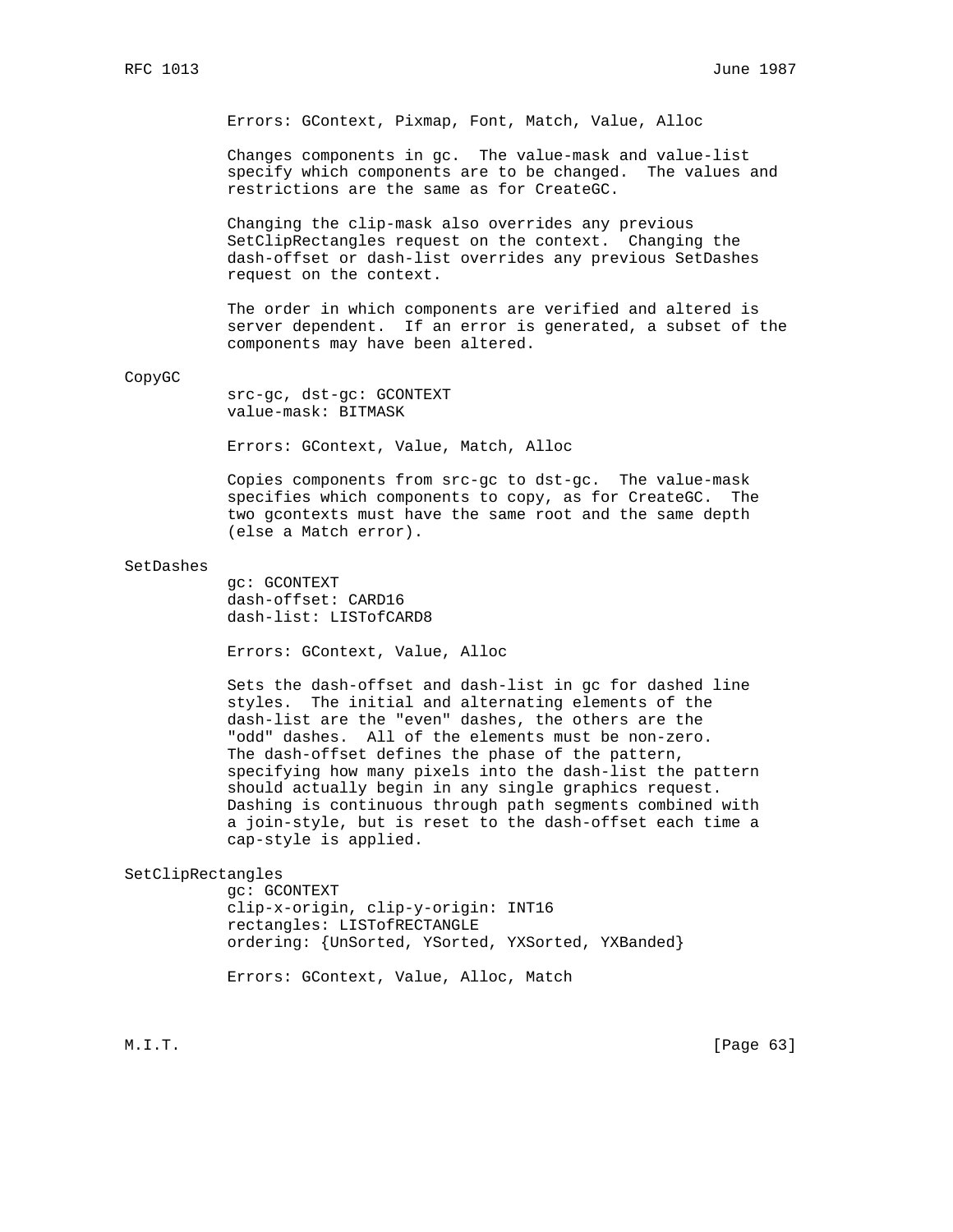Changes clip-mask in gc to the specified list of rectangles and sets the clip origin. Output will be clipped to remain contained within the rectangles. The clip origin is interpreted relative to the origin of whatever destination drawable is specified in a graphics request. The rectangle coordinates are interpreted relative to the clip origin. The rectangles should be non-intersecting, or graphics results will be undefined.

 If known by the client, ordering relations on the rectangles can be specified with the ordering argument; this may provide faster operation by the server. If an incorrect ordering is specified, the server may generate a Match error, but is not required to do so; if no error is generated, the graphics results are undefined. UnSorted means the rectangles are in arbitrary order. YSorted means that the rectangles are non-decreasing in their Y origin. YXSorted additionally constrains YSorted order in that all rectangles with an equal Y origin are non-decreasing in their X origin. YXBanded additionally constrains YXSorted by requiring that for every possible Y scanline, all rectangles that include that scanline have identical Y origins and Y extents.

## FreeGC

gc: GCONTEXT

Errors: GContext

 Deletes the association between the resource id and the gcontext, and destroys the gcontext.

#### ClearToBackground

 window: WINDOW x, y: INT16 width, height: CARD16 exposures: BOOL

Errors: Window, Value, Match

 The x and y coordinates are relative to the window's origin, and specify the upper left corner of the rectangle. If width is zero, it is replaced with the current width of the window minus x. If height is zero, it is replaced with the current height of the window minus y. If the window has a defined background tile, the rectangle is tiled with a plane-mask of all ones and alu-function of Copy. If the window has background None, the contents of the window are not changed. In eithercase, if exposures is True, then one or more exposure events are generated for regions of the rectangle that are eithervisible or are being retained in a backing store.

M.I.T. [Page 64]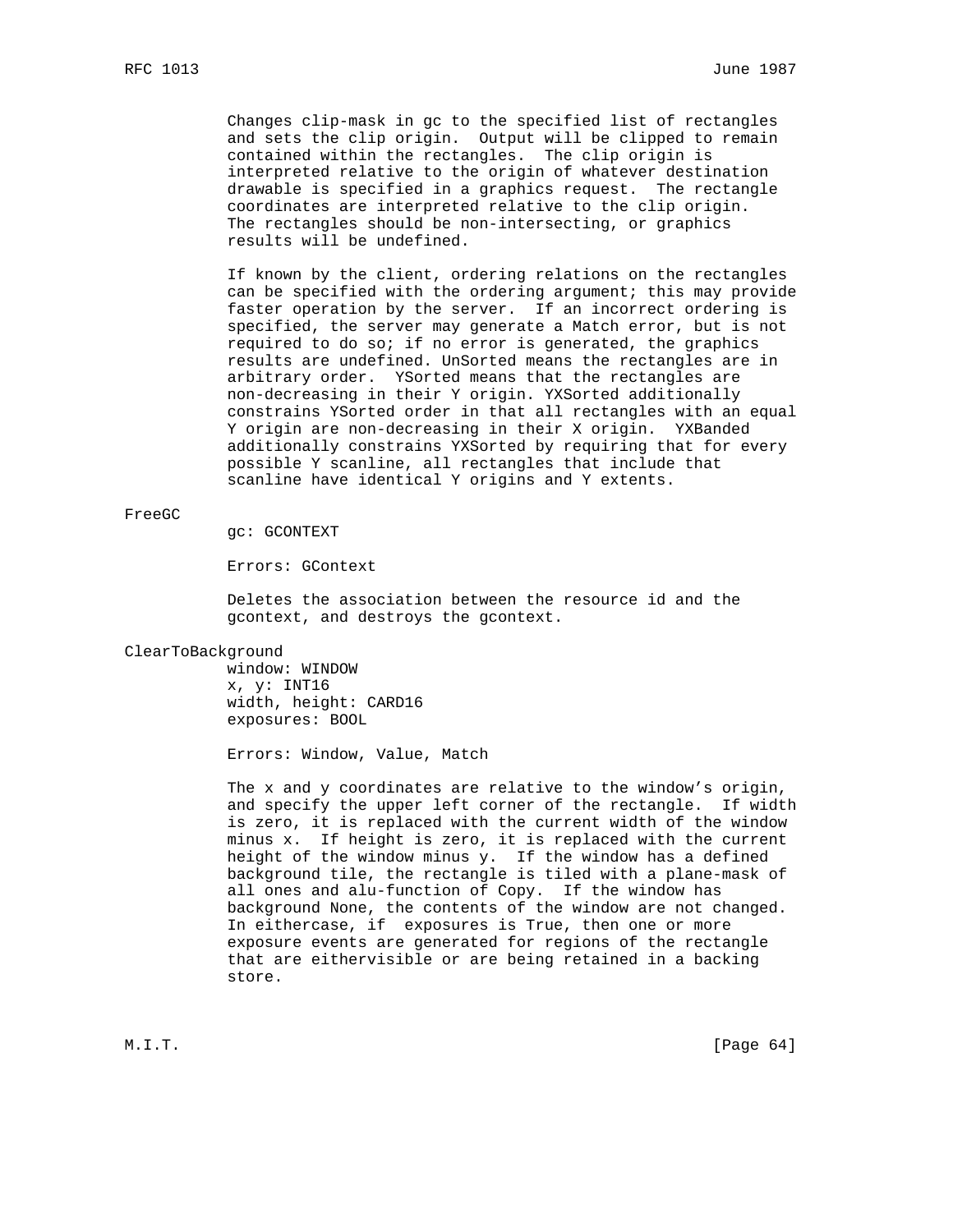It is a Match error to use an InputOnly window in this request.

## CopyArea

 src-drawable, dst-drawable: DRAWABLE gc: GCONTEXT src-x, src-y: INT16 width, height: CARD16 dst-x, dst-y: INT16

Errors: Drawable, GContext, Match

 Combines the specified rectangle of src-drawable with the specified rectangle of dst-drawable. The src-x and src-y coordinates are relative to src-drawable's origin, dst-x and dst-y are relative to dst-drawable's origin, each pair specifying the upper left corner of the rectangle. Src-drawable must have the same root and the same depth as dst-drawable (else a Match error).

 If regions of the source rectangle are obscured and have not been retained by the server, or if regions outside the boundaries of the source drawable are specified, then the following occurs. If the dst-drawable is a window with a background of other than None, the corresponding regions of the destination are tiled (with plane-mask of ones and alu-function Copy) with that background. Regardless, if graphics-exposures in gc is True, GraphicsExposure events for the corresponding desitnation regions are generated.

 If graphics-exposures if True but no regions are exposed, then a NoExposure event is generated.

 GC components: alu-function, plane-mask, foreground, subwindow-mode, clip-x-origin, clip-y-origin, clip-mask

## CopyPlane

 scr-drawable, dst-drawable: DRAWABLE GC:Gcontext src-x, src-y: INT16 width, height: CARD16 dst-x, dst-y: INT16 bit-plane: CARD32

Errors: Drawable, GContext, Value, Match

 Src-drawable must have the same root as dst-srawable (else a match error), but need not have the same depth. Bit-plane must have exactly one bit set. Effectively, that plane of the src-drawable and the fore-ground/background pixels in gc are combined to form a pixmap of the same depth as dst-drawable, and the equivalent of a CopyArea is

M.I.T. [Page 65]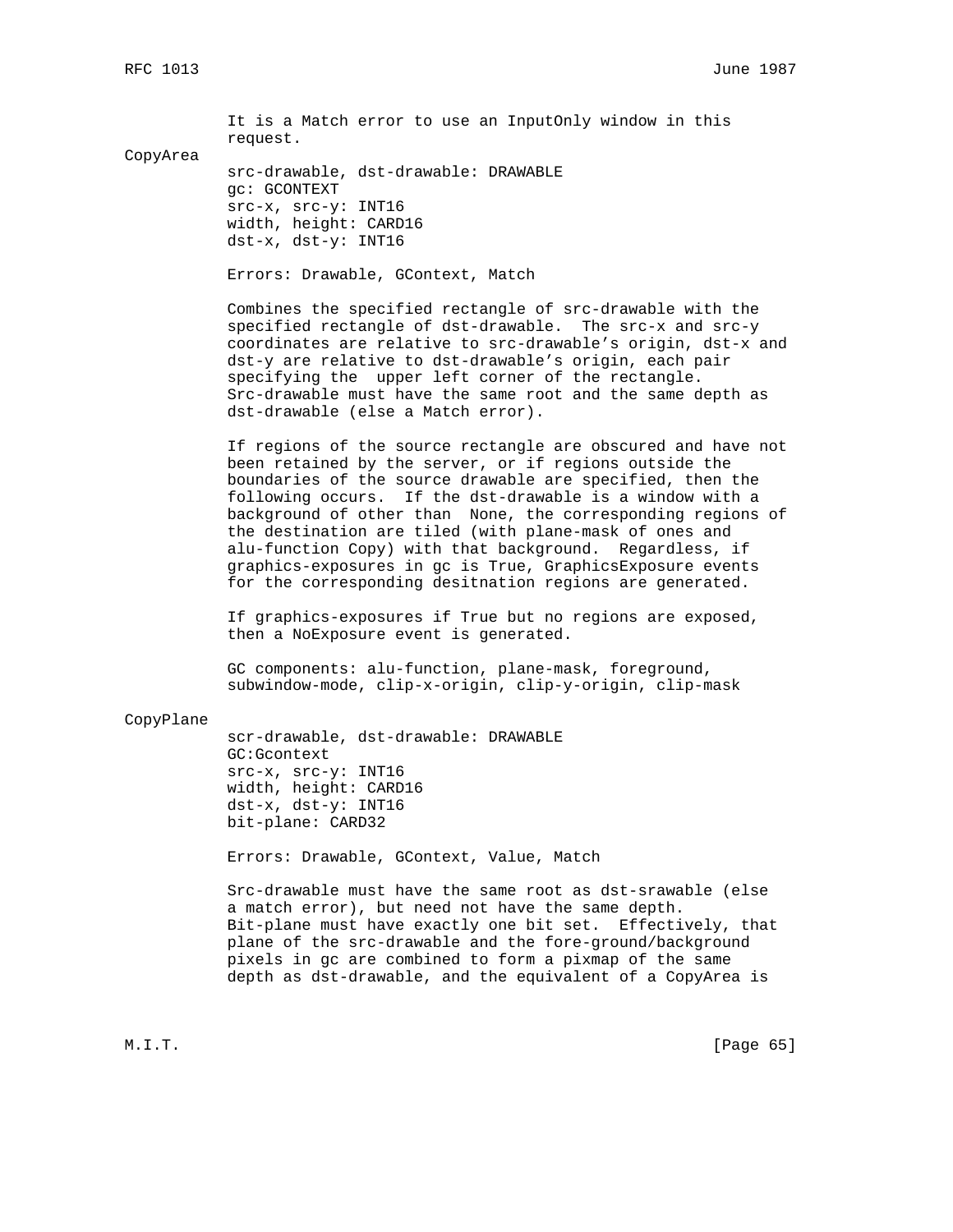performed, with all the same exposure semantics.

 GC components: alu-function, plan-mask, foreground, background, subwindow-mode, graphics-exposures, clip-x-origin, clip-y-origin, clip-mask

#### PolyPoint

 drawable: DRAWABLE gc: GCONTEXT coordinate-mode: {Origin, Previous} points: LISTofPOINT

Errors: Drawable, GContext, Value, Match

 Combines the foreground pixel in gc with the pixel at each point in the drawable. The points are drawn in the order listed.

 The first point is always relative to the drawable's origin; the rest are relative either to that origin or the previous point, depending on the coordinate-mode.

 GCcomponents: alu-function, plane-mask, foreground, subwindow-mode, clip-x-origin, clip-y-origin, clip-mask

# PolyLine

 drawable: DRAWABLE gc: GCONTEXT coordinate-mode: {Origin, Previous} points: LISTofPOINT

Errors: Drawable, GContext, Value, Match

Draws lines between each pair of points (point[i], point [i+1]). The lines are drawn in the order listed. The lines join correctly at all intermediate points, and if the first and last points coincide, the first and last lines also join correctly.

 For any given line, no pixel is drawn more than once. If thin (zero line-width) lines intersect, the intersecting pixels are drawn multiple times. If wide lines intersect, the intersecting pixels are drawn only once, as though the entire PolyLine were a single filled shape.

 The first point is always relative to the drawable's origin; the rest are relative either to that origin or the previous point, depending on the coordinate-mode.

 GC components: alu-function, plane-mask, line-width, line-style, cap-style, join-style, fill-style,

M.I.T. [Page 66]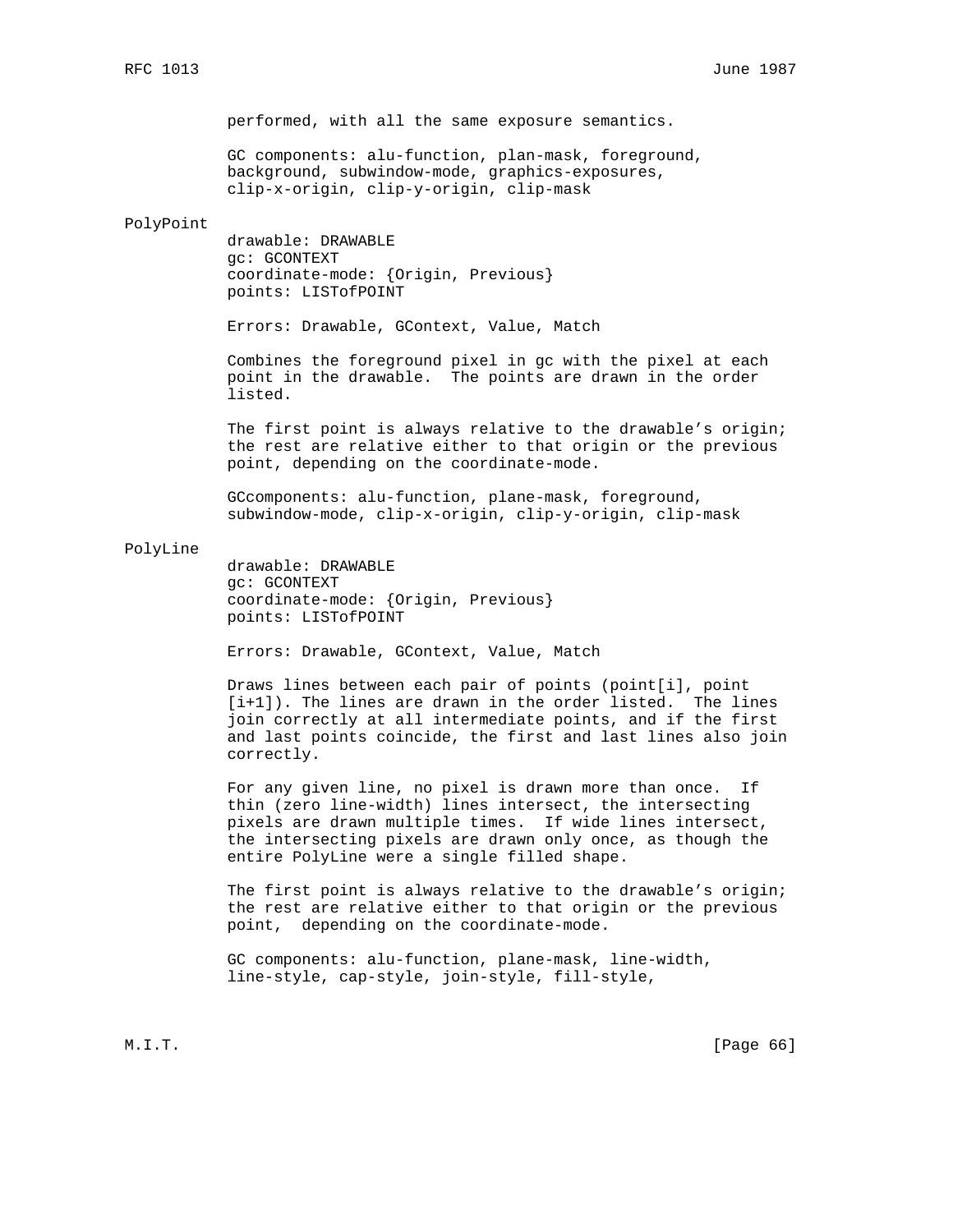subwindow-mode, clip-x-origin, clip-y-origin, clip-mask

 GC mode-dependent components: foreground, background, tile, stipple, tile-stipple-x-origin, tile-stipple-y-origin, dash-offset,dash-list

#### PolySegment

 drawable: DRAWABLE gc: GCONTEXT segments: LISTofSEGMENT

where SEGMENT:  $[x1, y1, x2, y2: INT16]$ 

Errors: Drawable, GContext, Match

For each segment, draws a line between  $[x1, y1]$  and  $[x2, y2]$ . The lines are drawn in the order listed. No joining is performed at coincident end points. For any given line, no pixel is drawn more than once. If lines intersect, the intersecting pixels are drawn multiple times.

 GC components: alu-function, plane-mask, line-width, line-style, cap-style, fill-style, subwindow-mode, clip-x-origin, clip-y-origin,clip-mask

 GC mode-dependent components: foreground, background, tile, stipple,tile-stipple-x-origin, tile-stipple-y-origin, dash-offset, dash-list

# PolyRectangle

 drawable: DRAWABLE gc: GCONTEXT rectangles: LISTofRECTANGLE

Errors: Drawable, GContext, Match

 Draws the outlines of the specified rectangles, as if a five-point PolyLine were specified for each rectangle. The x and y coordinates of each rectangle are relative to the drawable's origin, and define the upper left corner of the rectangle.

 The rectangles are drawn in the order listed. For any given rectangle, no pixel is drawn more than once. If rectangles intersect, the intersecting pixels are drawn multiple times.

 GC components: alu-function, plane-mask, line-width, line-style, join-style, fill-style, subwindow-mode, clip-x-origin, clip-y-origin, clip-mask

GC mode-dependent components: foreground, background, tile,

M.I.T. [Page 67]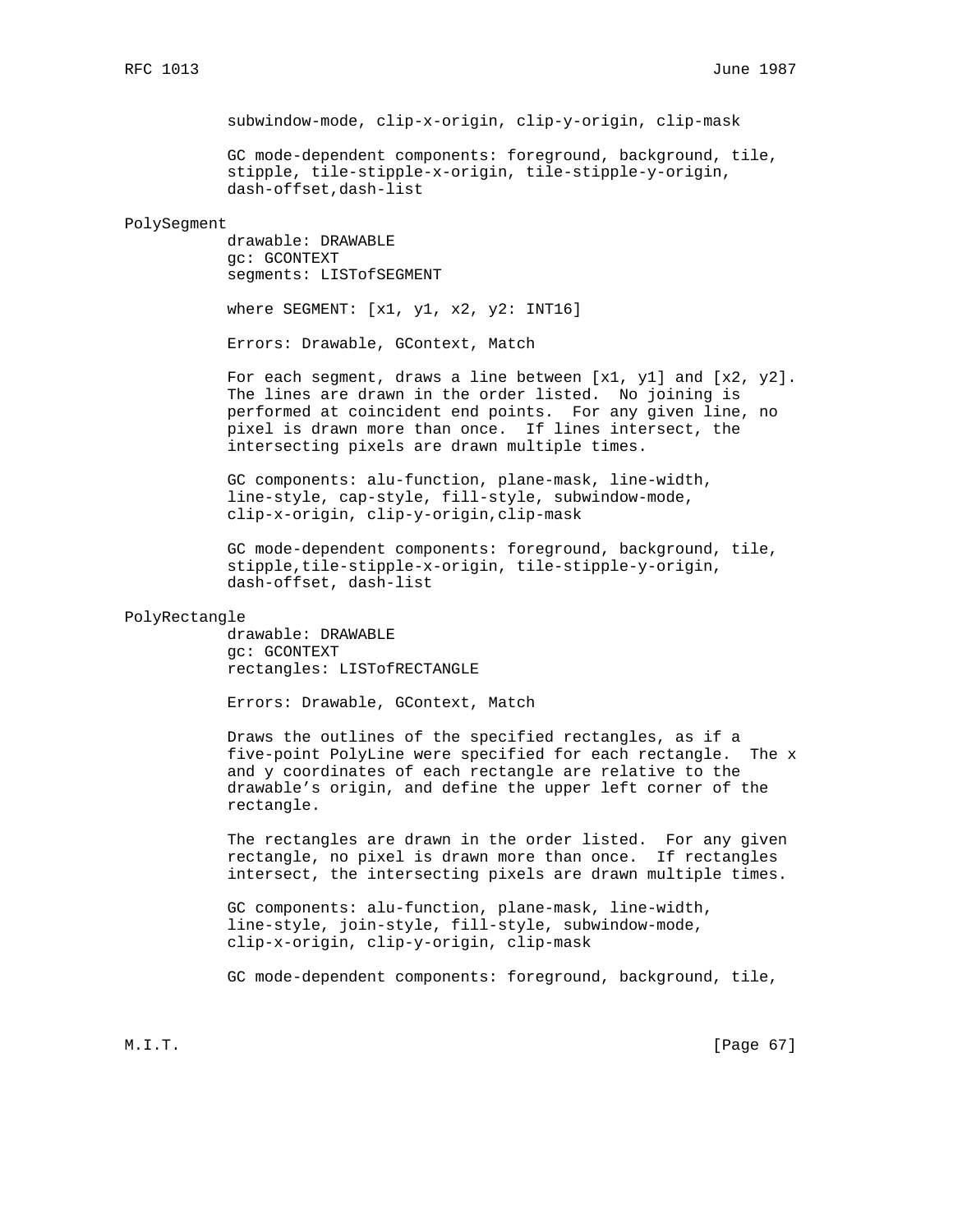stipple, tile-stipple-x-origin, tile-stipple-y-origin, dash-offset, dash-list

## PolyArc

 drawable: DRAWABLE gc: GCONTEXT arcs: LISTofARC

Errors: Drawable, GContext, Match

 Draws circular or elliptical arcs. Each arc is specified by a rectangle and two angles. The x and y coordinates are relative to the origin of the drawable, and define the upper left corner of the rectangle. The center of the circle or ellipse is the center of the rectangle, and the major and minor axes are specified by the width and height, respectively. The angles are signed integers in degrees scaled by 64, with positive indicating counterclockwise motion and negative indicating clockwise motion. The start of the arc is specified by angle1 relative to the three-oclock position from the center, and the path and extent of the arc is specified by angle2 relative to the start of the arc. If the magnitude of angle2 is greater than 360 degrees, it is truncated to 360 degrees.

 The arcs are drawn in the order listed. If the last point in one arc coincides with the first point in the following arc, the two arcs will join correctly. If the first point in the first arc coincides with the last point in the last arc, the two arcs will join correctly. For any given arc, no pixel is drawn more than once. If two arcs join correctly and the line-width is greater than zero and the arcs intersect, no pixel is drawn more than once. Otherwise, the intersecting pixels of intersecting arcs are drawn multiple times. Specifying an arc with one endpoint and a clockwise extent draws the same pixels as specifying the other endpoint and an equivalent counterclockwise extent, except as it affects joins.

 By specifying one axis to be zero, a horizontal or vertical line can be drawn.

 Angles are computed based solely on the coordinate system, ignoring the aspect ratio.

 GC components: alu-function, plane-mask, line-width, line-style, cap-style, join-style, fill-style, subwindow-mode, clip-x-origin, clip-y-origin, clip-mask

 GC mode-dependent components: foreground, background, tile, stipple,tile-stipple-x-origin, tile-stipple-y-origin,

M.I.T. [Page 68]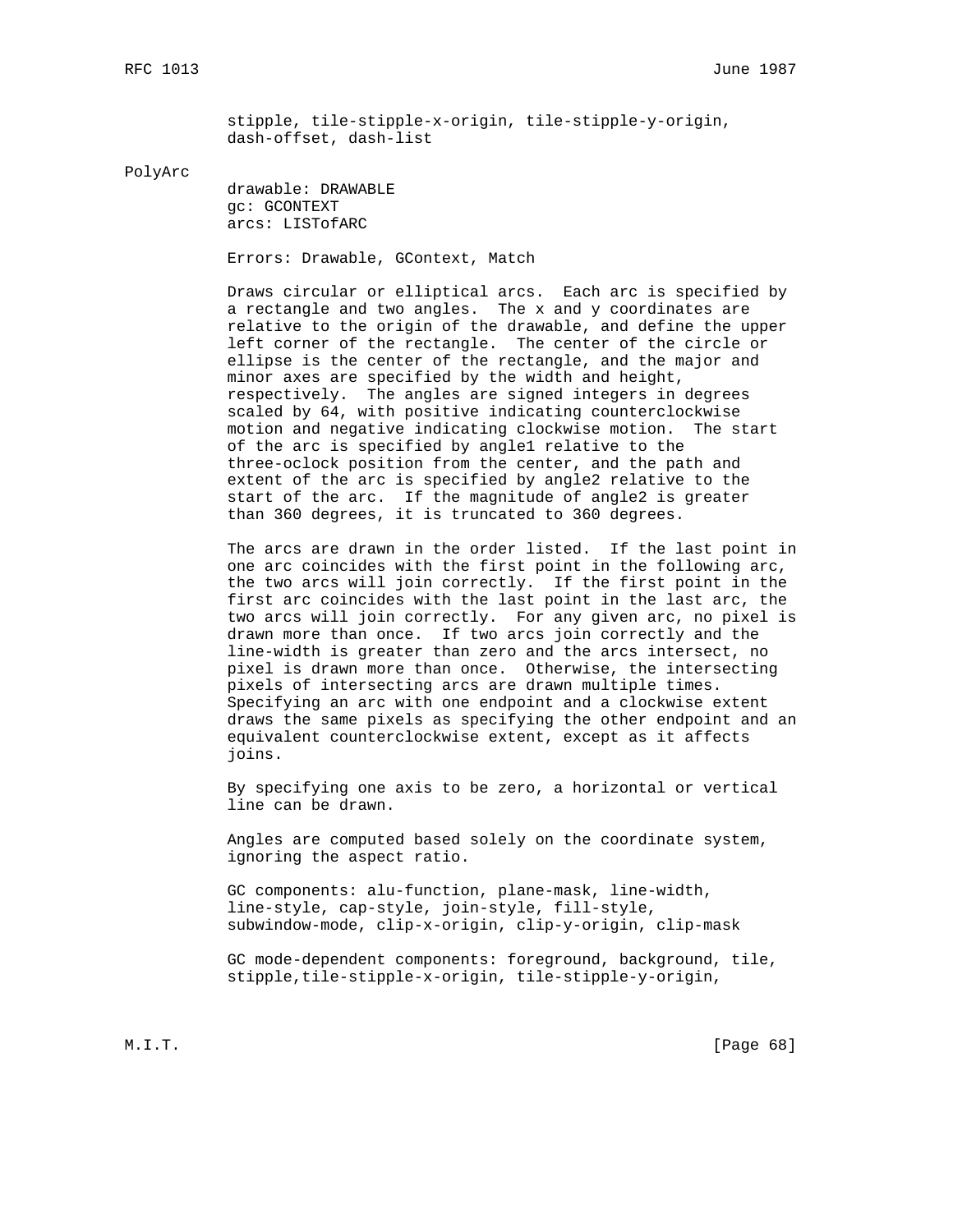dash-offset, dash-list

# FillPoly

 drawable: DRAWABLE gc: GCONTEXT shape: {Complex, Nonconvex, Convex} coordinate-mode: {Origin, Previous} points: LISTofPOINT

Errors: Drawable, GContext, Match, Value

 Fills the region closed by the specified path. The path is closed automatically if the last point in the list does not coincide with the first point. No pixel of the region is drawn more than once.

 The first point is always relative to the drawable's origin; the rest are relative either to that origin or the previous point, depending on the coordinate-mode.

 The shape parameter may be used by the server to improve performance. Complex means the path may self-intersect.

 Nonconvex means the path does not self-intersect, but the shape is not wholly convex. If known by the client, specifying Nonconvex over Complex may improve performance. If Nonconvex is specified for a self-intersecting path, the graphics results are undefined.

 Convex means the path is wholly convex. If known by the client, specifying Convex can improve performance. If Convex is specified for a path that is not convex, the graphics results are undefined.

 GC components: alu-function, plane-mask, fill-style, fill-rule, subwindow-mode, clip-x-origin, clip-y-origin, clip-mask

 GC mode-dependent components: foreground, tile, stipple, tile-stipple-x-origin, tile-stipple-y-origin

### PolyFillRectangle

 drawable: DRAWABLE gc: GCONTEXT rectangles: LISTofRECTANGLE

Errors: Drawable, GContext, Match

 Fills the specified rectangles. The x and y coordinates of each rectangle are relative to the drawable's origin, and define the upper left corner of the rectangle.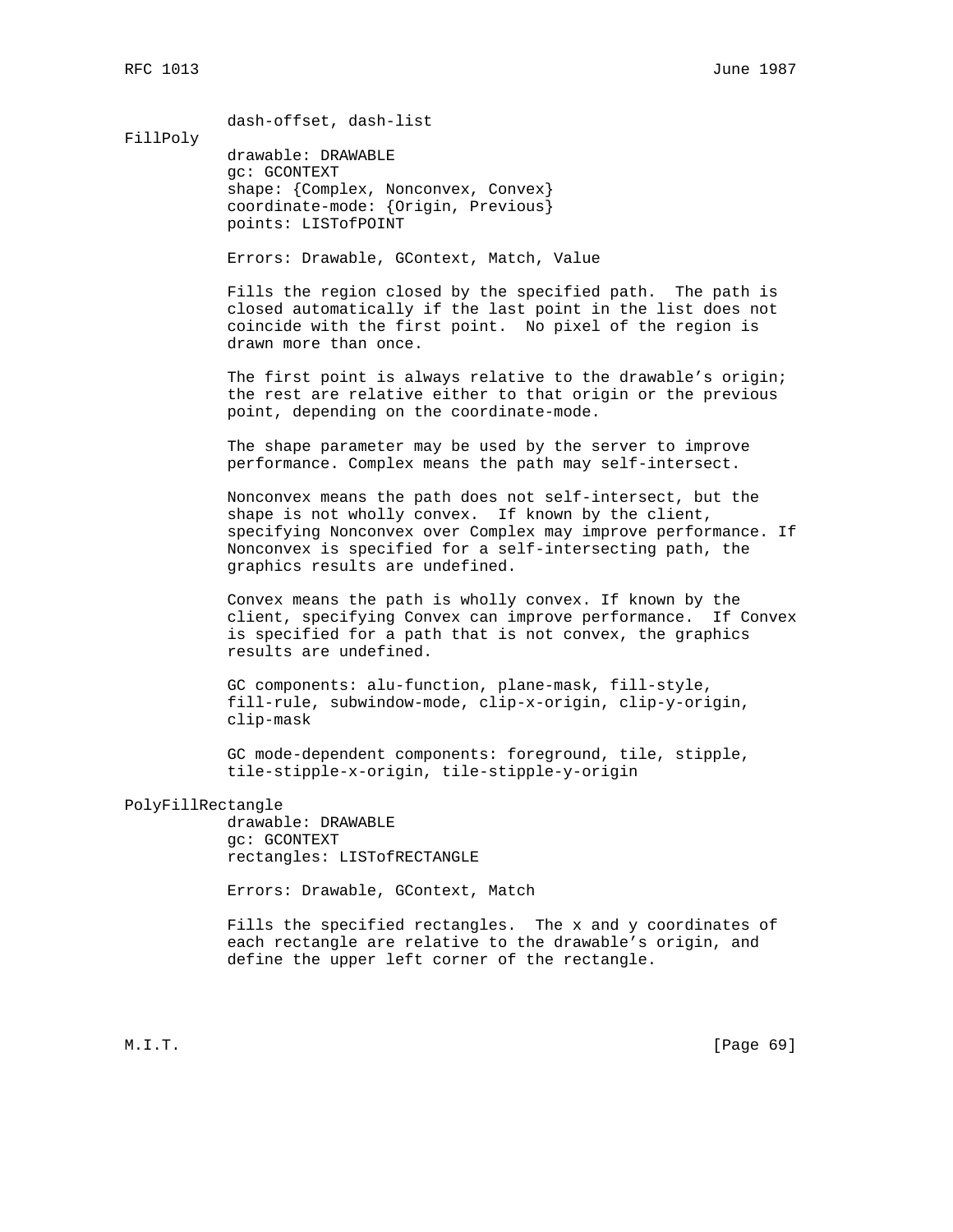The rectangles are drawn in the order listed. For any given rectangle, no pixel is drawn more than once. If rectangles intersect, the intersecting pixels are drawn multiple times.

 GC components: alu-function, plane-mask, fill-style, fill-rule, subwindow-mode, clip-x-origin, clip-y-origin, clip-mask

 GC mode-dependent components: foreground, tile, stipple, tile-stipple-x-origin, tile-stipple-y-origin

## PolyFillArc

 drawable: DRAWABLE gc: GCONTEXT arcs: LISTofARC

Errors: Drawable, GContext, Match

 For each arc, fills the region closed by the specified arc and one or two line segments, depending on the arc-mode. For Chord, the single line segment joining the endpoints of the arc is used. For PieSlice, the two line segments joining the endpoints of the arc with the center point are used. The arcs are as specified in the PolyArc request.

 The arcs are filled in the order listed. For any given arc, no pixel is drawn more than once. If regions intersect, the intersecting pixels are drawn multiple times.

 GC components: alu-function, plane-mask, fill-style, fill-rule, arc-mode, subwindow-mode, clip-x-origin, clip-y-origin, clip-mask

 GC mode-dependent components: foreground, tile, stipple, tile-stipple-x-origin, tile-stipple-y-origin

## PutImage

 drawable: DRAWABLE gc: GCONTEXT depth: CARD8 width, height: CARD16 dst-x, dst-y: INT16 left-pad: CARD8 format: {Bitmap, XYPixmap, ZPixmap} bits: <bits>

Errors: Drawable, GContext, Match, Value, Alloc

 Combines an image with a rectangle of the drawable. The dst-x and dst-y coordinates are relative to the drawable's origin.

M.I.T. [Page 70]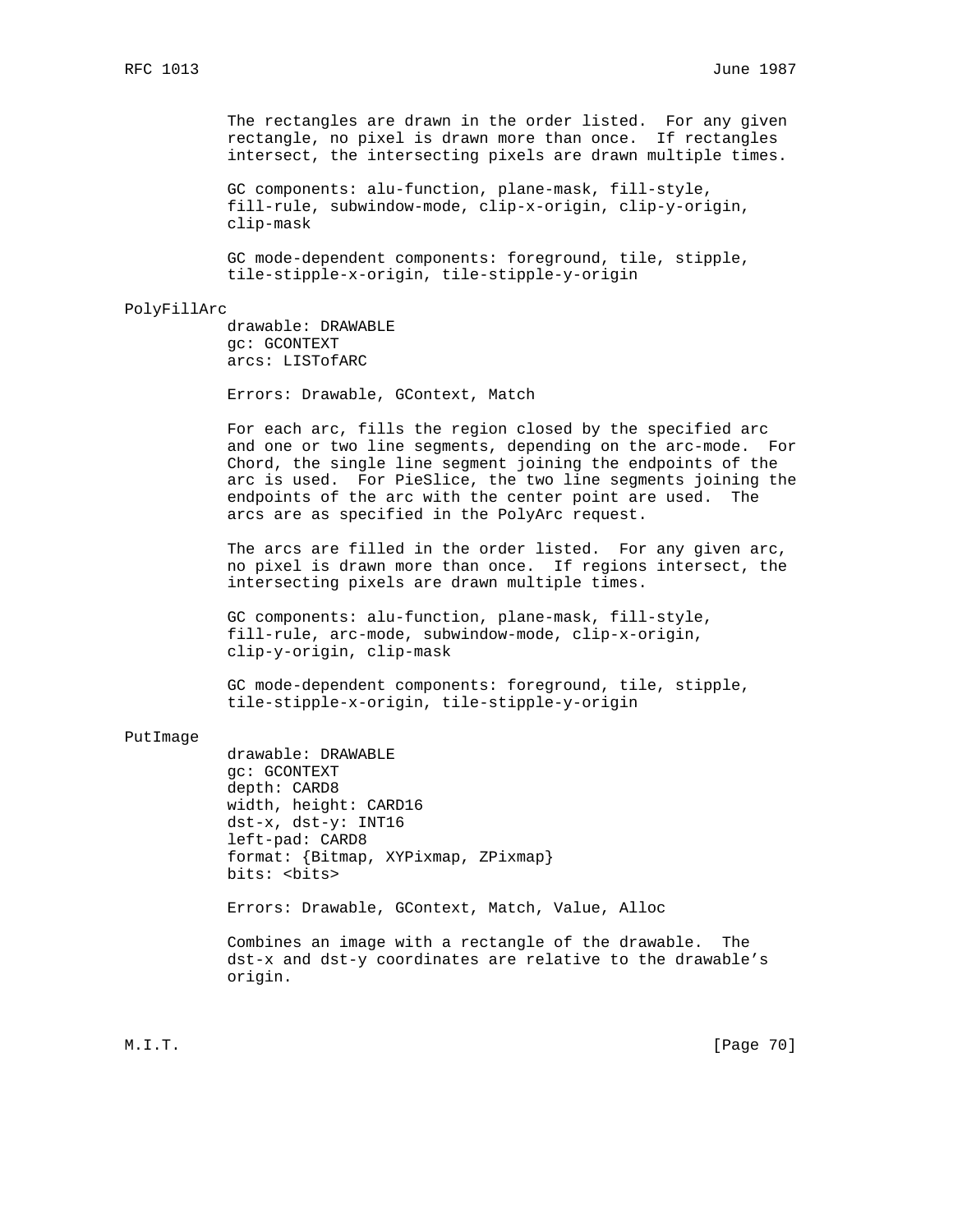If Bitmap format is used, then depth must be one (else a Match error) and the image must be in XYFormat. The foreground pixel in gc defines the source for one bits in the image, and the background pixel defines the source for the zero bits.

 For XYPixmap and ZPixmap, depth must match the depth of drawable (else a Match error). For XYPixmap, the image must be sent in XYFormat. For ZPixmap, the image must be sent in the ZFormat defined for the given depth.

 The left-pad must be zero for ZPixmap format. For Bitmap and XYPixmap format, left-pad must be less than bitmap-format-scanline-pad (as given in the server connection setup info). The first left-pad bits in every scanline are to be ignored by the server; the actual image begins that many bits into the data. The width argument defines the width of the actual image, and does not include left-pad.

 GC components: alu-function, plane-mask, subwindow-mode, clip-x-origin, clip-y-origin, clip-mask

GC mode-dependent components: foreground, background

### GetImage

 drawable: DRAWABLE x, y: INT16 width, height: CARD16 plane-mask: CARD32 format: {XYFormat, ZFormat}

 $=$ 

 depth: CARD8 visual: VISUALID or None bits: <br/> <br/>bits>

Errors: Drawable, Value, Match

 Returns the contents of the given rectangle of the drawable in the given format. The x and y coordinates are relative to the drawable's origin, and define the upper left corner of the rectangle. If XYFormat is specified, only the bit planes specified in plane-mask are transmitted. If ZFormat is specified, then bits in all planes not specified in plane-mask transmitted as zero. The returned depth specifies the number of bits per pixel of the image. If the drawable is a window, its visual type is returned; if the drawable is a pixmap,the visual is None.

 If the drawable is a window, the window must be mapped, and it must be the case that, if there were no inferiors or overlapping windows, the specified rectangle of the window

M.I.T. [Page 71]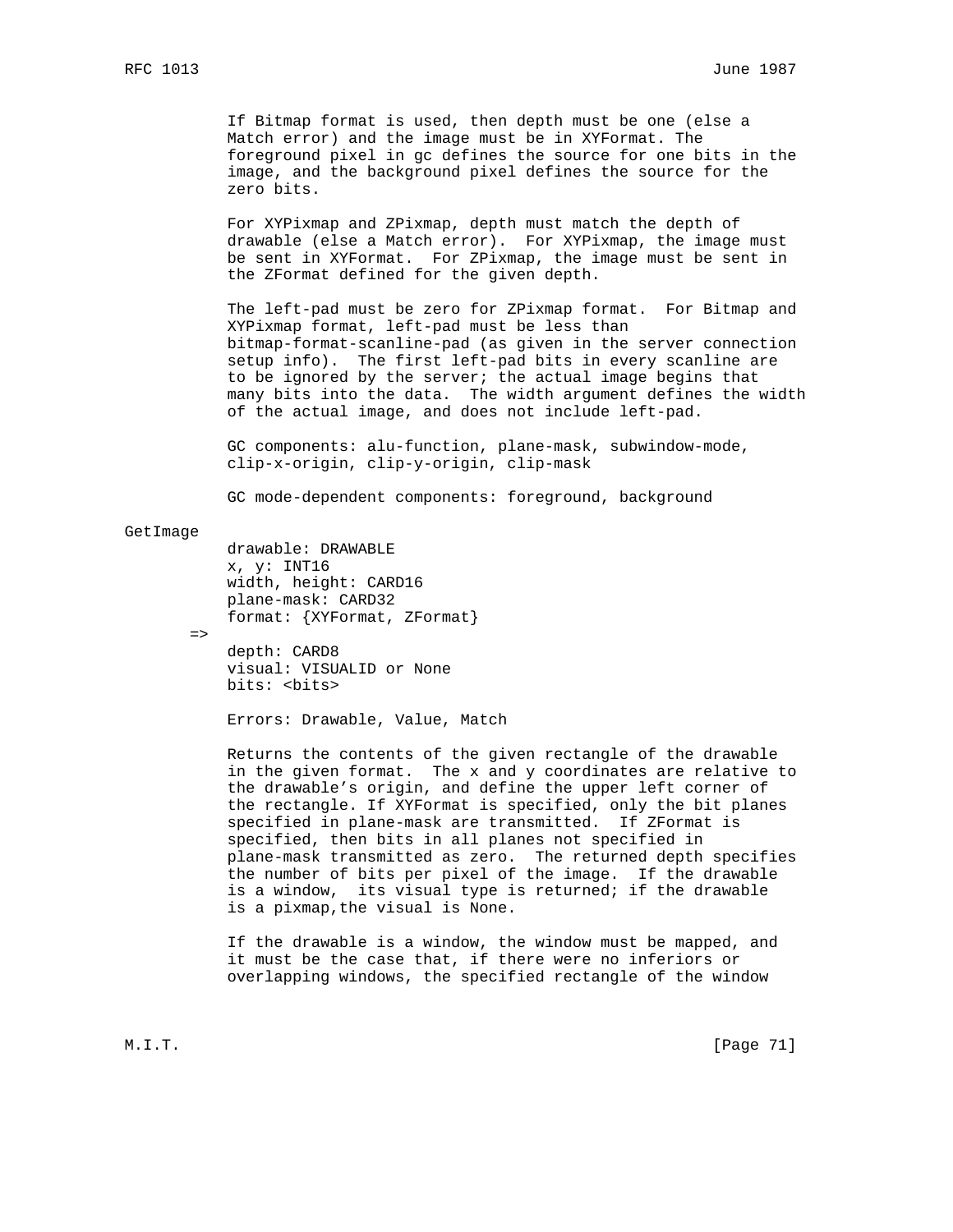would be fully visible on the screen will include any visible portions of inferiors or overlapping windows contained in the rectangle, but if these windows are of different depth than the specified window, the contents returned for them are not defined by the core protocol.

PolyText8

 drawable: DRAWABLE gc: GCONTEXT x, y: INT16 items: LISTofTEXTITEM8

where

 TEXTITEM8: TEXTELT8 or FONT TEXTELT8: [delta: INT8 string: STRING8]

Errors: Drawable, GContext, Match, Font

 The x and y coordinates are relative to drawable's origin, and specify the baseline starting position (the initial character origin). Each text item is processed in turn. A font item causes the font to be stored in gc, and to be used for subsequent text; switching among fonts with differing draw-directions is permitted. A text element delta specifies an additional change in the position along the x axis before the string is drawn; the delta is always added to the character origin (not added or subtracted based on the draw-direction of the current font). Each character image, as defined by the a font in gc, is treated as an additional mask for a fill operation on the drawable.

 All contained FONTs are always transmitted most significant byte first.

 If a Font error is generated for an item, the previous items may have been drawn.

 For fonts defined with two-byte matrix indexing, each STRING8 byte is interpreted as a byte2 value of a CHAR2B with a byte1 value of zero.

 GC components: alu-function, plane-mask, fill-style, font, subwindow-mode, clip-x-origin, clip-y-origin, clip-mask

 GC mode-dependent components: foreground, tile, stipple, tile-stipple-x-origin, tile-stipple-y-origin

# PolyText16

 drawable: DRAWABLE gc: GCONTEXT x, y: INT16

M.I.T. [Page 72]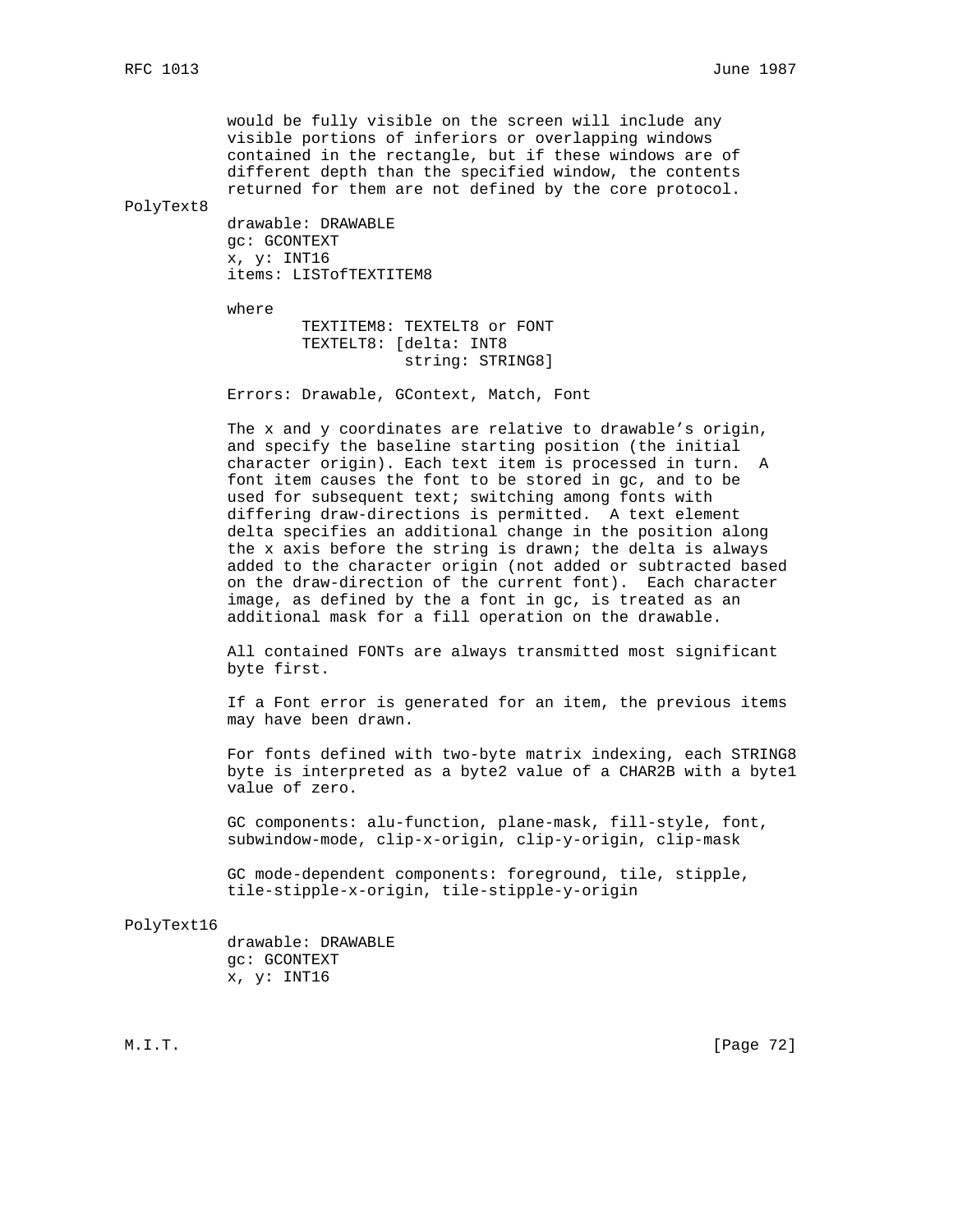items: LISTofTEXTITEM16

where

 TEXTITEM16: TEXTELT16 or FONT TEXTELT16: [delta-x: INT8 string: STRING16]

Errors: Drawable, GContext, Match, Font

 Just like PolyText8, except two-byte (or 16-bit) characters are used. For fonts defined with linear indexing rather than two-byte matrix indexing, the server will interpret each CHAR2B as a 16-bit number that has been transmitted most significant byte first (i.e., byte1 of the CHAR2B is taken as the most significant byte).

#### ImageText8

 drawable: DRAWABLE gc: GCONTEXT x, y: INT16 string: STRING8

Errors: Drawable, GContext, Match

 The x and y coordinates are relative to drawable's origin, and specify the baseline starting position (the initial character origin). The effect is to first fill a destination rectangle with the background pixel defined in gc, and then paint the text with the foreground pixel. The upper left corner of the filled rectangle is at [x + overall-left, y - font-ascent] the width is overall-right - overall-left and the height is

 font-ascent + font-descent where overall-left, overall-right, font-ascent, and as font-descent are would be returned by a QueryTextExtents call using gc and string.

 The alu-function and fill-style defined in gc are ignored for this request; the effective alu-function is Copy and the effective fill-style Solid.

 For fonts defined with two-byte matrix indexing, each STRING8 byte is interpreted as a byte2 value of a CHAR2B with a byte1 value of zero.

 GC components: plane-mask, foreground, background, font, subwindow-mode, clip-x-origin, clip-y-origin, clip-mask

M.I.T. [Page 73]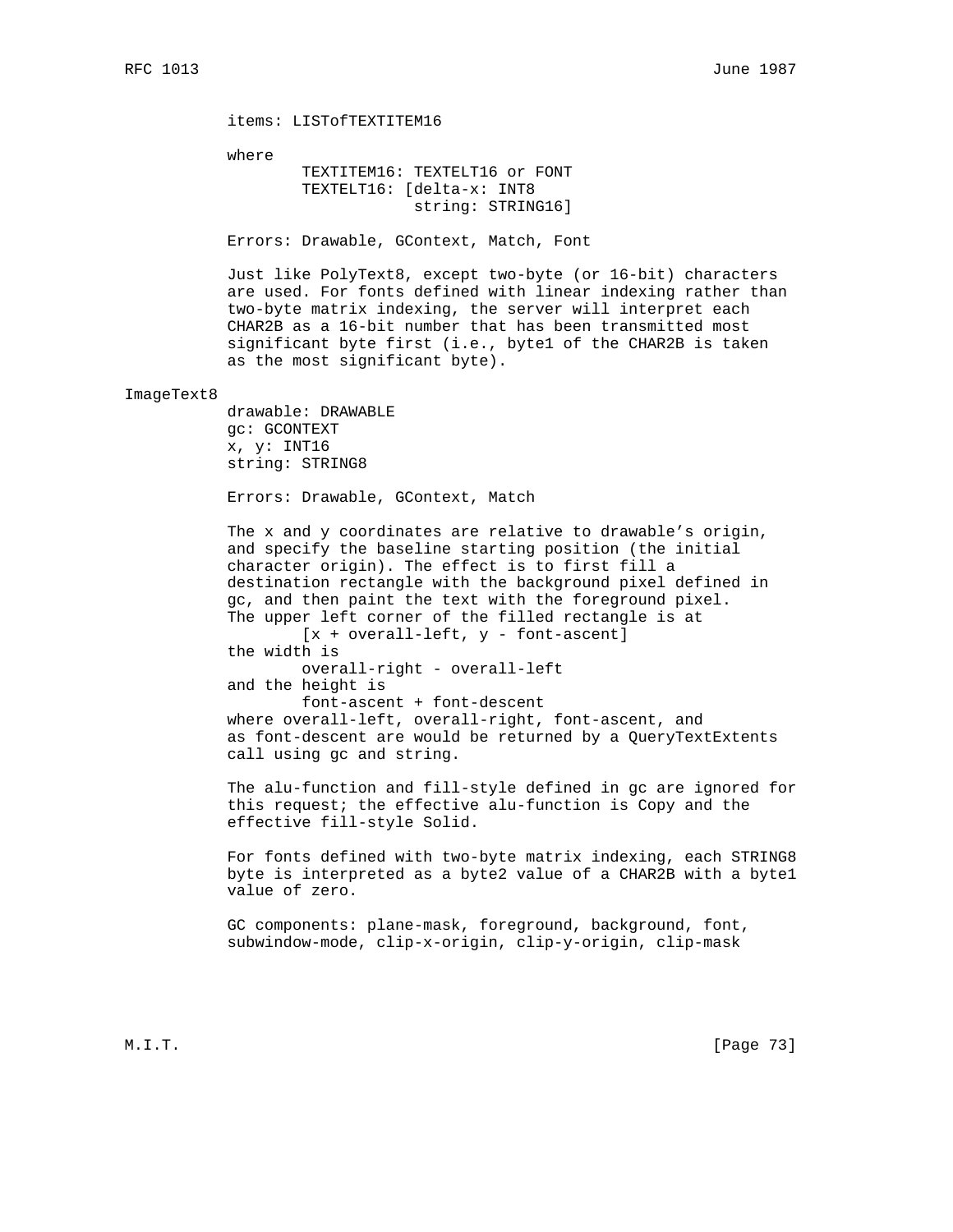ImageText16 drawable: DRAWABLE gc: GCONTEXT x, y: INT16 string: STRING16 Errors: Drawable, GContext, Match Just like ImageText8, except two-byte (or 16-bit) characters are used. For fonts defined with linear indexing rather than two-byte matrix indexing, the server will interpret each CHAR2B as a 16-bit number that has been transmitted most significant byte first (i.e., byte1 of the CHAR2B is taken as the most significant byte).

# CreateColormap

 mid: COLORMAP visual: VISUALID window: WINDOW alloc: {None, All}

Errors: IDChoice, Window, Value, Match, Alloc

 Creates a colormap of the specified visual type for the screen on which the window resides, and associates the identifier mid with it. The visual type must be one supported by the screen, and cannot be of class TrueColor (else a Match error). The initial values of the colormap entries are undefined for classes GrayScale, PseudoColor, and DirectColor; for StaticGray, StaticColor, and TrueColor, the entries will have defined values, but those values are specific to the visual and are not defined by the core protocol. For StaticGray, StaticColor, and TrueColor, alloc must be specified as None (else a Match error). For the other classes, if alloc is None, the colormap initially has no allocated entries, and clients can allocate entries. If alloc is All, then the entire colormap is "allocated" writable, but entries cannot be freed with FreeColors, and no relationships among entries is defined; the client must understand whether the colormap is GrayScale, PseudoColor, or DirectColor to know how to store into entries.

# FreeColormap

cmap: COLORMAP

Errors: Colormap

 Deletes the association between the resource id and the colormap. If the colormap is an installed map for a screen, it is uninstalled (see UninstallColormap). If the colormap

M.I.T. [Page 74]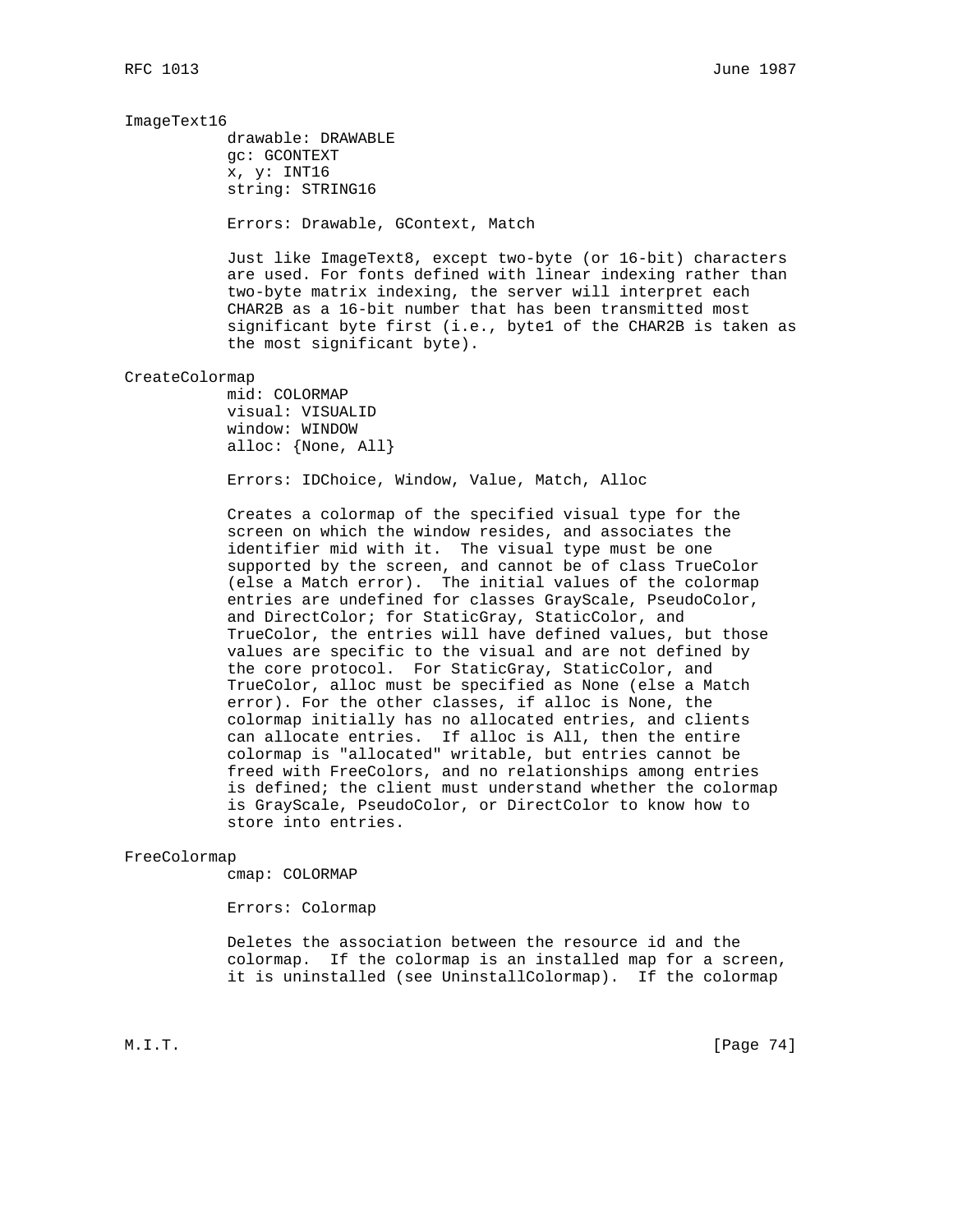is defined as the colormap for a window (via CreateWindow or ChangeWindowAttributes), the colormap for the window is changed to None, and a ColormapNotify event is generated.The colors displayed for a window with a colormap of None are not defined by the protocol.

Has no effect on a default colormap for a screen.

### CopyColormapAndFree

mid, src-cmap: COLORMAP

Errors: Colormap, Alloc

 Creates a colormap for the same screen as src-cmap, and associates identifier mid with it. Moves all of the client's existing allocations from src-cmap to the new colormap, and frees those entries in src-cmap. Values in other entries in the new colormap are undefined.

#### InstallColormap

cmap: COLORMAP

Errors: Colormap

 Makes this colormap an installed map for its screen. All windows associated with this colormap immediately display with true colors. As a side-effect, previously installed colormaps may be uninstalled, and other windows may display with false colors. Which colormaps get uninstalled is server dependent, except that it is guaranteed that the M-1 most recently client-installed colormaps will not be uninstalled, where M is the min-installed-maps specified for the screen in the connection setup.

 If cmap is not already an installed map, a ColormapNotify event is generated on every window having cmap as an attribute. If a colormap is uninstalled as a result of the install, a ColormapNotify event is generated on every window having that colormap as an attribute.

 Initially only the default colormap for a screen is installed.

### UninstallColormap

cmap: COLORMAP

Errors: Colormap

 If cmap is an installed map for its screen, one or more colormaps are installed in its place; the choice is server

M.I.T. [Page 75]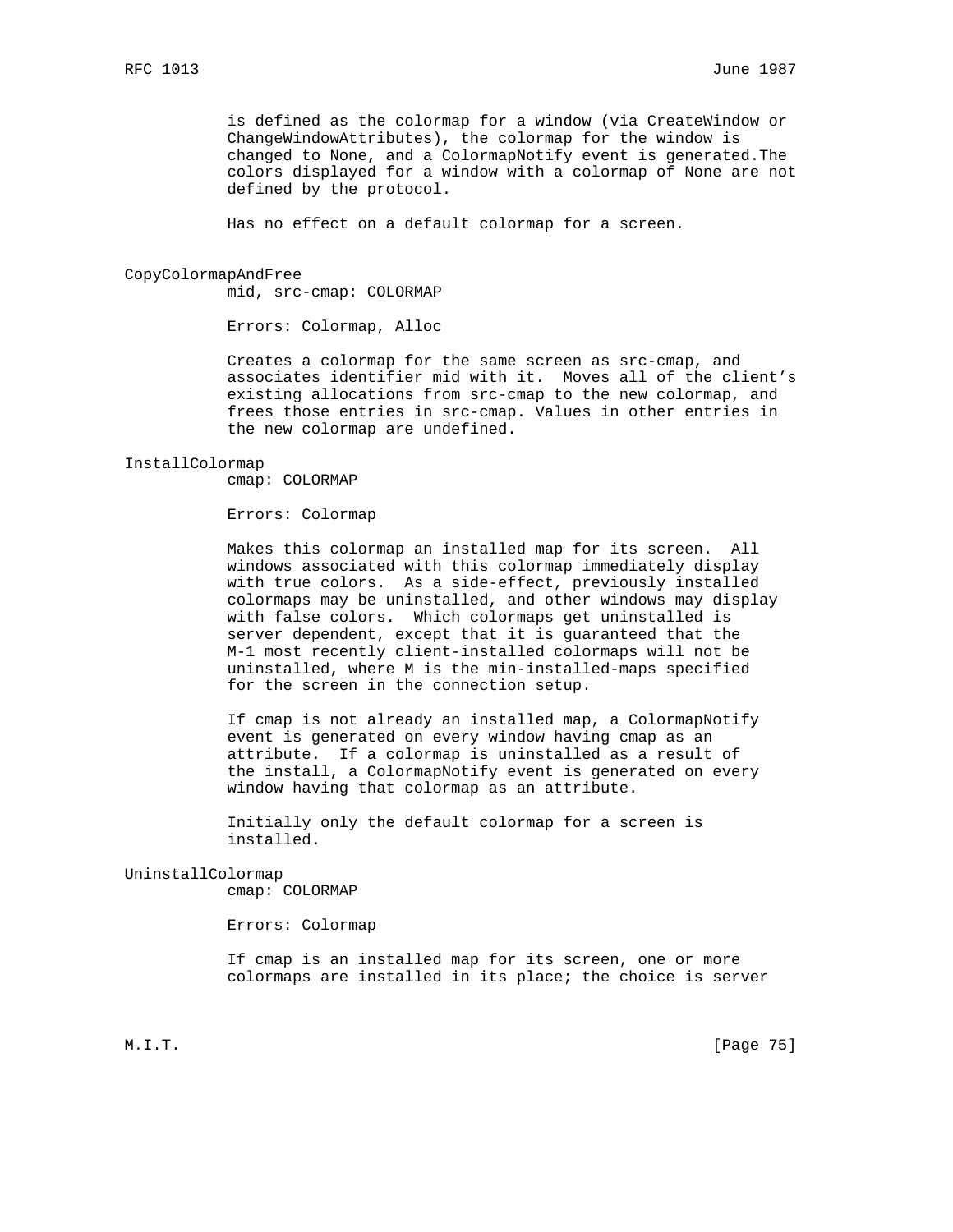dependent, pexcept that if the screen's default colormap is not installed and can be installed (without forcing other colormaps out), then the default colormap is used.

 If cmap is an installed map, a ColormapNotify event is generated on every window having this colormap as an attribute. If a colormap is installed as a result of the uninstall, a ColormapNotify event is generated on every window having that colormap as an attribute.

## ListInstalledColormaps

window: WINDOW

 $=$ 

cmaps: LISTofCOLORMAP

Errors: Window

 Returns a list of the currently installed colormaps for the screen of the specified window.

# AllocColor

 cmap: COLORMAP red, green, blue: CARD16

 $\Rightarrow$ 

 pixel: CARD32 red, green, blue: CARD16

Errors: Colormap, Alloc

 Allocates a read-only colormap entry corresponding to the closest RGB values provided by the hardware. Returns the pixel and the RGB values actually used.

### AllocNamedColor

 cmap: COLORMAP name: STRING8

## $=$

 pixel: CARD32 exact-red, exact-green, exact-blue: CARD16 screen-red, screen-green, screen-blue: CARD16

Errors: Colormap, Name, Alloc

 Looks up the named color with respect to the screen associated with the colormap, then does an AllocColor on cmap. The name should use the ASCII encoding, and upper/lower case does not matter. The exact RGB values specify the "true" values for the color, and the screen values specify the values actually used in the colormap.

M.I.T. [Page 76]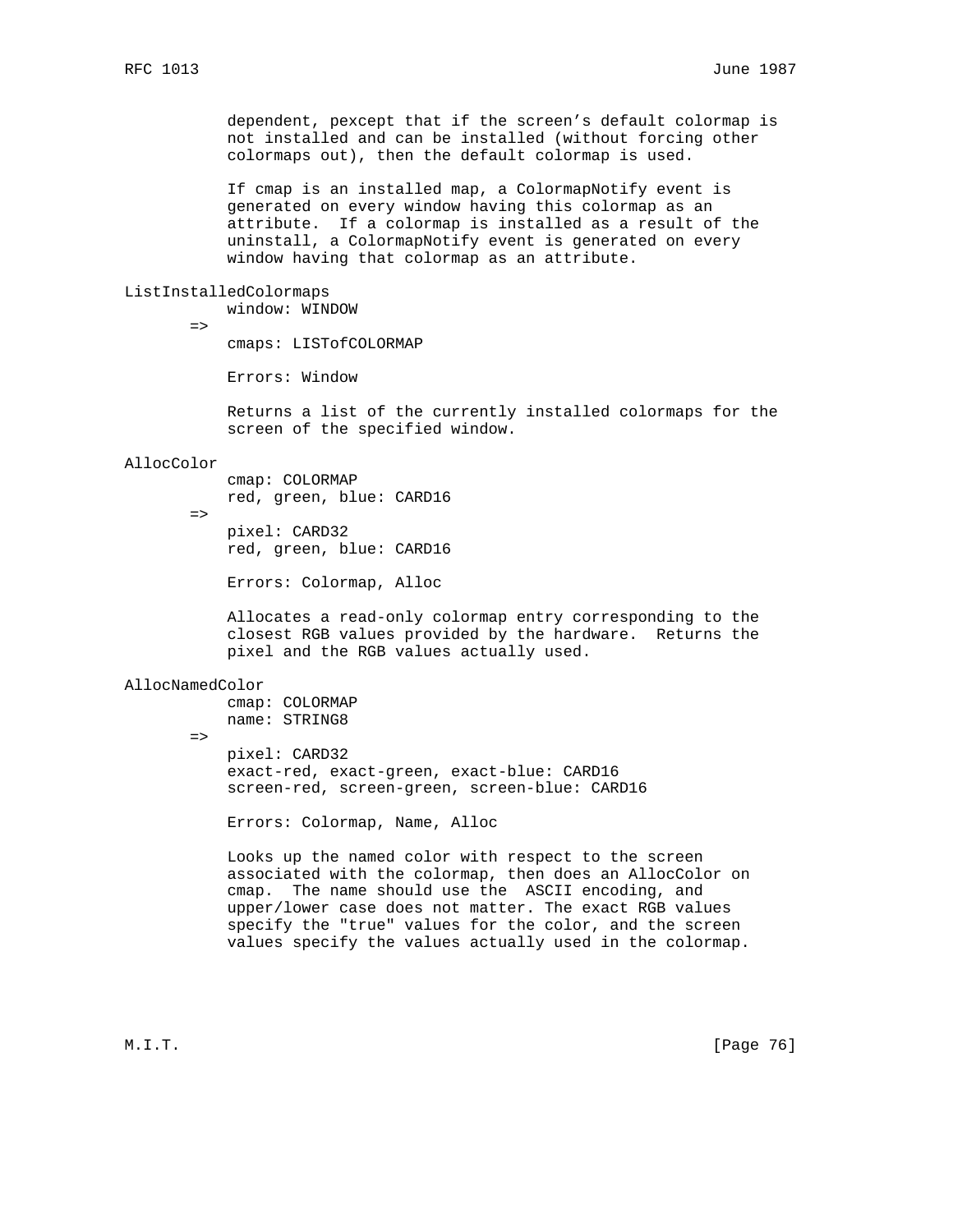AllocColorCells

 cmap: COLORMAP colors, planes: CARD16 contiguous: BOOL

=>

pixels, masks: LISTofCARD32

Errors: Colormap, Value, Alloc

 The number of colors must be positive, the number of planes non-negative. If C colors and P planes are requested, then C pixels and P masks are returned. No mask will have any bits in common with any other mask, or with any of the pixels. By ORing together masks and pixels, C\*(2^P) distinct pixels can be produced; all of these are allocated writable by the request. For GrayScale or PseudoColor, each mask will have exactly one bit, and for DirectColor each will have exactly three bits. If contiguous is True, then if all masks are ORed together, a single contiguous set of bits will be formed for GrayScale or PseudoColor, and three contiguous sets of bits (one within each pixel subfield) for DirectColor. The RGB values of the allocated entries are undefined.

# AllocColorPlanes

 cmap: COLORMAP colors, reds, greens, blues: CARD16 contiguous: BOOL

=>

 pixels: LISTofCARD32 red-mask, green-mask, blue-mask: CARD32

Errors; Colormap, Value, Alloc

 The number of colors must be positive, the reds, greens, and blues non-negative. If C colors, R reds, G greens, and B blues are requested, then C pixels are returned, and the masks have R, G, and B bits set respectively. If contiguous is True, then each mask will have a contiguous set of bits. No mask will have any bits in common with any other mask, or with any of the pixels. For DirectColor, each mask will lie within the corresponding pixel subfield. By ORing together subsets of masks with pixels,  $C^*(2^(R+G+B))$  distinct pixels can be produced; all of these are allocated by the request. The initial RGB values of the allocated entries are undefined. In the colormap there are only  $C^*(2^R)$  independent red entries, C\*(2^G) independent green entries, and  $C^*(2^AB)$  independent blue entries. This is true even for PseudoColor. When the colormap entry for a pixel value is changed using StoreColors or StoreNamedColor, the pixel is decomposed according to the masks and the corresponding independent entries are updated.

M.I.T. [Page 77]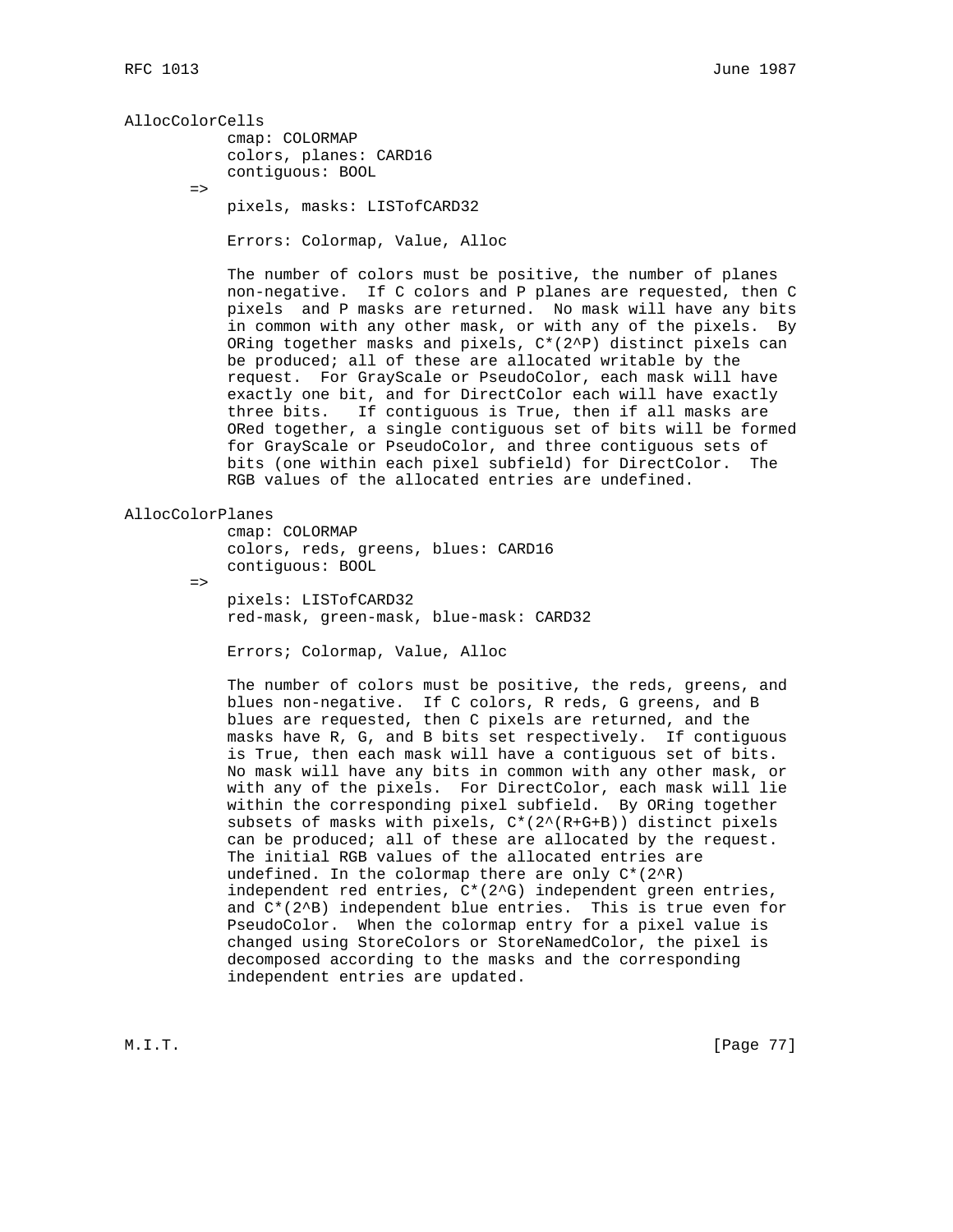FreeColors

 cmap: COLORMAP pixels: LISTofCARD32 plane-mask: CARD32

Errors: Colormap, Access, Value

 The plane-mask should not have any bits in common with any of the pixels. The set of all pixels is produced by ORing together subsets of plane-mask with the pixels. The request frees all of these pixels. Note that freeing an individual pixel obtained from AllocColorPlanes may not actually allow it to be reused until all of its "related" pixels are also freed.

 All specified pixels that are allocated by the client in cmap are freed, even if one or more pixels produce an error. A Value error is generated if a specified pixel is not a valid index into cmap, and an Access error is generated if a specified pixel is not allocated by the client (i.e., is unallocated or is only allocated by another client). If more than one pixel is in error, which one is reported is arbitrary.

# StoreColors

 cmap: COLORMAP items: LISTofCOLORITEM

where

 COLORITEM: [pixel: CARD32 do-red, do-green, do-blue: BOOL red, green, blue: CARD16]

Errors: Colormap, Access, Value

 Changes the colormap entries of the specified pixels. The do-red, do-green, and do-blue fields indicate which components should actually be changed. If the colormap is an installed map for its screen, the changes are visible immediately.

 All specified pixels that are allocated writable in cmap (by any client) are changed, even if one or more pixels produce an error. A Value error is generated if a specified pixel is not a valid index into cmap, and an Access error is generated if a specified pixel is unallocated or is allocated read-only. If more than one pixel is in error, which one is reported is arbitrary.

StoreNamedColor cmap: COLORMAP

M.I.T. [Page 78]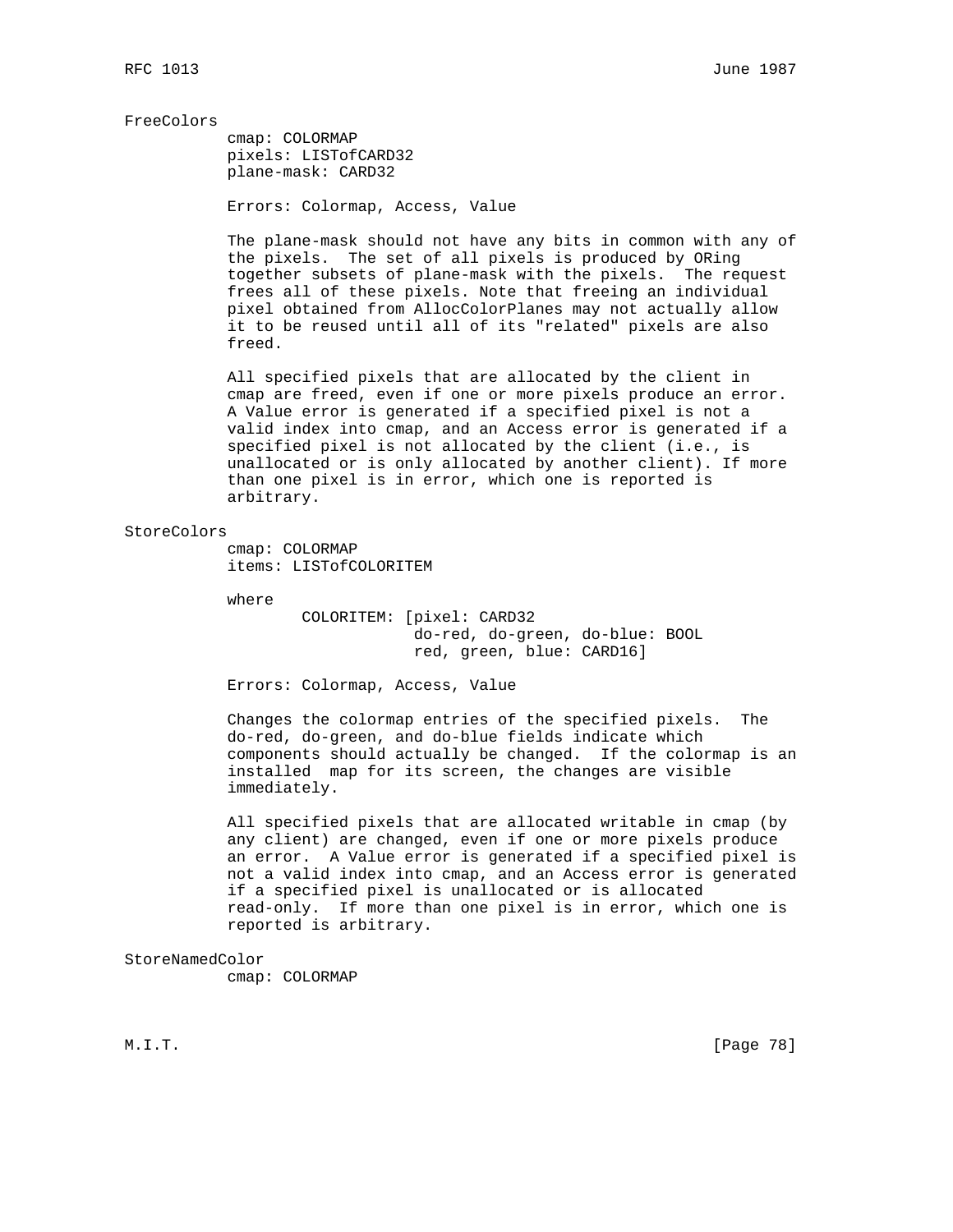pixel: CARD32 name: STRING8 do-red, do-green, do-blue: BOOL Errors: Colormap, Name, Access, Value Looks up the named color with respect to the screen associated with cmap, then does a StoreColors in cmap. The name should use the ASCII encoding, and upper/lower case does not matter. QueryColors cmap: COLORMAP pixels: LISTofCARD32  $\Rightarrow$  colors: LISTofRGB where RGB: [red, green, blue: CARD16] Errors: Colormap, Value Returns the color values stored in cmap for the specified pixels. The values returned for an unallocated entry are undefined. A Value error is generated if a pixel is not a valid index into cmap. If more than one pixel is in error, which one is reported is arbitrary. LookupColor cmap: COLORMAP name: STRING8 => exact-red, exact-green, exact-blue: CARD16 screen-red, screen-green, screen-blue: CARD16 Errors: Colormap, Name Looks up the string name of a color with respect to the screen associated with cmap, and returns both the exact the color values and the closest values provided by the hardware. The name should use the ASCII encoding, and upper/lower case does not matter. CreateCursor cid: CURSOR source: PIXMAP mask: PIXMAP or None fore-red, fore-green, fore-blue: CARD16 back-red, back-green, back-blue: CARD16 x, y: CARD16

M.I.T. [Page 79]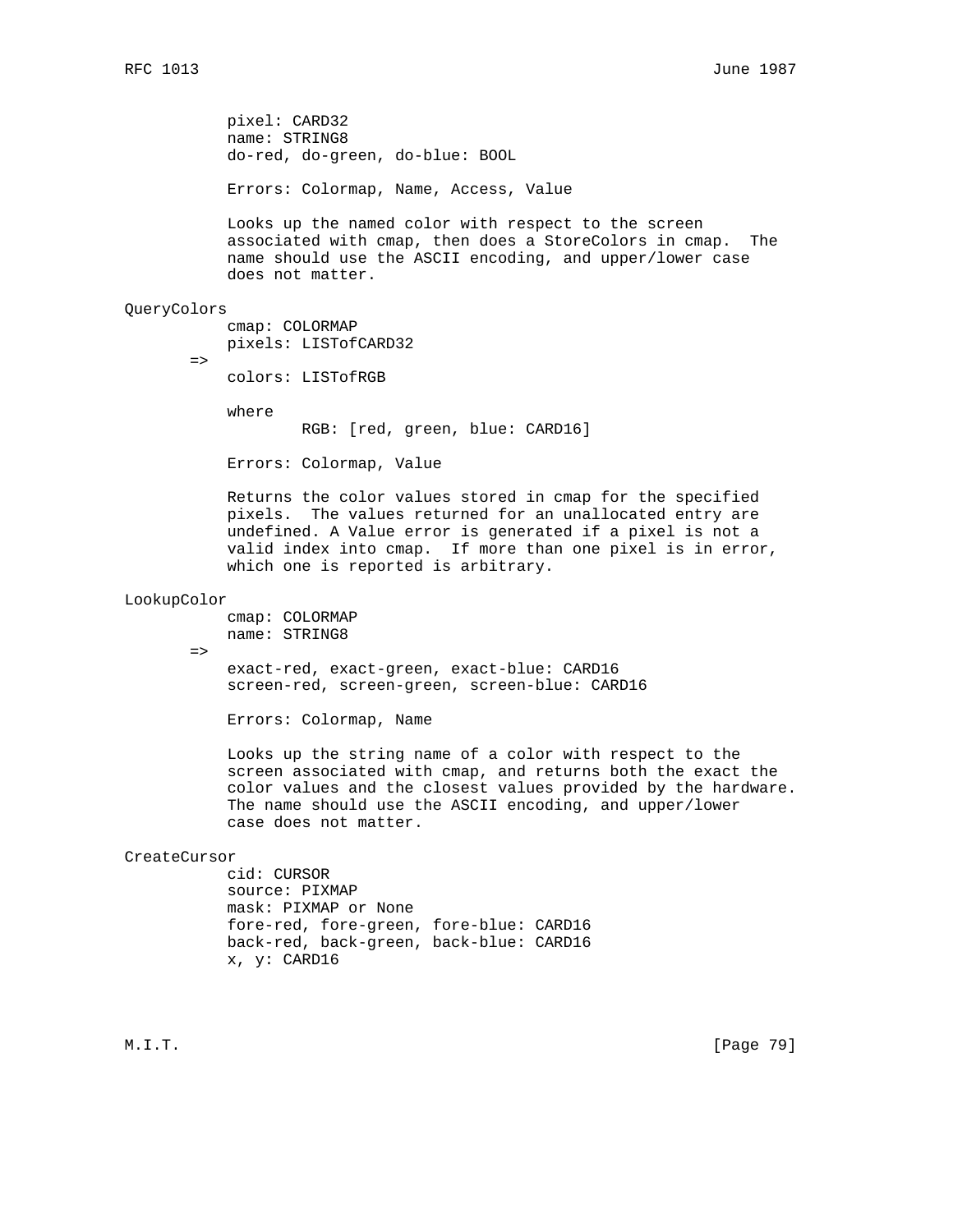Errors: IDChoice, Bitmap, Match, Value, Alloc

 Creates a cursor and associates identifier cid with it. Foreground and background RGB values must be specified, even if the server only has a monochrome screen. The foreground is used for the one bits in the source, and the background is used for the zero bits. Both source and mask (if specified) must have depth one (else a Match error), but can have any root. The mask pixmap defines the shape of the cursor; that is, the one bits in the mask define which source pixels will be displayed. If no mask is given, all pixels of the source are displayed. The mask, if present, must be the same size as source (else a Match error). The x and y coordinates define the hotspot, relative to the source's origin, and must be a point within the source (else a Match error).

 The components of the cursor may be transformed arbitrarily to meet display limitations.

 The pixmaps can be freed immediately if no further explicit references to them are to be made.

 Subsequent drawing in the source or mask pixmap has an undefined effect on the cursor; the server might or might not make a copy of the pixmap.

## CreateGlyphCursor

 cid: CURSOR source-font: FONT mask-font: FONT or None source-char, mask-char: CARD16 fore-red, fore-green, fore-blue: CARD16 back-red, back-green, back-blue: CARD16

Errors: IDChoice, Font, Value, Alloc

 Similar to CreateCursor, but the source and mask bitmaps are obtained from the specified font glyphs. The mask font and character are optional. The origin of the source glyph defines the hotspot, and the mask is positioned such that the origins are coincident. The source and mask need not have the same bounding box metrics. If no mask is given, all pixels of the source are displayed. Note that source-char and mask-char are CARD16 (not CHAR2B); for two-byte matrix fonts, the 16-bit value should be formed with byte1 in the most significant byte and byte2 in the least significant byte.

# FreeCursor

cursor: CURSOR

M.I.T. [Page 80]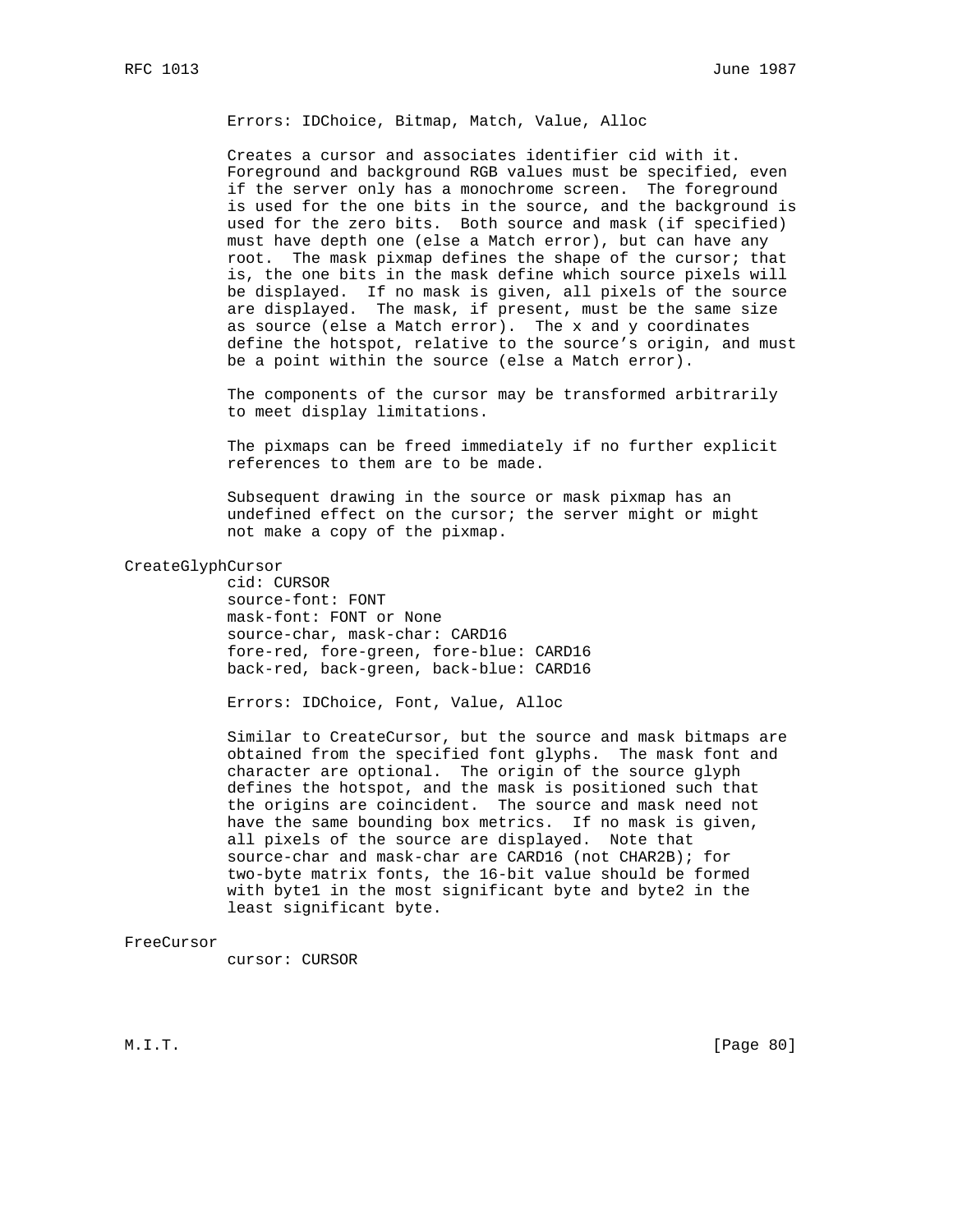Errors: Cursor Deletes the association between the resource id and the cursor. The cursor storage will be freed when no other resource references it. RecolorCursor cursor: CURSOR fore-red, fore-green, fore-blue: CARD16 back-red, back-green, back-blue: CARD16 Errors: Cursor Changes the color of a cursor. If the cursor is being displayed on a screen, the change is visible immediately. QueryBestSize class: {Cursor, Tile, Stipple} drawable: DRAWABLE width, height: CARD16  $\Rightarrow$  width, height: CARD16 Errors: Drawable, Value, Match Returns the "best" size that is "closest" to the argument size. For Cursor, this is the largest size that can be fully displayed. For Tile, this is the size that can be tiled "fastest". For Stipple, this is the size that can be stippled "fastest". For Cursor, the drawable indicates the desired screen. For Tile and Stipple, the drawable indicates screen, and also possibly window class and depth; an InputOnly window cannot be used as the drawable for Tile or Stipple (else a Match error). QueryExtension name: STRING8 => present: BOOL major-opcode: CARD8 first-event: CARD8 first-error: CARD8 Determines if the named extension is present. If so, the major opcode for the extension is returned, if it has one, otherwise zero is returned. Any minor opcode and the request formats are specific to the extension. If the extension involves additional event types, the base event type code is

returned, otherwise zero is returned. The format of the

M.I.T. [Page 81]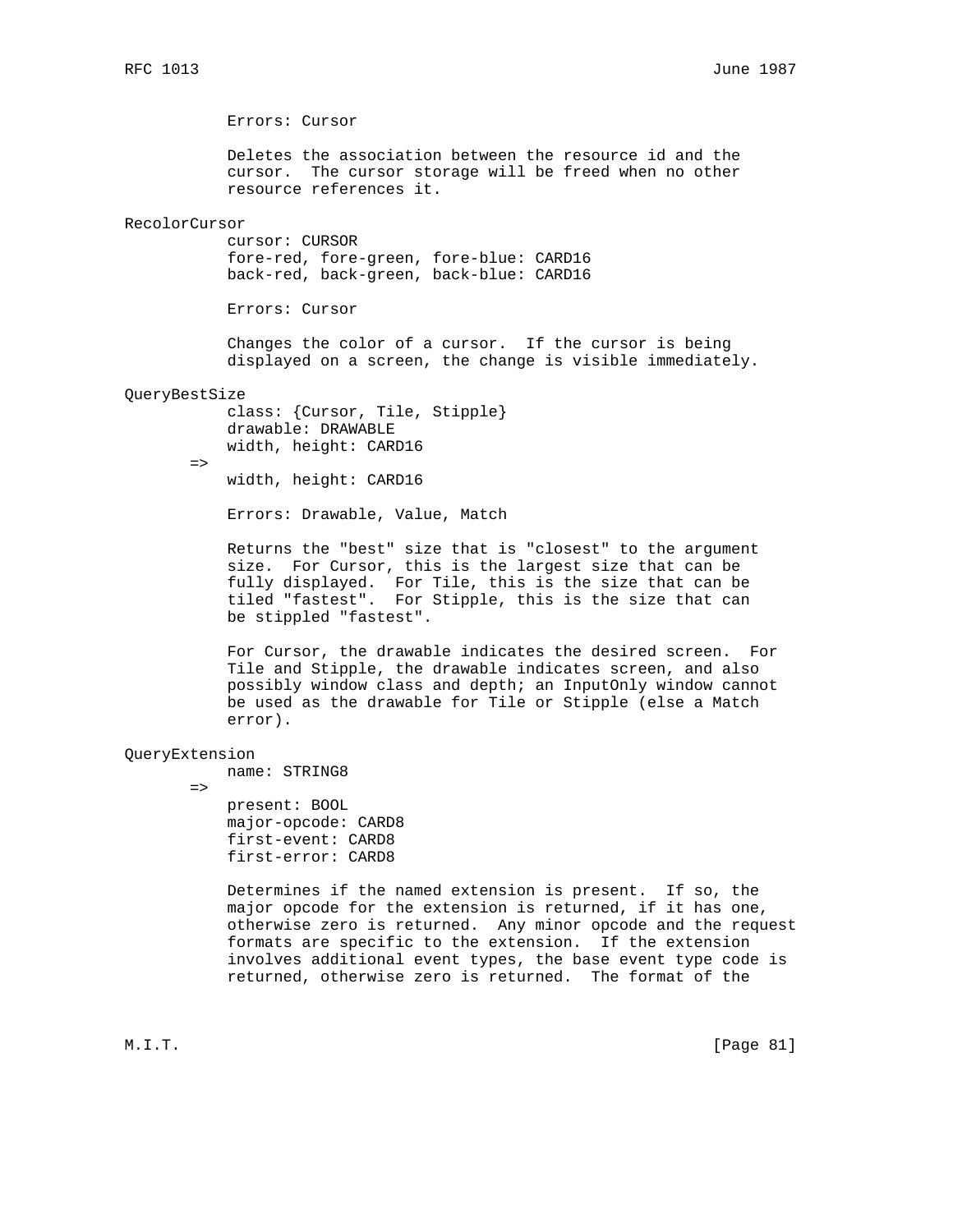events is specific to the extension. If the extension involves additional error codes, the base error code is returned, otherwise zero is returned. The format of additional data in the errors is specific to the extension.

 The extension name should be in the ASCII encoding, and upper/lower case matters.

#### ListExtensions =>

names: LISTofSTRING8

Returns a list of all extensions supported by the server.

SetKeyboardMapping

map: LISTofCARD8

 $=$   $>$ 

status: {Success, Busy}

Errors: Value

 Sets the mapping of the keyboard. Elements of the list are indexed starting from one. The list must be of length 255. The index is a "core" keycode, and the element of the list defines the "effective" keycode.

 A zero element disables a key, no elements can have values 1 through 7, and no two elements (with index larger than 7) can have the same non-zero value. If the keyboard does not really generate a given keycode, specifying a non-zero value for that core keycode has no effect.

 Elements 6 and 7 of the map must always be zero. The first five elements are special: they specify the keycodes (if any) that correspond to the Mod1 through Mod5 modifiers. Setting one of these entries to zero disables use of that modifier bit. No two of the firstfive elements can have the same non-zero value.

 A server can impose restrictions on how keyboards get remapped, e.g., if certain keys do not generate up transitions in hardware.

 If any of the keys or modifiers to be altered are currently in the down state, the status reply is Busy and the mapping is not changed.

### GetKeyboardMapping =>

map: LISTofCARD8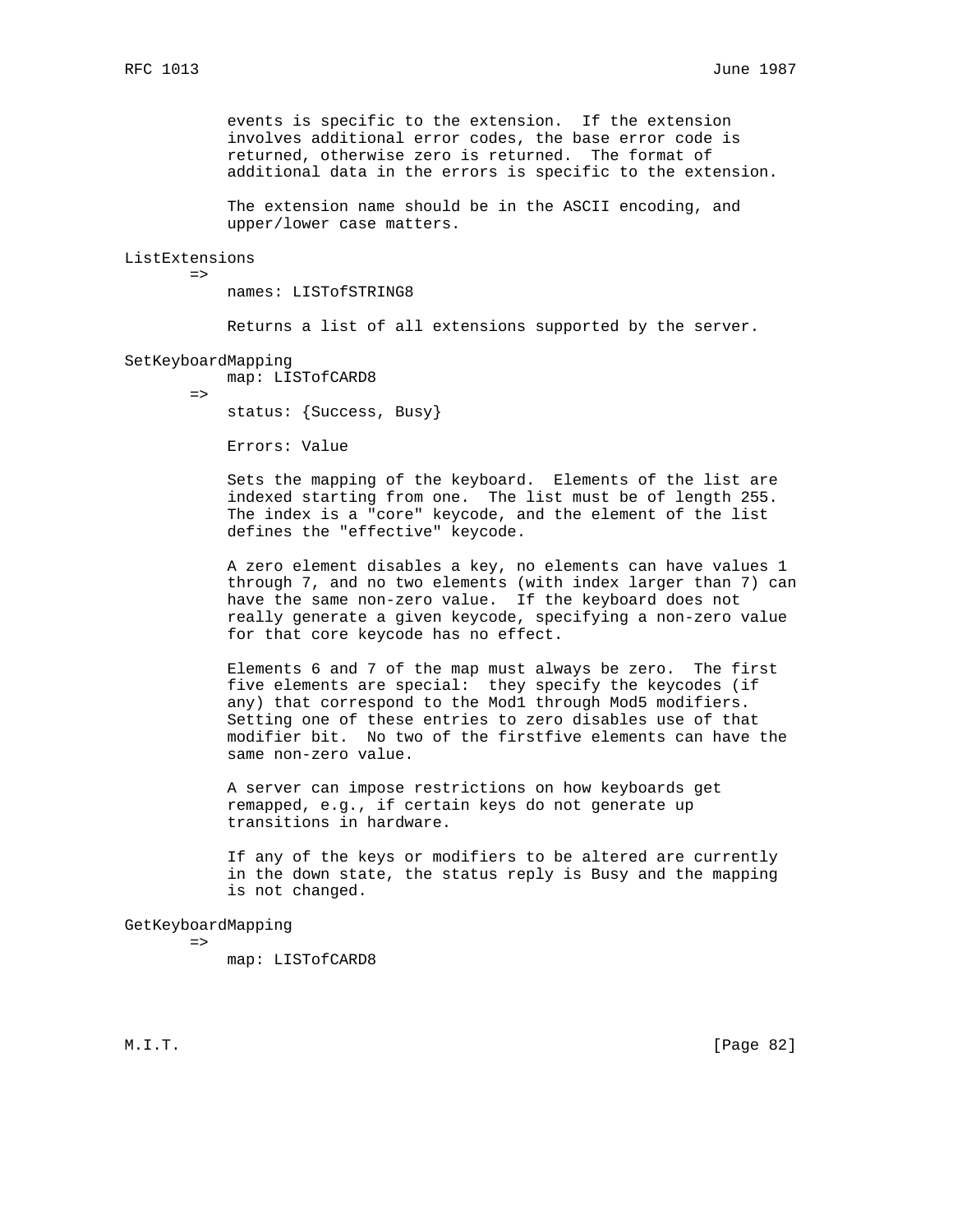Errors: Value

 Returns the current mapping of the keyboard. Elements of the list are indexed starting from one. The length of the list is 255.

 The nominal mapping for a keyboard is almost the identity mapping, except that map[i]=0 for keycodes that have no corresponding physical key, and the first five entries indicate the keycodes (if any) corresponding to the Mod1 through Mod5 modifier bits.

ChangeKeyboardControl

 value-mask: BITMASK value-list: LISTofVALUE

Errors: Match Value

 Controls various aspects of the keyboard. The value-mask and value-list specify which controls are to be changed. The possible values are:

 key-click-percent: INT8 bell-percent: INT8 bell-pitch: INT16 bell-duration: INT16 led: CARD8 led-mode: {On, Off} key: KEYCODE auto-repeat-mode: {On, Off, Default}

 Key-click-percent sets the volume for key clicks between 0 (off) and 100 (loud) inclusive, if possible. Setting to -1 restores the default. Other negative values generate a Value error.

 Bell-percent sets the base volume for the bell between 0 (off) and 100 (loud) inclusive, if possible. Setting to -1 restores the default. Other negative values generate a Value error.

 Bell-pitch sets the pitch (specified in Hz) of the bell, if possible. Setting to -1 restores the default. Other negative values generate a Value error.

 Bell-duration sets the duration (specified in milliseconds) of the bell, if possible. Setting to -1 restores the default. Other negative values generate a Value error.

 If both led-mode and led are specified, then the state of that LED is changed, if possible. If only led-mode is

M.I.T. [Page 83]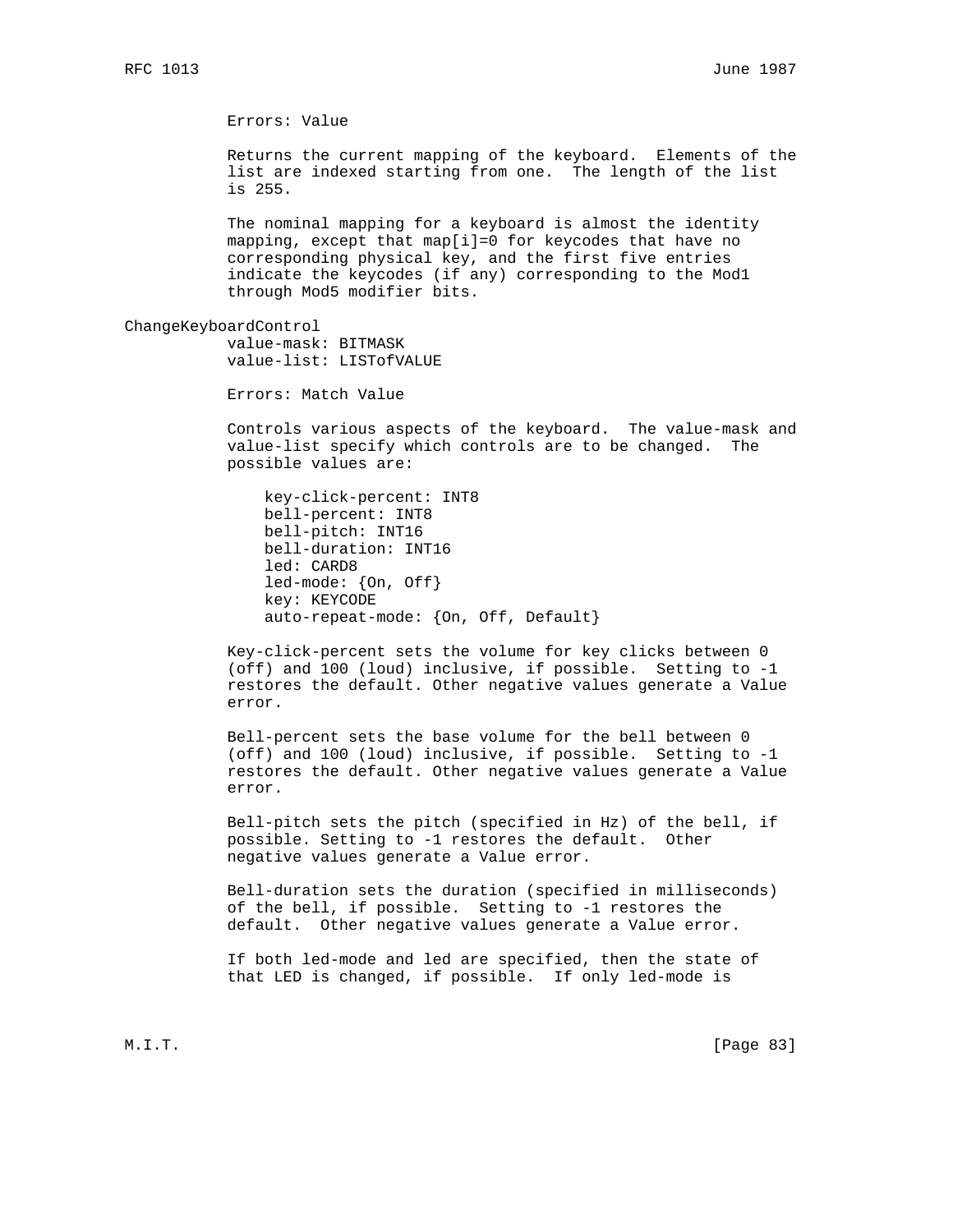specified, then the state of all LEDs are changed, if possible. At most 32 LEDs are supported, numbered from one. It is a Match error if an led is specified without an led-mode.

 If both auto-repeat-mode and key are specified, then the auto-repeat mode of that key is changed, if possible. If only auto-repeat-mode is specified, then the global auto-repeat mode for the entire keyboard is changed, if possible, without affecting the per-key settings. It is a Match error if a key is specified without an auto-repeat-mode.

 A bell generator connected with the console but not directly on the keyboard is treated as if it were part of the keyboard.

 The order in which controls are verified and altered is server dependent. If an error is generated, a subset of the controls may have been altered.

### GetKeyboardControl =>

 key-click-percent: CARD8 bell-percent: CARD8 bell-pitch: CARD16 bell-duration: CARD16 led-mask: CARD32 global-auto-repeat: {On, Off} auto-repeats: LISTofCARD8

Errors: Match

 Returns the current control values for the keyboard. For the LEDs, the least significant bit of led-mask corresponds to LED one, and each one bit in led-mask indicates an LED that is lit. Auto-repeats is a bit vector; each one bit indicates that auto-repeat is enabled for the corresponding key. The vector is represented as 32 bytes. Byte N (from 0) contains the bits for keys 8N to 8N+7, with the least significant bit in the byte representing key 8N.

### Bell

percent: INT8

Errors: Match, Value

 Rings the bell on the keyboard at the specified volume relative to the base volume for the keyboard, if possible. Percent, which can range from -100 to 100 inclusive, is added to the base volume, and the sum limited to the range 0 to 100

M.I.T. [Page 84]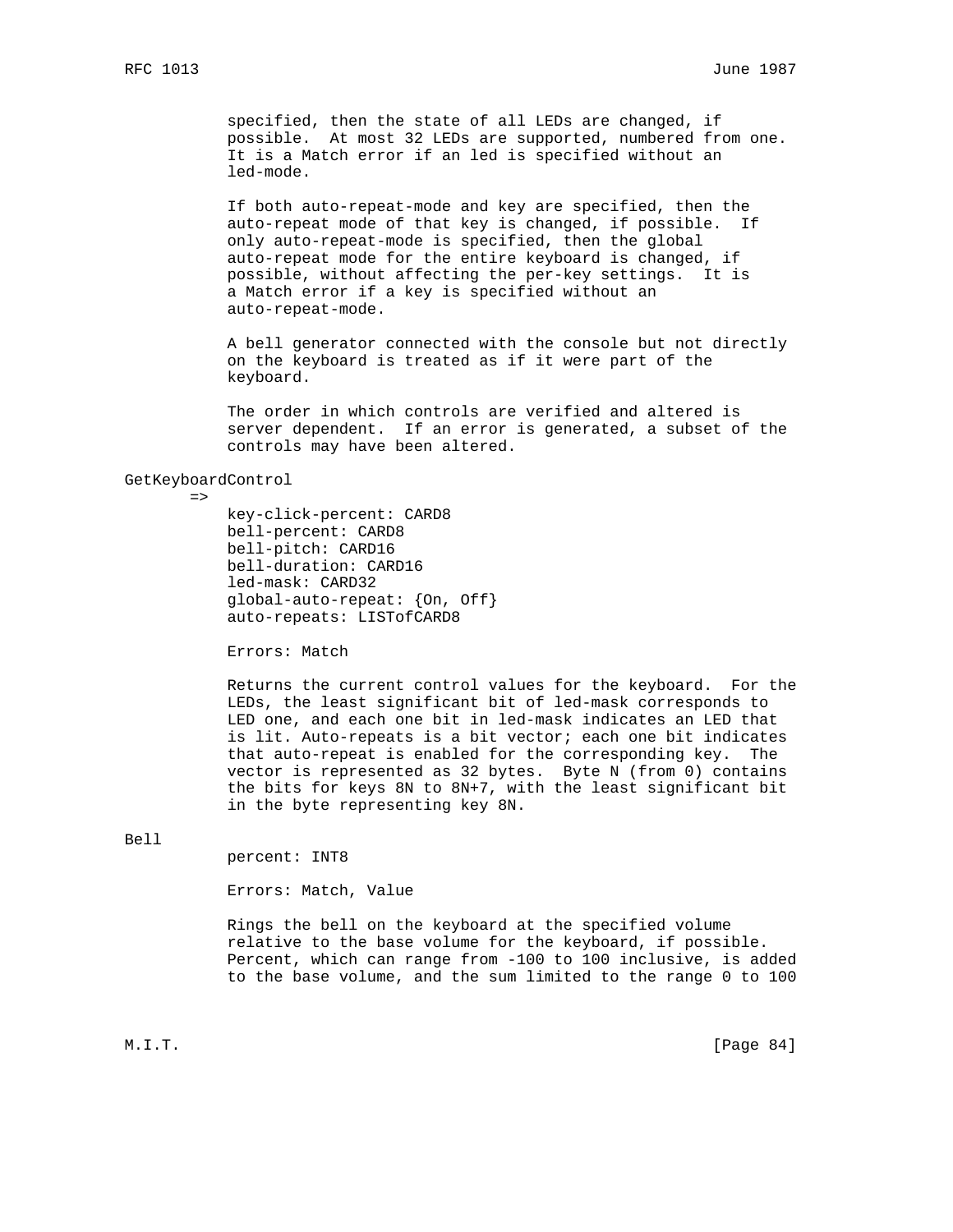inclusive.

SetPointerMapping

=>

map: LISTofCARD8

status: {Success, Busy}

Errors: Value

 Sets the mapping of the pointer. Elements of the list are indexed starting from one. The length of the list must be the same as GetPointerMapping would return. The index is a "core" button number, and the element of the list defines the "effective" number.

 A zero element disables a button, and elements are not restricted in value by the number of physical buttons, but no two elements can have the same non-zero value.

 If any of the buttons to be altered are currently in the down state,the status reply is Busy and the mapping is not changed.

#### GetPointerMapping  $=$

map: LISTofCARD8

Errors: Value

 Returns the current mapping of the pointer. Elements of the list are indexed starting from one. The length of the list indicates the number of physical buttons.

The nominal mapping for a pointer is the identity mapping;  $map[i]=i.$ 

ChangePointerControl

 do-acceleration, do-threshold: BOOL acceleration-numerator, acceleration-denominator: INT16 threshold: INT16

Errors: Match, Value

 Defines how the pointer moves. The acceleration is a multiplier for movement, expressed as a fraction. For example, specifying 3/1 means the pointer moves three times as fast as normal. The fraction may be rounded arbitrarily by the server. Acceleration only takes effect if the pointer moves more than threshold pixels at once, and only applies to the amount beyond the threshold. Setting a value to -1 restores the default. Other negative values

M.I.T. [Page 85]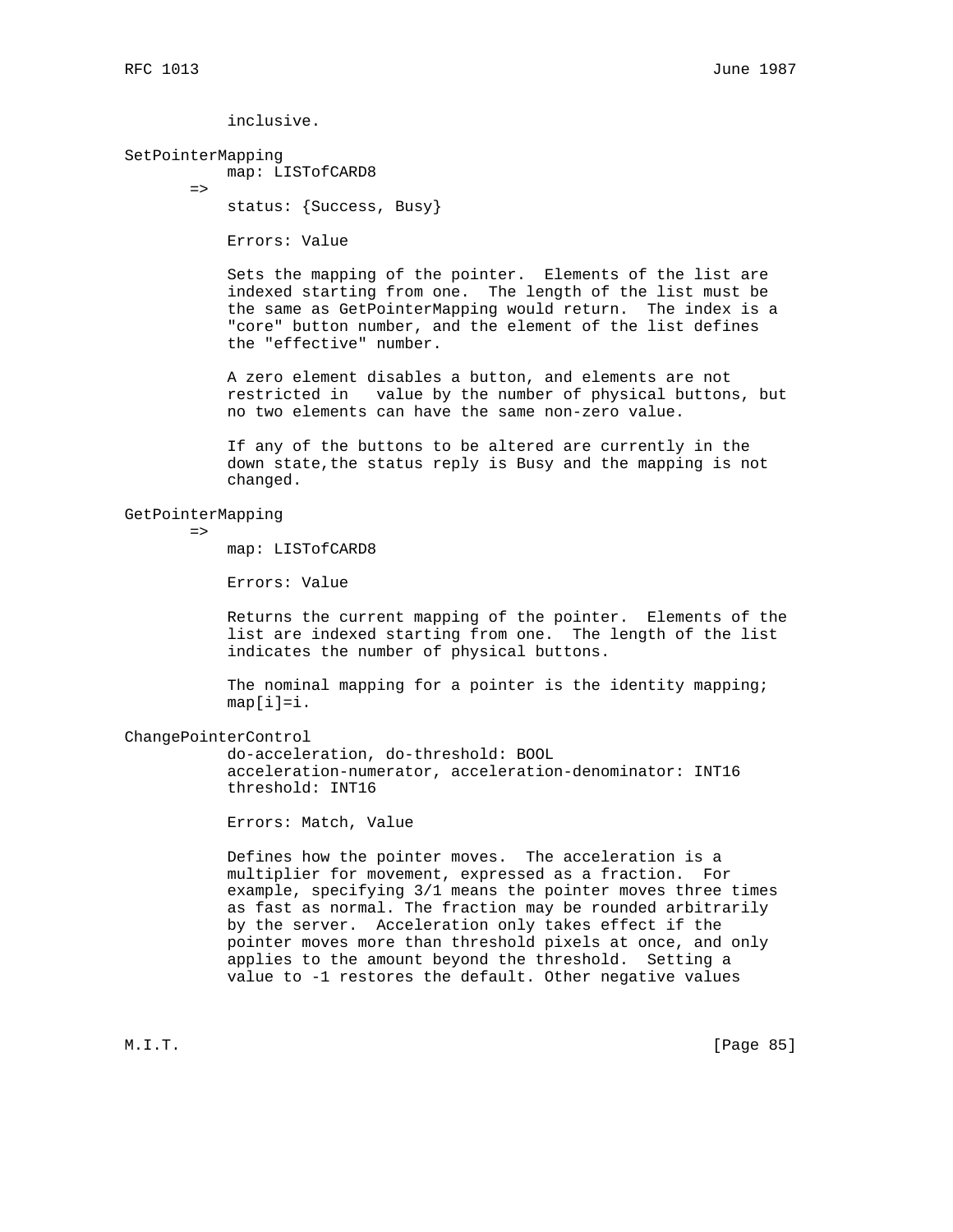generate a Value error, as does a zero value for acceleration-denominator.

### GetPointerControl =>

 acceleration-numerator, acceleration-denominator: CARD16 threshold: CARD16

Errors: Match

 Returns the current acceleration and threshold for the pointer.

### SetScreenSaver

 timeout, interval: INT16 prefer-blanking: {Yes, No, Default} allow-exposures: {Yes, No, Default}

Errors: Value

 Timeout and interval are specified in minutes; setting a value to -1 restores the default. Other negative values generate a Value error. If the timeout value is zero, screen-saver is disabled. If the timeout value is non-zero, screen-saver is enabled. Once screen-saver is enabled, if no input from the keyboard or pointer is generated for timeout minutes, screen-saver is activated. For each screen, if blanking is preferred and the hardware supports video blanking, the screen will simply go blank. Otherwise, if either exposures are allowed or the screen can be regenerated without sending exposure events to clients, the screen is tiled with the root window background tile, randomly re-origined each interval minutes if the interval value is non-zero. Otherwise, the state of the screen does not change and screen-saver is not activated. Screen-saver is deactivated, and all screen states are restored, at the next keyboard or pointer input or at the next ForceScreenSaver with mode Reset.

GetScreenSaver  $=$ 

 timeout, interval: CARD16 prefer-blanking: {Yes, No} allow-exposures: {Yes, No}

Returns the current screen-saver control values.

## ForceScreenSaver

mode: {Activate, Reset}

If the mode is Activate and screen-saver is currently

M.I.T. [Page 86]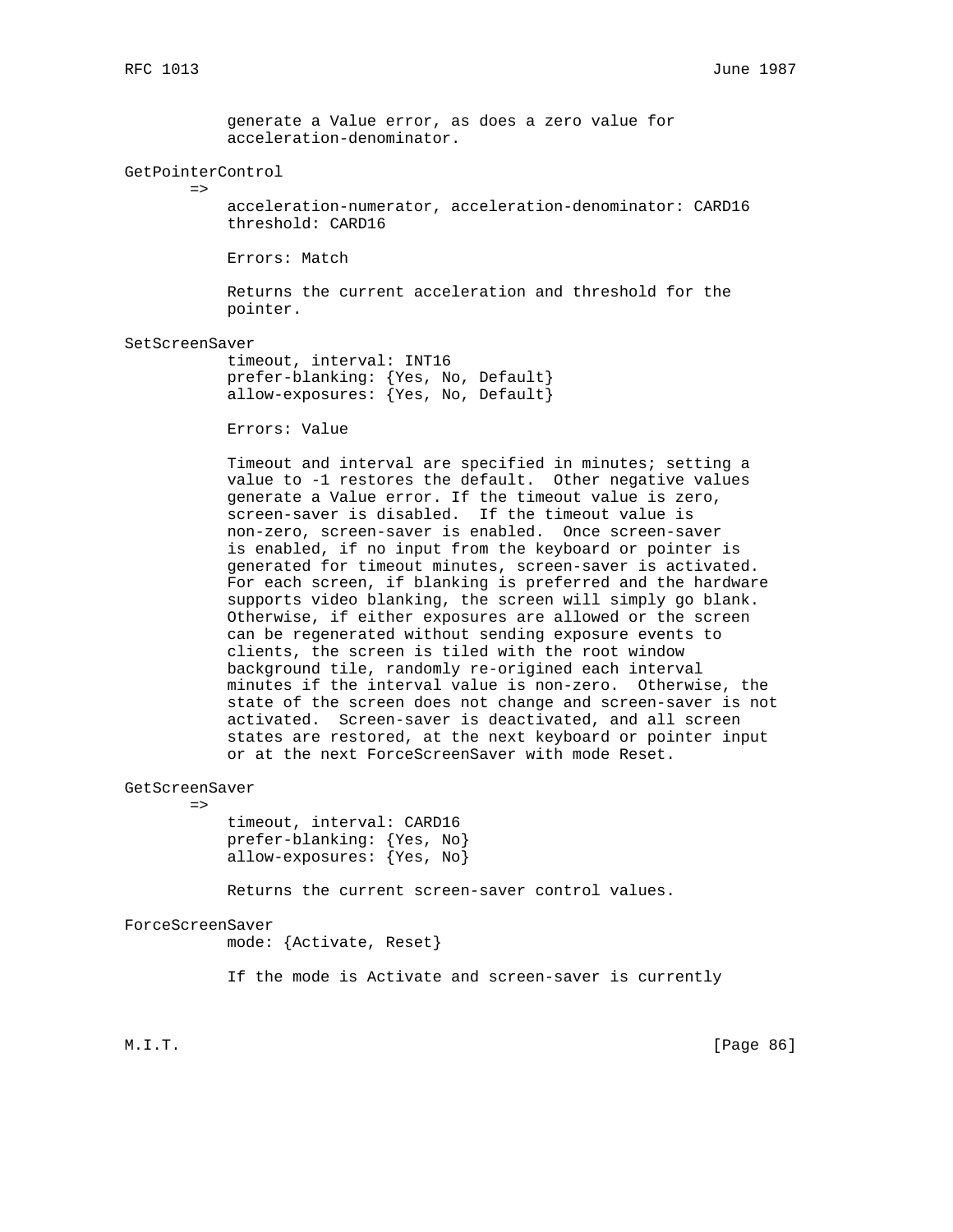deactivated, then screen-saver is activated (even if screen-saver has been disabled with a timeout value of zero). If the mode is Reset and screen-saver is currently enabled, then screen-saver is deactivated (if it was activated), and then the activation timer is reset to its initial state, as if device input had just been received.

### ChangeHosts

 mode: {Insert, Delete} host: HOST

Errors: Access, Value

 Adds or removes the specified host from the access control list. When the access control mechanism is enabled and a host attempts to establish a connection to the server, the host must be in this list or the server will refuse the connection.

 The client must reside on the same host as the server, and/or have been granted permission in the initial authorization at connection setup.

 An initial access control list can be specified, typically by naming a file that the server reads at startup and reset.

# ListHosts  $=$   $>$

 Returns the hosts on the access control list, and whether use of the list at connection setup is currently enabled or disabled.

Each HOST is padded to a multiple of four bytes.

### ChangeAccessControl

mode: {Enable, Disable}

Errors: Value, Access

 Enables or disables the use of the access control list at connection setups.

 The client must reside on the same host as the server, and/or have been granted permission in the initial authorization at connection setup.

### ChangeCloseDownMode

mode: {Destroy, RetainPermanent, RetainTemporary}

M.I.T. [Page 87]

mode: {Enabled, Disabled} hosts: LISTofHOST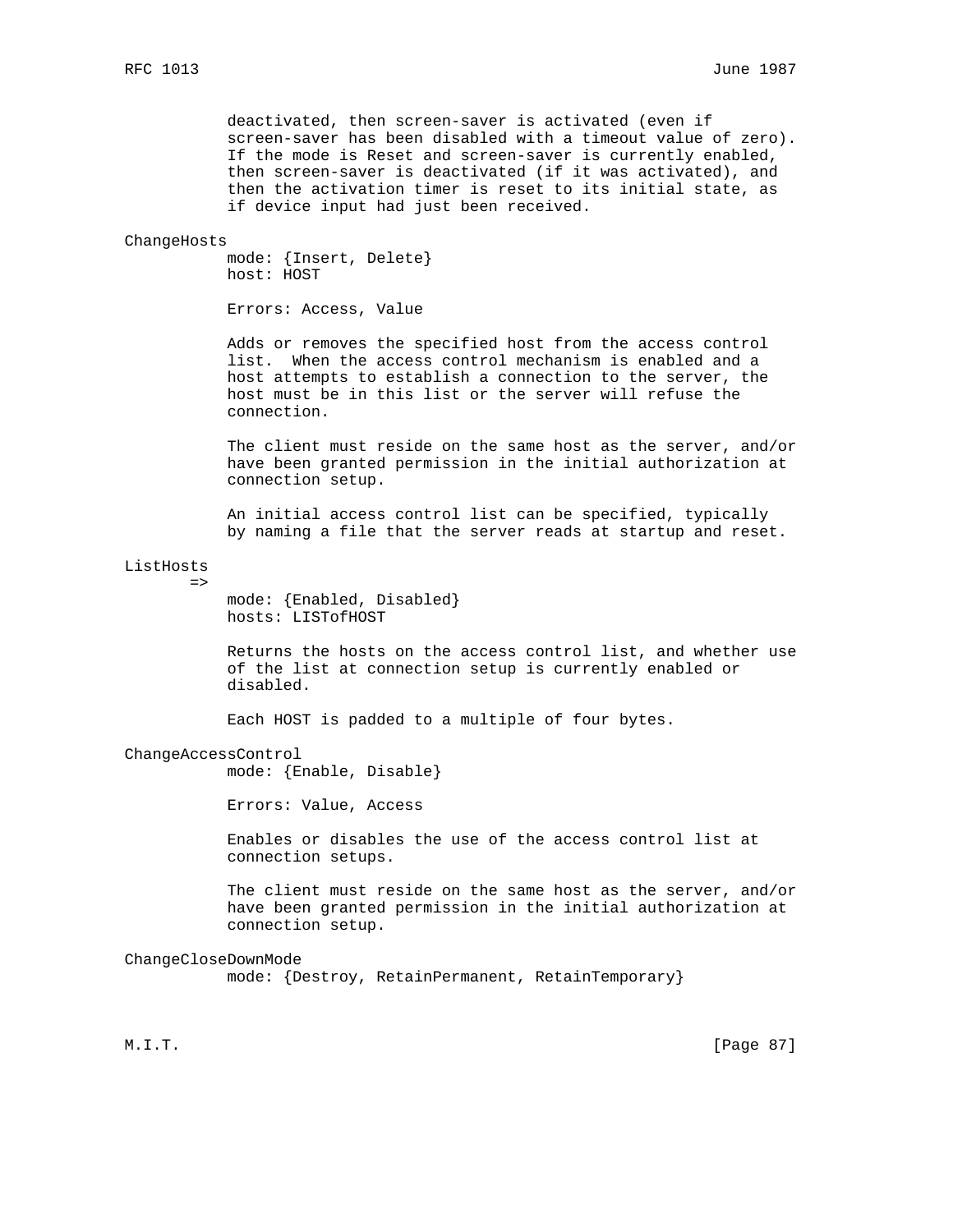Errors: Value

 Defines what will happen to the client's resources at connection close. A connection starts in Destroy mode. The meaning of the close-down mode is described in Section 11.

# KillClient

resource: CARD32 or AllTemporary

Errors: Value

 If a valid resource is specified, forces a close-down of the client that created the resource. If the client has already terminated in either RetainPermanent or RetainTemporary mode, all of the client's resources are destroyed (see Section 11). If AllTemporary is specified, then the resources of all clients that have terminated in RetainTemporary are destroyed.

#### NoOperation

 This request has no arguments and no results, but the request length field can be non-zero, allowing the request to be any multiple of 4 bytes in length. The bytes contained in the request are uninterpreted by the server.

 This request can be used in its minimum 4 byte form as "padding" where necessary by client libraries that find it convenient to force requests to begin on 64-bit boundaries.

# SECTION 11. CONNECTION CLOSE

What happens at connection close:

 All event selections made by the client are discarded. If the client has the pointer actively grabbed, an UngrabPointer is performed. If the client has the keyboard actively grabbed, an UngrabKeyboard is performed. All passive grabs by the client are eleased. If the client has the server grabbed, and UngrabServer is performed. If close-down mode (see ChangeCloseDownMode) is RetainPermanent or RetainTemporary, then all resources (including colormap entries) allocated by the client are marked as "permanent" or "temporary", respectively (but this does not prevent other clients from explicitly destroying them). If the mode is Destroy, then all of the client's resources are destroyed as described below.

What happens when a client's resources are destroyed:

For each window in the client's save-set, if the window

M.I.T. [Page 88]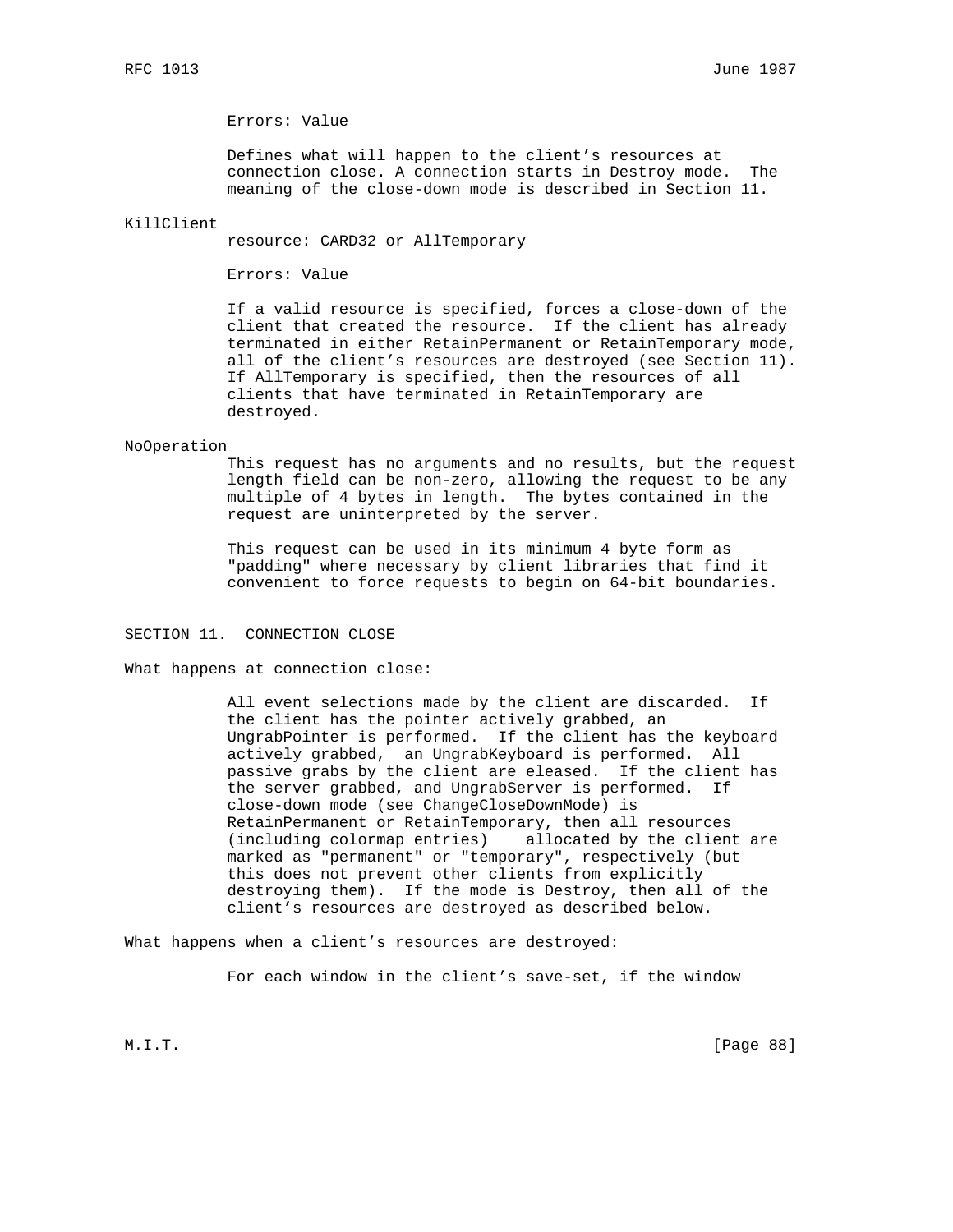created by the client, that save-set window is reparented to the closest ancestor such that the save-set window is not an inferior of a window created by the client. If the save-set window is unmaped, a MapWindow request is performed on it. After save-set processing, all windows created by the client are destroyed. For each non-window resource created by the client, the appropriate Free request is performed. All colors and colormap entries allocated by the client are freed.

What happens when the last connection to a server closes:

 A server goes through a cycle, of having no connections and having some connections. At every transition to the state of having no connections, the server "resets" its state, as if it had just been started. This starts by destroying all lingering resources from clients that have terminated in RetainPermanent or RetainTemporary mode. It additionally includes deleting all but the predefined atom identifiers, deleting all properties on all root windows, resetting all device maps and attributes (key click, bell volume, acceleration), resetting the access control list, restoring the standard root tiles and cursors, restoring the default font path, and restoring the input focus to state PointerRoot.

# SECTION 12. EVENTS

 When a button is pressed with the pointer in some window W, and no active pointer grab is in progress, then the ancestors if W are searched from the root down, looking for a passive grab to activate. If no matching passive grab on the button exists, then an active grab is started automatically for the client receiving the event, and the last-pointer-grab time is set to the current server time. The effect is essentially equivalent to a GrabButton with arguments:

 event-window: the event window event-mask: the client's selected events on the event window pointer-mode and keyboard-mode: Asynchronous owner-events: True if the client has OwnerGrabButton selected on the event window, else False confine-to: None cursor: None

 The grab is terminated automatically when all buttons are released. UngrabPointer and ChangeActiveGrab can both be used to modify the active grab.

 KeyPress and KeyRelease and

M.I.T. [Page 89]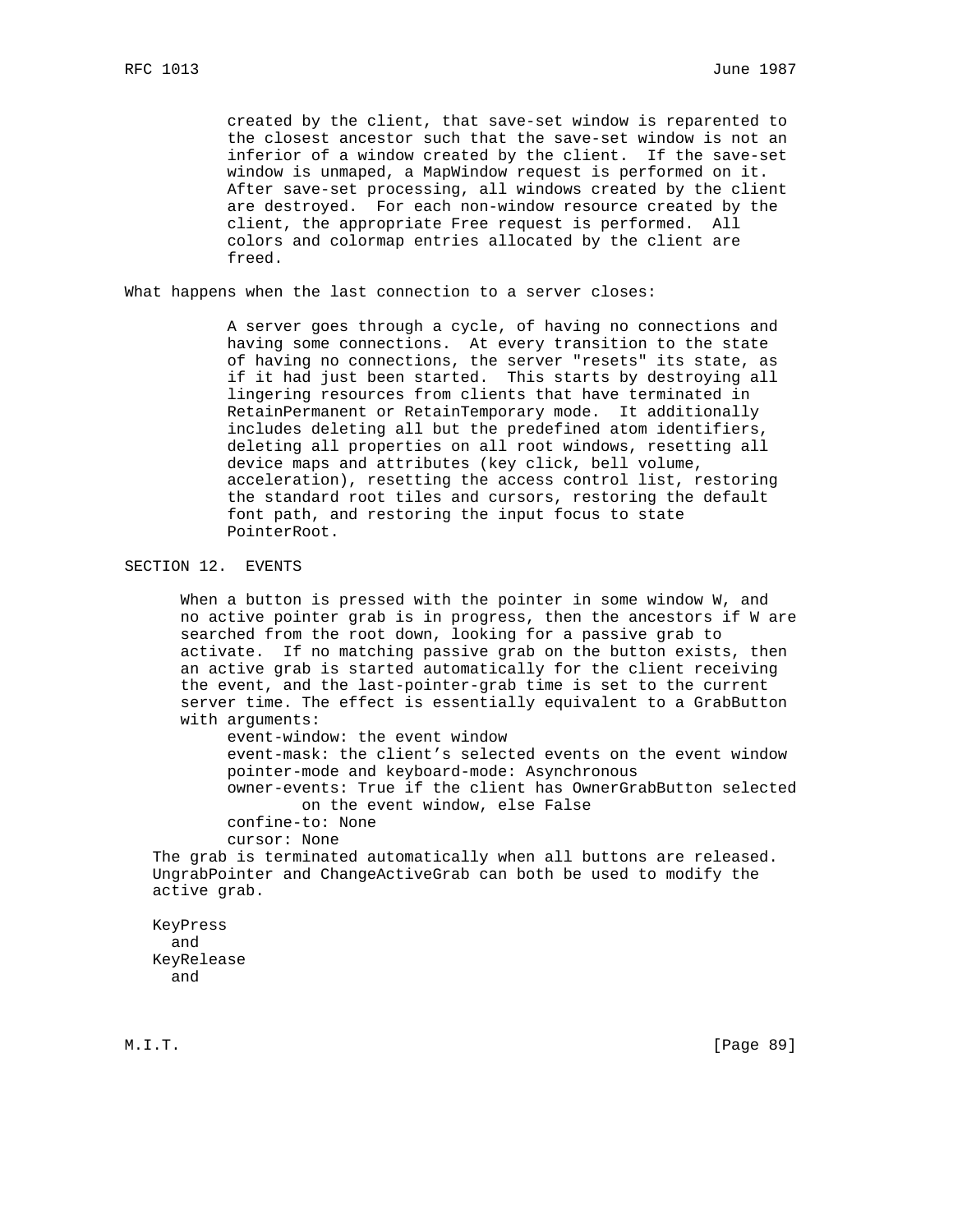ButtonPress and ButtonRelease and MotionNotify root, event: WINDOW child: WINDOW or None same-screen: BOOL root-x, root-y, event-x, event-y: INT16 detail: <see below> state: SETofKEYBUTMASK time: TIMESTAMP

> Generated when a key or button changes state, or the pointer moves. The "source" of the event is the window the pointer is in. The window with respect to which the event is normally reported is found by looking up the hierarchy (starting with the source window) for the first window on which any client has selected interest in the event, provided no intervening window prohibits event generation by including the event type in its do-not-propagate-mask. The actual window used for reporting can be modified by active grabs and the focus window. The window the event is reported with respect to is called the "event" window.

 Root is the root window of the "source" window, and root-x and root-y are the pointer coordinates relative to root's origin at the time of the event. Event is the "event" window. If the event window is on the same screen as root, then event-x and event-y are the pointer coordinates relative to the event window's origin; otherwise event-x and event-y are zero. If the source window is an inferior of the event window, then child is set to the child of the event window that is an ancestor of the source window. The state component gives the state of the buttons and modifier keys just before the event. The detailcomponent varies with the event type:

| KeyPress, KeyRelease:       | KEYCODE            |
|-----------------------------|--------------------|
| ButtonPress, ButtonRelease: | BUTTON             |
| MotionNotify:               | $\{Normal, Hint\}$ |

 MotionNotify events are only generated when the motion begins and ends in the window. The granularity of motion events is not guaranteed, but a client selecting for motion events is guaranteed to get at least one event when the pointer moves and comes to rest. Selecting PointerMotion receives events independent of the state of the pointer buttons. By selecting some subset of Button[1-5]Motion instead, MotionNotify events will only be received when one or more of the specified buttons are pressed. By selecting ButtonMotion, MotionNotify events will received only when at

M.I.T. [Page 90]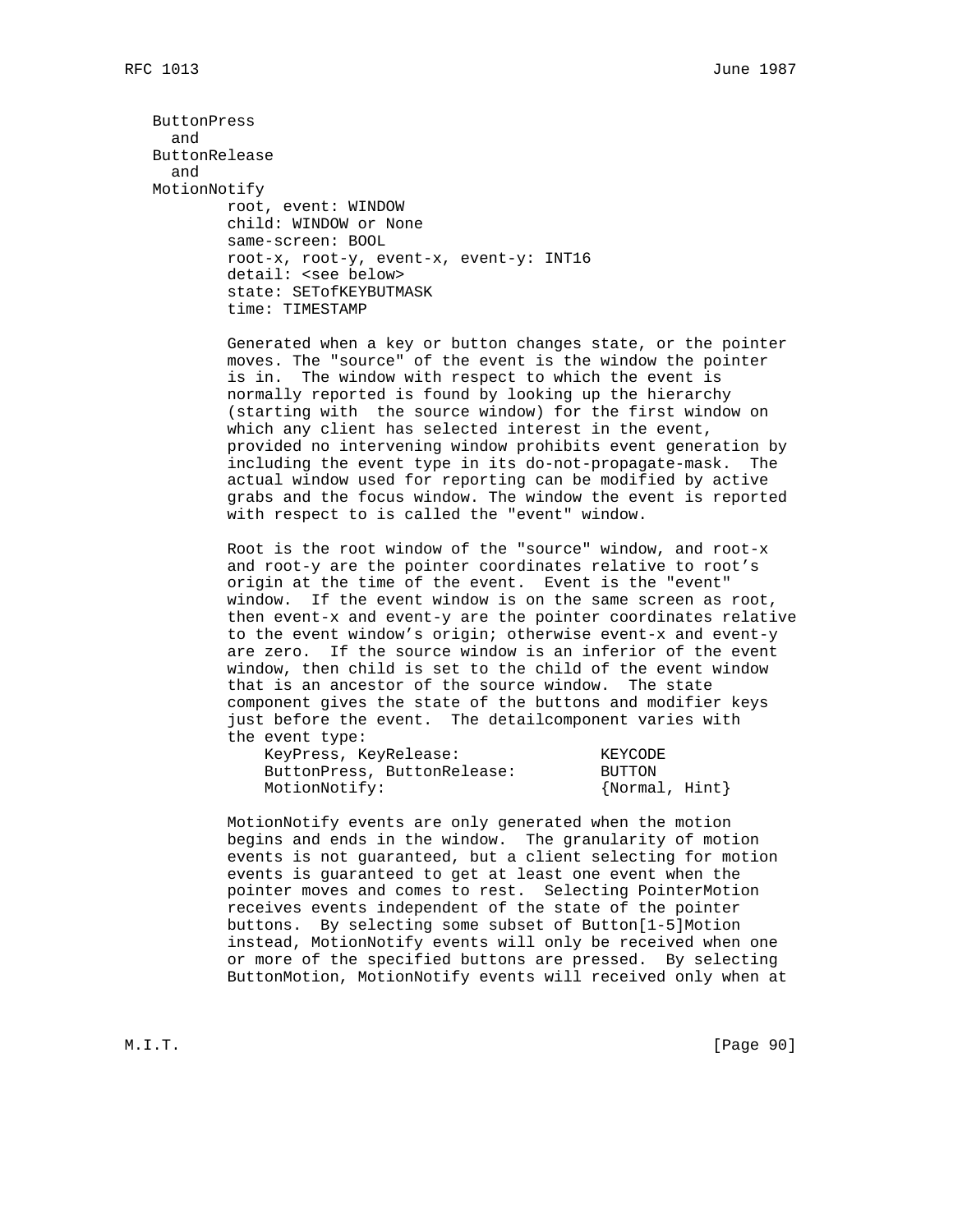least one button is pressed. The events are always of type MotionNotify, independent of the selection. If PointerMotionHint is selected, the server is free to send only one MotionNotify event (with detail Hint) to the client for the event window, until either the key or button state changes, or the pointer leaves the event window, or the client issues a QueryPointer or GetMotionEvents request.

```
 EnterNotify
  and
LeaveNotify
        root, event: WINDOW
        child: WINDOW or None
        same-screen: BOOL
        root-x, root-y, event-x, event-y: INT16
        mode: {Normal, Grab, Ungrab}
        detail: {Ancestor, Virtual, Inferior, Nonlinear,
                  NonlinearVirtual}
        focus: BOOL
        state: SETofKEYBUTMASK
        time: TIMESTAMP
```
 If pointer motion causes the pointer to be in a different window than before, EnterNotify and LeaveNotify events are generated instead of a MotionNotify event. Only clients selecting EnterWindow on a window receive EnterNotify events, and only clients selection LeaveNotifyreceive LeaveNotify events. The pointer position reported in the event is always the "final" position, not the "initial" position of the pointer. In a LeaveNotify event, if a child of the event window contains the "initial" position of the pointer, then the child component is set to that child, otherwise it is None. For an EnterNotify event, if a child of the event window contains the "final" pointer position, then the child component is set to that child, otherwise it is None. If the the event window is the focus window or an inferior of the focus window, then focus is True, and otherwisefocus is False.

 Normal pointer motion events have mode Normal; pseudo-motion events when a grab actives have mode Grab, and pseudo-motion events when a grab deactivates have mode Ungrab.

Normal events are generated as follows:

 When the pointer moves from window A to window B, and A is an inferior of B: LeaveNotify with detail Ancestor is generated on A LeaveNotify with detail Virtual is generated on each window between A and B exclusive (in that order) EnterNotify with detail Inferior is generated on B

M.I.T. [Page 91]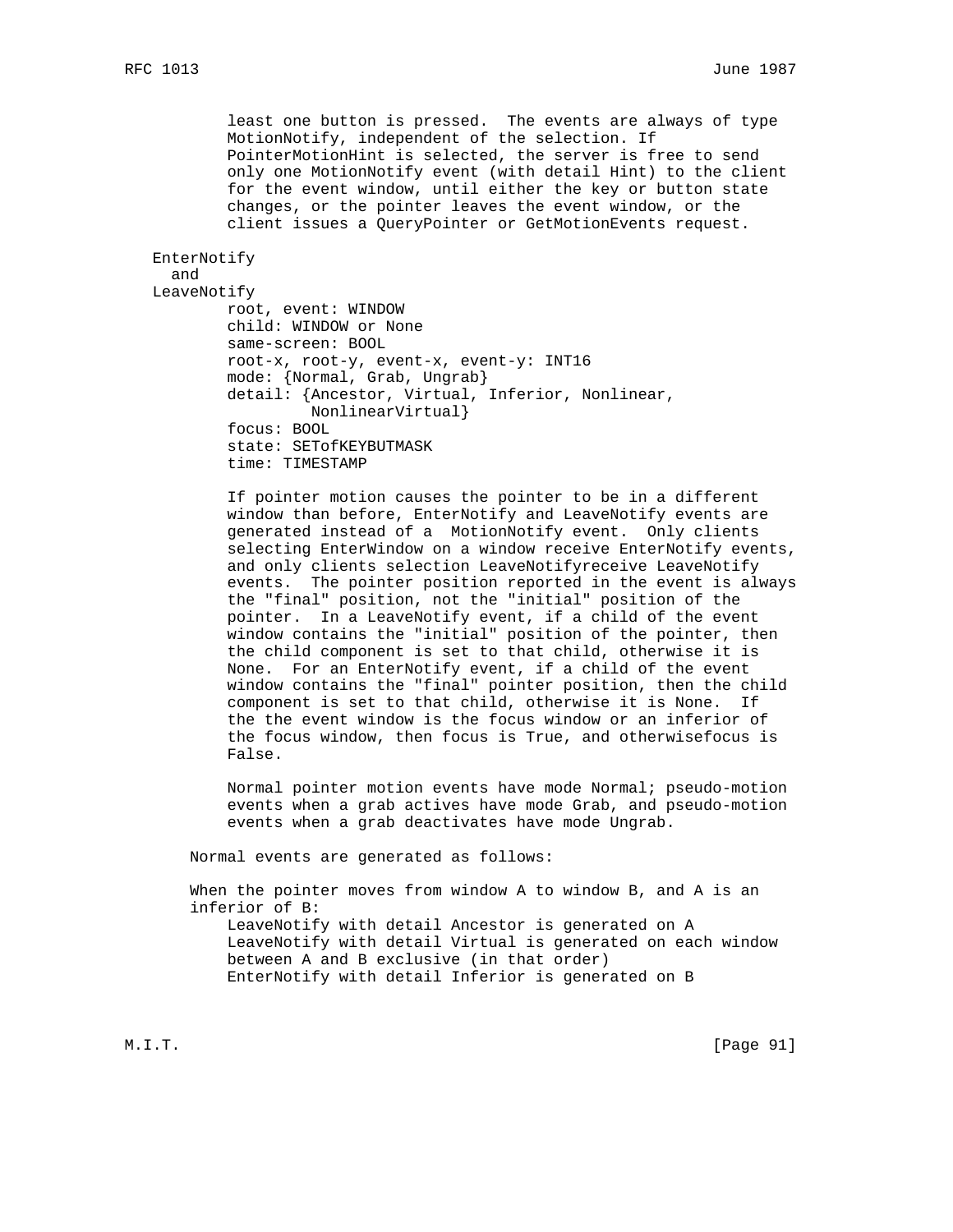When the pointer moves from window A to window B, and B is an inferior of A: LeaveNotify with detail Inferior is generated on A EnterNotify with detail Virtual is generated on each window between A and B exclusive (in that order) EnterNotify with detail Ancestor is generated on B When the pointer moves from window A to window B, with window C being their least common ancestor: LeaveNotify with detail Nonlinear is generated on A LeaveNotify with detail NonlinearVirtual is generated on each window between A and C exclusive (in that order) EnterNotify with detail NonlinearVirtual is generated on each window between C and B exclusive (in that order) EnterNotify with detail Nonlinear is generated on B When the pointer moves from window A to window B, on different screens: LeaveNotify with detail Nonlinear is generated on A LeaveNotify with detail NonlinearVirtual is generated on each window above A up to and including its root (in order) EnterNotify with detail NonlinearVirtual is generated on each window from B's root down to but not including B (in order) EnterNotify with detail Nonlinear is generated on B When a pointer grab activates (but after any initial warp into a confine-to window), with G the grab-window for the grab and P the window the pointer is in: EnterNotify and LeaveNotify events with mode Grab are

 generated (as for Normal above) as if the pointer were to suddenly warp from its current position in P to some position in G.However, the pointer does not warp, and the pointer position is used as both the "initial"and "final" positions for the events.

 When a pointer grab deactivates, with G the grab-window for the grab and P the window the pointer is in:

 EnterNotify and LeaveNotify events with mode Ungrab are generated (as for Normal above) as if the pointer were to suddenly warp from from some position in G to its current position in P. However, the pointer does not warp, and the current pointer position is used as both the "initial" and "final" positions for the events.

 FocusIn and

FocusOut

event: WINDOW

M.I.T. [Page 92]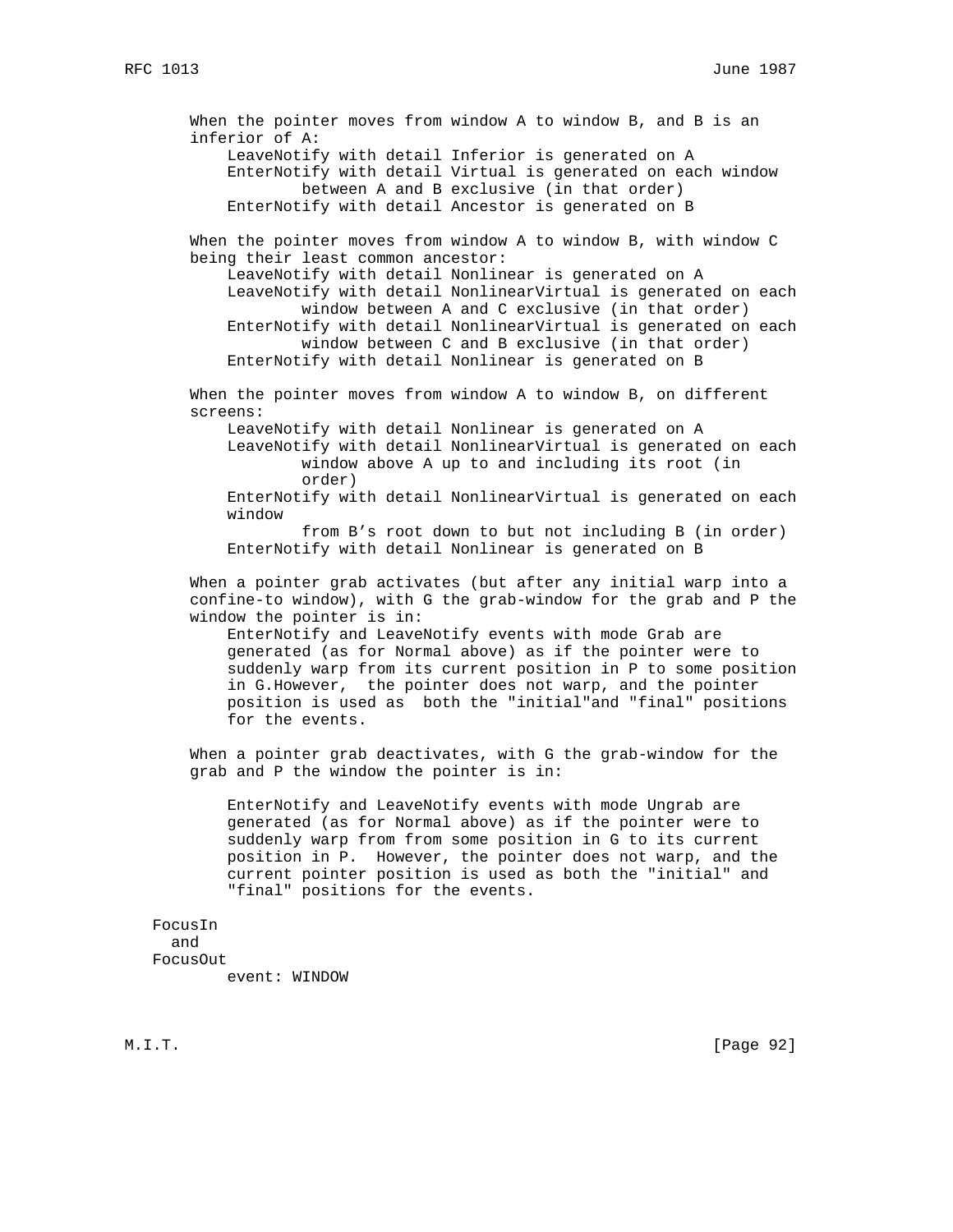mode: {Normal, WhileGrabbed, Grab, Ungrab} detail: {Ancestor, Virtual, Inferior, Nonlinear, NonlinearVirtual, Pointer, PointerRoot, None}

 Generated when the input focus changes. Reported to clients selecting FocusChange on the window. Events generated by SetInputFocus when the keyboard is not grabbed have mode Normal; events generated by SetInputFocus when the keyboard is grabbed have mode WhileGrabbed; events generated when a keyboard grab actives have mode Grab, and events generated when a keyboard grab deactivates have mode Ungrab.

Normal and WhileGrabbed events are generated as follows:

 When the focus moves from window A to window B, and A is an inferior of B, with the pointer in window P: FocusOut with detail Ancestor is generated on A FocusOut with detail Virtual is generated on each window between A and B exclusive (in that order) FocusIn with detail Inferior is generated on B If P is an inferior of B, but P is not A or an inferior of A or an ancestor of A, FocusIn with detail Pointer is generated on each window below B down to and including P (in order)

 When the focus moves from window A to window B, and B is an inferior of A, with the pointer in window P: If P is an inferior of A, but P is not A or an inferior of B or an ancestor of B, FocusOut with detail Pointer is generated on each window from P up to but not

 including A (in order) FocusOut with detail Inferior is generated on A FocusIn with detail Virtual is generated on each window between A and B exclusive (in that order)

FocusIn with detail Ancestor is generated on B

 When the focus moves from window A to window B, with window C being their least common ancestor, and with the pointer in window P:

 If P is an inferior of A, FocusOut with detail Pointer is generated on each window from P up to but not including A (in order)

 FocusOut with detail Nonlinear is generated on A FocusOut with detail NonlinearVirtual is generated on each window between A and C exclusive (in that order)

 FocusIn with detail NonlinearVirtual is generated on each window between C and B exclusive (in that order) FocusIn with detail Nonlinear is generated on B

 If P is an inferior of B, FocusIn with detail Pointer is generated on each window below B down to and including P (in order)

M.I.T. [Page 93]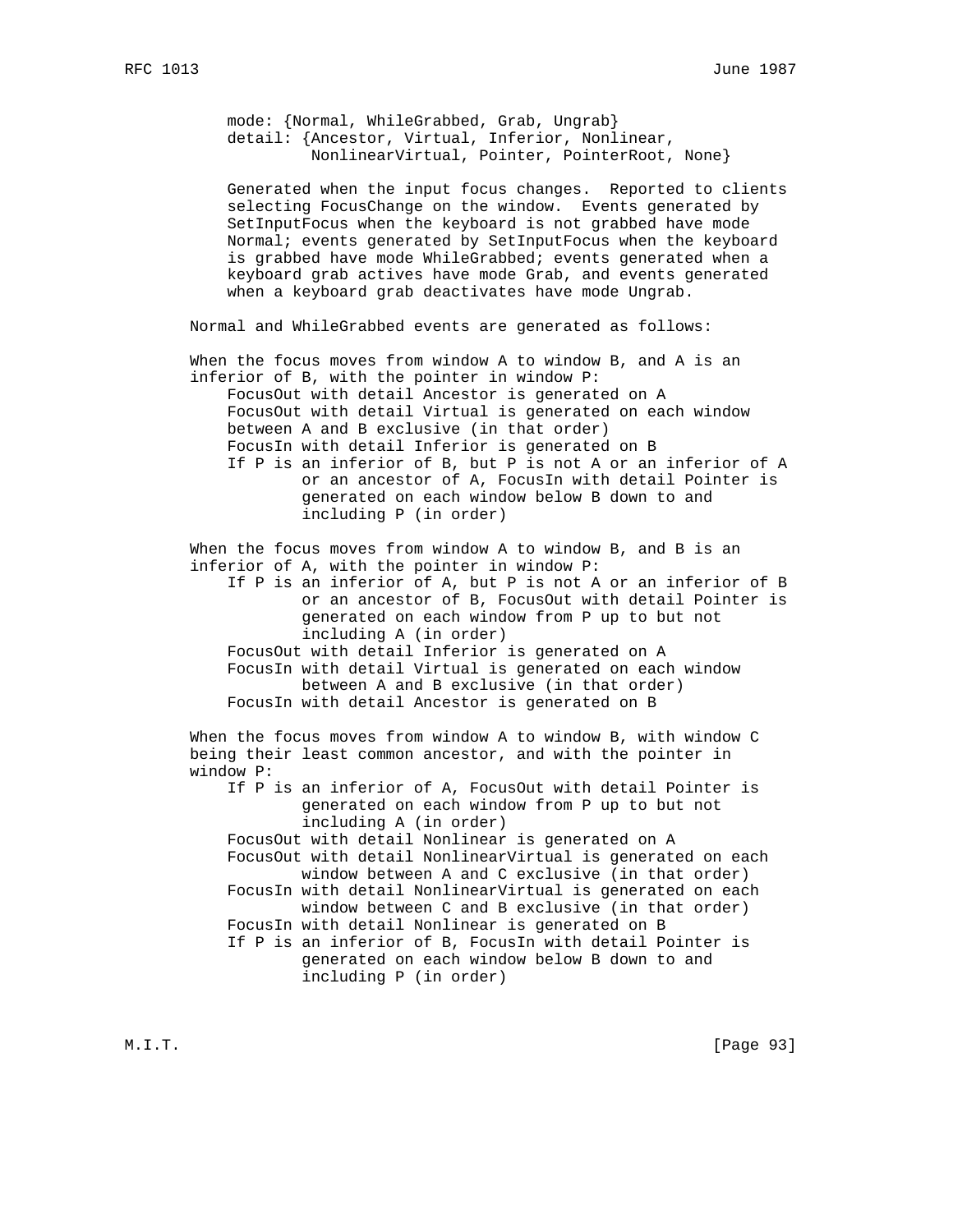When the focus moves from window A to window B, on different screens, with the pointer in window P: If P is an inferior of A, FocusOut with detail Pointer is generated on each window from P up to but not including A (in order) FocusOut with detail Nonlinear is generated on A FocusOut with detail NonlinearVirtual is generated on each window above A up to and including its root (in order) FocusIn with detail NonlinearVirtual is generated on each window from B's root down to but not including B (in order) FocusIn with detail Nonlinear is generated on B If P is an inferior of B, FocusIn with detail Pointer is generated on each window below B down to and including P (in order) When the focus moves from window A to PointerRoot (or None) If P is an inferior of A, FocusOut with detail Pointer is generated on each window from P up to but not including A (in order) FocusOut with detail Nonlinear is generated on A FocusOut with detail NonlinearVirtual is generated on each window above A up to and including its root (in order) FocusIn with detail PointerRoot (or None) is generated on all root windows When the focus moves from PointerRoot (or None) to window A: FocusOut with detail PointerRoot (or None) is generated on all root windows FocusIn with detail NonlinearVirtual is generated on each window from A's root down to but not including A (in order) FocusIn with detail Nonlinear is generated on A If P is an inferior of A, FocusIn with detail Pointer is generated on each window below A down to and including P (in order) When the focus moves from PointerRoot to None (or vice versa): FocusOut with detail PointerRoot (or None) is generated on all root windows FocusIn with detail None (or PointerRoot) is generated on all root windows When a keyboard grab activates, with G the grab-window for the grab and F the current focus:

 FocusIn and FocusOut events with mode Grab are generated (as for Normal above) as if the focus were to change from F to G

M.I.T. [Page 94]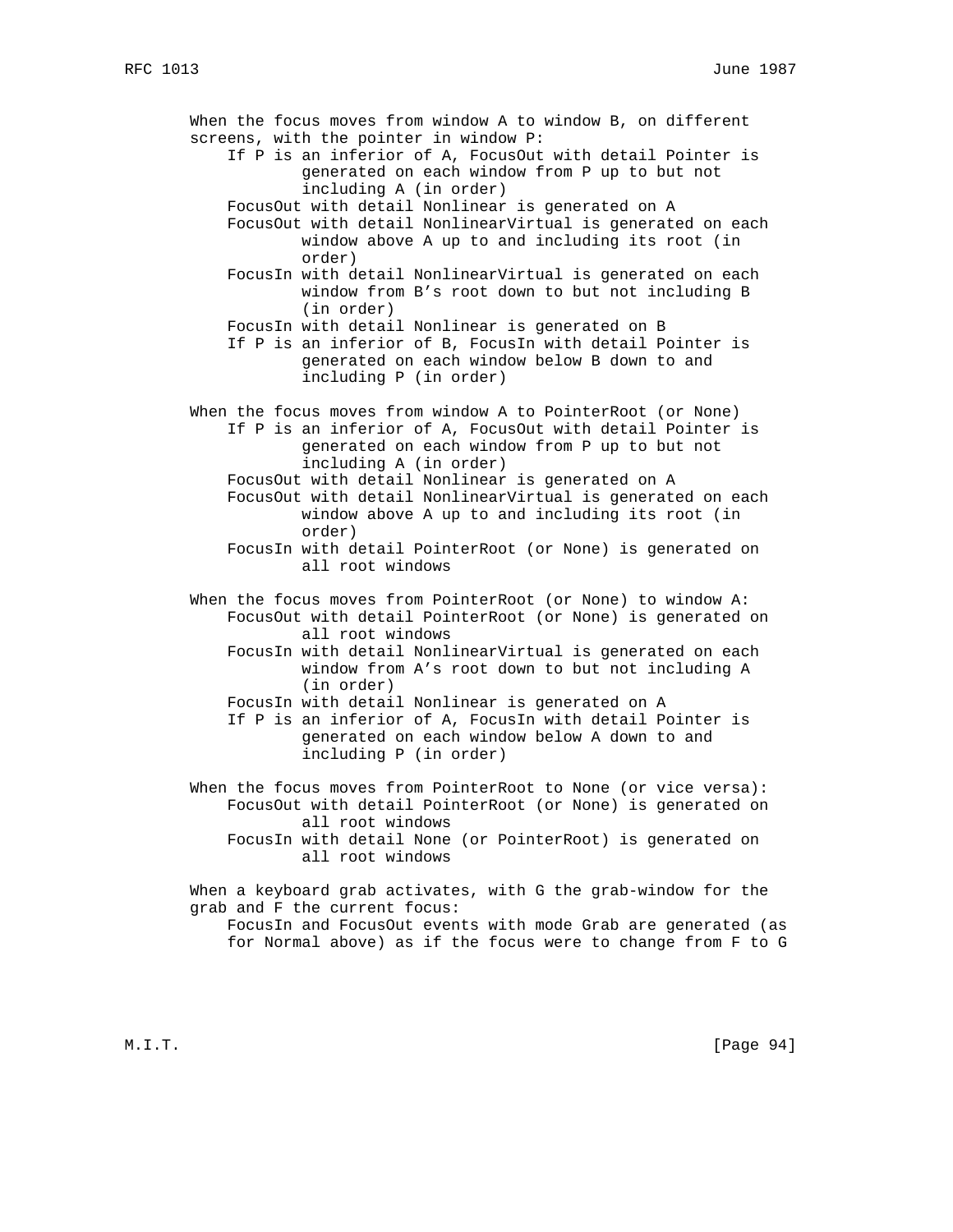When a keyboard grab deactivates, with G the grab-window for the grab and F the current focus:

 FocusIn and FocusOut events with mode Ungrab are generated (as for Normal above) as if the focus were to change from G to F

### KeymapNotify

keys: LISTofCARD8

 The value is a bit vector, as described in QueryKeymap. Reported to clients selecting KeymapState on a window. Generated immediately after every EnterNotify and FocusIn.

### Expose

 window: WINDOW x, y, width, height: CARD16 last-in-series: BOOL

 Reported to clients selecting Exposure on the window. Possibly generated when a region of the window becomes viewable, but might only be generated when a region becomes visible. All of the regions exposed by a given "action" are guaranteed to be reported contiguously; if last-in-series is False then another exposure follows.

 The x and y coordinates are relative to drawable's origin, and specify the upper left corner of a rectangule. The width and height specify the extent of the rectangle.

Expose events are never generated on InputOnly windows.

### GraphicsExposure

 drawable: DRAWABLE x, y, width, height: CARD16 last-in-series: BOOL major-opcode: CARD8 minor-opcode: CARD16

 Reported to clients selecting graphics-exposures in a graphics context. Generated when a destination region could not be computed due to an obscured or out-of-bounds source region. All of the regions exposed by a given graphics request are guaranteed to be reported contiguously; if last-in-series is False then another exposure follows.

 The x and y coordinates are relative to drawable's origin, and specify the upper left corner of a rectangule. The width and height specify the extent of the rectangle.

 The major and minor opcodes identify the graphics request used. For the core protocol, major-opcode is always

M.I.T. [Page 95]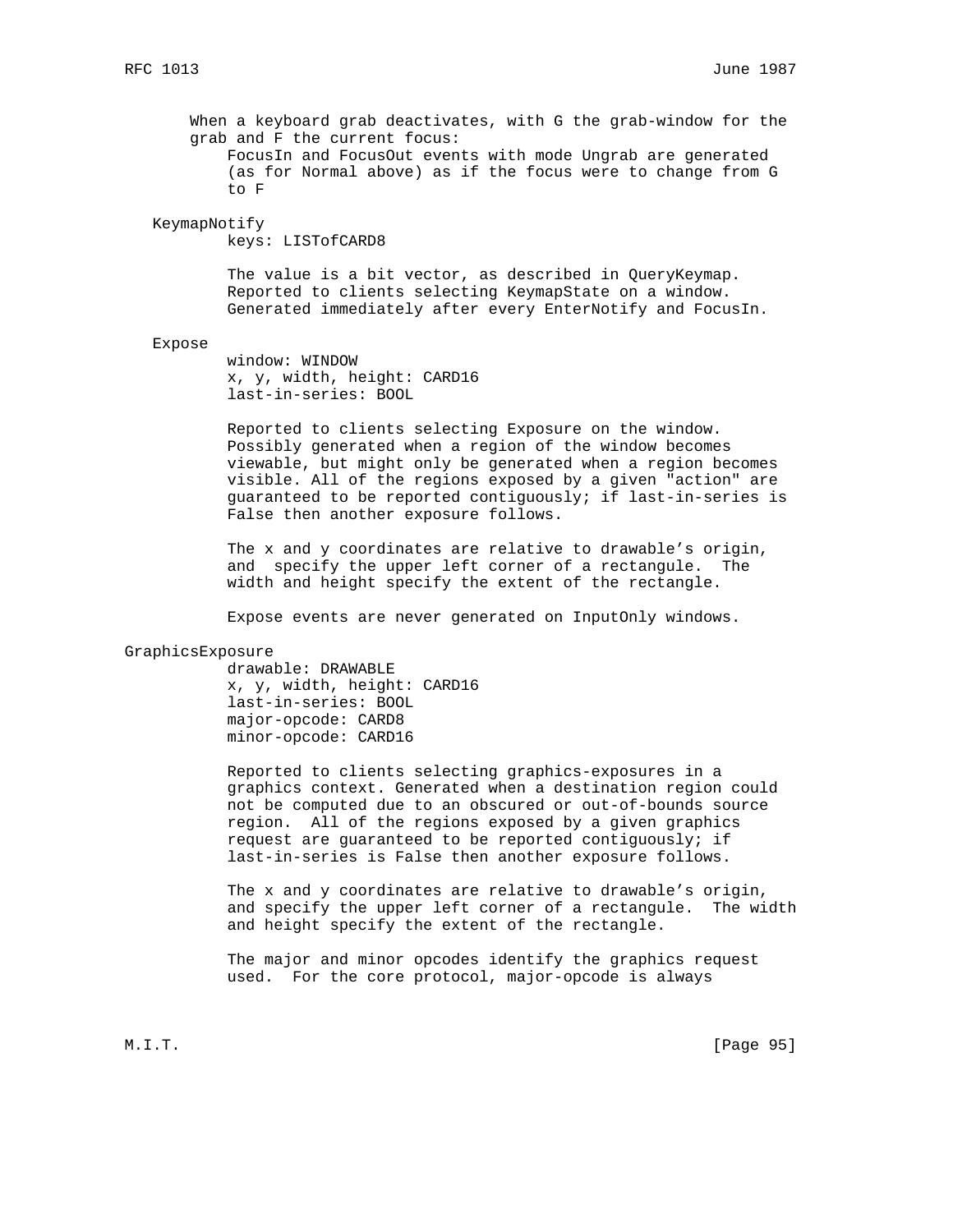CopyArea or CopyPlane and minor-opcode is always zero.

#### NoExposure

 drawable: DRAWABLE major-opcode: CARD8 minor-opcode: CARD16

 Reported to clients selecting graphics-exposures in a graphics context. Generated when a graphics request that might produce GraphicsExposure events does not produce any. The drawable specifies the destination used for the graphics request.

 The major and minor opcodes identify the graphics request used. For the core protocol, major-opcode is always CopyArea or CopyPlane and minor-opcode is always zero.

## VisibilityNotify

 window: WINDOW state: {Unobscured, PartiallyObscured, FullyObscured}

 Reported to clients selecting VisibilityChange on the window. In the following, the state of the window is calculated ignoring all of the window's subwindows. When a window changes state from partially or fully obscured or not viewable to viewable and completely unobscured, an event with Unobscured is generated. When a window changes state from a) viewable and completely unobscured or b) not viewable, to viewable and partially obscured, an event with PartiallyObscured is generated. When a window changes state from a) viewable and completely unobscured or b) viewable and partially obscured or c) not viewable, to viewable and fully obscured, an event with FullyObscured is generated.

 VisibilityNotify events are never generated on InputOnly windows.

### CreateNotify

 parent, window: WINDOW x, y: INT16 width, height, border-width: CARD16 override-redirect: BOOL

 Reported to clients selecting SubstructureNotify on the parent. Generated when the window is created. The arguments are as in the CreateWindow request.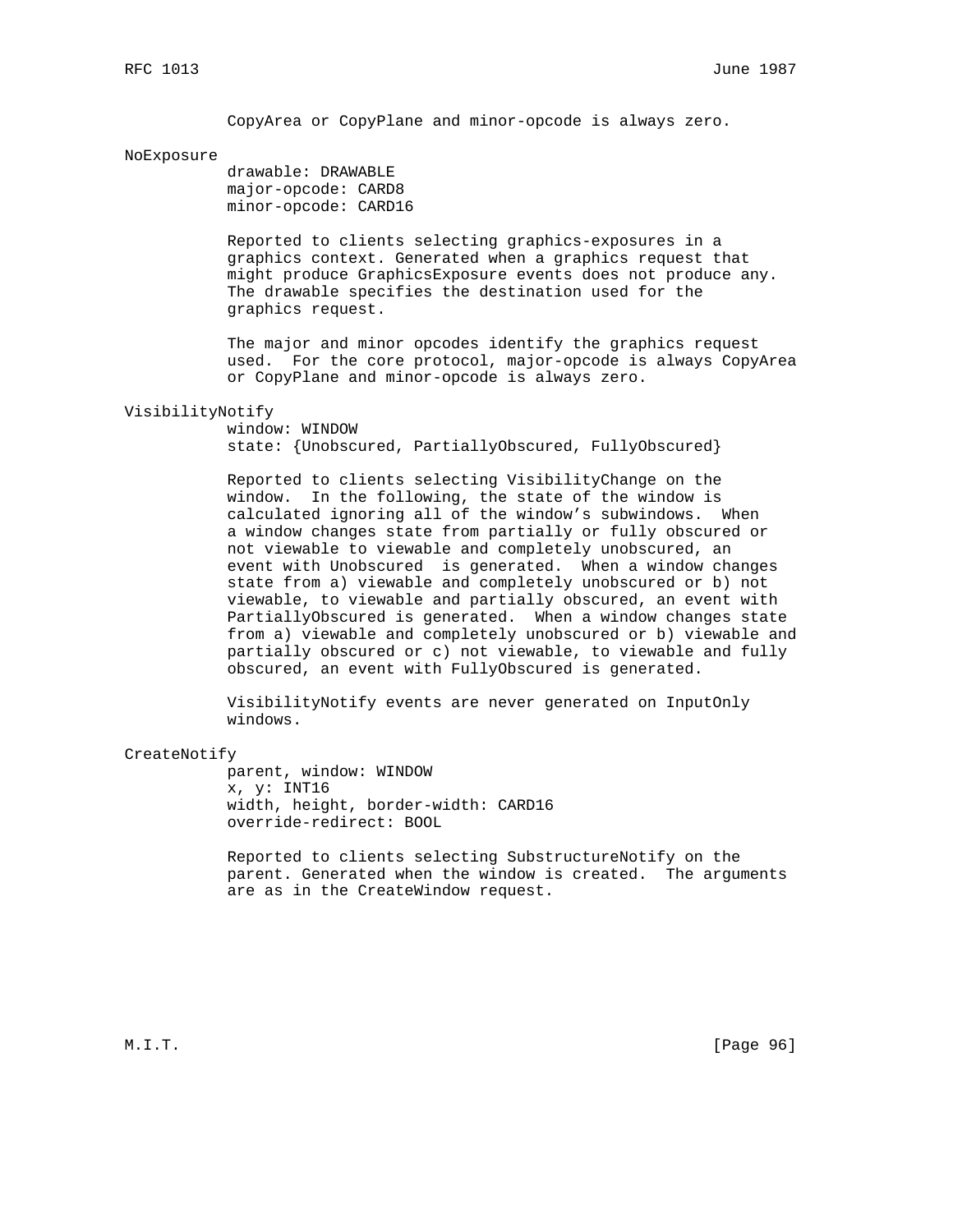# DestroyNotify

event, window: WINDOW

 Reported to clients selecting StructureNotify on the window, and to clients selecting SubstructureNotify on the parent. Generated when the window is destroyed. "Event" is the window on which the event was generated, and "window" is the window that is destroyed.

### UnmapNotify

 event, window: WINDOW from-configure: BOOL

 Reported to clients selecting StructureNotify on the window, and to clients selecting SubstructureNotify on the parent. Generated when the window changes state from mapped to unmapped. "Event" is the window on which the event was generated, and "window" is the window that is unmapped. The from-configure flag is True if the event was generated as a result of the window's parent being resized when the window itself had a win-gravity of Unmap.

# MapNotify

 event, window: WINDOW override-redirect: BOOL

 Reported to clients selecting StructureNotify on the window, and to clients selecting SubstructureNotify on the parent. Generated when the window changes state from unmapped to mapped. "Event" is the window on which the event was generated, and "window" is the window that is mapped. The override-redirect flag is from the window's attribute.

#### MapRequest

parent, window: WINDOW

 Reported to the client selecting SubstructureRedirect on the parent. Generated when a MapWindow request is issued on an unmapped window with an override-redirect attribute of False.

# ReparentNotify

 event, window, parent: WINDOW x, y: INT16 override-redirect: BOOL

 Reported to clients selecting SubstructureNotify on either the old or the new parent, and to clients selecting StructureNotify on the window. Generated when the window is reparented. "Event" is the window on which the event was generated, "window" is the window that has been re-rooted, and "parent" specifies the new parent. The x

M.I.T. [Page 97]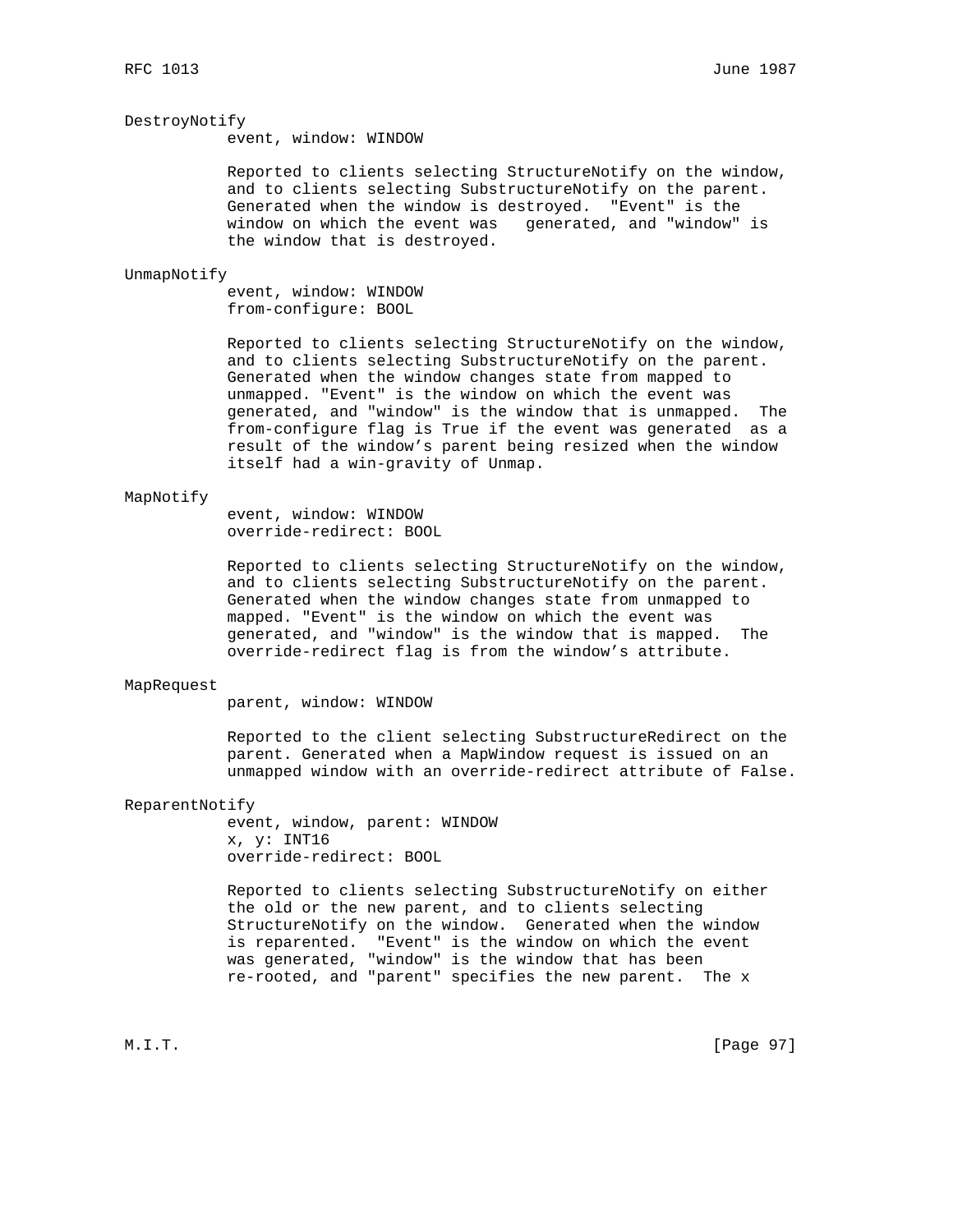and y coordinates are relative to the new parent's origin, and specify the position of the upper left outer corner of the window. The override-redirect flag is from the window's attribute.

ConfigureNotify

 event, window: WINDOW x, y: INT16 width, height, border-width: CARD16 above-sibling: WINDOW or None override-redirect: BOOL

 Reported to clients selecting StructureNotify on the window, and to clients selecting SubstructureNotify on the parent. Generated when a ConfigureWindow request actually changes the state of the window. "Event" is the window on which the event was generated, and "window" is the window that is changed. If above-sibling is None, then the window is on the bottom of the stack with respect to siblings; otherwise, the window is immediately on top of the specified sibling. The override-redirect flag is from the window's attribute.

### GravityNotify

 event, window: WINDOW x, y: INT16

 Reported to clients selecting SubstructureNotify on the parent, and to clients selecting StructureNotify on the window. Generated when a window is moved because of a change in size of the parent. "Event" is the window on which the event was generated, and "window" is the window that is moved.

## ResizeRequest

 window: WINDOW width, height: CARD16

 Reported to the client selecting ResizeRedirect on the window. Generated when a ConfigureWindow request by some other client on the window attempts to change the size of the window. The width and height are the inside size, not including the border.

### ConfigureRequest

 parent, window: WINDOW x, y: INT16 width, height, border-width: CARD16 above-sibling: WINDOW or None

 Reported to the client selecting SubstructureRedirect on the parent. Generated when a ConfigureWindow request is issued on

M.I.T. [Page 98]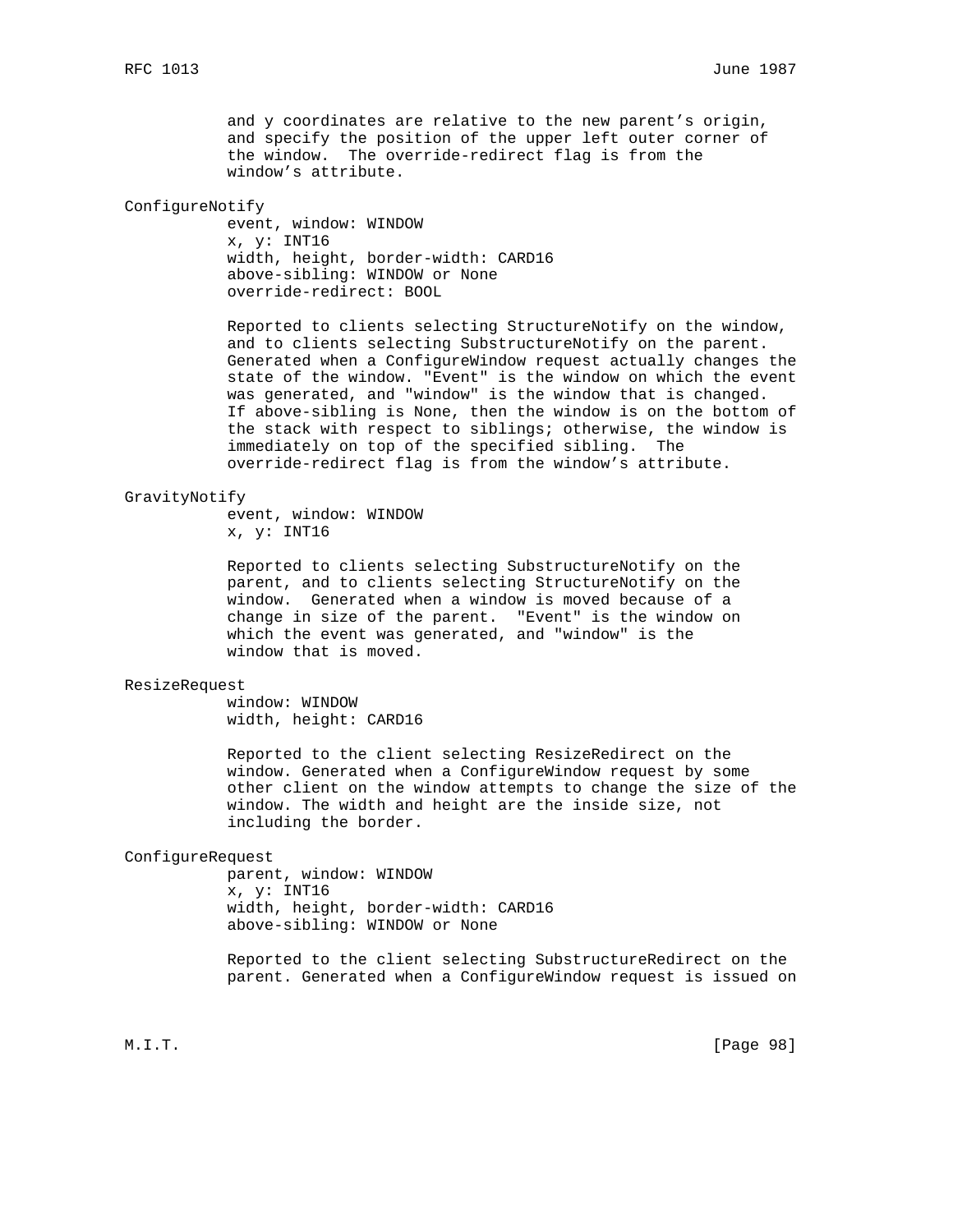the window by some other client. The geometry is as derived from the request. The above-sibling is the sibling the window should be placed directly on top of; if None, then the window should be placed on the bottom.

# CirculateNotify

 event, window: WINDOW place: {Top, Bottom}

 Reported to clients selecting StructureNotify on the window, and to clients selecting SubstructureNotify on the parent. Generated when the window is actually restacked from a CirculateWindow request. "Event" is the window on which the event was generated, and "window" is the window that is restacked. If place is Top, the window is now on top of all siblings; otherwise it is below all siblings.

# CirculateRequest

 parent, window: WINDOW place: {Top, Bottom}

 Reported to the client selecting SubstructureRedirect on the parent. Generated when a CirculateWindow request is issued on the parent and a window actually needs to be restacked. The window specifies the window to be restacked, and place specifies what the new position in the stacking order should be.

## PropertyNotify

 window: WINDOW atom: ATOM state: {NewValue, Deleted} time: TIMESTAMP

 Reported to clients selecting PropertyChange on the window. Generated when a property of the window is changed. The timestamp indicates the server time when the property was changed.

## SelectionClear

 owner: WINDOW selection: ATOM time: TIMESTAMP

 Reported to the current owner of a selection. Generated on the window losing ownership when a new owner is being defined. The timestamp is the last-change time recorded for the selection.

# SelectionRequest

owner: WINDOW

M.I.T. [Page 99]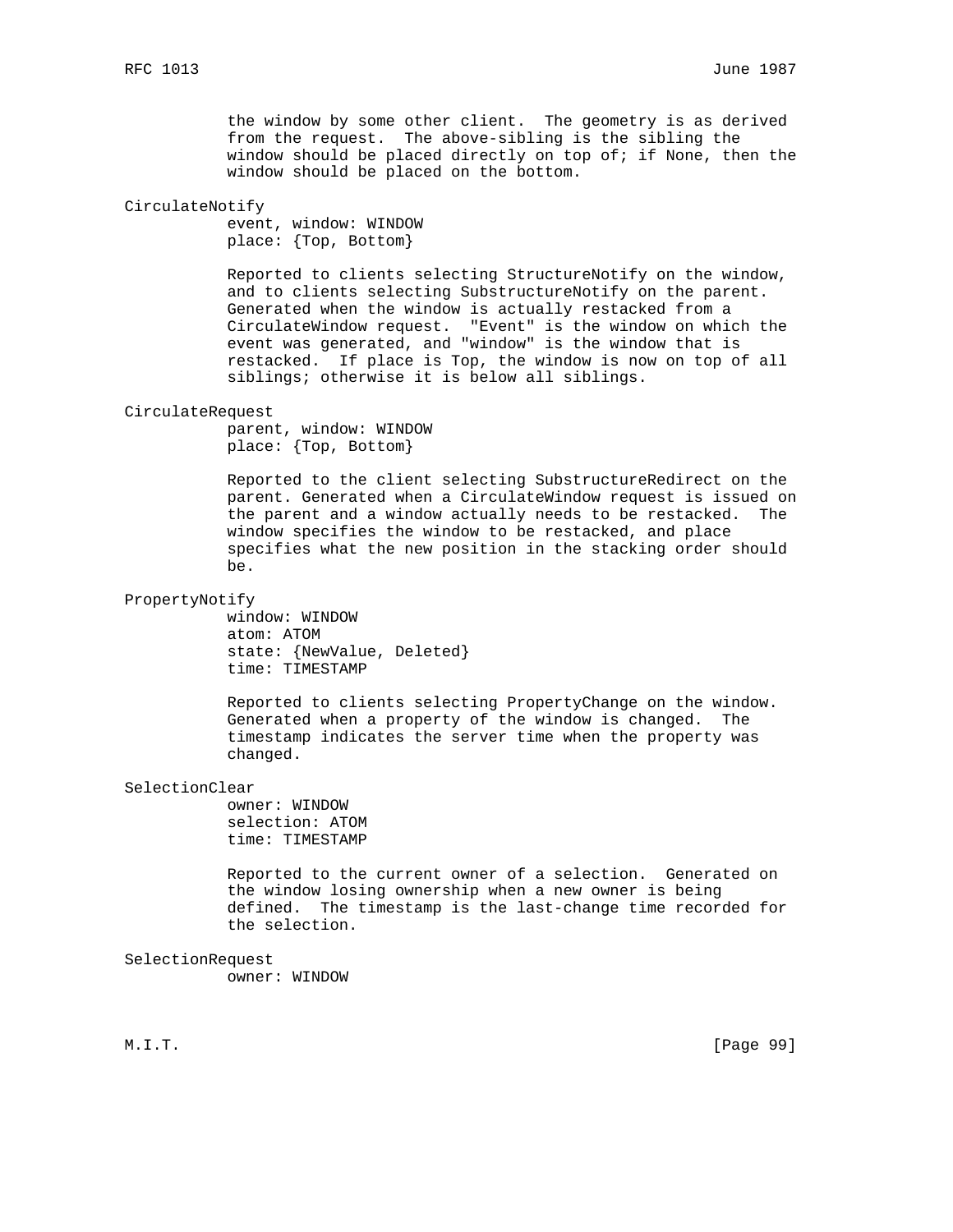selection: ATOM target: ATOM property: ATOM or None requestor: WINDOW time: TIMESTAMP or CurrentTime

 Reported to the owner of a selection. Generated when a client issues a ConvertSelection request. The arguments are as in the request.

 The owner should convert the selection based on the specified target type. If a property is specified, the owner should store the result as that property on the requestor window, and then send a SelectionNotify event to the requestor using SendEvent. If the selection cannot be converted as requested, the owner should send a SelectionNotify with the property set to None.

### SelectionNotify

 requestor: WINDOW selection, target: ATOM property: ATOM or None time: TIMESTAMP or CurrentTime

 This event is only generated by clients using SendEvent. The owner of a selection should send this event to a requestor when a selection has been converted and stored as a property, or when a selection conversion could not be performed (indicated with property None).

### ColormapNotify

 window: WINDOW colormap: COLORMAP or None new: BOOL state: {Installed, Uninstalled}

 Reported to clients selecting ColormapChange on the window. Generated with value True for new when the colormap attribute of the window is changed. Generated with value False for new when the colormap of a window is installed or uninstalled. In either case, state indicates whether the colormap is currently installed.

### ClientMessage

 window: WINDOW type: ATOM format: {8, 16, 32} data: LISTofINT8 or LISTofINT16 or LISTofINT32

 This event is only generated by clients using SendEvent. The type specifies how the data is to be interpreted by the

M.I.T. [Page 100]